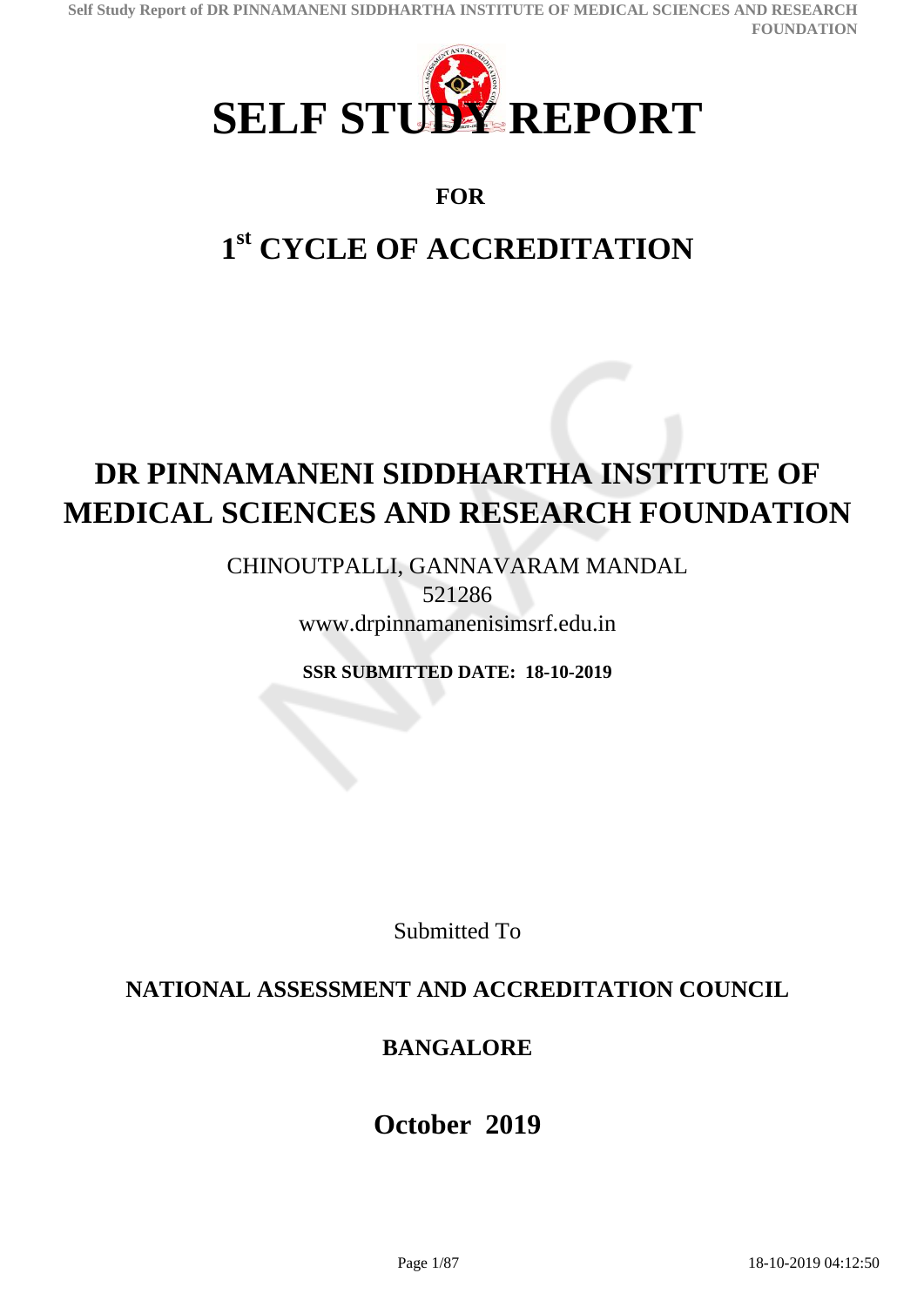# **1. EXECUTIVE SUMMARY**

# **1.1 INTRODUCTION**

This institution was established in the year 2003 by Siddhartha Academy of General & Technical Education, Vijayawada with a Noble cause of bringing Medical Education and medical treatment within the reach of Rural masses of more than 100 villages surrounding our institution. It is run on cost to cost basis without any profit motive. This college has established with permission from Govt. Of Andhra Pradesh affiliated to Dr. NTR University of Health Sciences, Vijayawada & Recognised by Medical Council of India. It has an intake capacity of 150 MBBS students. The PG courses in broad specialties are started in 2009 where there are 94 seats in various broad specialties and the super specialty courses were started in 2018. Our hospital is 980 bedded along with intensive care units, Operation theatres, wards etc. in various broad specialties and super specialties.

## **Vision**

It is our vision to provide the best evidence based medical education and medical care to the patients in an ethical and compassionate environment, to create a vibrant culture of scientific spirit and produce cutting edge research out put. It is our vision to train the students of under graduate, post graduates in broad specialties as well as post graduates in super specialty in evidence based medicine, rooted in ethics and empathy.

## **Mission**

It our mission to make our institution as centre of excellence for medical education & medical care and a centre of expert clinical & patient care opted and trusted by the patients of the surrounding villages of our institution. It is also our mission to make our institution centre for ethical and clinical practices and a centre for medical research preferred by students, teachers and researchers.

## **1.2 Strength, Weakness, Opportunity and Challenges(SWOC)**

## **Institutional Strength**

The strength of this institution is its dedicated man power. We are one of the few medical colleges having complete faculty in all the departments. Another strength of the institution is its management which supports in all aspects and encourages the administration and staff in taking up any activity in the best interest of the institution. the students of our institution are our another strength who co operate with the administration in all aspects in smooth running of all the academic and other schedules.

## **Institutional Weakness**

## **NIL**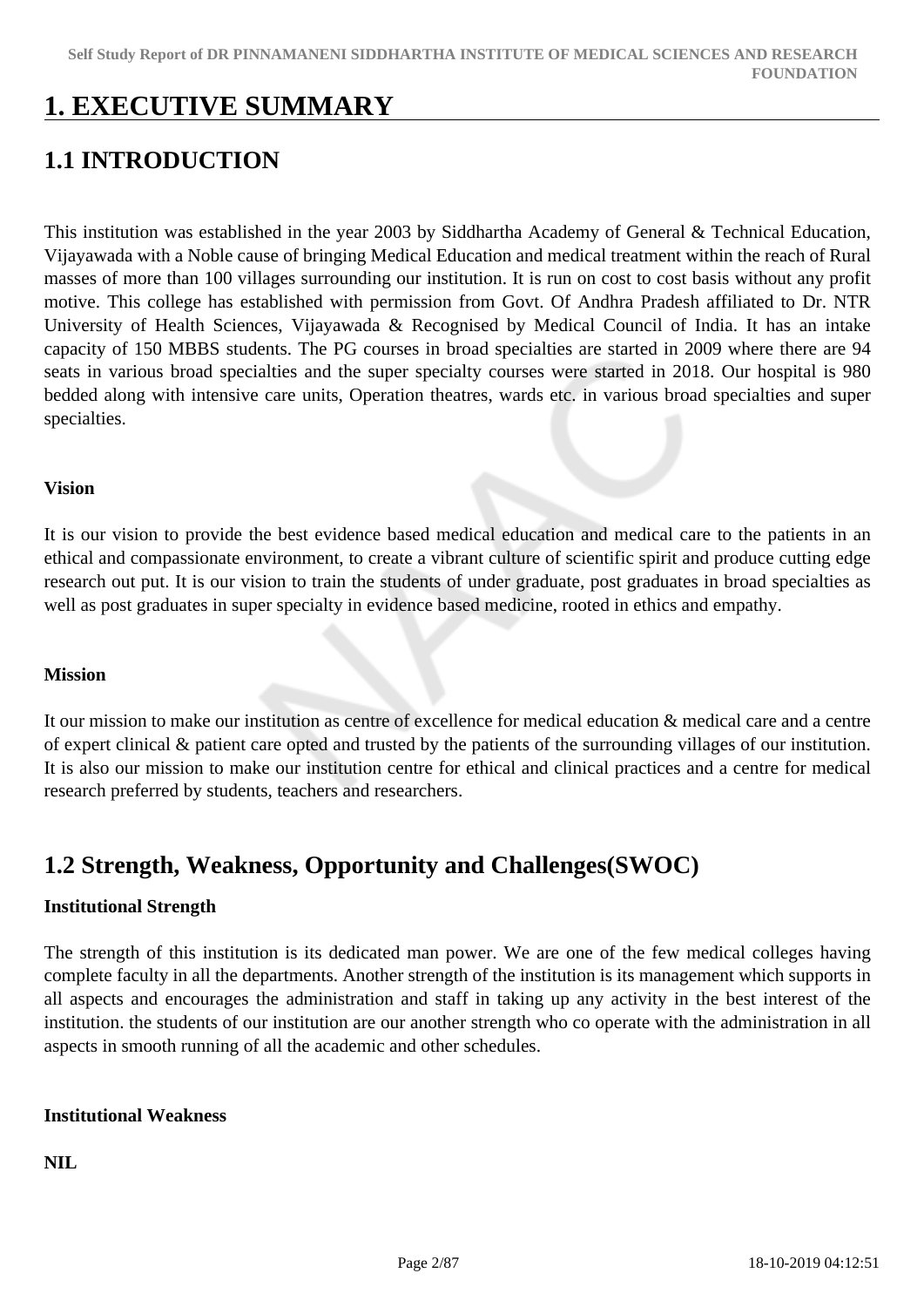#### **Institutional Opportunity**

In the fast growing health care industry in the newly formed state of Andhra Pradesh, the opportunities are immense. To capitalise on this front we are planning to commence new broad specialty and super specialty courses. Besides this we are turning up our hospital with all the state of art technology and equipment so as to enable us to cater the complete health care needs of the people of surrounding areas.

#### **Institutional Challenge**

- 1. Obsolescence of teaching equipment due to technological changes requiring huge capital outlay.
- 2. Financial challenges caused by meager fee structure of convenor quota seats.
- 3. The proposal of reduction of tuition fee of post graduate and super specialty medical students drastically will further pose challenge finally in proper running of the institution.

## **1.3 CRITERIA WISE SUMMARY**

#### **Medical Part**

Our institution is located near Vijayawada at a location surrounded by nearly 100 villages with the main priority of providing best health and medical facilities to rural population. Our institution has an annual intake capacity of 150 MBBS students and 94 post graduate students in broad specialties and 4 in super specialities. Our institute along with college campus has a general hospital and super specialty hospital with 980 bedded capacity with all modern facilities and equipment required as per norms Medical Council of India to provide best medical and health facilities to the patients. Our hospital has intensive care units, wards, special rooms etc. separately for various broad specialties and super specialties. Our hospital has modular operation theatres equipped with all modern equipment necessary for all modern procedures to be carried out in various broad specialties and super specialties.

#### **Curricular Aspects**

At beginning of the academic year calendar our institution will be prepared with the academic calendar of Dr. NTR University of Health Sciences. The academic calendar will be discussed in college council meeting and changes are incorporated basing on the suggestions from different HODs of different departments. Our institute also has a curriculum implementation committee trained in curriculum implementation support programme of Medical Council of India who regularly monitor and suggest the changes or modifications in the curriculum as per norms of Medical Council of India. The internal examinations system is an integral part of academic calendar prescribed by Dr. NTR University of Health Sciences according to the norms of Medical Council of India which consists of regular conduction of slip tests, part completion tests, internal theory and practical examinations, case presentations, seminars etc. The eligibility of students to appear for university exams will be decided basing on their performance in the internal evaluation system.

#### **Teaching-learning and Evaluation**

Our institute has a separate AC lecture galleries for teaching under graduate and post graduate students with a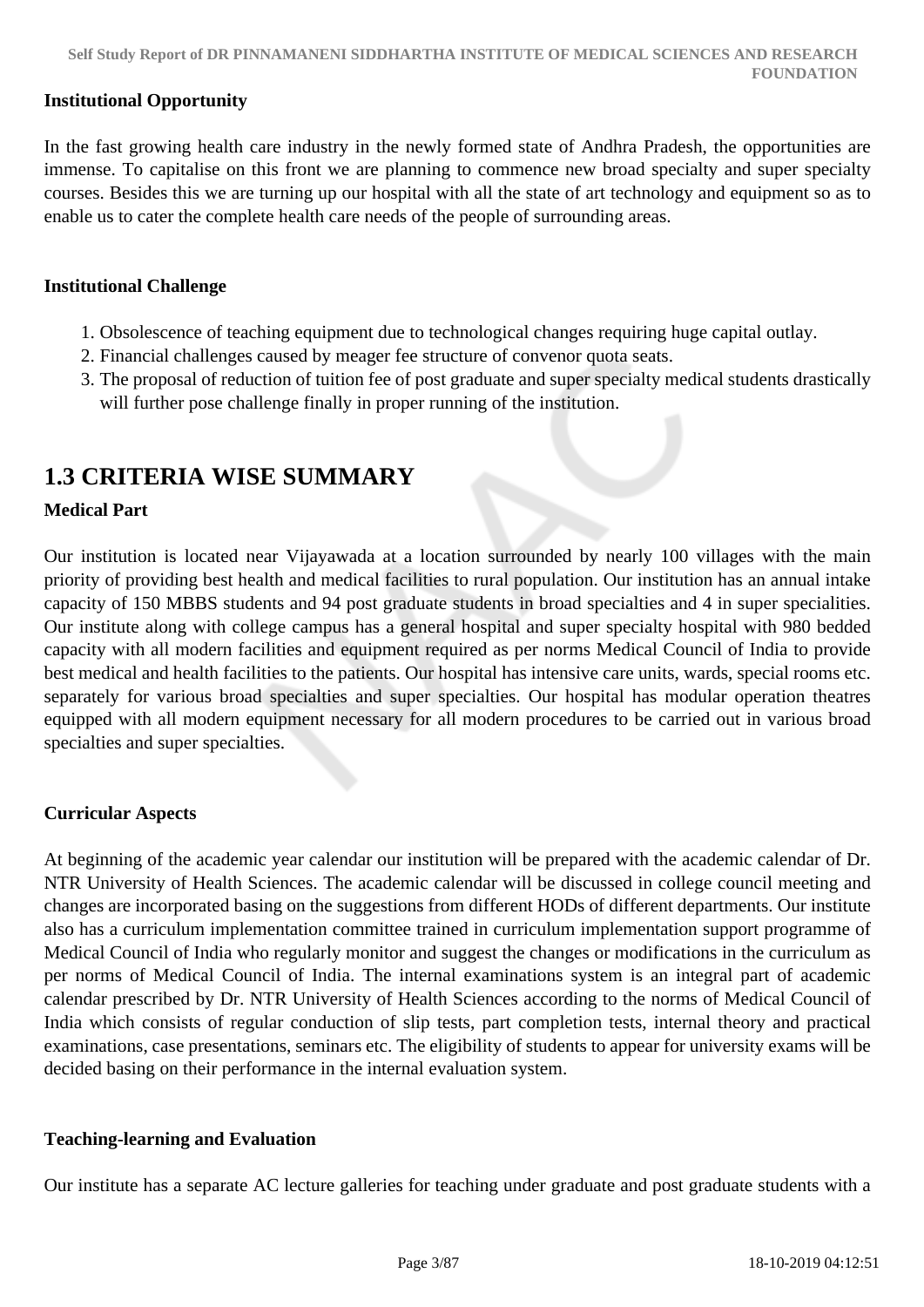capacity of 200 and also 300 seating capacity where all of them are equipped with LCD projectors, amplifying systems, speakers and also with internet facility. Our institute has a separate rooms in each department to conduct small group teaching according to the norms of Medical Council of India and all the departments are equipped with all necessary audiovisual aids. All non and para clinical departments have separate practical halls for conducting practical classes for under graduate students and also for utilization of post graduate students in various broad specialties and super specialties. As a part of bringing reforms in the evaluation process of both under graduate and post graduate students, Dr. NTR UHS has introduced online theory evaluation system and our college is the centre for online evaluation of theory papers of both under graduate and post graduates with a separate evaluation hall with 15 computers and internet facility to promote this online valuation process. Similarly the internal assessment marks of students are also submitted to Dr. NTR UHS online through this evaluation centre.

## **Research, Innovations and Extension**

It is our endeavour to promote medical research besides imparting medical education. For this purpose we have an established central research laboratory with a research director to co ordinate, supervise, guide the research work of under graduate and post graduate students and also the faculty of our institute. Our institute has an institutional research committee and institutional ethics committee where all the research projects are scrutinised by the members and then they are permitted to continue with the research work. Biochemistry, ENT, Community Medicine and Physiology departments of our institution are permitted by Dr. NTR UHS to take up research work by faculty leading to award of Ph.D degree after completion of research work.

## **Infrastructure and Learning Resources**

Our institute is having a campus of 50 acres located near Vijayawada which has a college building, general hospital, super specialty hospital blocks, girls hostel & boys hostel separately for under graduate students & post graduate students, guest house block, food court etc. Our institute has separate lecture galleries for teaching under graduate and post graduate students which are all equipped with LCD projectors, amplifying systems, speakers and also with internet facility. Our institution also have demonstration rooms in each department for small group under graduate and post graduate students which is mandatory for Medical Council of India and all of them are equipped with necessary audiovisual aids. Our institute has a hospital building with separate general and super speciality blocks with general wards, special rooms, modular operation theatres, Intensive care units separately for medical and surgical allied departments equipped with all modern equipment according to the norms of Medical Council of India. Our hospital has an attached central laboratory which works round the clock with teaching and non teaching staff posted from various departments on rotation basis which is headed by a in charge faculty from the department of Pathology who is responsible for smooth functioning and quality reporting of central laboratory. Our hospital also has a licensed blood bank with a blood bank medical officer and other supporting staff which runs round the clock. Both under graduate and post graduate students are exposed to all the facilities provided in the hospital in their learning process.

## **Student Support and Progression**

The MBBS students admitted every year are divided into small group of mentees and they are supported by mentors where nearly 15 students are supported by each mentor in various aspects like studies, sports, co curricular activities etc. by these mentors under the mentorship programme of our institute. Inspite of this our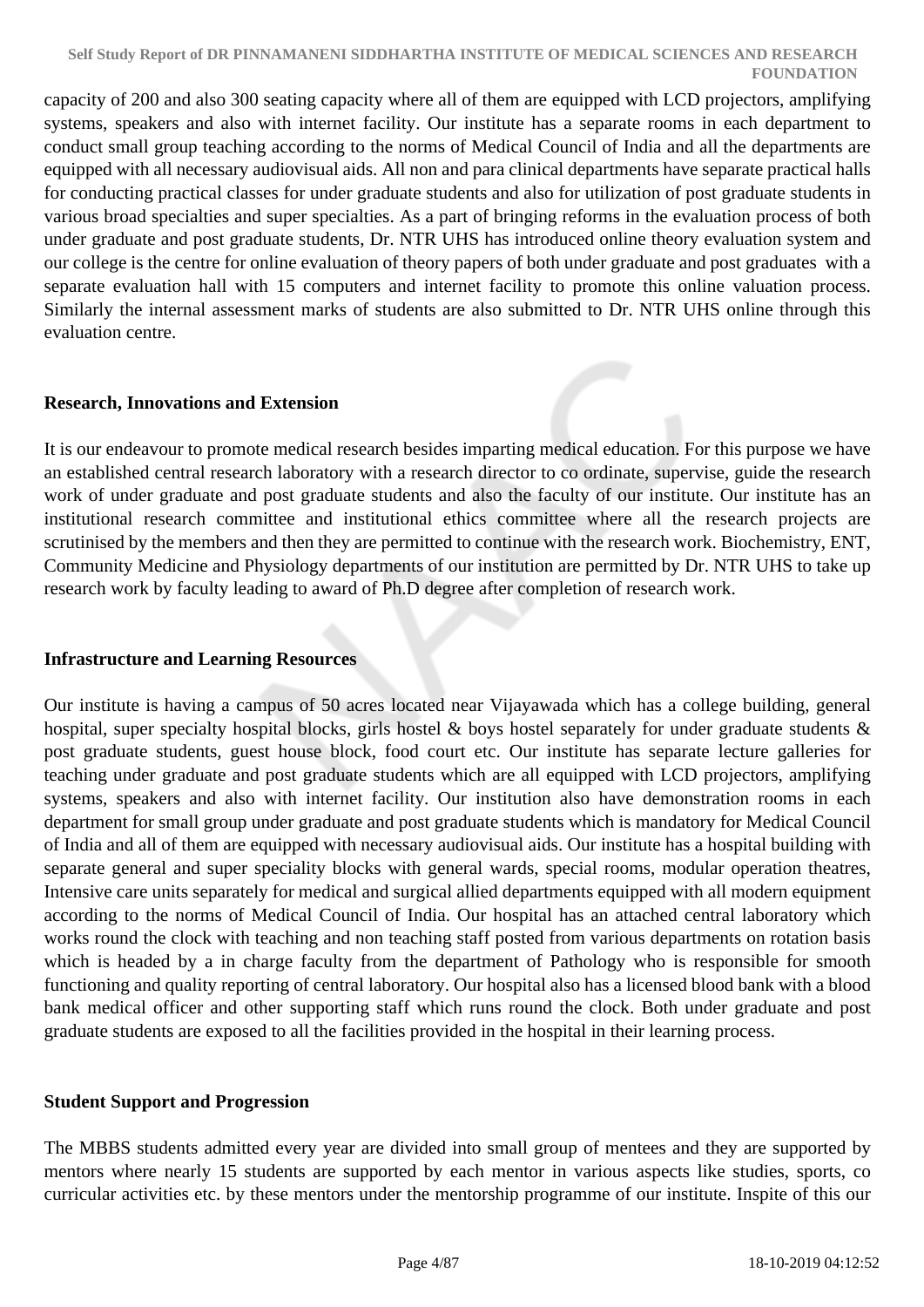institution also has a student affairs committee which regularly co ordinate with the students and encourage them to participate in various programmes in our college and also their studies as well as academic career build up. Our institution has also an anti ragging committee which regularly monitor the students in hostels as well as in the campus premises.

## **Governance, Leadership and Management**

This institution believes in attaining organisation goals through good governance, leadership and management. We have adopted good governance practices, teaching learning and student development activities. Similarly good governance practices are also put into implementation in patient care programmes. To develop leadership activities in students, student mentors are nominated to guide and council juniors. Students are made members of various committees to give them hands on training in management. For example in students mess committee, students are made members along with the faculty where these students have a major role to play in deciding the mess menu. Similarly as members of students affairs committee, students will decide and organise the college functions like college day, sports day, convocation day etc.

## **Institutional Values and Best Practices**

Our institute puts best effort in providing good environment to students, patients, teaching and non teaching staff. Our campus is a 50 acres where most of the campus is green and also have taken initiative and strict measures to ensure that our campus is single used plastic free campus by the end of year 2019. We give at most importance to cultural and regional diversities where all the staff are encouraged to conduct their regional programmes according to the occasions. Our institution is located in an area surrounded by nearly 100 villages with main priority of providing the best health and medical facilities to rural populations at a very minimal and affordable prises. Our institute has a well designed generic and programme specific attributes to test the learning outcomes of the students which are within the frame work of provisions of Dr. NTR UHS and other regulatory bodies. Our institute encourages all our students to spread health awareness among the public for which a awareness group called SPARSH is formed for our students who spread awareness of specific health issued among public. This group has conducted some programmes like breast cancer awareness programme by touching 10600 women and still continuing the programme.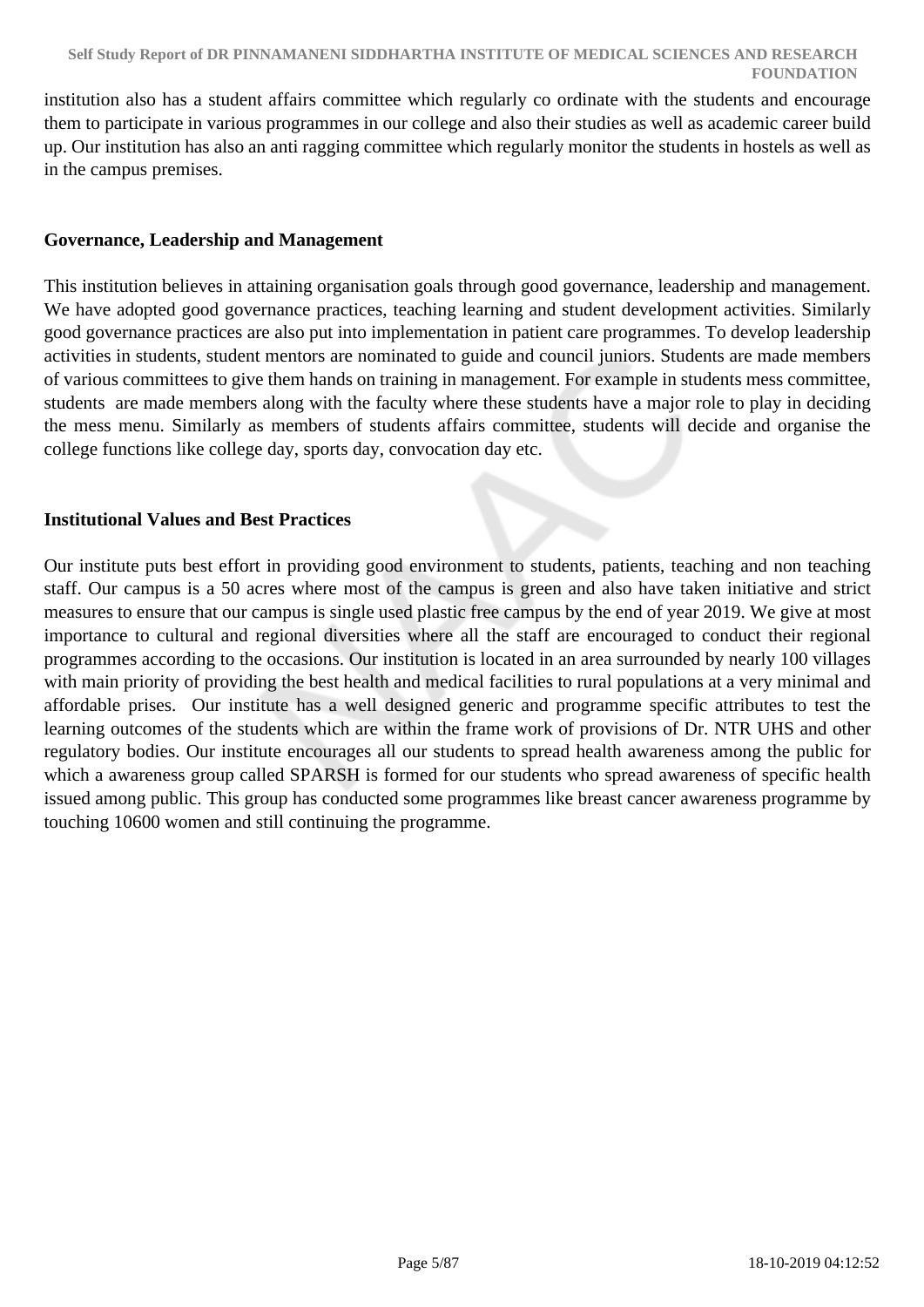# **2. PROFILE**

# **2.1 BASIC INFORMATION**

| Name and Address of the College |                                                                                              |
|---------------------------------|----------------------------------------------------------------------------------------------|
| Name                            | DR PINNAMANENI SIDDHARTHA INSTITUTE<br>OF MEDICAL SCIENCES AND RESEARCH<br><b>FOUNDATION</b> |
| <b>Address</b>                  | CHINOUTPALLI, GANNAVARAM MANDAL                                                              |
| City                            | <b>VIJAYAWADA</b>                                                                            |
| <b>State</b>                    | Andhra Pradesh                                                                               |
| Pin                             | 521286                                                                                       |
| Website                         | www.drpinnamanenisimsrf.edu.in                                                               |

|                            | <b>Contacts for Communication</b> |                                          |               |             |                                            |  |
|----------------------------|-----------------------------------|------------------------------------------|---------------|-------------|--------------------------------------------|--|
| <b>Designation</b>         | <b>Name</b>                       | <b>Telephone with</b><br><b>STD Code</b> | <b>Mobile</b> | Fax         | <b>Email</b>                               |  |
| Principal                  | P.S.N.<br><b>MURTHY</b>           | 08676-257311                             | 9848126464    | 0866-257223 | drpsimsprn@yahoo<br>$\cdot$ <sub>1</sub> n |  |
| IQAC / CIQA<br>coordinator | S.<br><b>RAJAGOPA</b><br>┶        | 0866-2541560                             | 8019559974    | 08676-25723 | ramakagita@gmail<br>.com                   |  |

| <b>Status of the Institution</b> |                    |  |
|----------------------------------|--------------------|--|
| <b>Institution Status</b>        | Private            |  |
| Institution Fund Source          | No data available. |  |

| Type of Institution |              |
|---------------------|--------------|
| By Gender           | Co-education |
| By Shift            | Day          |

| <b>Recognized Minority institution</b>     |    |
|--------------------------------------------|----|
| If it is a recognized minroity institution | No |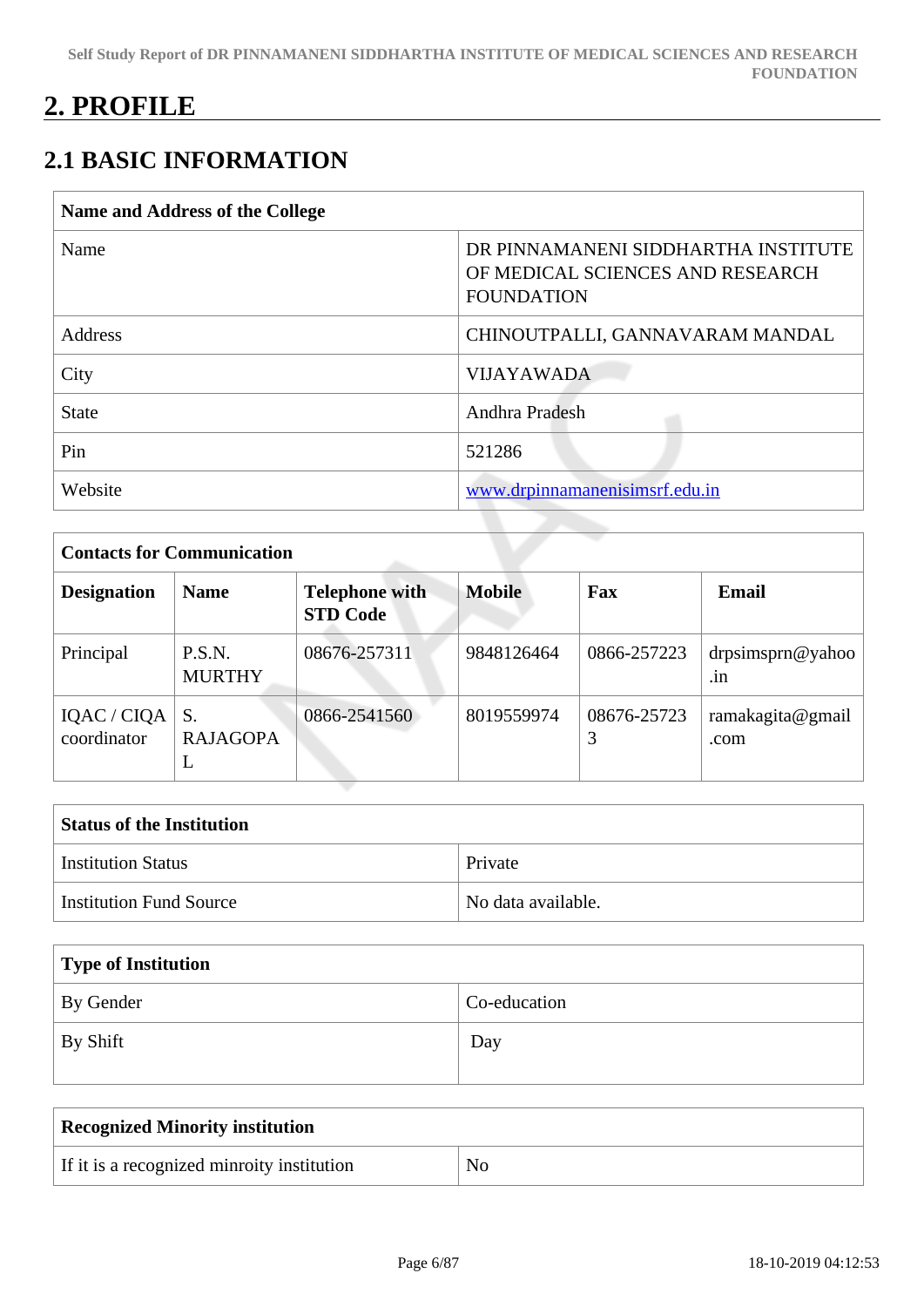| <b>Establishment Details</b>         |                                                                                                     |                      |
|--------------------------------------|-----------------------------------------------------------------------------------------------------|----------------------|
| Date of establishment of the college | $01-01-2002$                                                                                        |                      |
| college)                             | University to which the college is affiliated/ or which governs the college (if it is a constituent |                      |
| <b>State</b>                         | <b>University name</b>                                                                              | <b>Document</b>      |
| Andhra Pradesh                       | Dr. N.T.R. University of Health<br>Sciences (Formerly Andhra)                                       | <b>View Document</b> |

| <b>Details of UGC recognition</b> |             |                      |  |  |
|-----------------------------------|-------------|----------------------|--|--|
| <b>Under Section</b>              | <b>Date</b> | <b>View Document</b> |  |  |
| 2f of UGC                         |             |                      |  |  |
| 12B of UGC                        |             |                      |  |  |

Pradesh University of Health

Sciences)

 **Details of recognition / approval by statutory / regulatory bodies other than UGC (MCI, DCI, PCI, INC, RCI, AYUSH, AICTE etc.)**

| <b>Statutory</b><br><b>Regulatory</b><br><b>Authority</b> | <b>Recognition/App</b><br>roval details Inst<br>itution/Departme<br>nt programme | Day, Month and<br>year(dd-mm-<br>yyyy) | <b>Validity in</b><br>months | <b>Remarks</b>                                                                         |
|-----------------------------------------------------------|----------------------------------------------------------------------------------|----------------------------------------|------------------------------|----------------------------------------------------------------------------------------|
| <b>MCI</b>                                                | <b>View Document</b>                                                             | 27-05-2015                             | 60                           | <b>DATE</b><br><b>MENTIONED IS</b><br><b>MBBS</b><br><b>RECOGNITION</b><br><b>DATE</b> |

| <b>Recognitions</b>                                                                                                                                                 |                |
|---------------------------------------------------------------------------------------------------------------------------------------------------------------------|----------------|
| Is the College recognized by UGC as a College<br>with Potential for Excellence(CPE)?                                                                                | No.            |
| Is the college recognized for its outstanding<br>performance by national or international agencies<br>such as DSIR, DBT, ICMR, UGC-SAP, AYUSH,<br>WHO, UNESCO etc.? | N <sub>0</sub> |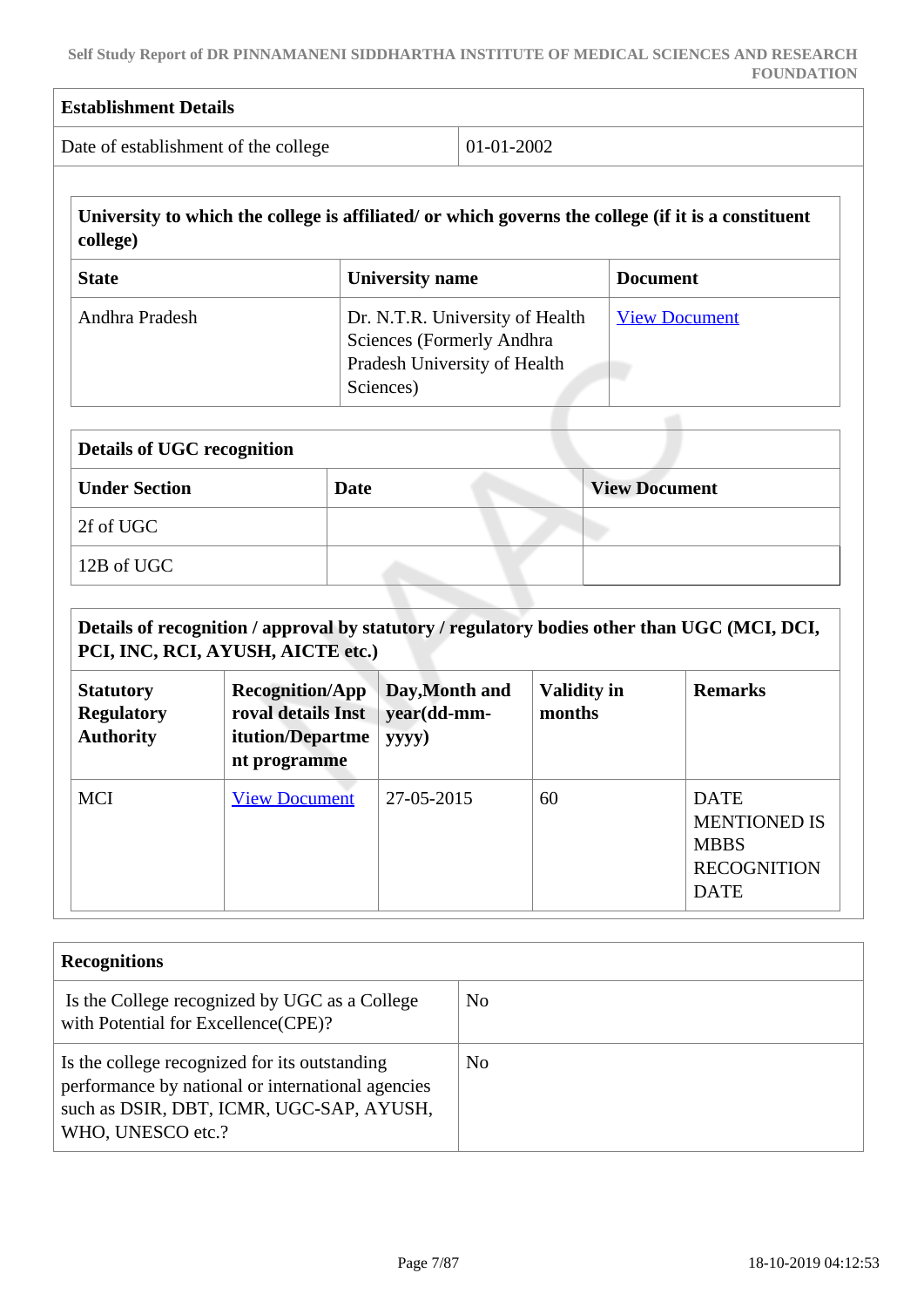| <b>Location and Area of Campus</b> |                                           |           |                                |                                    |  |
|------------------------------------|-------------------------------------------|-----------|--------------------------------|------------------------------------|--|
| <b>Campus Type</b>                 | <b>Address</b>                            | Location* | <b>Campus Area</b><br>in Acres | <b>Built up Area in</b><br>sq.mts. |  |
| Main campus<br>area                | CHINOUTPALLI,<br><b>GANNAVARAM MANDAL</b> | Urban     | 50                             | 140000                             |  |

# **2.2 ACADEMIC INFORMATION**

| Details of Programmes Offered by the College (Give Data for Current Academic year) |                                         |                                     |                                             |                                        |                                      |                                             |
|------------------------------------------------------------------------------------|-----------------------------------------|-------------------------------------|---------------------------------------------|----------------------------------------|--------------------------------------|---------------------------------------------|
| Programme<br><b>Level</b>                                                          | <b>Name of Pr</b><br>ogramme/C<br>ourse | <b>Duration</b> in<br><b>Months</b> | <b>Entry</b><br>Qualificatio<br>$\mathbf n$ | <b>Medium of</b><br><b>Instruction</b> | <b>Sanctioned</b><br><b>Strength</b> | No.of<br><b>Students</b><br><b>Admitted</b> |
| <b>UG</b>                                                                          | MBBS, Mbbs                              | 66                                  | Intermediate                                | English                                | 150                                  | 150                                         |
| PG                                                                                 | MD,Md<br>General<br>Medicine            | 36                                  | <b>MBBS</b>                                 | English                                | 12                                   | 12                                          |
| PG                                                                                 | MS, Ms<br>General<br>Surgery            | 36                                  | <b>MBBS</b>                                 | English                                | 12                                   | 12                                          |
| PG                                                                                 | MD,Md<br>Paediatrics                    | 36                                  | <b>MBBS</b>                                 | English                                | 6                                    | 6                                           |
| PG                                                                                 | MD,Md<br>Pulmonary<br>Medicine          | 36                                  | <b>MBBS</b>                                 | English                                | 3                                    | 3                                           |
| PG                                                                                 | MD,Md<br>Psychiatry                     | 36                                  | <b>MBBS</b>                                 | English                                | $\overline{2}$                       | $\overline{2}$                              |
| PG                                                                                 | MD, Md Dvl                              | 36                                  | <b>MBBS</b>                                 | English                                | 3                                    | 3                                           |
| PG                                                                                 | MS, Ms<br>Orthopaedics                  | 36                                  | <b>MBBS</b>                                 | English                                | $\overline{7}$                       | $\tau$                                      |
| PG                                                                                 | MS, Ms Opht<br>halmology                | 36                                  | <b>MBBS</b>                                 | English                                | 3                                    | 3                                           |
| PG                                                                                 | MS, Ms Otol<br>aryngology               | 36                                  | <b>MBBS</b>                                 | English                                | $\mathfrak{2}$                       | $\overline{2}$                              |
| PG                                                                                 | MS, Ms<br>Obstetrics<br>And             | 36                                  | <b>MBBS</b>                                 | English                                | 8                                    | 8                                           |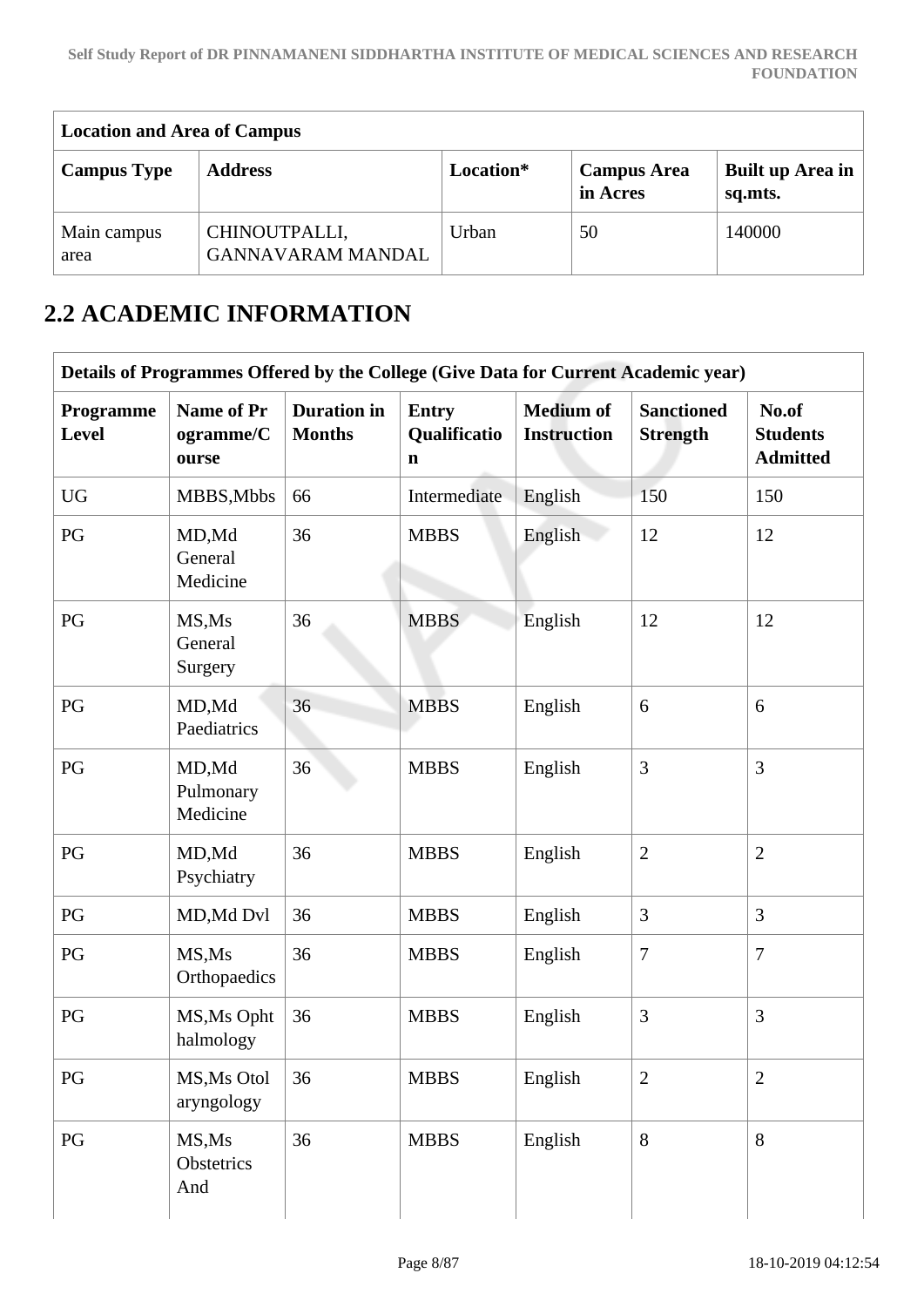|                                                                                  | Gynaecology                            |    |             |         |                |                  |
|----------------------------------------------------------------------------------|----------------------------------------|----|-------------|---------|----------------|------------------|
| PG                                                                               | MD,Md<br>Radio<br>Diagnosis            | 36 | <b>MBBS</b> | English | 6              | 6                |
| PG                                                                               | MD, Md Ana<br>esthesiology             | 36 | <b>MBBS</b> | English | $\overline{7}$ | 7                |
| $\mathbf{P}\mathbf{G}$                                                           | MS, Ms<br>Anatomy                      | 36 | <b>MBBS</b> | English | $\mathbf{2}$   | $\boldsymbol{0}$ |
| PG                                                                               | MD,Md<br>Phsyiology                    | 36 | <b>MBBS</b> | English | $\mathbf{2}$   | $\boldsymbol{0}$ |
| PG                                                                               | MD,Md<br>Biochemistr<br>y              | 36 | <b>MBBS</b> | English | $\mathbf{2}$   | $\boldsymbol{0}$ |
| PG                                                                               | MD,Md<br>Pathology                     | 36 | <b>MBBS</b> | English | 5              | 5                |
| PG                                                                               | MD,Md<br>Pharmacolog<br>y              | 36 | <b>MBBS</b> | English | $\overline{4}$ | $\boldsymbol{0}$ |
| PG                                                                               | MD,Md<br>Microbiolog<br>y              | 36 | <b>MBBS</b> | English | $\overline{4}$ | $\boldsymbol{0}$ |
| PG                                                                               | MD, Md Spm                             | 36 | <b>MBBS</b> | English | $\overline{4}$ | $\boldsymbol{0}$ |
| PG Diploma<br>recognised<br>by statutory<br>authority<br>including<br>university | PG<br>Diploma, Dlo                     | 24 | <b>MBBS</b> | English | $\mathbf{1}$   | $\mathbf{1}$     |
| PG Diploma<br>recognised<br>by statutory<br>authority<br>including<br>university | PG Diploma,<br>Diploma In<br>Pathology | 24 | <b>MBBS</b> | English | $\overline{4}$ | $\boldsymbol{0}$ |
| PG Diploma<br>recognised<br>by statutory<br>authority<br>including<br>university | PG Diploma,<br>Diploma In<br>Spm       | 24 | <b>MBBS</b> | English | $\mathbf{1}$   | $\boldsymbol{0}$ |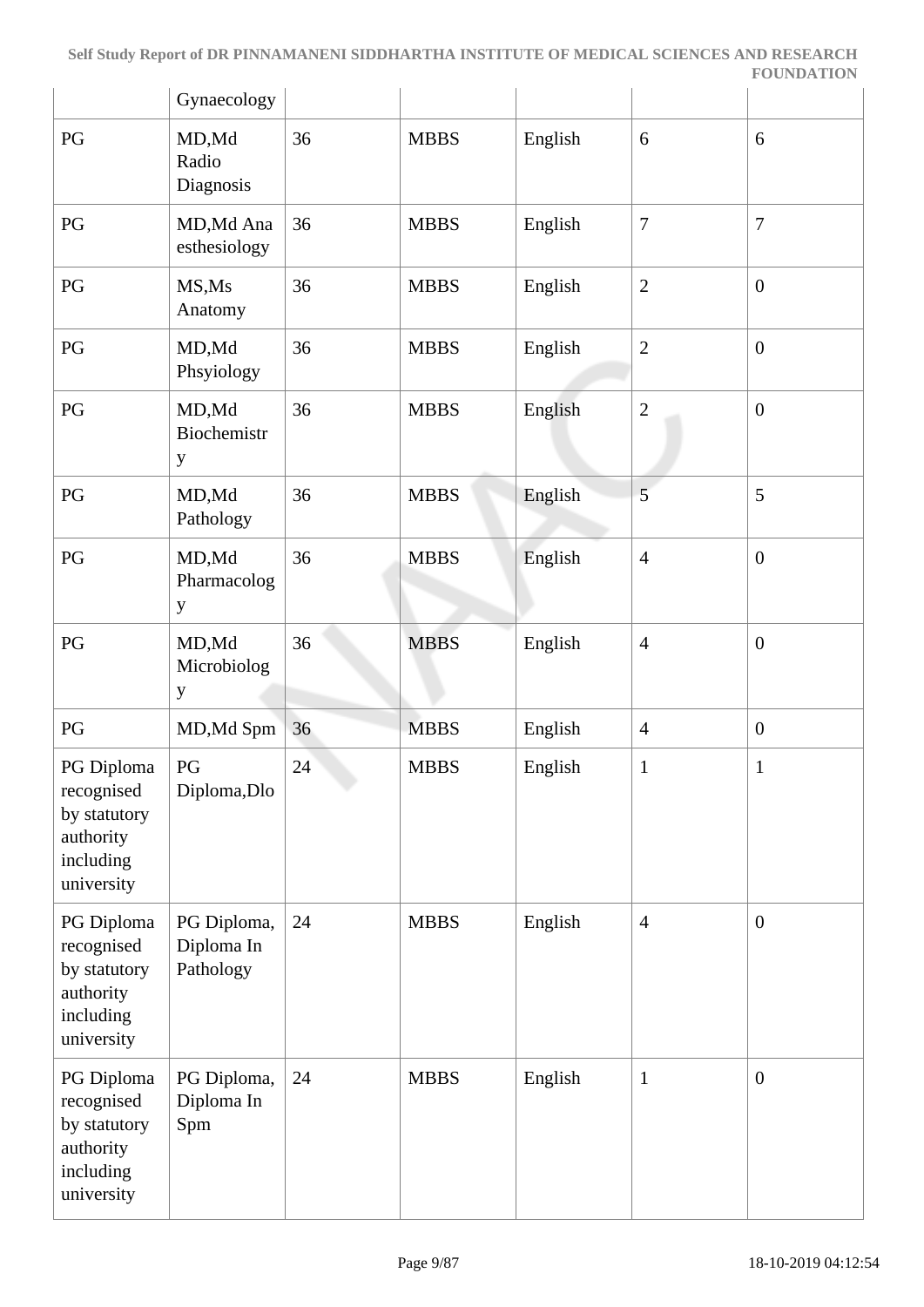| Doctoral<br>(Ph.D)                                         | PhD or<br>DPhil, Phd<br>Spm                 | 36 | <b>MBBS</b> | English | $\overline{2}$ | $\overline{0}$ |
|------------------------------------------------------------|---------------------------------------------|----|-------------|---------|----------------|----------------|
| Doctoral<br>(Ph.D)                                         | PhD or<br>DPhil, Phd<br>Physiology          | 36 | <b>MBBS</b> | English | $\overline{2}$ | $\mathbf{1}$   |
| Doctoral<br>(Ph.D)                                         | PhD or<br>DPhil, Phd<br>Biochemistr<br>y    | 36 | <b>MBBS</b> | English | $\overline{2}$ | $\mathbf{1}$   |
| Doctoral<br>(Ph.D)                                         | PhD or<br>DPhil, Phd O<br>tolaryngolog<br>y | 36 | <b>MBBS</b> | English | $\overline{2}$ | $\mathbf{1}$   |
| Post Master's<br>(DM, Ayurve<br>da Vachaspat<br>hi, M. Ch) | DM,Dm<br>Cardiology                         | 36 | <b>MBBS</b> | English | $\overline{2}$ | $\mathbf{1}$   |
| Post Master's<br>(DM, Ayurve<br>da Vachaspat<br>hi, M. Ch) | MCh, Mch<br>Urology                         | 36 | <b>MBBS</b> | English | $\overline{2}$ | $\overline{2}$ |

**Position Details of Faculty & Staff in the College**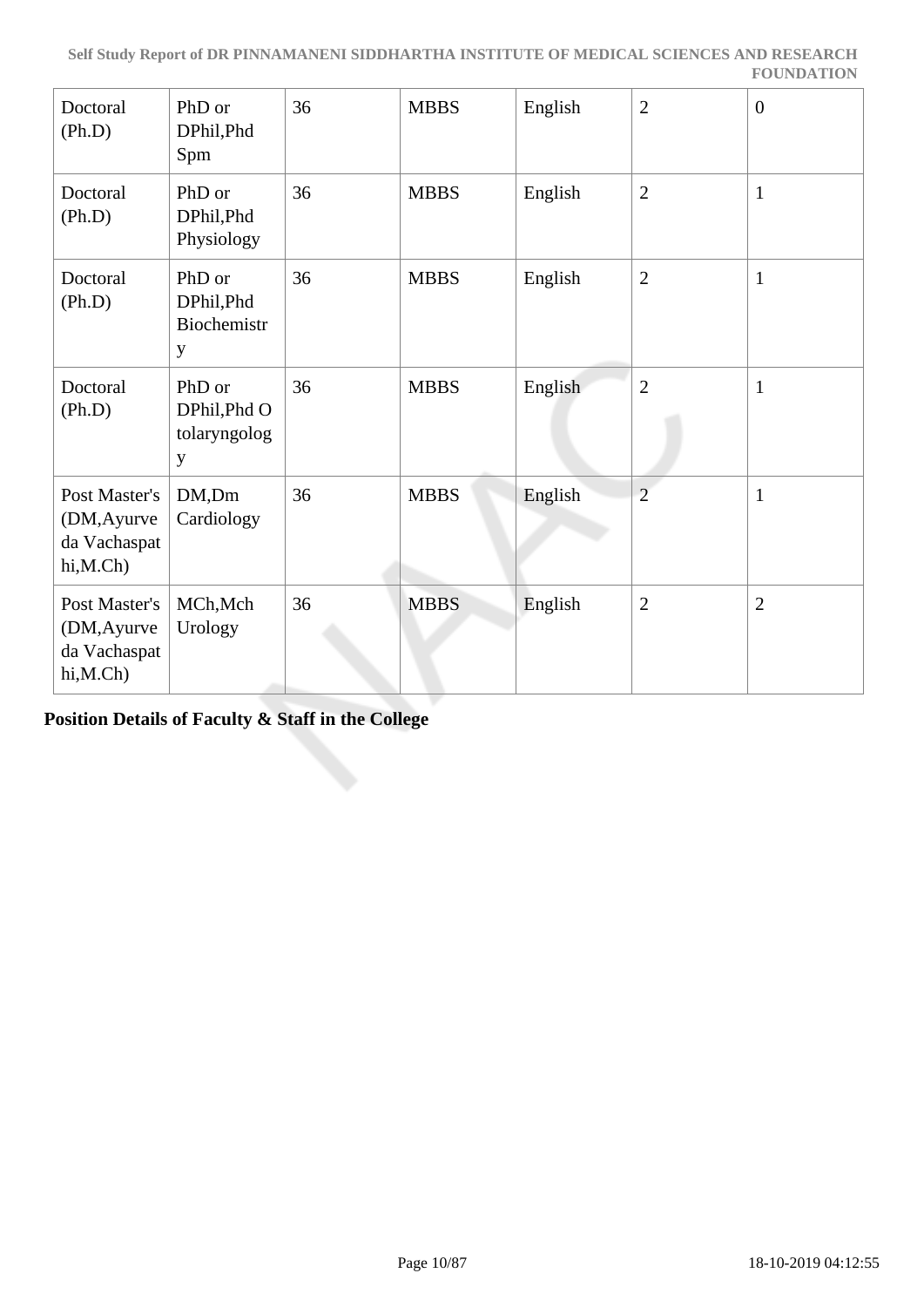| <b>Teaching Faculty</b>                                                             |                  |                  |                  |                  |                  |                                    |                  |                  |                        |                            |                  |                  |
|-------------------------------------------------------------------------------------|------------------|------------------|------------------|------------------|------------------|------------------------------------|------------------|------------------|------------------------|----------------------------|------------------|------------------|
|                                                                                     | <b>Professor</b> |                  |                  |                  |                  | <b>Associate Professor</b>         |                  |                  |                        | <b>Assistant Professor</b> |                  |                  |
|                                                                                     | Male             | Female           | Others           | Total            | Male             | Female                             | Others           | Total            | Male                   | Female                     | Others           | Total            |
| Sanctioned by the<br>UGC /University<br><b>State</b><br>Government                  |                  | $\boldsymbol{0}$ |                  |                  |                  | $\overline{0}$                     |                  |                  | $\overline{0}$         |                            |                  |                  |
| Recruited                                                                           | $\boldsymbol{0}$ | $\boldsymbol{0}$ | $\boldsymbol{0}$ | $\boldsymbol{0}$ | $\boldsymbol{0}$ | $\boldsymbol{0}$                   | $\boldsymbol{0}$ | $\boldsymbol{0}$ | $\overline{0}$         | $\boldsymbol{0}$           | $\boldsymbol{0}$ | $\boldsymbol{0}$ |
| Yet to Recruit                                                                      |                  |                  |                  | $\overline{0}$   |                  |                                    |                  | $\boldsymbol{0}$ |                        |                            |                  | $\theta$         |
| Sanctioned by the<br>Management/Soci<br>ety or Other<br>Authorized<br><b>Bodies</b> |                  |                  |                  | 52               |                  |                                    |                  | 33               |                        |                            |                  | 88               |
| Recruited                                                                           | 42               | 10               | $\boldsymbol{0}$ | 52               | 20               | 13                                 | $\boldsymbol{0}$ | 33               | 54                     | 34                         | $\boldsymbol{0}$ | 88               |
| Yet to Recruit                                                                      |                  |                  |                  | $\overline{0}$   |                  |                                    |                  | $\boldsymbol{0}$ |                        |                            |                  | $\overline{0}$   |
|                                                                                     | Lecturer         |                  |                  |                  |                  | <b>Tutor / Clinical Instructor</b> |                  |                  | <b>Senior Resident</b> |                            |                  |                  |
|                                                                                     | Male             | Female           | Others           | Total            | Male             | Female                             | Others           | Total            | Male                   | Female                     | Others           | Total            |
| Sanctioned by the<br>UGC /University<br><b>State</b><br>Government                  |                  |                  |                  | $\overline{0}$   |                  |                                    |                  | $\boldsymbol{0}$ |                        |                            |                  | $\mathbf{0}$     |
| Recruited                                                                           | $\overline{0}$   | $\overline{0}$   | $\overline{0}$   | $\boldsymbol{0}$ | $\overline{0}$   | $\overline{0}$                     | $\overline{0}$   | $\boldsymbol{0}$ | $\overline{0}$         | $\boldsymbol{0}$           | $\boldsymbol{0}$ | $\mathbf{0}$     |
| Yet to Recruit                                                                      |                  |                  |                  | $\boldsymbol{0}$ |                  |                                    |                  | $\boldsymbol{0}$ |                        |                            |                  | $\overline{0}$   |
| Sanctioned by the<br>Management/Soci<br>ety or Other<br>Authorized<br><b>Bodies</b> |                  |                  |                  | $\boldsymbol{0}$ |                  |                                    |                  | 30               |                        |                            |                  | 44               |
| Recruited                                                                           | $\overline{0}$   | $\boldsymbol{0}$ | $\boldsymbol{0}$ | $\boldsymbol{0}$ | $\overline{4}$   | 17                                 | $\boldsymbol{0}$ | 21               | 25                     | 19                         | $\overline{0}$   | 44               |
| Yet to Recruit                                                                      |                  |                  |                  | $\boldsymbol{0}$ |                  |                                    |                  | 9                |                        |                            |                  | $\overline{0}$   |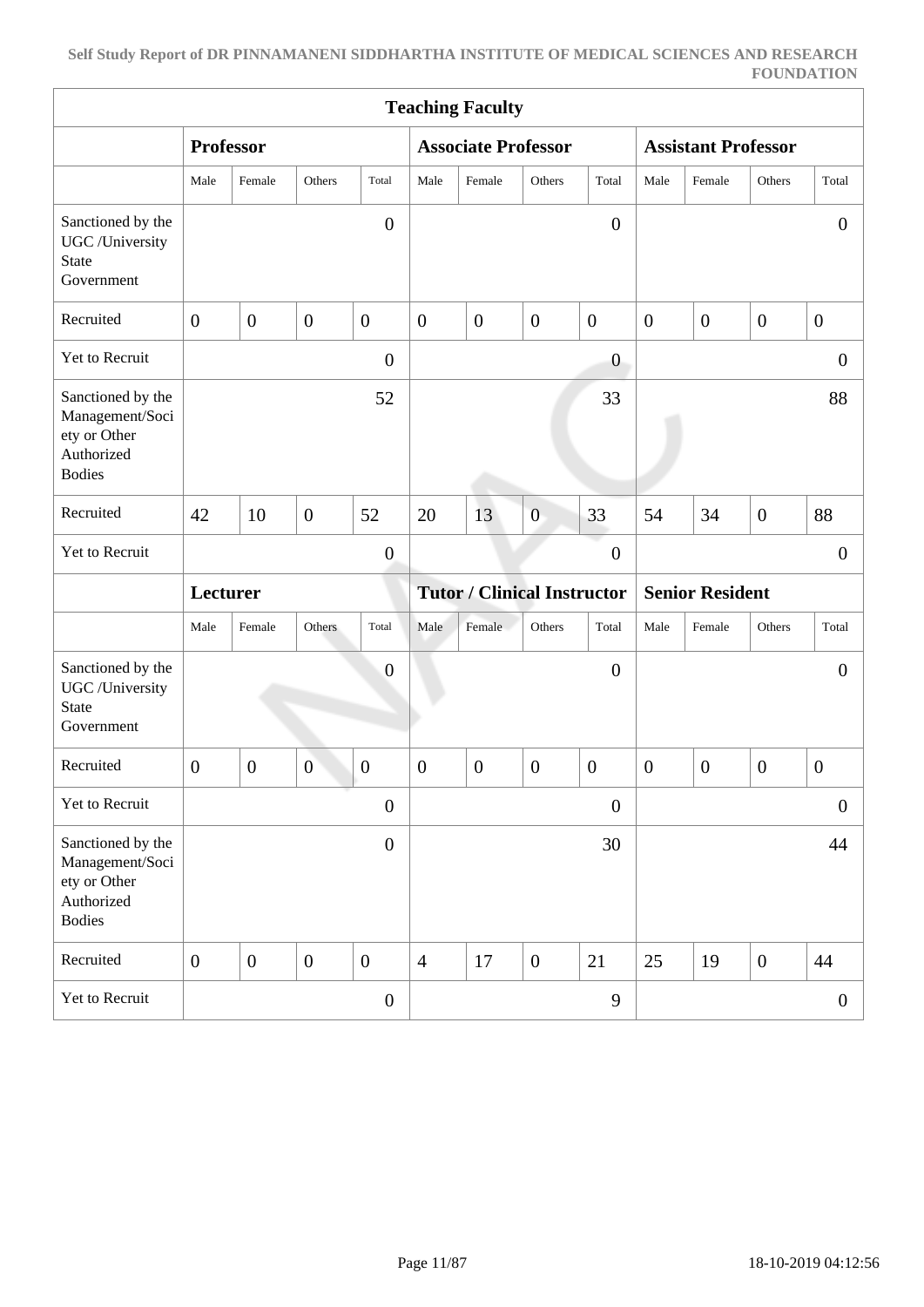| <b>Non-Teaching Staff</b>                                                       |                |                |                |                  |  |  |  |
|---------------------------------------------------------------------------------|----------------|----------------|----------------|------------------|--|--|--|
|                                                                                 | <b>Male</b>    | Female         | <b>Others</b>  | <b>Total</b>     |  |  |  |
| Sanctioned by the<br><b>UGC</b> / University State<br>Government                |                |                |                | $\boldsymbol{0}$ |  |  |  |
| Recruited                                                                       | $\overline{0}$ | $\overline{0}$ | $\overline{0}$ | $\boldsymbol{0}$ |  |  |  |
| Yet to Recruit                                                                  |                |                |                | $\overline{0}$   |  |  |  |
| Sanctioned by the<br>Management/Society<br>or Other Authorized<br><b>Bodies</b> |                |                |                | 285              |  |  |  |
| Recruited                                                                       | 59             | 226            | $\overline{0}$ | 285              |  |  |  |
| Yet to Recruit                                                                  |                |                |                | $\overline{0}$   |  |  |  |

| <b>Technical Staff</b>                                                          |                |                |                  |                  |  |  |  |
|---------------------------------------------------------------------------------|----------------|----------------|------------------|------------------|--|--|--|
|                                                                                 | <b>Male</b>    | <b>Female</b>  | <b>Others</b>    | <b>Total</b>     |  |  |  |
| Sanctioned by the<br><b>UGC</b> / University State<br>Government                |                |                |                  | $\overline{0}$   |  |  |  |
| Recruited                                                                       | $\overline{0}$ | $\overline{0}$ | $\boldsymbol{0}$ | $\boldsymbol{0}$ |  |  |  |
| Yet to Recruit                                                                  |                |                |                  | $\boldsymbol{0}$ |  |  |  |
| Sanctioned by the<br>Management/Society<br>or Other Authorized<br><b>Bodies</b> |                |                |                  | 105              |  |  |  |
| Recruited                                                                       | 57             | 48             | $\boldsymbol{0}$ | 105              |  |  |  |
| Yet to Recruit                                                                  |                |                |                  | $\mathbf{0}$     |  |  |  |

## **Qualification Details of the Teaching Staff**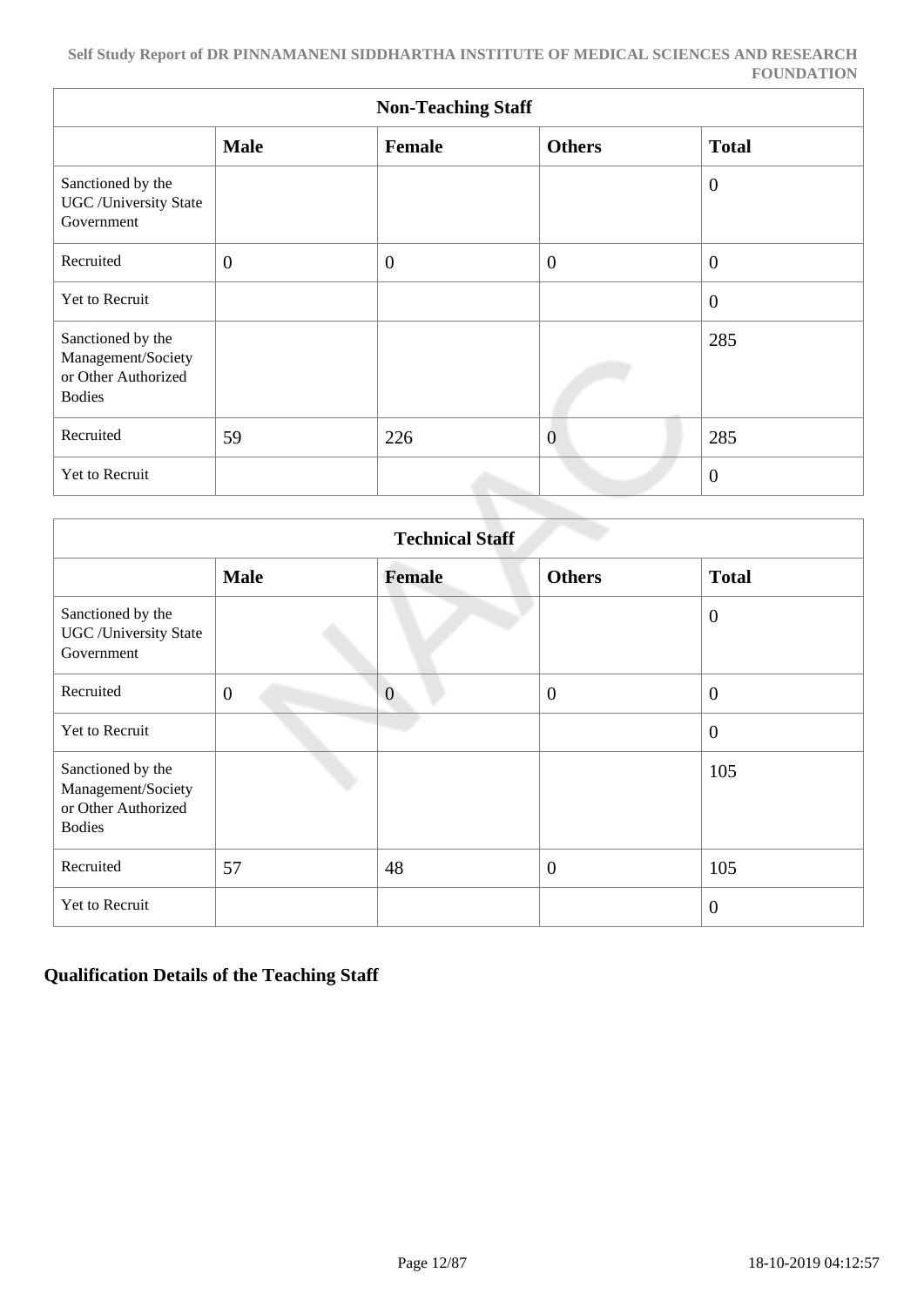| <b>Permanent Teachers</b>                     |                  |                  |                            |                   |                         |                            |                        |                |                |                |
|-----------------------------------------------|------------------|------------------|----------------------------|-------------------|-------------------------|----------------------------|------------------------|----------------|----------------|----------------|
| <b>Highest</b><br>Qualificatio<br>$\mathbf n$ | <b>Professor</b> |                  | <b>Associate Professor</b> |                   |                         | <b>Assistant Professor</b> |                        |                |                |                |
|                                               | Male             | Female           | Others                     | Male              | Female                  | Others                     | Male                   | Female         | Others         | Total          |
| D.sc/D.Litt.                                  | $\Omega$         | $\overline{0}$   | $\overline{0}$             | $\overline{0}$    | $\theta$                | $\overline{0}$             | $\theta$               | $\overline{0}$ | $\overline{0}$ | $\overline{0}$ |
| Ph.D.                                         | $\overline{0}$   | $\overline{0}$   | $\overline{0}$             | $\theta$          | $\boldsymbol{0}$        | $\theta$                   | $\overline{0}$         | $\overline{0}$ | $\overline{0}$ | $\overline{0}$ |
| M.Phil.                                       | $\overline{0}$   | $\boldsymbol{0}$ | $\overline{0}$             | $\overline{0}$    | $\overline{0}$          | $\mathbf{0}$               | $\overline{0}$         | $\mathbf{0}$   | $\overline{0}$ | $\overline{0}$ |
| PG                                            | 42               | 10               | $\overline{0}$             | 20                | 13                      | $\theta$                   | 54                     | 34             | $\overline{0}$ | 173            |
|                                               |                  |                  |                            |                   |                         |                            |                        |                |                |                |
| <b>Highest</b><br>Qualificatio<br>$\mathbf n$ | Lecturer         |                  |                            | <b>Instructor</b> | <b>Tutor / Clinical</b> |                            | <b>Senior Resident</b> |                |                |                |
|                                               | Male             | Female           | Others                     | Male              | Female                  | Others                     | Male                   | Female         | Others         | Total          |
| D.sc/D.Litt.                                  | $\theta$         | $\overline{0}$   | $\overline{0}$             | $\overline{0}$    | $\boldsymbol{0}$        | $\mathbf{0}$               | $\overline{0}$         | $\overline{0}$ | $\overline{0}$ | $\overline{0}$ |
| Ph.D.                                         | $\overline{0}$   | $\boldsymbol{0}$ | $\overline{0}$             | $\overline{0}$    | $\boldsymbol{0}$        | $\overline{0}$             | $\overline{0}$         | $\mathbf{0}$   | $\overline{0}$ | $\overline{0}$ |
| M.Phil.                                       | $\overline{0}$   | $\overline{0}$   | $\overline{0}$             | $\overline{0}$    | $\boldsymbol{0}$        | $\overline{0}$             | $\boldsymbol{0}$       | $\overline{0}$ | $\mathbf{0}$   | $\mathbf{0}$   |
| PG                                            | $\overline{0}$   | $\overline{0}$   | $\overline{0}$             | $\overline{4}$    | 17                      | $\mathbf{0}$               | 25                     | 9              | $\overline{0}$ | 55             |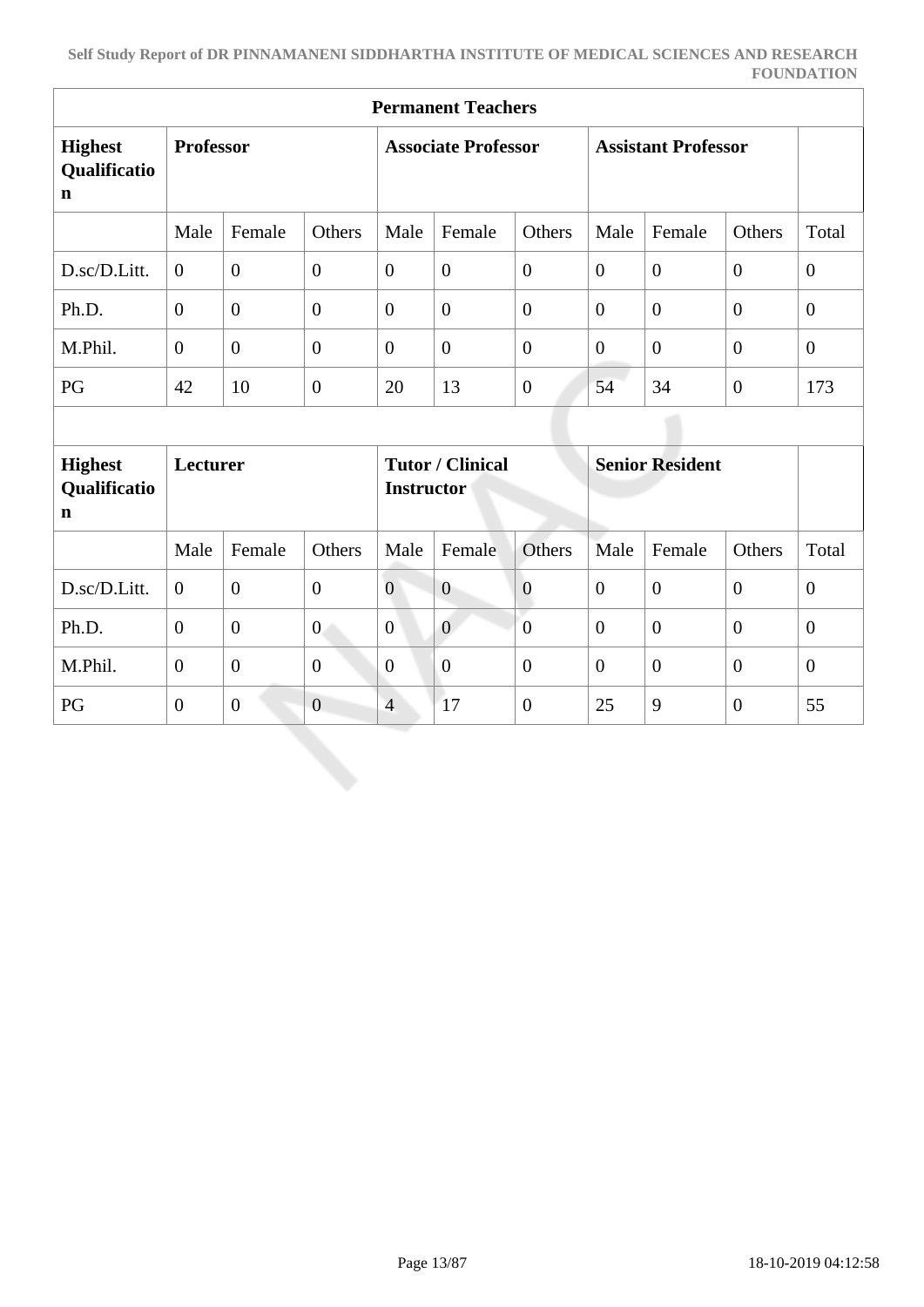| <b>Temporary Teachers</b>                     |                  |                  |                            |                |                                                                        |                            |                |                |                  |                  |
|-----------------------------------------------|------------------|------------------|----------------------------|----------------|------------------------------------------------------------------------|----------------------------|----------------|----------------|------------------|------------------|
| <b>Highest</b><br>Qualificatio<br>$\mathbf n$ | <b>Professor</b> |                  | <b>Associate Professor</b> |                |                                                                        | <b>Assistant Professor</b> |                |                |                  |                  |
|                                               | Male             | Female           | Others                     | Male           | Female                                                                 | Others                     | Male           | Female         | Others           | Total            |
| D.sc/D.Litt.                                  | $\overline{0}$   | $\boldsymbol{0}$ | $\overline{0}$             | $\overline{0}$ | $\overline{0}$                                                         | $\mathbf{0}$               | $\overline{0}$ | $\mathbf{0}$   | $\mathbf{0}$     | $\boldsymbol{0}$ |
| Ph.D.                                         | $\overline{0}$   | $\overline{0}$   | $\overline{0}$             | $\overline{0}$ | $\boldsymbol{0}$                                                       | $\overline{0}$             | $\overline{0}$ | $\mathbf{0}$   | $\mathbf{0}$     | $\overline{0}$   |
| M.Phil.                                       | $\overline{0}$   | $\boldsymbol{0}$ | $\overline{0}$             | $\overline{0}$ | $\overline{0}$                                                         | $\mathbf{0}$               | $\overline{0}$ | $\mathbf{0}$   | $\overline{0}$   | $\overline{0}$   |
| PG                                            | $\overline{0}$   | $\overline{0}$   | $\overline{0}$             | $\overline{0}$ | $\overline{0}$                                                         | $\mathbf{0}$               | $\mathbf{0}$   | $\mathbf{0}$   | $\overline{0}$   | $\overline{0}$   |
|                                               |                  |                  |                            |                |                                                                        |                            |                |                |                  |                  |
| <b>Highest</b><br>Qualificatio<br>$\mathbf n$ | <b>Lecturer</b>  |                  |                            |                | <b>Tutor / Clinical</b><br><b>Senior Resident</b><br><b>Instructor</b> |                            |                |                |                  |                  |
|                                               | Male             | Female           | Others                     | Male           | Female                                                                 | Others                     | Male           | Female         | Others           | Total            |
| D.sc/D.Litt.                                  | $\overline{0}$   | $\boldsymbol{0}$ | $\overline{0}$             | $\overline{0}$ | $\overline{0}$                                                         | $\boldsymbol{0}$           | $\overline{0}$ | $\overline{0}$ | $\overline{0}$   | $\overline{0}$   |
| Ph.D.                                         | $\overline{0}$   | $\boldsymbol{0}$ | $\overline{0}$             | $\overline{0}$ | $\overline{0}$                                                         | $\overline{0}$             | $\overline{0}$ | $\overline{0}$ | $\boldsymbol{0}$ | $\overline{0}$   |
| M.Phil.                                       | $\overline{0}$   | $\overline{0}$   | $\overline{0}$             | $\overline{0}$ | $\boldsymbol{0}$                                                       | $\mathbf{0}$               | $\overline{0}$ | $\overline{0}$ | $\overline{0}$   | $\overline{0}$   |
| PG                                            | $\overline{0}$   | $\overline{0}$   | $\overline{0}$             | $\overline{0}$ | $\boldsymbol{0}$                                                       | $\overline{0}$             | $\overline{0}$ | $\overline{0}$ | $\overline{0}$   | $\theta$         |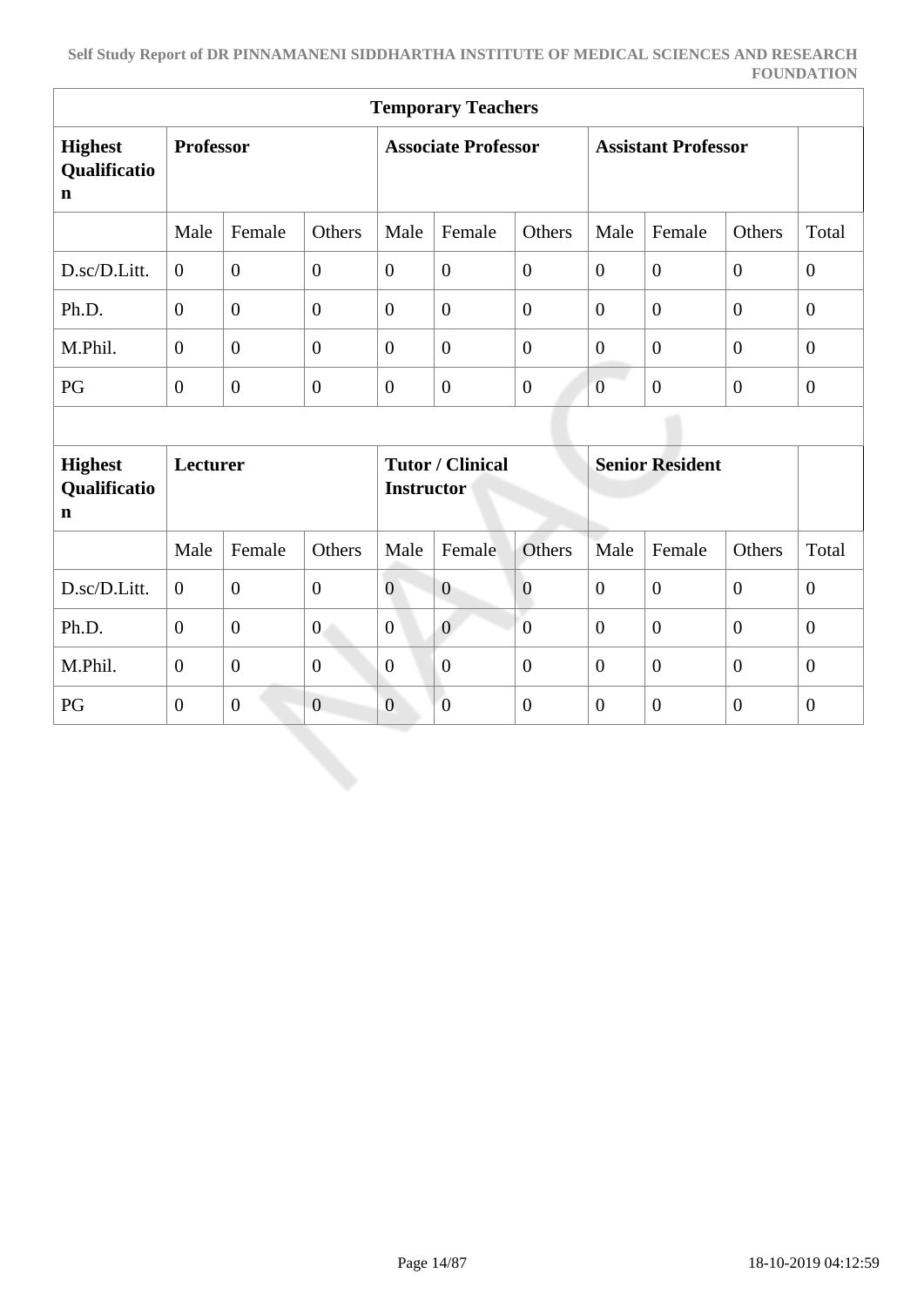| <b>Part Time Teachers</b>                     |                  |                  |                |                            |                                              |                  |                            |                        |                  |                  |
|-----------------------------------------------|------------------|------------------|----------------|----------------------------|----------------------------------------------|------------------|----------------------------|------------------------|------------------|------------------|
| <b>Highest</b><br>Qualificatio<br>$\mathbf n$ | <b>Professor</b> |                  |                | <b>Associate Professor</b> |                                              |                  | <b>Assistant Professor</b> |                        |                  |                  |
|                                               | Male             | Female           | Others         | Male                       | Female                                       | Others           | Male                       | Female                 | Others           | Total            |
| D.sc/D.Litt.                                  | $\overline{0}$   | $\mathbf{0}$     | $\overline{0}$ | $\overline{0}$             | $\overline{0}$                               | $\overline{0}$   | $\boldsymbol{0}$           | $\boldsymbol{0}$       | $\overline{0}$   | $\overline{0}$   |
| Ph.D.                                         | $\overline{0}$   | $\overline{0}$   | $\overline{0}$ | $\overline{0}$             | $\boldsymbol{0}$                             | $\theta$         | $\overline{0}$             | $\overline{0}$         | $\overline{0}$   | $\overline{0}$   |
| M.Phil.                                       | $\overline{0}$   | $\overline{0}$   | $\overline{0}$ | $\overline{0}$             | $\overline{0}$                               | $\overline{0}$   | $\overline{0}$             | $\overline{0}$         | $\boldsymbol{0}$ | $\overline{0}$   |
| PG                                            | $\theta$         | $\boldsymbol{0}$ | $\overline{0}$ | $\overline{0}$             | $\overline{0}$                               | $\overline{0}$   | $\overline{0}$             | $\overline{0}$         | $\overline{0}$   | $\overline{0}$   |
|                                               |                  |                  |                |                            |                                              |                  |                            |                        |                  |                  |
| <b>Highest</b><br>Qualificatio<br>$\mathbf n$ | Lecturer         |                  |                |                            | <b>Tutor / Clinical</b><br><b>Instructor</b> |                  |                            | <b>Senior Resident</b> |                  |                  |
|                                               | Male             | Female           | Others         | Male                       | Female                                       | Others           | Male                       | Female                 | Others           | Total            |
| D.sc/D.Litt.                                  | $\theta$         | $\overline{0}$   | $\overline{0}$ | $\overline{0}$             | $\overline{0}$                               | $\boldsymbol{0}$ | $\overline{0}$             | $\overline{0}$         | $\overline{0}$   | $\overline{0}$   |
| Ph.D.                                         | $\overline{0}$   | $\overline{0}$   | $\overline{0}$ | $\overline{0}$             | $\overline{0}$                               | $\overline{0}$   | $\overline{0}$             | $\overline{0}$         | $\overline{0}$   | $\overline{0}$   |
| M.Phil.                                       | $\overline{0}$   | $\overline{0}$   | $\mathbf{0}$   | $\overline{0}$             | $\boldsymbol{0}$                             | $\boldsymbol{0}$ | $\overline{0}$             | $\boldsymbol{0}$       | $\boldsymbol{0}$ | $\boldsymbol{0}$ |
| PG                                            | $\overline{0}$   | $\overline{0}$   | $\overline{0}$ | $\overline{0}$             | $\overline{0}$                               | $\overline{0}$   | $\overline{0}$             | $\overline{0}$         | $\overline{0}$   | $\boldsymbol{0}$ |

| <b>Details of Visting/Guest Faculties</b>  |             |               |               |                |
|--------------------------------------------|-------------|---------------|---------------|----------------|
| <b>Number of Visiting/Guest Faculty</b>    | <b>Male</b> | <b>Female</b> | <b>Others</b> | <b>Total</b>   |
| engaged with the college?                  | $\theta$    | $\theta$      | $\theta$      | $\overline{0}$ |
| <b>Number of Emeritus Professor</b>        | <b>Male</b> | <b>Female</b> | <b>Others</b> | <b>Total</b>   |
| engaged with the college?                  | $\Omega$    | $\theta$      | $\theta$      | $\overline{0}$ |
| <b>Number of Adjunct Professor engaged</b> | <b>Male</b> | <b>Female</b> | <b>Others</b> | <b>Total</b>   |
| with the college?                          | O           | 0             | 0             | $\theta$       |

**Provide the Following Details of Students Enrolled in the College During the Current Academic Year**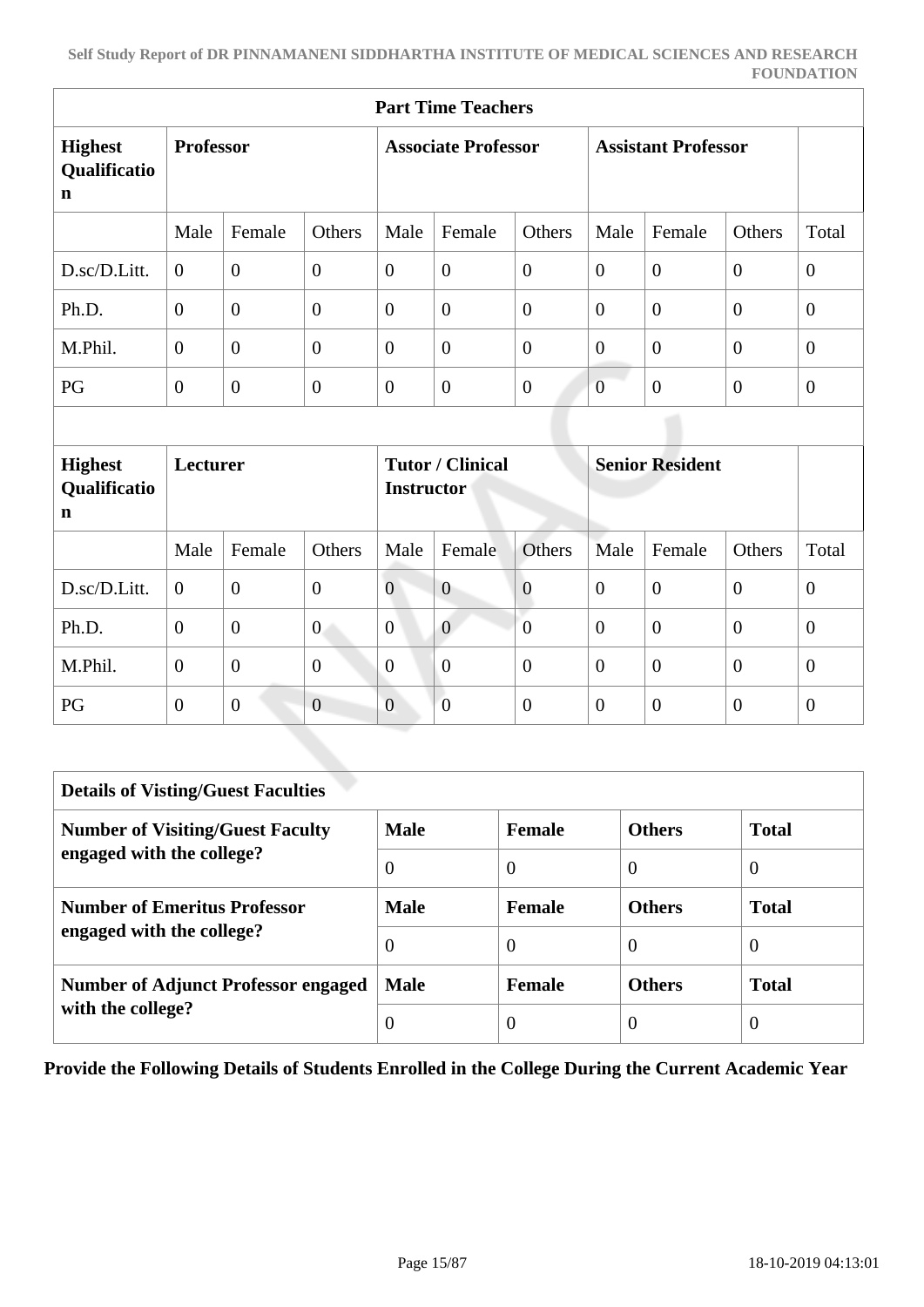| Programme                            |        | <b>From the State</b><br><b>Where College</b><br>is Located | <b>From Other</b><br><b>States of India</b> | <b>NRI Students</b> | Foreign<br><b>Students</b> | <b>Total</b>     |
|--------------------------------------|--------|-------------------------------------------------------------|---------------------------------------------|---------------------|----------------------------|------------------|
| PG Diploma                           | Male   | $\boldsymbol{0}$                                            | $\boldsymbol{0}$                            | $\boldsymbol{0}$    | $\boldsymbol{0}$           | $\boldsymbol{0}$ |
| recognised by<br>statutory           | Female | $\mathbf{1}$                                                | $\boldsymbol{0}$                            | $\boldsymbol{0}$    | $\boldsymbol{0}$           | $\mathbf{1}$     |
| authority<br>including<br>university | Others | $\overline{0}$                                              | $\boldsymbol{0}$                            | $\boldsymbol{0}$    | $\boldsymbol{0}$           | $\overline{0}$   |
| Doctoral (Ph.D)                      | Male   | $\mathbf{1}$                                                | $\overline{0}$                              | $\boldsymbol{0}$    | $\boldsymbol{0}$           | $\mathbf{1}$     |
|                                      | Female | $\overline{2}$                                              | $\boldsymbol{0}$                            | $\boldsymbol{0}$    | $\boldsymbol{0}$           | $\mathbf{2}$     |
|                                      | Others | $\overline{0}$                                              | $\boldsymbol{0}$                            | $\mathbf{0}$        | $\boldsymbol{0}$           | $\boldsymbol{0}$ |
| Diploma                              | Male   | $\overline{0}$                                              | $\boldsymbol{0}$                            | $\overline{0}$      | $\boldsymbol{0}$           | $\mathbf{0}$     |
|                                      | Female | $\overline{0}$                                              | $\boldsymbol{0}$                            | $\overline{0}$      | $\boldsymbol{0}$           | $\boldsymbol{0}$ |
|                                      | Others | $\overline{0}$                                              | $\boldsymbol{0}$                            | $\overline{0}$      | $\boldsymbol{0}$           | $\boldsymbol{0}$ |
| Post Master's                        | Male   | $\mathbf{1}$                                                | $\overline{2}$                              | $\boldsymbol{0}$    | $\boldsymbol{0}$           | 3                |
| (DM, Ayurveda<br>Vachaspathi, M.     | Female | $\overline{0}$                                              | $\boldsymbol{0}$                            | $\boldsymbol{0}$    | $\boldsymbol{0}$           | $\boldsymbol{0}$ |
| Ch)                                  | Others | $\overline{0}$                                              | $\boldsymbol{0}$                            | $\boldsymbol{0}$    | $\boldsymbol{0}$           | $\mathbf{0}$     |
| <b>UG</b>                            | Male   | 39                                                          | $\boldsymbol{0}$                            | 9                   | $\boldsymbol{0}$           | 48               |
|                                      | Female | 88                                                          | $\boldsymbol{0}$                            | 14                  | $\boldsymbol{0}$           | 102              |
|                                      | Others | $\boldsymbol{0}$                                            | $\boldsymbol{0}$                            | $\mathbf{0}$        | $\overline{0}$             | $\boldsymbol{0}$ |
| $\mathbf{P}\mathbf{G}$               | Male   | 34                                                          | $\mathbf{0}$                                | $\overline{0}$      | $\overline{0}$             | 34               |
|                                      | Female | 42                                                          | $\boldsymbol{0}$                            | $\overline{0}$      | $\overline{0}$             | 42               |
|                                      | Others | $\boldsymbol{0}$                                            | $\boldsymbol{0}$                            | $\boldsymbol{0}$    | $\boldsymbol{0}$           | $\overline{0}$   |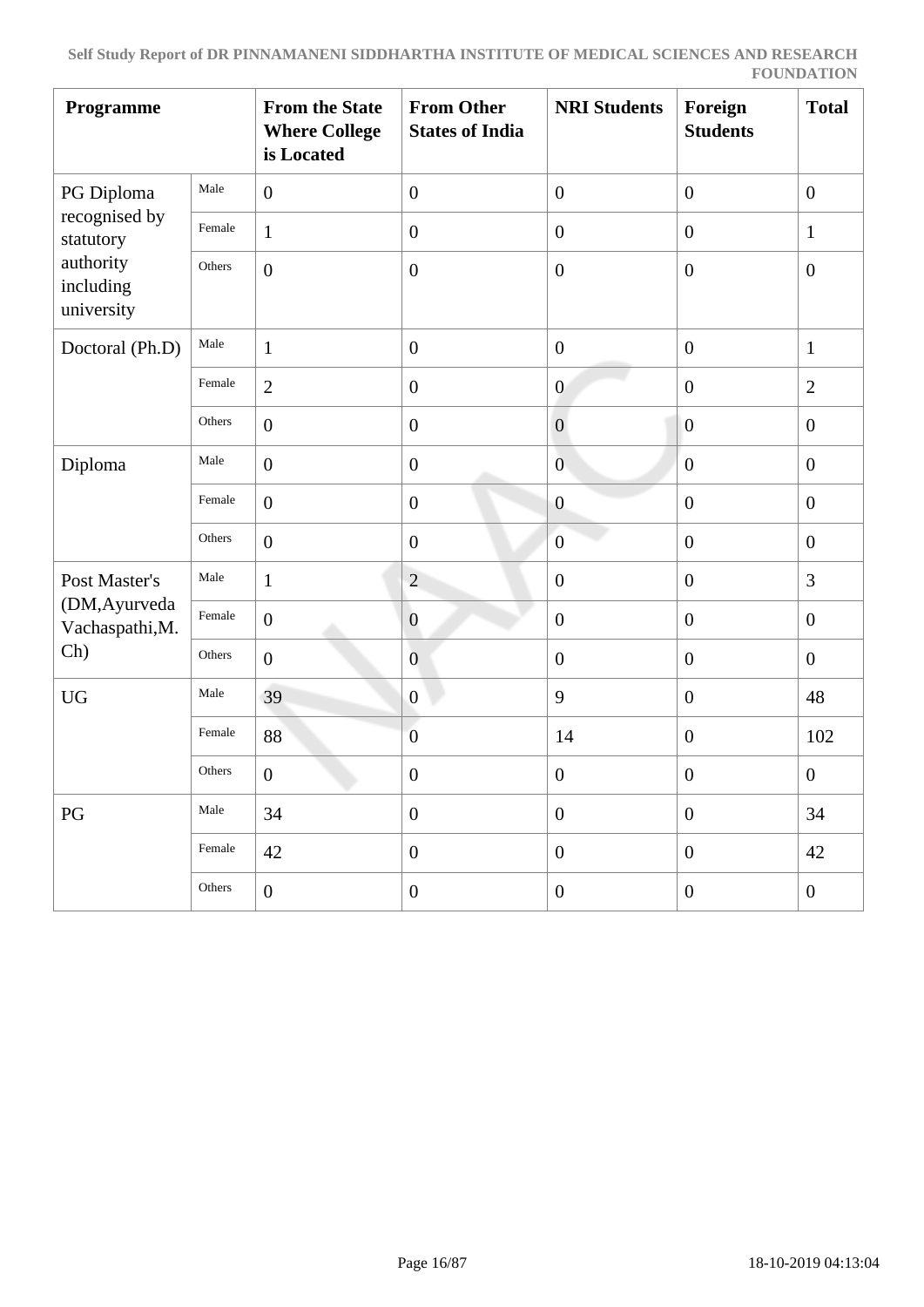| a caro    |        |                  |                  |                  |                |
|-----------|--------|------------------|------------------|------------------|----------------|
| Programme |        | Year 1           | Year 2           | Year 3           | Year 4         |
| <b>SC</b> | Male   | $\overline{0}$   | 6                | 8                | 6              |
|           | Female | 12               | 5                | 5                | 8              |
|           | Others | $\overline{0}$   | $\boldsymbol{0}$ | $\boldsymbol{0}$ | $\overline{0}$ |
| <b>ST</b> | Male   | $\mathbf{1}$     | $\overline{4}$   | $\overline{2}$   | 5              |
|           | Female | $\overline{4}$   | 3                | 3                | 5              |
|           | Others | $\overline{0}$   | $\boldsymbol{0}$ | $\boldsymbol{0}$ | $\overline{0}$ |
| OBC       | Male   | 18               | 10               | 14               | 15             |
|           | Female | $17\,$           | 23               | 30               | 26             |
|           | Others | $\boldsymbol{0}$ | $\mathbf{0}$     | $\boldsymbol{0}$ | $\overline{0}$ |
| General   | Male   | 35               | 39               | 30               | $22\,$         |
|           | Female | 63               | 59               | 58               | 63             |
|           | Others | $\overline{0}$   | $\overline{0}$   | $\boldsymbol{0}$ | $\overline{0}$ |
| Others    | Male   | $\overline{0}$   | $\overline{0}$   | $\mathbf{0}$     | $\overline{0}$ |
|           | Female | $\overline{0}$   | $\boldsymbol{0}$ | $\overline{0}$   | $\mathbf{0}$   |
|           | Others | $\boldsymbol{0}$ | $\boldsymbol{0}$ | $\boldsymbol{0}$ | $\overline{0}$ |
| Total     |        | 150              | 149              | 150              | 150            |

**Provide the Following Details of Students admitted to the College During the last four Academic Years**

| <b>General Facilities</b>                                    |               |  |  |  |  |  |  |
|--------------------------------------------------------------|---------------|--|--|--|--|--|--|
| Campus Type: CHINOUTPALLI, GANNAVARAM MANDAL                 |               |  |  |  |  |  |  |
| <b>Facility</b>                                              | <b>Status</b> |  |  |  |  |  |  |
| • Auditorium/seminar complex with infrastructural facilities | Yes           |  |  |  |  |  |  |
| • Sports facilities                                          |               |  |  |  |  |  |  |
| * Outdoor                                                    | Yes           |  |  |  |  |  |  |
| * Indoor                                                     | Yes           |  |  |  |  |  |  |
| • Residential facilities for faculty and non-teaching staff  | Yes           |  |  |  |  |  |  |
| • Cafeteria                                                  | Yes           |  |  |  |  |  |  |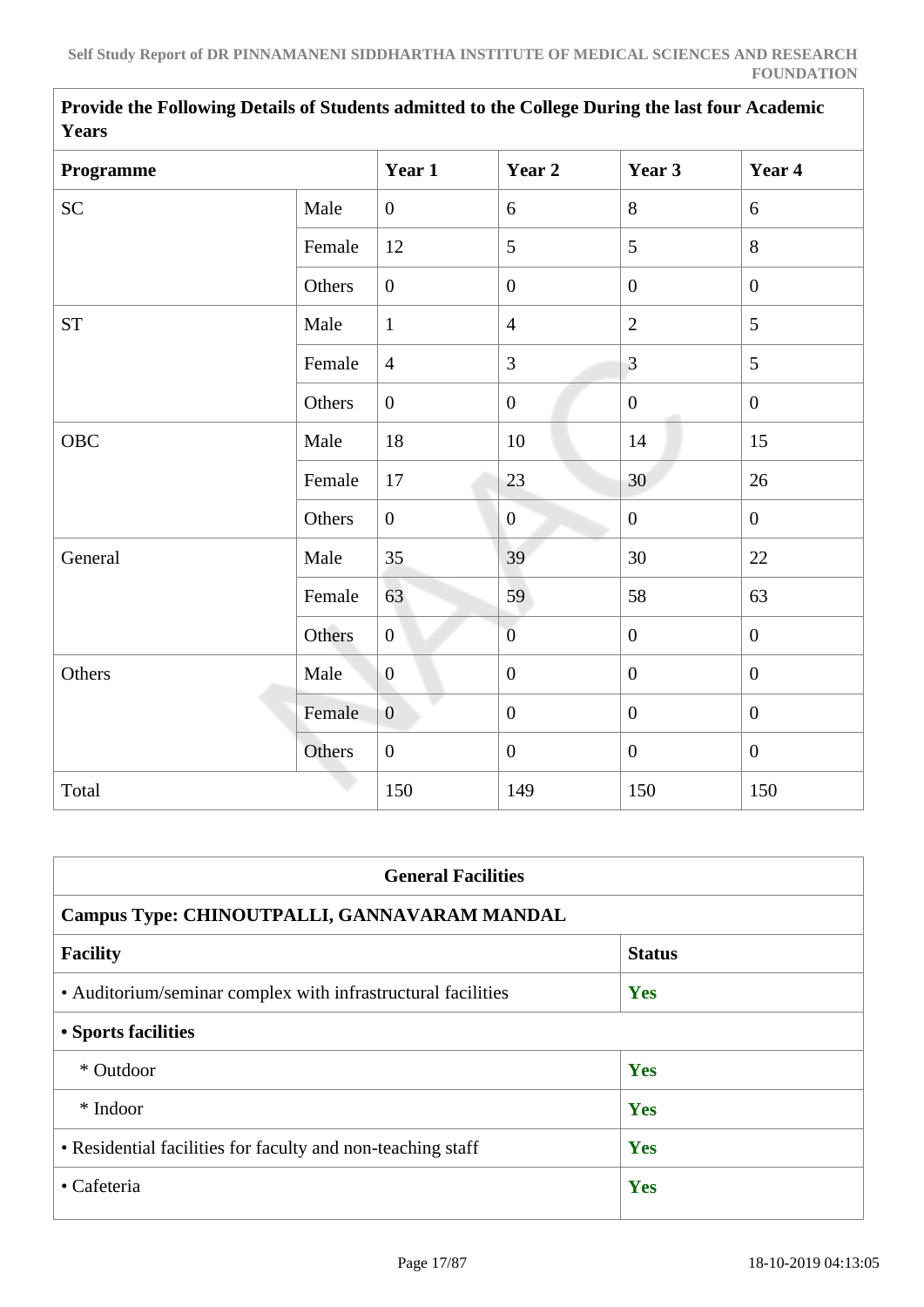**Self Study Report of DR PINNAMANENI SIDDHARTHA INSTITUTE OF MEDICAL SCIENCES AND RESEARCH FOUNDATION**

| • Health Centre                                                        |                  |  |  |  |  |  |
|------------------------------------------------------------------------|------------------|--|--|--|--|--|
| * First aid facility                                                   | Yes              |  |  |  |  |  |
| * Outpatient facility                                                  | Yes              |  |  |  |  |  |
| * Inpatient facility                                                   | Yes              |  |  |  |  |  |
| * Ambulance facility                                                   | Yes              |  |  |  |  |  |
| * Emergency care facility                                              | Yes              |  |  |  |  |  |
| • Health centre staff                                                  |                  |  |  |  |  |  |
| * Qualified Doctor (Full time)                                         | 247              |  |  |  |  |  |
| * Qualified Doctor (Part time)                                         | $\boldsymbol{0}$ |  |  |  |  |  |
| * Qualified Nurse (Full time)                                          | 180              |  |  |  |  |  |
| * Qualified Nurse (Part time)                                          | $\boldsymbol{0}$ |  |  |  |  |  |
| • Facilities like banking, post office, book shops, etc.               | Yes              |  |  |  |  |  |
| • Transport facilities to cater to the needs of the students and staff | Yes              |  |  |  |  |  |
| • Facilities for persons with disabilities                             | Yes              |  |  |  |  |  |
| • Animal house                                                         | Yes              |  |  |  |  |  |
| • Power house                                                          | Yes              |  |  |  |  |  |
| • Fire safety measures                                                 | Yes              |  |  |  |  |  |
| • Waste management facility, particularly bio-hazardous waste          | Yes              |  |  |  |  |  |
| • Potable water and water treatment                                    | Yes              |  |  |  |  |  |
| • Renewable / Alternative sources of energy                            | Yes              |  |  |  |  |  |
| • Any other facility                                                   | <b>NA</b>        |  |  |  |  |  |

| <b>Hostel Details</b>      |                      |                      |  |
|----------------------------|----------------------|----------------------|--|
| <b>Hostel Type</b>         | <b>No Of Hostels</b> | <b>No Of Inmates</b> |  |
| * Boys' hostel             |                      | 200                  |  |
| * Girls's hostel           |                      | 350                  |  |
| * Overseas students hostel | 0                    | $\Omega$             |  |
| * Hostel for interns       | 2                    | 130                  |  |
| * PG Hostel                | ി                    | 45                   |  |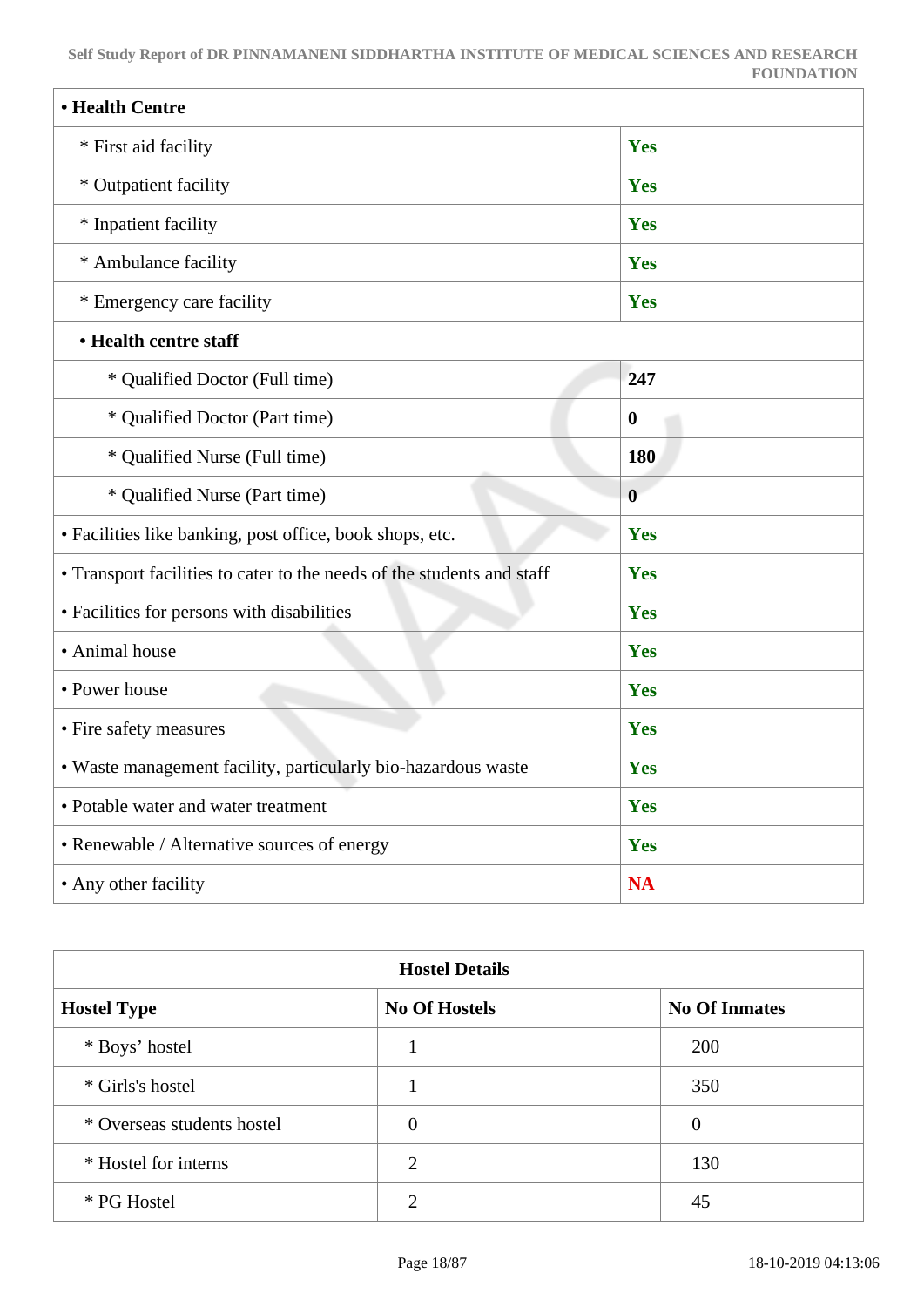# **3. Extended Profile**

## **3.1 Students**

## **Number of students year-wise during the last five years**

| 2018-19                                             | 2017-18 | 2016-17 |                      | 2015-16 | 2014-15 |  |
|-----------------------------------------------------|---------|---------|----------------------|---------|---------|--|
| 150                                                 | 149     | 150     |                      | 150     | 150     |  |
| <b>File Description</b>                             |         |         | Document             |         |         |  |
| Institutional data in prescribed format (Data templ |         |         | <b>View Document</b> |         |         |  |

## **Number of outgoing / final year students year-wise during the last five years**

| 2018-19                                             | 2017-18 | 2016-17 |                      | 2015-16 | 2014-15 |
|-----------------------------------------------------|---------|---------|----------------------|---------|---------|
| 143                                                 | 153     | 158     |                      | 150     | 148     |
| <b>File Description</b>                             |         |         | Document             |         |         |
| Institutional data in prescribed format (Data templ |         |         | <b>View Document</b> |         |         |

## **Number of first year Students admitted year-wise in last five years.**

| 2018-19                                             | 2017-18 | 2016-17 |                      | 2015-16 | 2014-15 |  |
|-----------------------------------------------------|---------|---------|----------------------|---------|---------|--|
| 150                                                 | 149     | 150     |                      | 150     | 150     |  |
| <b>File Description</b>                             |         |         | Document             |         |         |  |
| Institutional data in prescribed format (Data templ |         |         | <b>View Document</b> |         |         |  |

## **3.2 Teachers**

## **Number of full time teachers year-wise during the last five years**

| 2018-19                                             | 2017-18 | 2016-17  |                      | 2015-16 | 2014-15 |
|-----------------------------------------------------|---------|----------|----------------------|---------|---------|
| 249                                                 | 246     | 237      |                      | 226     | 221     |
| <b>File Description</b>                             |         | Document |                      |         |         |
| Institutional data in prescribed format (Data templ |         |          | <b>View Document</b> |         |         |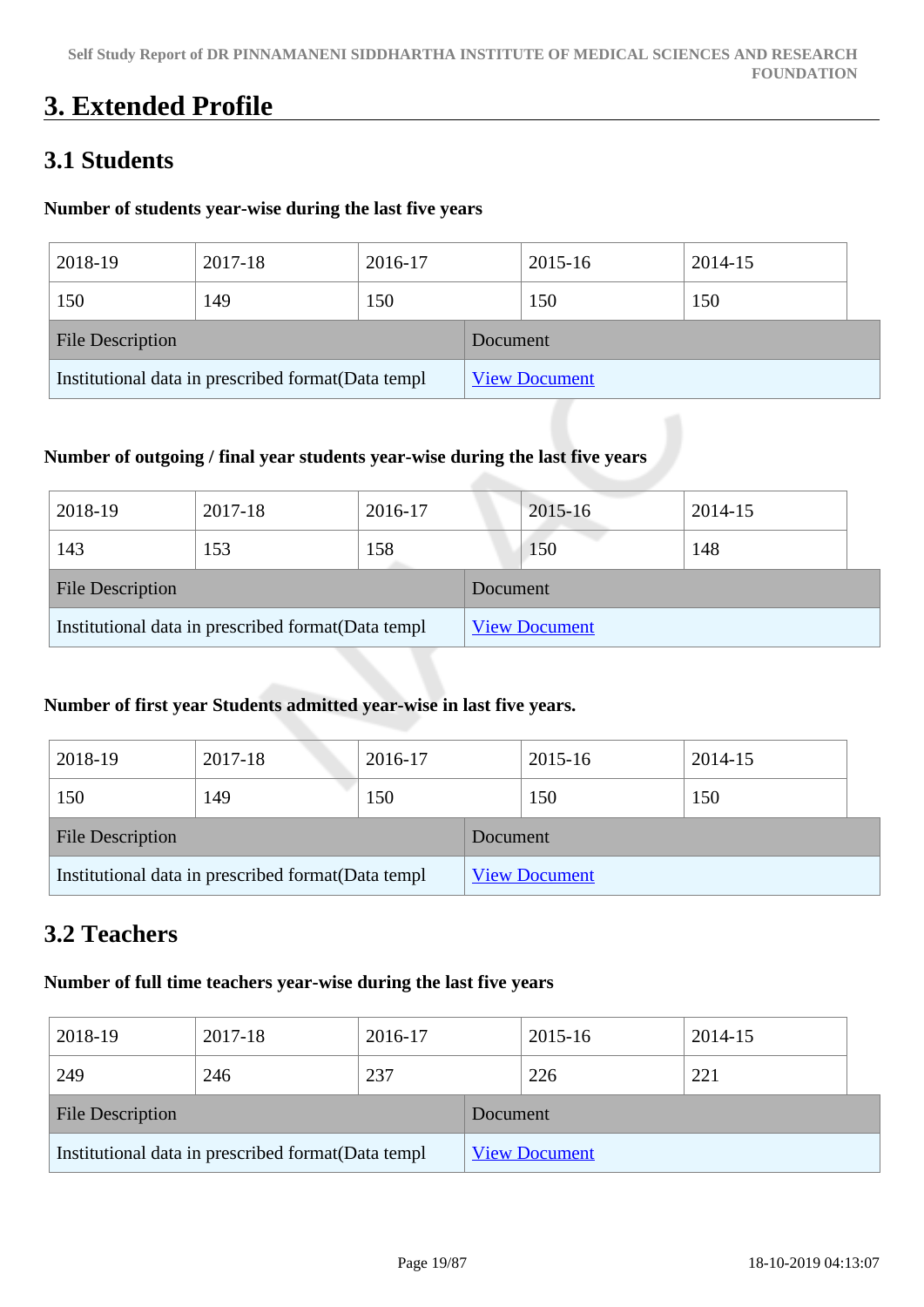## **Number of sanctioned posts year-wise during the last five years**

| 2018-19                                             | 2017-18 | 2016-17  |                      | 2015-16 | 2014-15 |
|-----------------------------------------------------|---------|----------|----------------------|---------|---------|
| 249                                                 | 246     | 237      |                      | 226     | 221     |
| <b>File Description</b>                             |         | Document |                      |         |         |
| Institutional data in prescribed format (Data templ |         |          | <b>View Document</b> |         |         |

# **3.3 Institution**

## **Total Expenditure excluding salary year-wise during the last five years ( INR in Lakhs)**

| 2018-19                                             | 2017-18 | 2016-17 |                      | 2015-16 | 2014-15 |  |
|-----------------------------------------------------|---------|---------|----------------------|---------|---------|--|
| 2900                                                | 3000    | 2600    |                      | 2300    | 1800    |  |
| <b>File Description</b>                             |         |         | Document             |         |         |  |
| Institutional data in prescribed format (Data templ |         |         | <b>View Document</b> |         |         |  |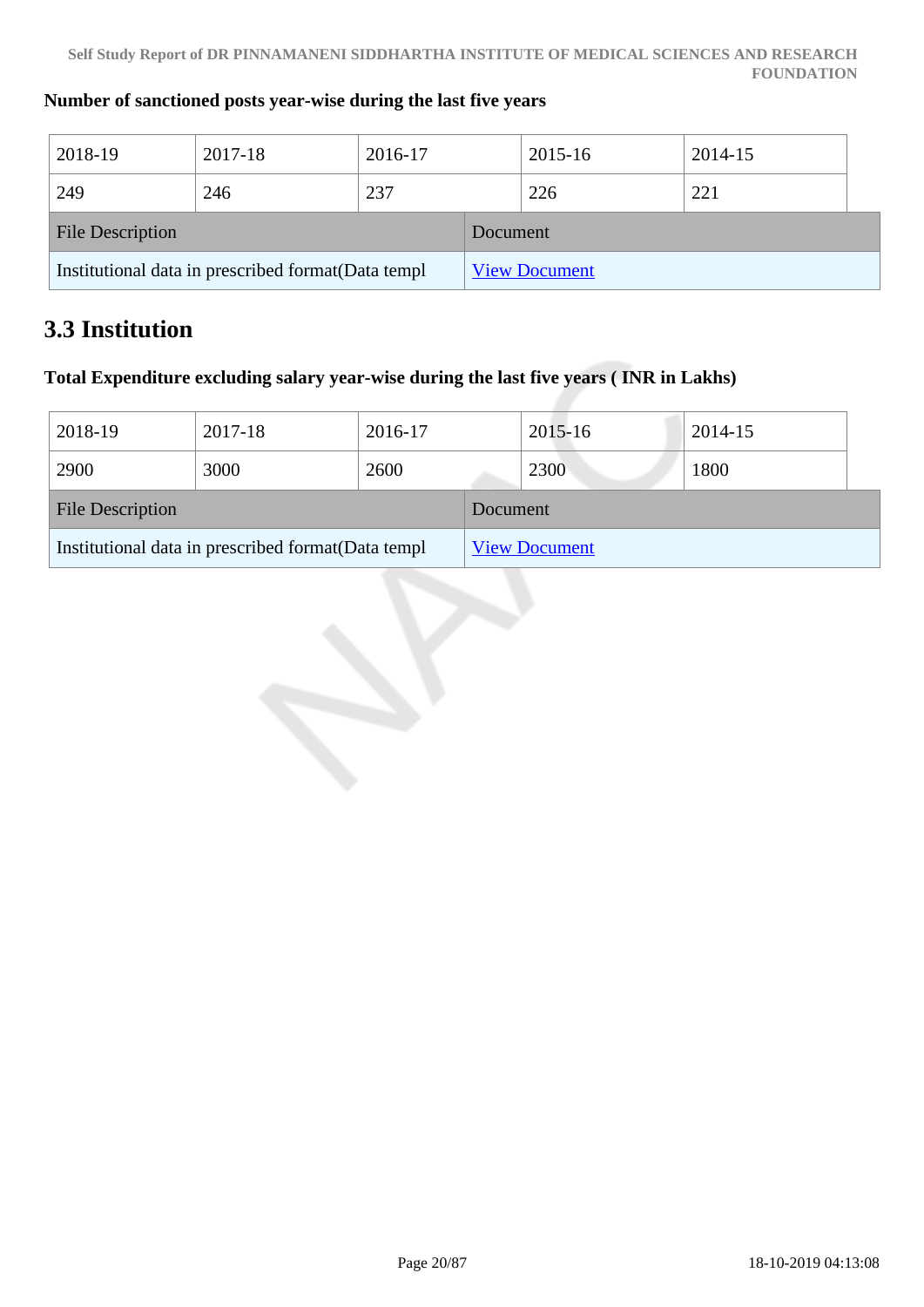# **4. Quality Indicator Framework(QIF)**

## **Criterion 1 - Curricular Aspects**

## **1.1 Curricular Planning and Implementation**

 **1.1.1 The Institution ensures effective curriculum planning, delivery and evaluation through a well defined process as prescribed by the respective regulatory councils and the affiliating University.**

## **Response:**

The institution curriculum is scheduled intime with the academic calender given by Dr. NTR University of Health Sciences, Vijayawada within the broader frame work of MCI Guidelines. The curriculum is divided into semesters consisting of theory classes, practicals, demonstration classes, clinical postings, post graduate & under graduate seminars, post graduate journal clubs, case discussions, group discussions, integrated teaching, paper presentations etc. are conducted as per fixed time table assigned by HODs of all the departments. The evaluation of students performance is done through the process of conducting monthly slip tests, part completion tests, internal assessment examinations and final external examination by Dr. NTR University of Health Sciences including theory & practicals and hence the evaluation of the students performance is done through both formative and summative assessment.

| <b>File Description</b>                                                | <b>Document</b>      |
|------------------------------------------------------------------------|----------------------|
| Any additional information                                             | <b>View Document</b> |
| Link for Minutes of the meeting of the college<br>curriculum committee | <b>View Document</b> |
| Link for any other relevant information                                | <b>View Document</b> |

| <b>Other Upload Files</b> |                      |
|---------------------------|----------------------|
|                           | <b>View Document</b> |
| ∸                         | <b>View Document</b> |

 **1.1.2 Percentage of fulltime teachers participating in BoS /Academic Council of Universities during the last five years. (Restrict data to BoS /Academic Council only)**

## **Response:** 0.85

1.1.2.1 Number of teachers of the Institution participating in BoS/Academic Council of universities yearwise during the last five years

| 2018-19 | 2017-18 | 2016-17 | 2015-16 | 2014-15 |
|---------|---------|---------|---------|---------|
| ∽       | ∼       | ∽       | ∼       | ∼       |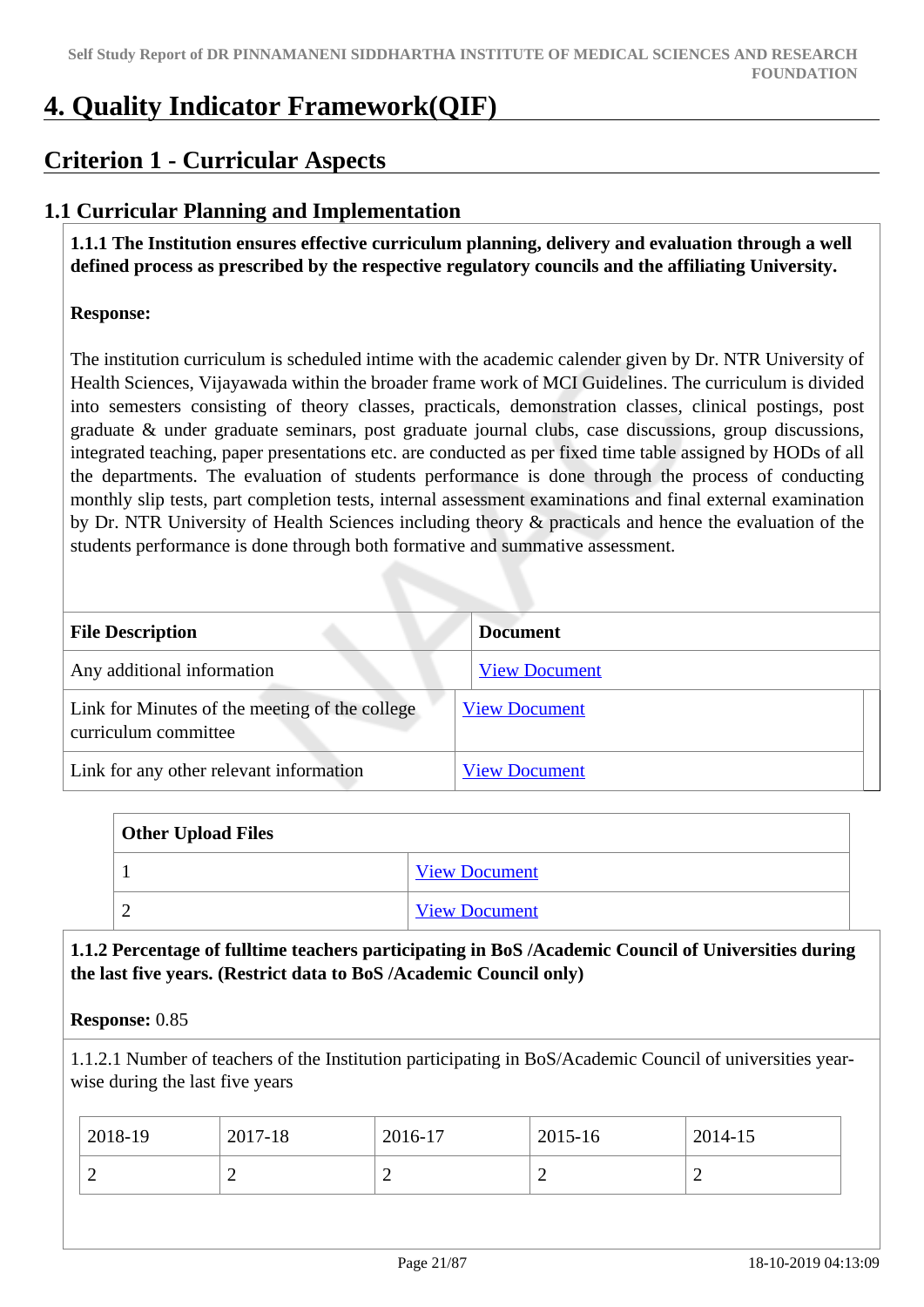| <b>File Description</b>                                                                                                           | <b>Document</b>      |
|-----------------------------------------------------------------------------------------------------------------------------------|----------------------|
| Provide scanned copy of nomination letter such BoS   View Document<br>and Academic Council From University/<br>Autonomous college |                      |
| Institutional data in prescribed format                                                                                           | <b>View Document</b> |

## **1.2 Academic Flexibility**

 **1.2.1 Percentage of inter-disciplinary / inter-departmental courses /training across all the Programmes offered by the College during the last five years** 

## **Response:** 100

1.2.1.1 Number of inter-disciplinary /inter-departmental courses /training offered during the last five years

Response: 08

1.2.1.2 Number of courses offered by the institution across all programs during the last five years

Response: 08

| <b>File Description</b>                                                                                                                              | <b>Document</b>      |
|------------------------------------------------------------------------------------------------------------------------------------------------------|----------------------|
| Minutes of relevant Academic Council/BoS<br>meetings                                                                                                 | <b>View Document</b> |
| List of Interdisciplinary /interdepartmental courses<br>/training across all the the programmes offered by<br>the University during the last 5 years | <b>View Document</b> |
| Institutional data in prescribed format                                                                                                              | <b>View Document</b> |
| Institutional data in prescribed format                                                                                                              | <b>View Document</b> |

## **1.2.2 Average percentage of students enrolled in subject-related Certificate/ Diploma / Add-on courses as against the total number of students during the last five years**

**Response:** 100

1.2.2.1 Number of students enrolled in subject related Certificate or Diploma or Add-on programs yearwise during the last five years

| 2018-19 | 2017-18 | 2016-17 | 2015-16 | 2014-15 |
|---------|---------|---------|---------|---------|
| 150     | 149     | 150     | 150     | 150     |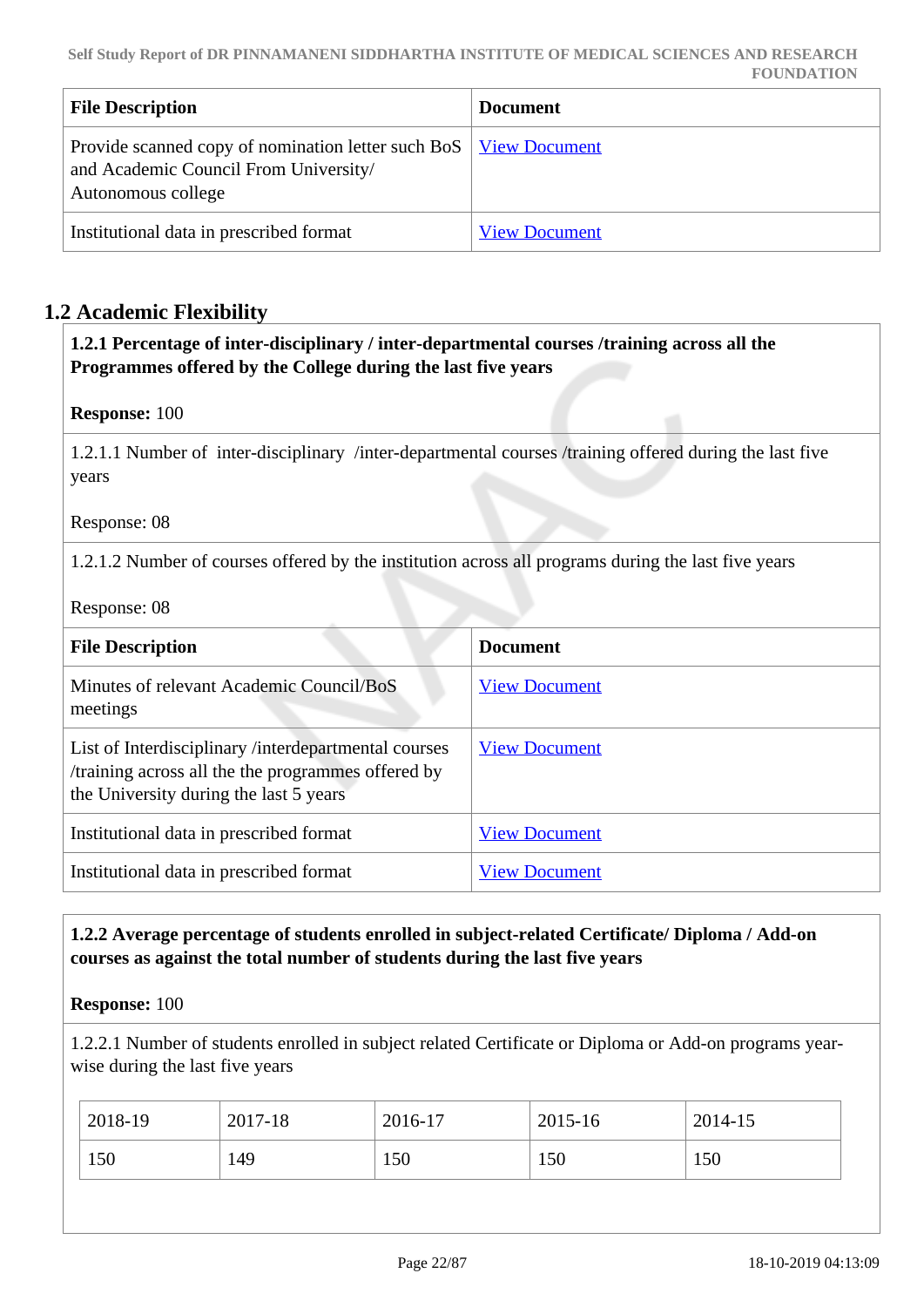| <b>File Description</b>                 | <b>Document</b> |
|-----------------------------------------|-----------------|
| Institutional data in prescribed format | View Document   |

## **1.3 Curriculum Enrichment**

 **1.3.1 The Institution integrates cross-cutting issues relevant to gender, environment and sustainability, human values, health determinants, Right to Health and emerging demographic issues and Professional Ethics into the Curriculum as prescribed by the University / respective regulative councils**

## **Response:**

This institution in its 2 decades of existance has not come across any issues relating to gender bias. It has gender harrasment committee which looks after the issues relating gender bias and the gender harrasment and no such incidents are reported so far in this institution. This institution has taken a pledge to make the campus a plastic free and environmental friendly campus by the end of academic year 2019. The institution has prohibited use of all single use plastic material. This institution was established by Siddhartha Academy of General & Technical Education, Vijayawada with a motive of serviing those who are suffering from diseases and motto is taken from a sanskrit work "PRANINAM AARTI NAASANAM" which is depicted in its logo. True to the spirit of the above inscription the institute is offering health care facilities to the people of nearly 100 villages surrounding the college and hospital on cost to cost basis and also providing free food for the inpatients. This institution strongly believes in professional ethics and it has been its endeavour to produce doctors with Human & Professional values. The institution also conducts clinico pathological conferences, mortality review meetings and case review meetings where in among other things professional ethics related issues are being explained to all the students including under graduates & post graduates.

| <b>File Description</b>                          | <b>Document</b>      |  |
|--------------------------------------------------|----------------------|--|
| Link for list of courses with their descriptions | <b>View Document</b> |  |
| Link for any other relevant information          | <b>View Document</b> |  |

 **1.3.2 Number of value-added courses offered during the last five years that impart transferable and life skills.**

## **Response:** 8

1.3.2.1 Number of value-added courses offered during the last five years that impart transferable and life skills.

#### Response: 08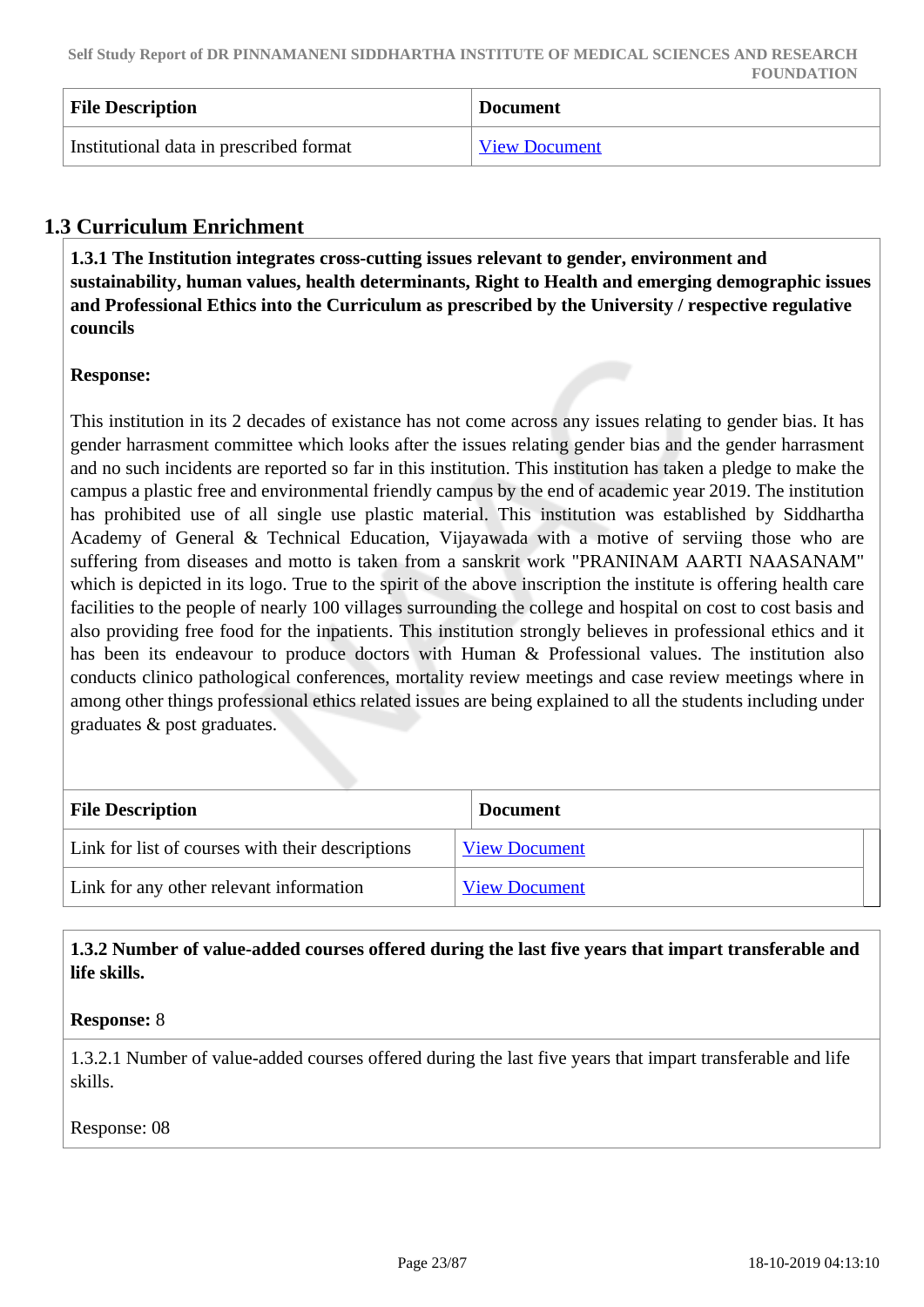| <b>File Description</b>                                            | <b>Document</b>      |
|--------------------------------------------------------------------|----------------------|
| List of-value added courses                                        | <b>View Document</b> |
| Institutional data in prescribed format                            | <b>View Document</b> |
| Brochure or any other document related to value-<br>added course/s | <b>View Document</b> |
| Links for additional information                                   | <b>View Document</b> |

## **1.3.3 Average percentage of students enrolled in the value-added courses during the last five years**

## **Response:** 80.2

1.3.3.1 Number of students enrolled in value-added courses offered year-wise during the last five years that impart transferable and life skills

| 2018-19 | 2017-18 | 2016-17 | 2015-16 | 2014-15 |
|---------|---------|---------|---------|---------|
| 150     | 149     | 150     | 150     | 150     |

| <b>File Description</b>                                    | <b>Document</b>      |
|------------------------------------------------------------|----------------------|
| Institutional data in prescribed format                    | <b>View Document</b> |
| Attendance copy of the students enrolled for the<br>course | <b>View Document</b> |
| Link for additional information                            | <b>View Document</b> |

 **1.3.4 Percentage of students undertaking field visits/Clinical / industry internships/research projects/industry visits/community postings (data for the preceding academic year)**

**Response:** 43.07

1.3.4.1 Number of students undertaking field visits, clinical, industry internships,research projects,industry visits,community postings

Response: 485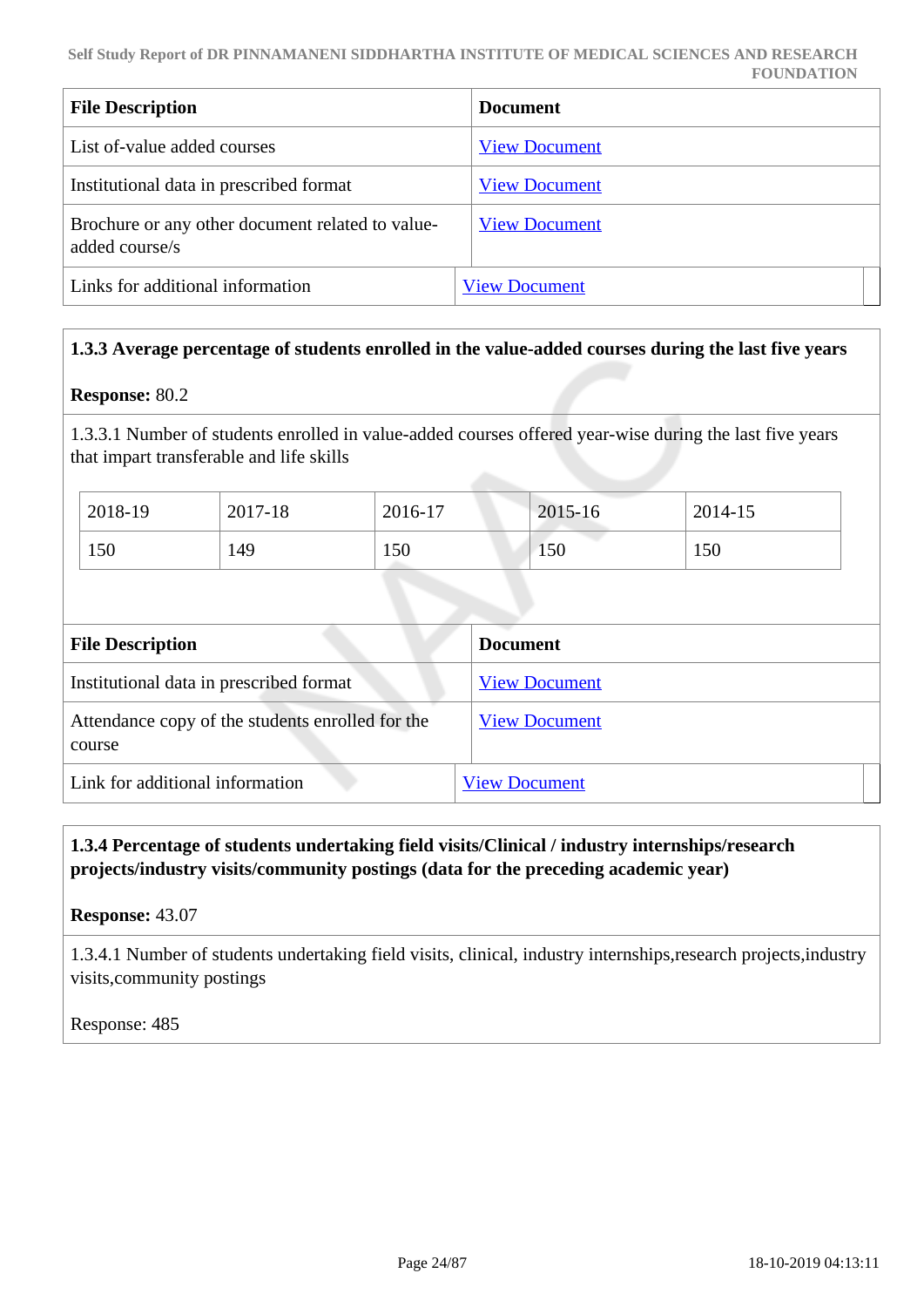| <b>File Description</b>                                                                                                                                                                                                                                           | <b>Document</b>      |
|-------------------------------------------------------------------------------------------------------------------------------------------------------------------------------------------------------------------------------------------------------------------|----------------------|
| Institutional data in prescribed fomat                                                                                                                                                                                                                            | <b>View Document</b> |
| Links to scanned copy of completion certificate of $\sqrt{\frac{V_{\text{icw}}}{V_{\text{icw}}}}$<br>field visits/Clinical / industry internships/research<br>projects/industry visits/community postings from<br>the organization where internship was completed |                      |
| Link for additional information                                                                                                                                                                                                                                   | <b>View Document</b> |

## **1.4 Feedback System**

 **1.4.1 Mechanism is in place to obtain structured feedback on curricula/syllabi from various stakeholders.Structured feedback received from:**

- **1. Students**
- **2. Teachers**
- **3. Employers**
- **4. Alumni**
- **5. Professionals**
- **E. Any 1 of the above**
- **D. Any 2 of the above**
- **C. Any 3 of the above**
- **B. Any 4 of the above**

## **Response:** D. Any 2 of the above

| <b>File Description</b>                                                                                                           | <b>Document</b>      |
|-----------------------------------------------------------------------------------------------------------------------------------|----------------------|
| Stakeholder feedback reports as stated in the<br>minutes of meetings of the College Council /IQAC/<br><b>Curriculum Committee</b> | <b>View Document</b> |
| Institutional data in prescribed format                                                                                           | <b>View Document</b> |

## **1.4.2 Feedback on curricula and syllabi obtained from stakeholders is processed in terms of: E. Feedback not collected**

- **D. Feedback collected**
- **C. Feedback collected and analysed**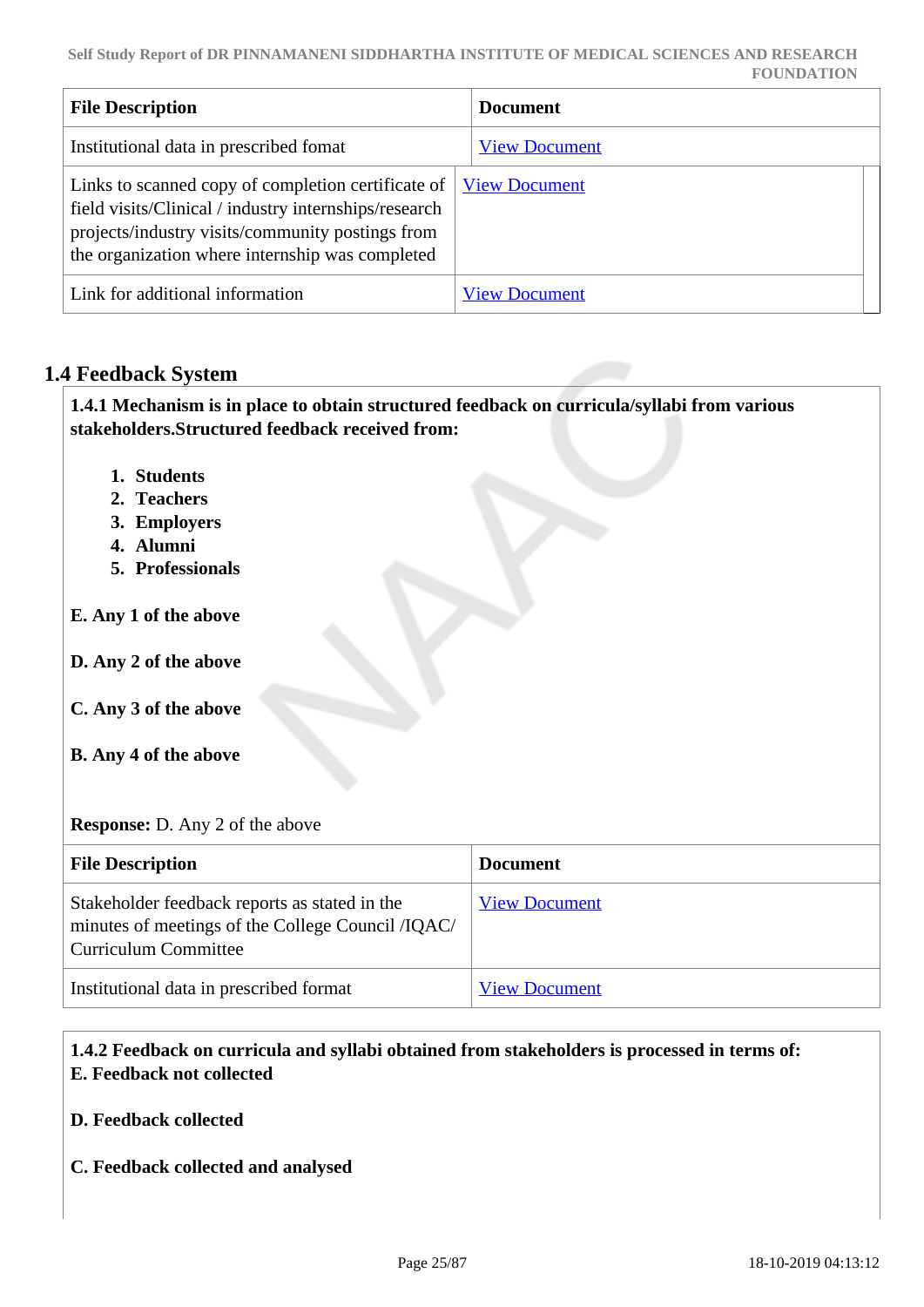## **B. Feedback collected, analysed and action has been taken**

**Response:** E. Feedback not collected

| <b>File Description</b>                 | <b>Document</b>      |
|-----------------------------------------|----------------------|
| Institutional data in prescribed format | <b>View Document</b> |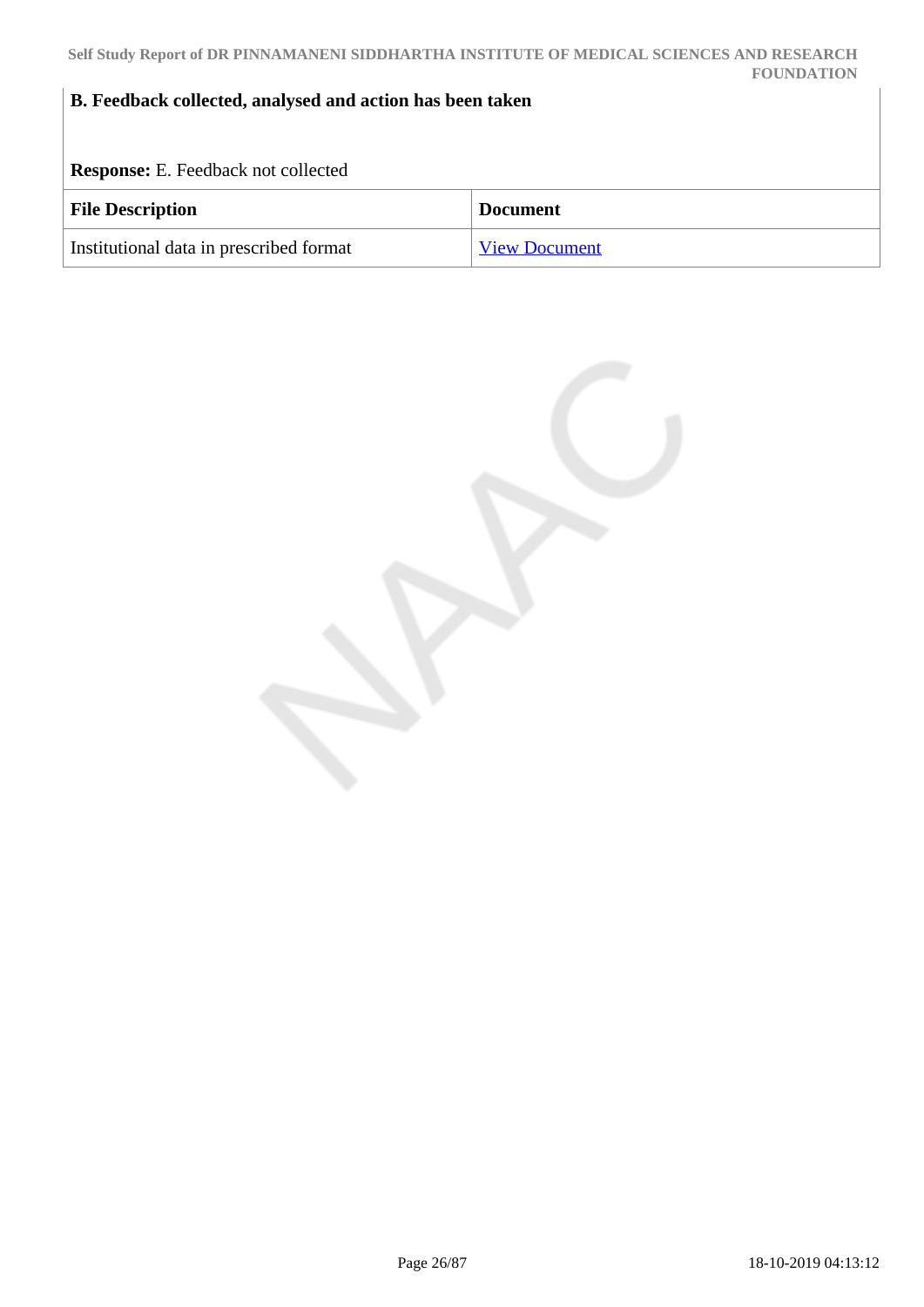## **Criterion 2 - Teaching-learning and Evaluation**

## **2.1 Student Enrollment and Profile**

 **2.1.1 Due consideration is given to equity and inclusiveness by providing reservation of seats to all categories during the admission process. Average percentage of seats filled against seats reserved for various categories as per applicable reservation policy during the last five years**

#### **Response:** 100

2.1.1.1 Number of students admitted from the reserved categories as per GOI or State Government norms year-wise during last five years

| 2018-19 | 2017-18                  | 2016-17 | 2015-16 | 2014-15                  |
|---------|--------------------------|---------|---------|--------------------------|
| 75      | $\overline{\phantom{0}}$ | 75      | 75      | $\overline{\phantom{a}}$ |
| ر ،     | ה ו                      | ر ،     |         | ັ                        |

2.1.1.2 Number of seats earmarked for reserved categories as per GOI or State Govt. norms year-wise during the last five years

| 2018-19 | 2017-18 | 2016-17 | $2015 - 16$              | 2014-15 |
|---------|---------|---------|--------------------------|---------|
| 75      | 75      | 75      | $\overline{\phantom{a}}$ | $\pi$   |
| ر ر     | ັບ      | ر ،     | ັ                        | $\sim$  |

| <b>File Description</b>                                                                                                                                                                        | <b>Document</b>      |
|------------------------------------------------------------------------------------------------------------------------------------------------------------------------------------------------|----------------------|
| Annual Report/BOM report/Admission report<br>duly certified by the Head of the Institution.                                                                                                    | <b>View Document</b> |
| Institutional data in prescribed forma                                                                                                                                                         | <b>View Document</b> |
| Copy of letter issued by state govt. or and Central<br>Government (which-ever applicable) Indicating the<br>reserved categories to be considered as per the GO<br>rule (translated in English) | <b>View Document</b> |
| Link for Any other relevant informatio                                                                                                                                                         | <b>View Document</b> |

 **2.1.2 Average percentage of seats filled in for the various programmes as against the approved intake** 

**Response:** 99.87

2.1.2.1 Number of seats filled-in for various programmes offered by the College as against the approved intake during the last five years: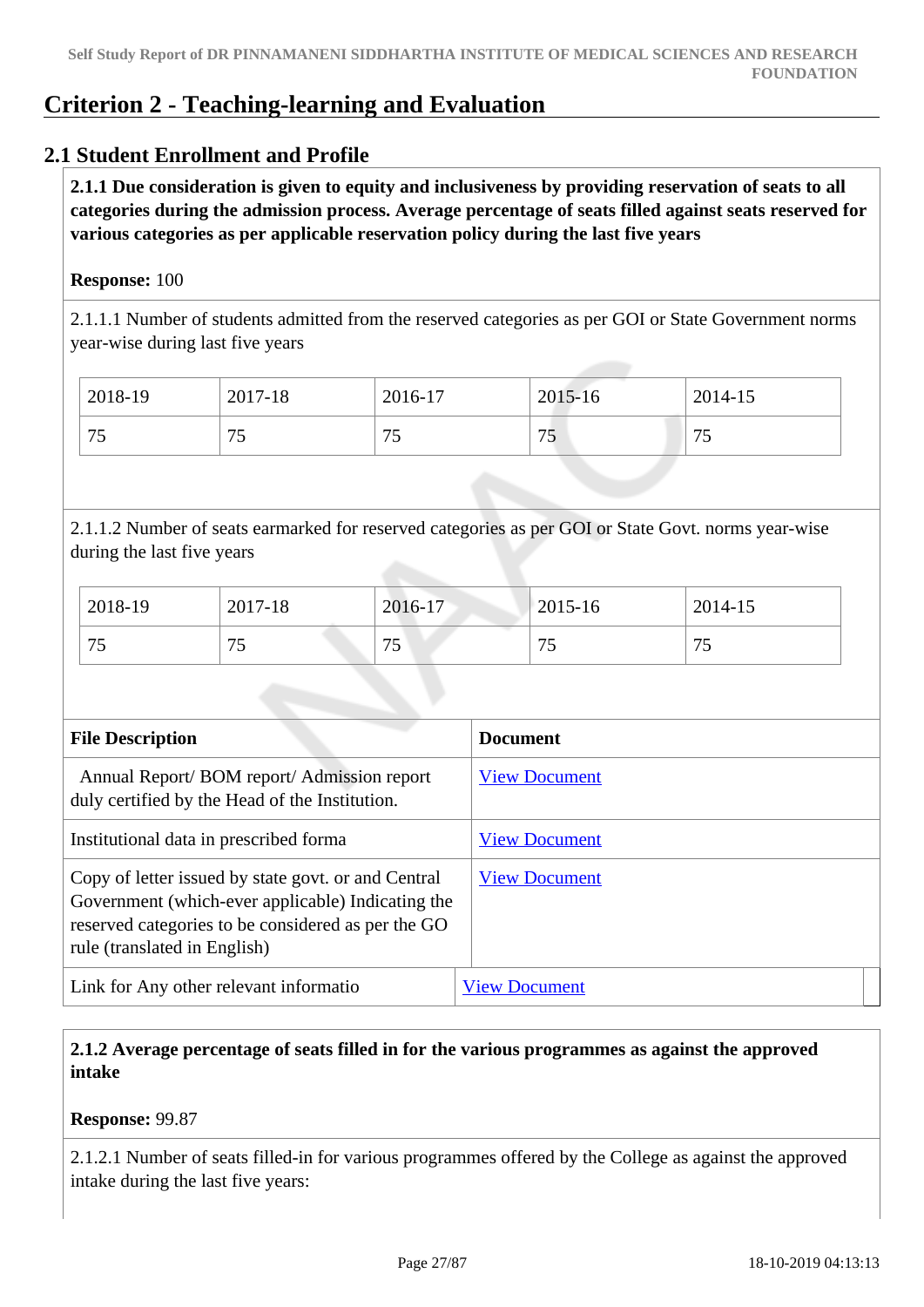| 2018-19                 | 2017-18 | 2016-17                                                              | 2015-16         | 2014-15 |
|-------------------------|---------|----------------------------------------------------------------------|-----------------|---------|
| 150                     | 149     | 150                                                                  | 150             | 150     |
|                         |         |                                                                      |                 |         |
|                         |         | 2.1.2.2 Number of approved seats for the same programme in that year |                 |         |
|                         |         |                                                                      |                 |         |
| 2018-19                 | 2017-18 | 2016-17                                                              | 2015-16         | 2014-15 |
| 150                     | 150     | 150                                                                  | 150             | 150     |
|                         |         |                                                                      |                 |         |
| <b>File Description</b> |         |                                                                      | <b>Document</b> |         |

## **2.1.3 Average percentage of Students admitted demonstrates a national spread and includes students from other states**

**Response:** 1.07

2.1.3.1 Number of students admitted from other states year-wise during the last five years

| $2018-19$ | 2017-18 | 2016-17 | 2015-16 | 2014-15 |
|-----------|---------|---------|---------|---------|
| ∼         | ◡       |         | U       |         |

| <b>File Description</b>                 | <b>Document</b>      |
|-----------------------------------------|----------------------|
| Institutional data in prescribed format | <b>View Document</b> |

## **2.2 Catering to Student Diversity**

 **2.2.1 The Institution assesses the learning levels of the students, after admission and organises special Programmes for advanced learners and low performers The Institution:**

- **1.Follows measurable criteria to identify low performers**
- **2.Follows measurable criteria to identify advanced learners**
- **3.Organizes special programmes for low performers**
- **4.Follows protocol to measure student achievement**

**E. None of the above**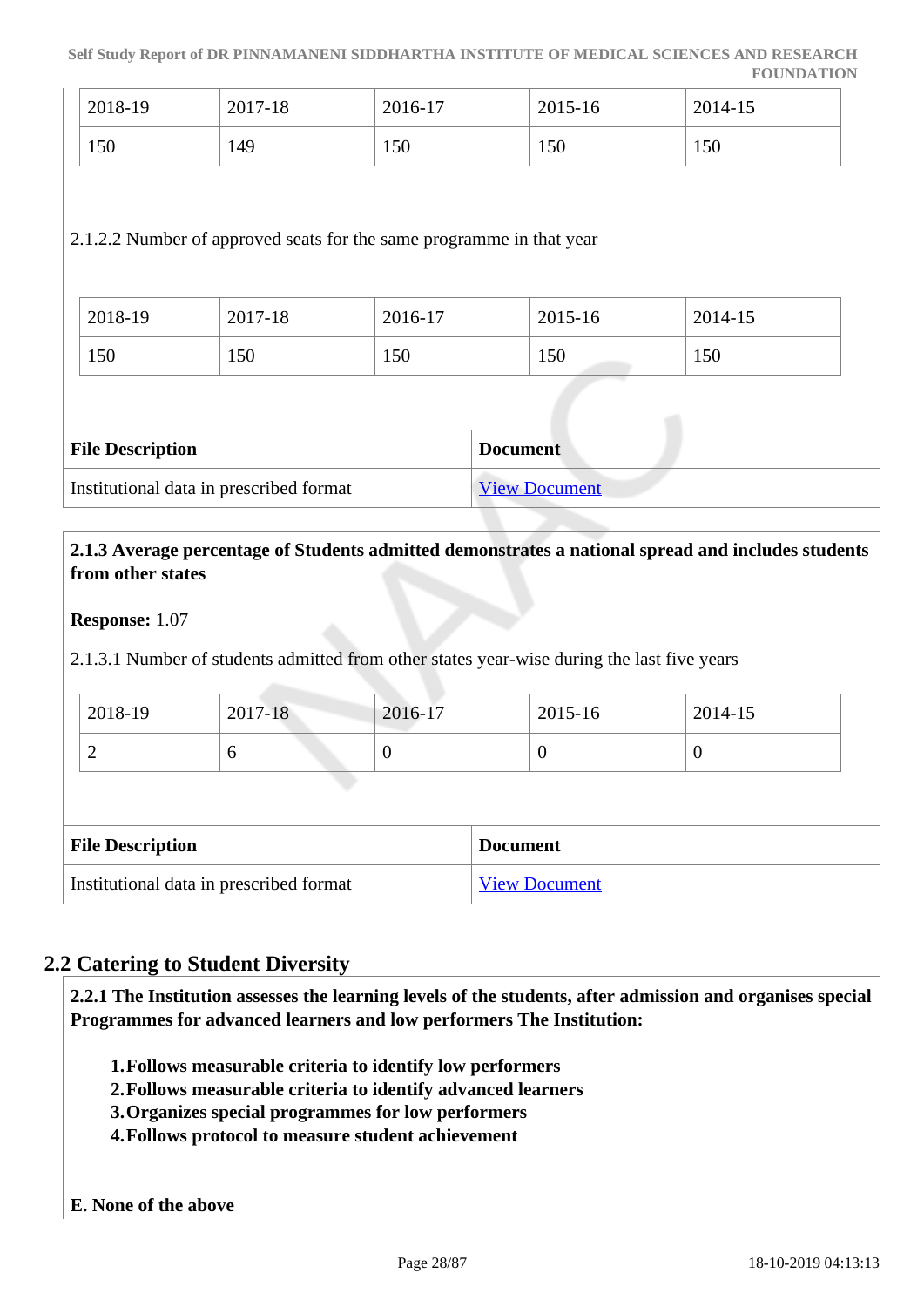**Self Study Report of DR PINNAMANENI SIDDHARTHA INSTITUTE OF MEDICAL SCIENCES AND RESEARCH FOUNDATION**

| D. Any one of the above |
|-------------------------|
|-------------------------|

**C. Any two of the above**

**B. Any three of the above**

#### **Response:** A. All of the above

| <b>File Description</b>                 | <b>Document</b>      |
|-----------------------------------------|----------------------|
| Institutional data in prescribed format | <b>View Document</b> |
| Link for any relevant information       | <b>View Document</b> |

| 2.2.2 Student - Full- time teacher ratio (data of preceding academic year) |                      |  |
|----------------------------------------------------------------------------|----------------------|--|
| <b>Response:</b> 0.6<br><b>File Description</b>                            | <b>Document</b>      |  |
| List of students enrolled in the preceding academic<br>year                | <b>View Document</b> |  |
| Institutional data in prescribed format (data<br>Templates)                | <b>View Document</b> |  |

## **2.2.3 Institution facilitates building and sustenance of innate talent /aptitude of individual students (extramural activities/beyond the classroom activities such as student clubs, cultural societies, etc)**

#### **Response:**

This institution provides a good environment in the student care & building their talent & aptitude in co curricular & extracurricular activities. Our college has encouraged students to form different societies / clubs for display in their innate talents like SPARSH which is a group of students interested in spreading health awareness programmes among people in surrounding areas, photography club (click-o-Holicks) in which students having hobby for photography join this club and a photography exhibition also will be held at college of photos taken by students, happy club where the students of this group conduct programmes aimed at creating a happy environment among students. Our institute also has other clubs pertaining to literary club & sports activities etc.

| <b>File Description</b>                          | <b>Document</b>      |
|--------------------------------------------------|----------------------|
| <b>Link for Appropriate documentary evidence</b> | <b>View Document</b> |
| Link for any other relevant information          | <b>View Document</b> |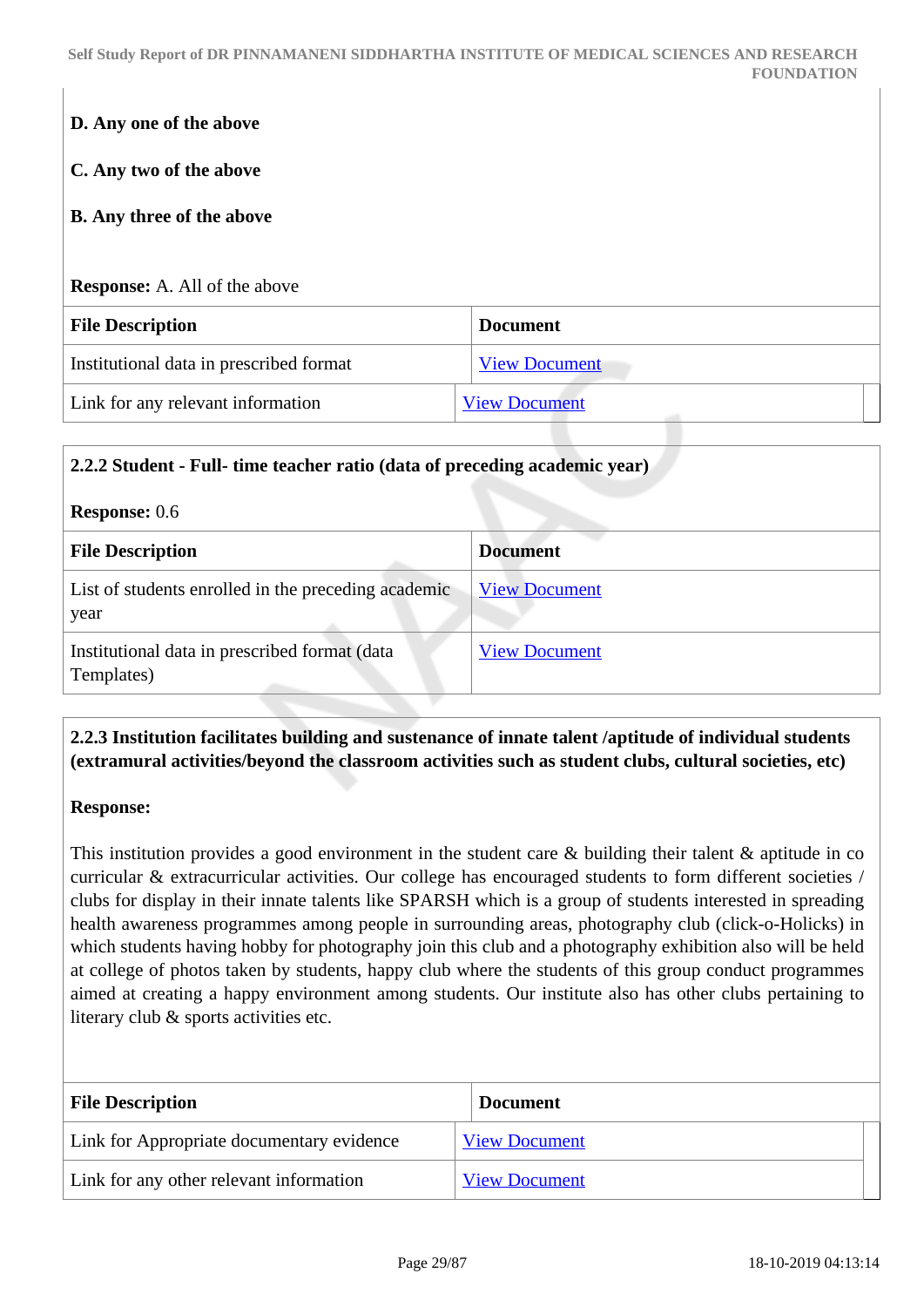## **2.3 Teaching- Learning Process**

**2.3.1 Student-centric methods are used for enhancing learning experiences by:**

- **Experiential learning**
- **Integrated/interdisciplinary learning**
- **Participatory learning**
- **Problem solving methodologies**
- **Self-directed learning**
- **Patient-centric and Evidence-Based Learning**
- **Learning in the Humanities**
- **Project-based learning**
- **Role play**

## **Response:**

Our institution always tries to bring out the innate talent in this students for which a number of clubs or groups are formed at our institution which include

1. LITERARY CLUB- This club is to encourage and bring out the literary talent hidden in both under graduate and post graduate students at our institution

2. SPARSH- This is a group of students who organise health averness programmes on specific health issues like breast cancer awareness programme, heart health awareness programme, breast feeding awareness programme among the public in both rural and urban areas and specially focuses the villages surrounding our institution.

3. HAPPY CLUB: This club is designed to promote the cultural activities of under graduate & post graduate sudents.

4. PHOTOGRAPHY CLUB: This club identifies and encourages the students having talent in photograph.

5. MUSIC CLUB: This club identifies and encourages the budding musicians among students and they are also encouraged to perform their talent during some occations like college annual day etc.

This institution believes in concept of all round growth of students in various fields and aspects and tries to keep them involved in various co curricular and extra curricular activities.

| <b>File Description</b>                                     | <b>Document</b>      |
|-------------------------------------------------------------|----------------------|
| Link for learning environment facilities with<br>geotagging | <b>View Document</b> |
| Link for any other relevant information                     | <b>View Document</b> |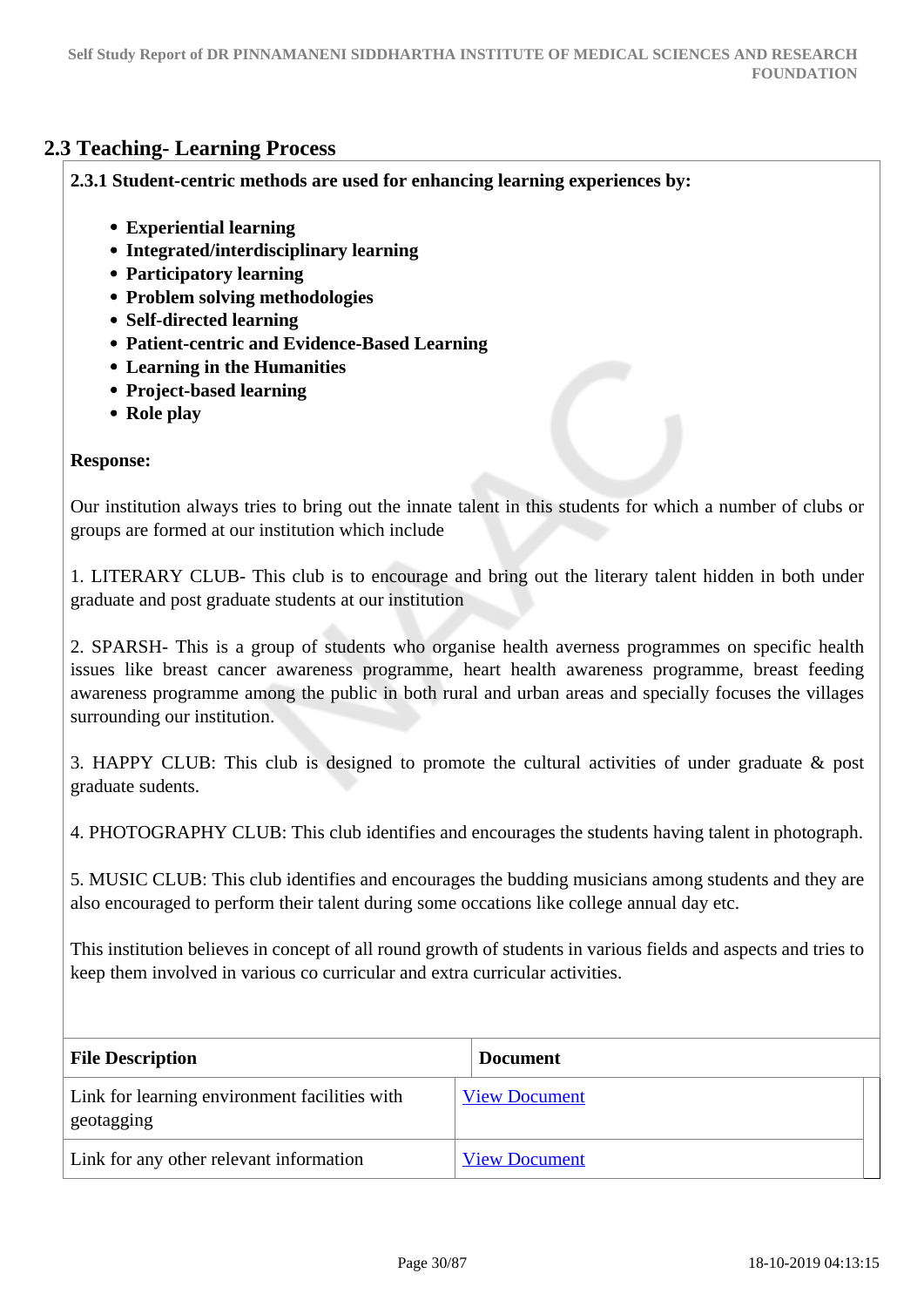**2.3.2 Institution facilitates the use of Clinical Skills Laboratory / Simulation Based Learning The Institution:**

- **1.Has Basic Clinical Skills / Simulation Training Models and Trainers for skills in the relevant disciplines.**
- **2.Has advanced simulators for simulation-based training**
- **3.Has structured programs for training and assessment of students in Clinical Skills Lab / Simulation based learning.**
- **4.Conducts training programs for the faculty in the use of clinical skills lab and simulation methods of teaching-learning**
- **E. None of the above**
- **D. Any one of the above**
- **C. Any two of the above**
- **B. Any three of the above**

#### **Response:** A. All of the above

| <b>File Description</b>                                                | <b>Document</b>      |
|------------------------------------------------------------------------|----------------------|
| Proof of patient simulators for simulation-based<br>training           | <b>View Document</b> |
| Proof of Establishment of Clinical Skill<br>Laboratories               | <b>View Document</b> |
| Institutional data in prescribed format                                | <b>View Document</b> |
| Geotagged Photos of the Clinical Skills Laboratory                     | <b>View Document</b> |
| Details of training programs conducted and details<br>of participants. | <b>View Document</b> |
| Link for additional information                                        | <b>View Document</b> |

## **2.3.3 Teachers use ICT-enabled tools for effective teaching and learning process, including online eresources**

## **Response:**

For more effective teaching this institution provides ICT tools like LCD Projectors with screens, comuputers, overhead projectors, collar micro phones, lap tops, wireless audio systems, laser pointers etc. which are regularly monitored by a separate department called audio visual department. Faculty in the theory as well as practicle classes use pen drives which containes teaching content which is displayed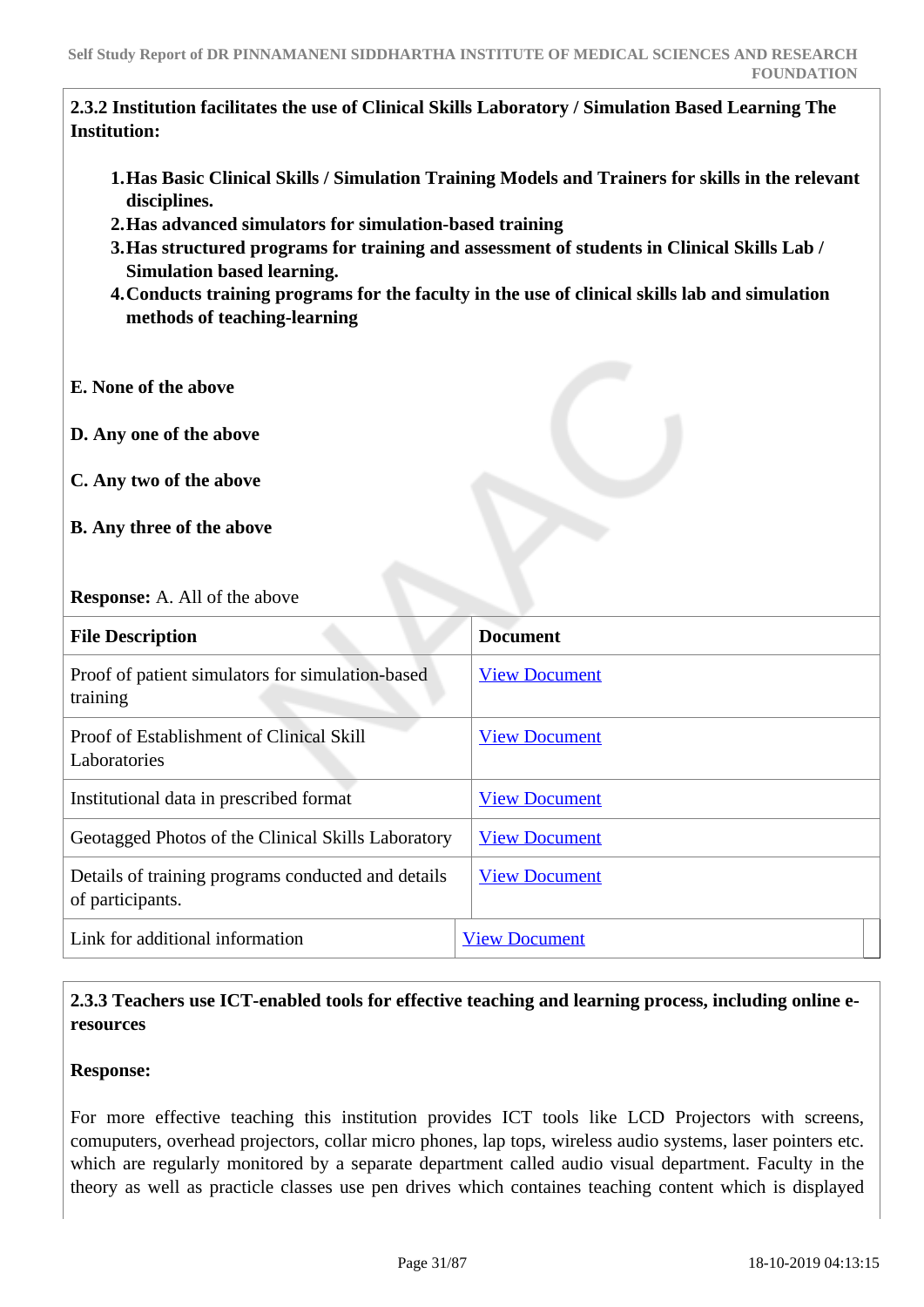through LCD projectorsto the students and also use laser pointers while teaching. This institution also provide a number of online and also print journals both National & International and also subscribe to Dr. NTR University of Health Sciences MEDNET which also provides access to various online journals. The students of our institution are encouraged to make use of the E Sources as a part of E Leraning process. As a part of computer assisted learning our institution also procured animal experimental similatores for the students to have on hand experience of animal experiments which are regularly taught in Physiology  $\&$ Pharmacology departments for under graduate students as a part of MCI Curriculum.

| <b>File Description</b>                                                 | <b>Document</b>      |
|-------------------------------------------------------------------------|----------------------|
| File for list of teachers using ICT-enabled tools<br>(including LMS)    | <b>View Document</b> |
| File for details of ICT-enabled tools used for<br>teaching and learning | <b>View Document</b> |
| Link for webpage describing the "LMS/<br>Academic Management System"    | <b>View Document</b> |
| Link for any other relevant information                                 | <b>View Document</b> |

| 2.3.4 Student : Mentor Ratio (preceding academic year)         |                      |  |
|----------------------------------------------------------------|----------------------|--|
| <b>Response: 15</b>                                            |                      |  |
| 2.3.4.1 Total number of mentors in the preceding academic year |                      |  |
| Response: 10                                                   |                      |  |
| <b>File Description</b>                                        | <b>Document</b>      |  |
| Log Book of mentor                                             | <b>View Document</b> |  |
| Institutional data in prescribed format                        | <b>View Document</b> |  |
| Link for any other information                                 | <b>View Document</b> |  |

## **2.3.5 The teaching learning process of the institution nurtures creativity, analytical skills and innovation among students**

## **Response:**

This institution tries to recognise and encourage creativity amongst students by involving them in various curricular and co curricular and extra curricular activities through various forums formed for this purpose. Quiz competitions, case discussions, seminars etc. are conducted on regular basis to improve the analytical skills among students. Our institution also have a research wing headed by a Research Director where students are encourage short term projects and best short term research projects proposals from the students are selected and recommended for Indian Council of Medical Research (ICMR).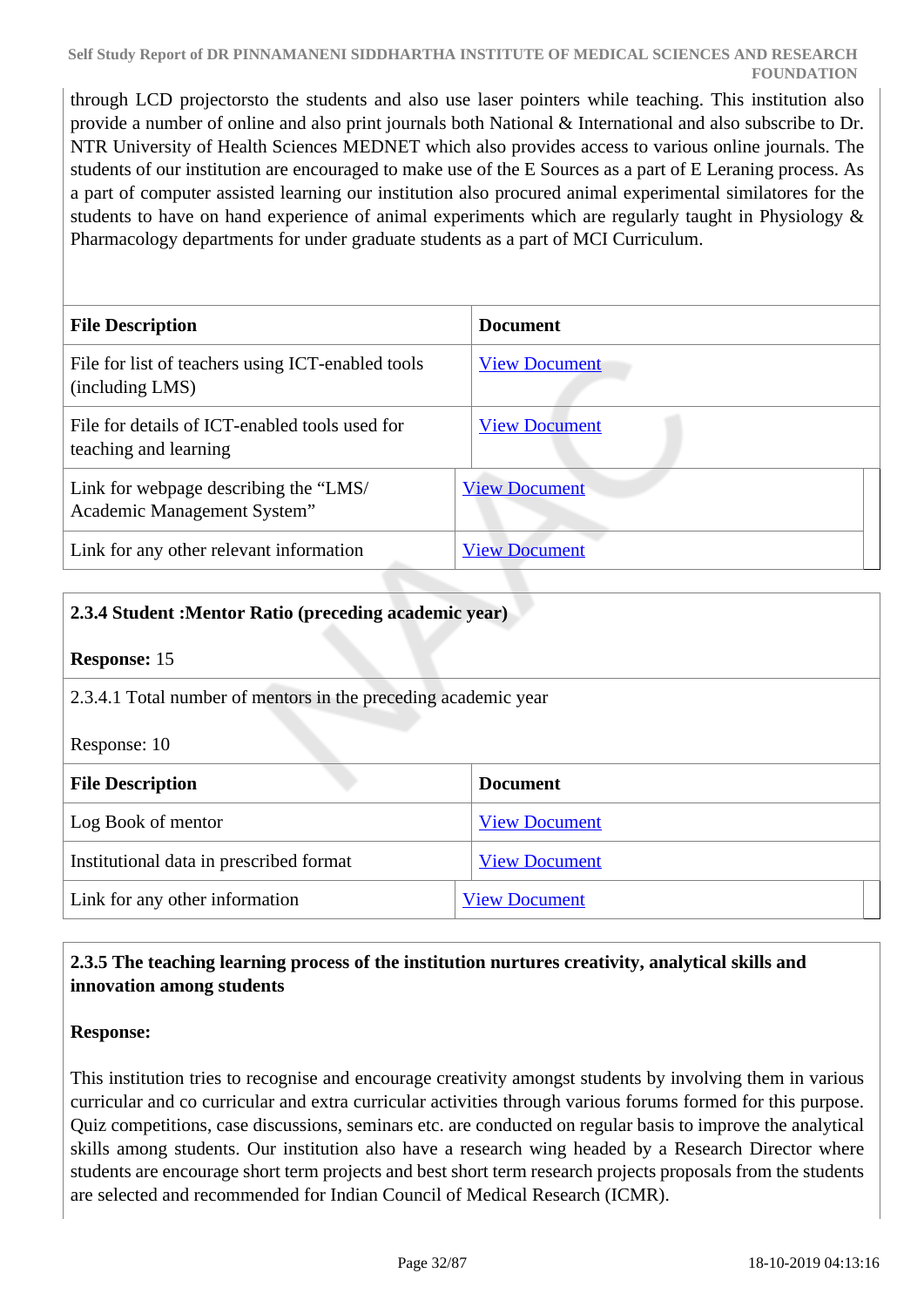| <b>File Description</b>                   | <b>Document</b>      |
|-------------------------------------------|----------------------|
| Link for appropriate documentary evidence | <b>View Document</b> |
| Link for any other relevant information   | <b>View Document</b> |

## **2.4 Teacher Profile and Quality**

**2.4.1 Average percentage of fulltime teachers against sanctioned posts during the last five years**

## **Response:** 100

| <b>File Description</b>                 | <b>Document</b>      |
|-----------------------------------------|----------------------|
| Institutional data in prescribed format | <b>View Document</b> |
| Links for additional information        | <b>View Document</b> |

 **2.4.2 Average percentage of fulltime teachers with Ph.D./D.Sc./ D.Lit./DM/M Ch/DNB in super specialities /other PG degrees (like MD/ MS/ MDS etc.,) in Health Sciences (like MD/ MS/ MDS etc.,) for recognition as Ph.D guides as per the eligibility criteria stipulated by the Regulatory Councils /Affiliating Universities.**

## **Response:** 1.26

2.4.2.1 Number of fulltime teachers with Ph.D/D.Sc./D.Lit./DM/M Ch/DNB in super specialities / other PG degrees (like MD/ MS/ MDS etc.,) in Health Sciences for recognition as Ph.D guides as per the eligibility criteria stipulated by the Regulatory Councils. Last five years data to be entered.

| 2018-19 | 2017-18 | 2016-17 | 2015-16 | 2014-15 |
|---------|---------|---------|---------|---------|
|         |         | ັ       |         |         |

| <b>File Description</b>                 | <b>Document</b>      |
|-----------------------------------------|----------------------|
| Institutional data in prescribed format | <b>View Document</b> |
| Link for additional information         | <b>View Document</b> |

## **2.4.3 Average teaching experience of fulltime teachers in number of years (preceding academic year)**

## **Response:** 0.06

2.4.3.1 Total teaching experience of fulltime teachers in number of years (cumulative experience)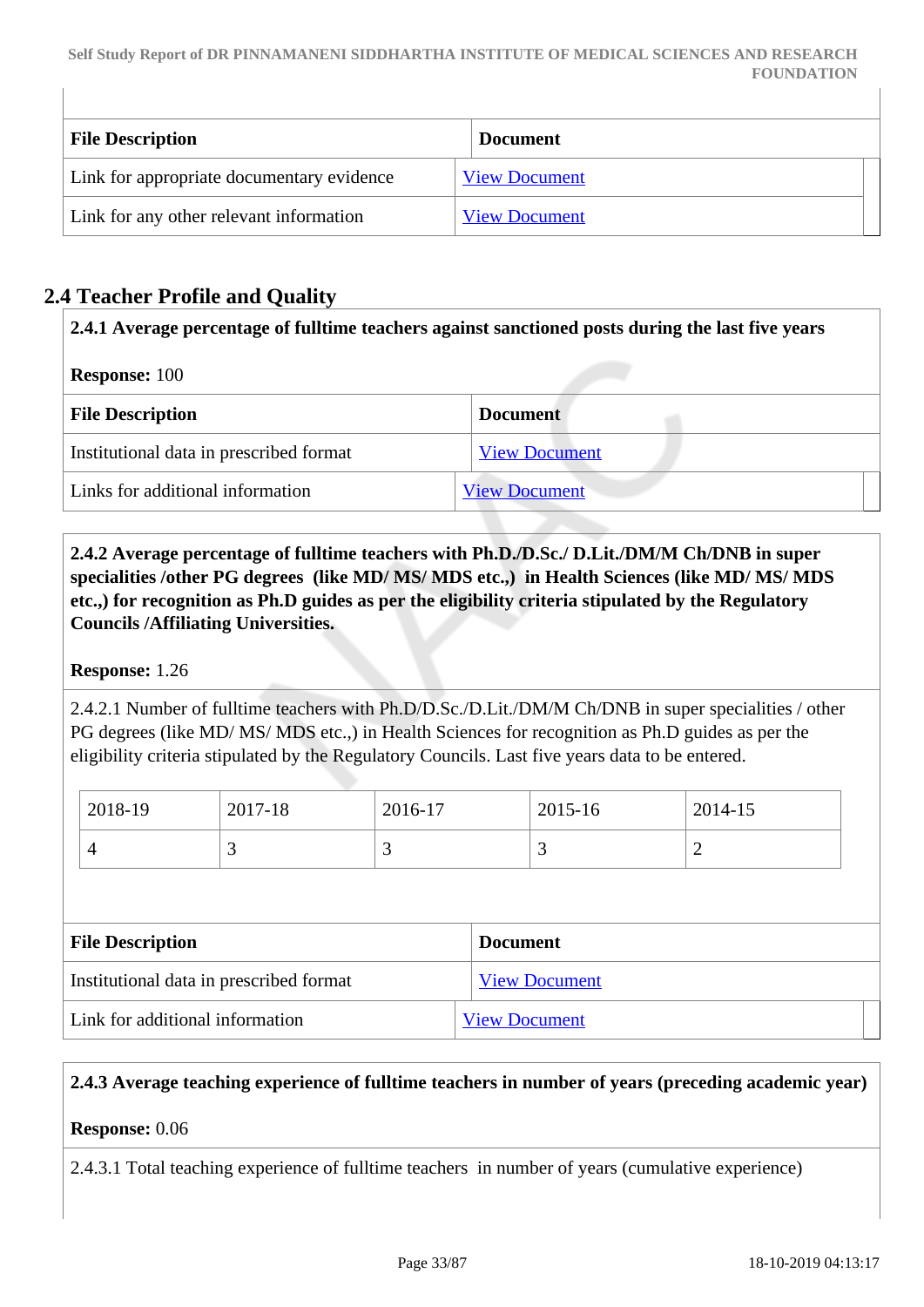| Response: 15                            |                      |  |
|-----------------------------------------|----------------------|--|
| <b>File Description</b>                 | <b>Document</b>      |  |
| Institutional data in prescribed format | <b>View Document</b> |  |
| Link for additional information         | <b>View Document</b> |  |

## **2.4.4 Average percentage of teachers trained for development and delivery of e-content / e-courses during the last 5 years**

## **Response:** 0.69

2.4.4.1 Number of teachers trained for development and delivery of e-contents / e-courses year-wise during the last five years.

| 2018-19 | 2017-18 | 2016-17 | 2015-16 | 2014-15 |
|---------|---------|---------|---------|---------|
| 00      | 04      | 00      | 00      | 04      |

| <b>File Description</b>                                                          | <b>Document</b>      |
|----------------------------------------------------------------------------------|----------------------|
| Institutional data in prescribed format                                          | <b>View Document</b> |
| Web-link to the contents delivered by the faculty<br>hosted in the HEI's website | <b>View Document</b> |
| Link for additional information                                                  | <b>View Document</b> |

 **2.4.5 Average Percentage of fulltime teachers who received awards and recognitions for excellence in teaching, student mentoring, scholarships, professional achievements and academic leadership at State, National, International levels from Government / Government-recognized agencies / registered professional associations / academies during the last five years**

## **Response:** 0.5

2.4.5.1 Number of fulltime teachers who received awards and recognitions for excellence in teaching and student mentoring, scholarships, professional achievements and academic leadership at State, National, International levels from Government / Government-recognized agencies / registered professional associations */ academies* during the last five years

| 2018-19  | 2017-18 | 2016-17 | 2015-16 | 2014-15 |
|----------|---------|---------|---------|---------|
| 00<br>02 |         | 03      | 01      | 01      |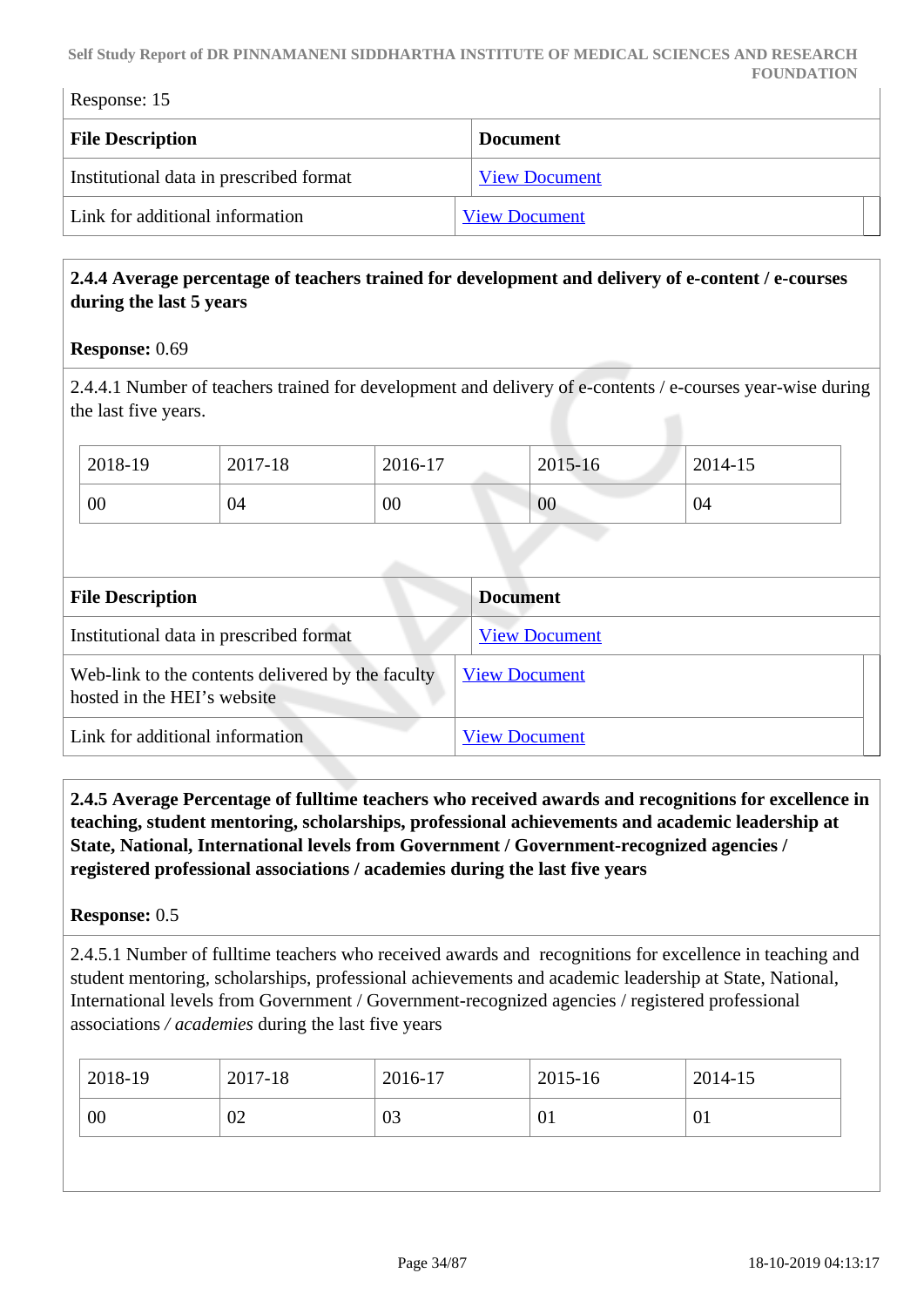| <b>File Description</b>                 | <b>Document</b>      |
|-----------------------------------------|----------------------|
| Institutional data in prescribed format | <b>View Document</b> |
| Link to additional information          | <b>View Document</b> |

## **2.5 Evaluation Process and Reforms**

 **2.5.1 The Institution adheres to the academic calendar for the conduct of Continuous Internal Evaluation and ensures that it is robust and transparent**

## **Response:**

At the beginning of the academic year, academic calender of the institution will be prepared within the frame work of academic calender of Dr. NTR University of Health Sciences. This academic calender details will be discussed in the college council meeting and necessary changes are in corporated basing on the suggestions of HODs of all the departments. The internal evaluation system is an integral part of our academic calender which consists of slip tests, part completion tests, formative assessment exainations, practicals, case presenations, case discussions, clinical seminars, journal clubs etc. The internal evaluation system involves gauging the performance of students by a team of faculty there by bringing transperency in the system. The eligibility of the students to appear for University examinations will be decided basing on their performance in the internal evaluation system.

| <b>File Description</b>                                          | <b>Document</b>      |
|------------------------------------------------------------------|----------------------|
| Link for dates of conduct of internal assessment<br>examinations | <b>View Document</b> |
| Link for any other relevant information                          | <b>View Document</b> |
| Link for academic calendar                                       | <b>View Document</b> |

## **2.5.2 Mechanism to deal with examination related grievances is transparent, time-bound and efficient**

## **Response:**

Our institution strictly follows the guide lines provided by Dr. NTR UHS in the form of conduction of internal examinations. The university examination held to the students of under graduate and post graduate is strictly monitored by university where it appoints an observer from the university as well as a chief superintendent and deputy superintendent along with assistant superintendents for smooth conduction of examination. The examination hall of our institute is fully equipped with CCTV cameras where the recording of the same is submitted to the University on the same day of examination and so the examination pattern held at our college has no grievances and is time bound and efficient.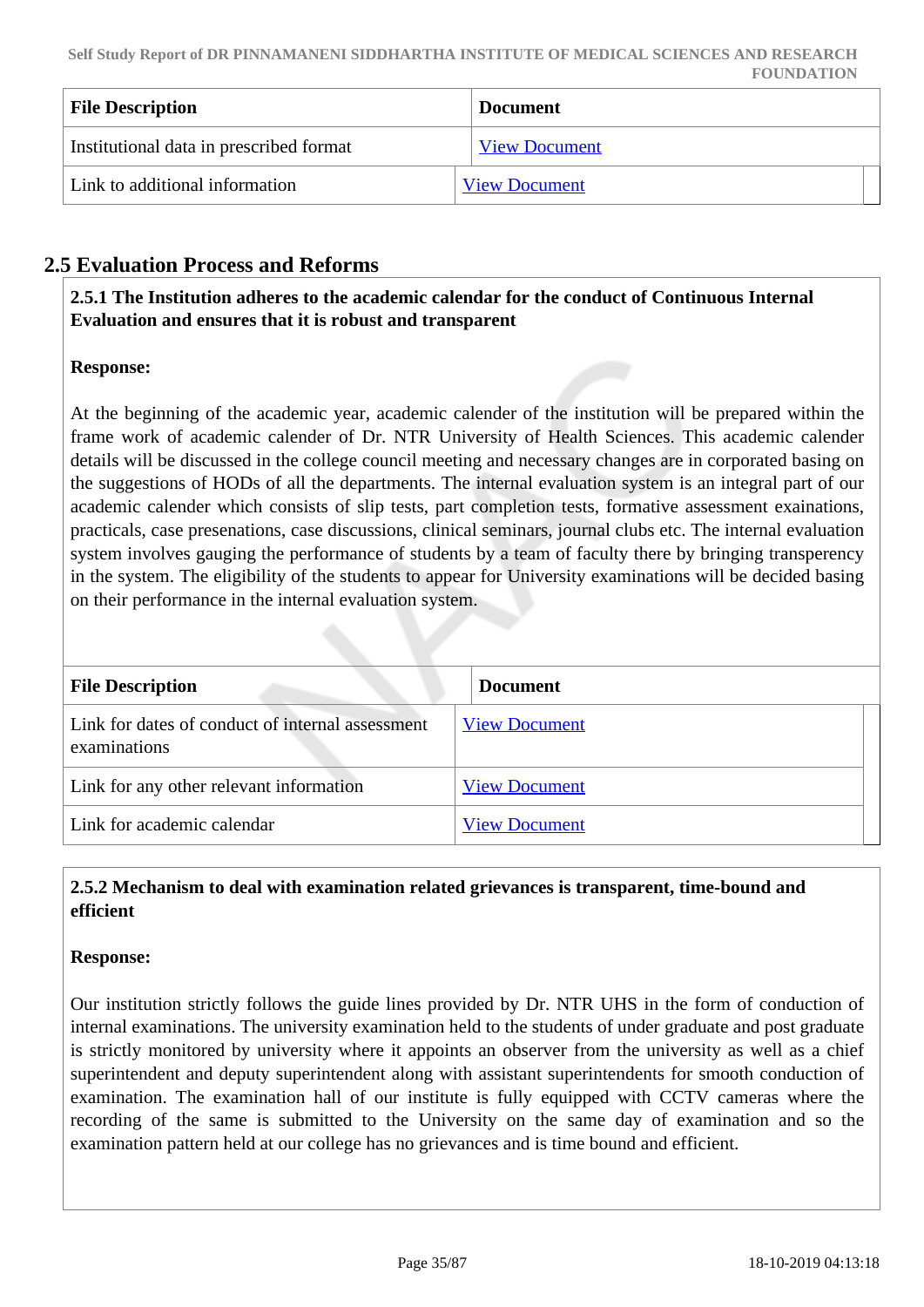| <b>File Description</b>                                                                                                        | <b>Document</b>      |
|--------------------------------------------------------------------------------------------------------------------------------|----------------------|
| File for number of grievances regarding University<br>examinations/Internal Evaluation                                         | <b>View Document</b> |
| File for details of University examinations /<br>Continuous Internal Evaluations (CIE) conducted<br>during the last five years | <b>View Document</b> |
| File for any other relevant information                                                                                        | <b>View Document</b> |

## **2.5.3 Reforms in the process and procedure in the conduct of evaluation/examination; including Continuous Internal Assessment to improve the examination system.**

## **Response:**

As a part of bringing reforms in the evaluation process Dr. NTR UHS has introduced online evaluation system. Our college has started online evaluation centre with internet and 15 computers. Similarly the internal assessment examinations marks are being submitted to the university online through this online evaluation centre. Previously all this was done manually by evaluating the hard copies of answer scripts and sending the internal assessment marks to the university. The conduct of evaluation involves the assessment of performance of students by team of faculty without any bias, there by bringing transparency in the system. The ability of students to appear for university examinations will be decided by the performance of the students internal assessment examinations.

| <b>File Description</b>                     | <b>Document</b>      |
|---------------------------------------------|----------------------|
| Link for Information on examination reforms | <b>View Document</b> |
| Link for any other relevant information     | <b>View Document</b> |

 **2.5.4 The Institution provides opportunities to students for midcourse improvement of performance through specific interventions Opportunities provided to students for midcourse improvement of performance through:**

- **1.Timely administration of CIE**
- **2.On time assessment and feedback**
- **3.Makeup assignments/tests**
- **4.Remedial teaching/support**
- **E. None of the above**
- **D. Any 1 of the above**
- **C. Any 2 of the above**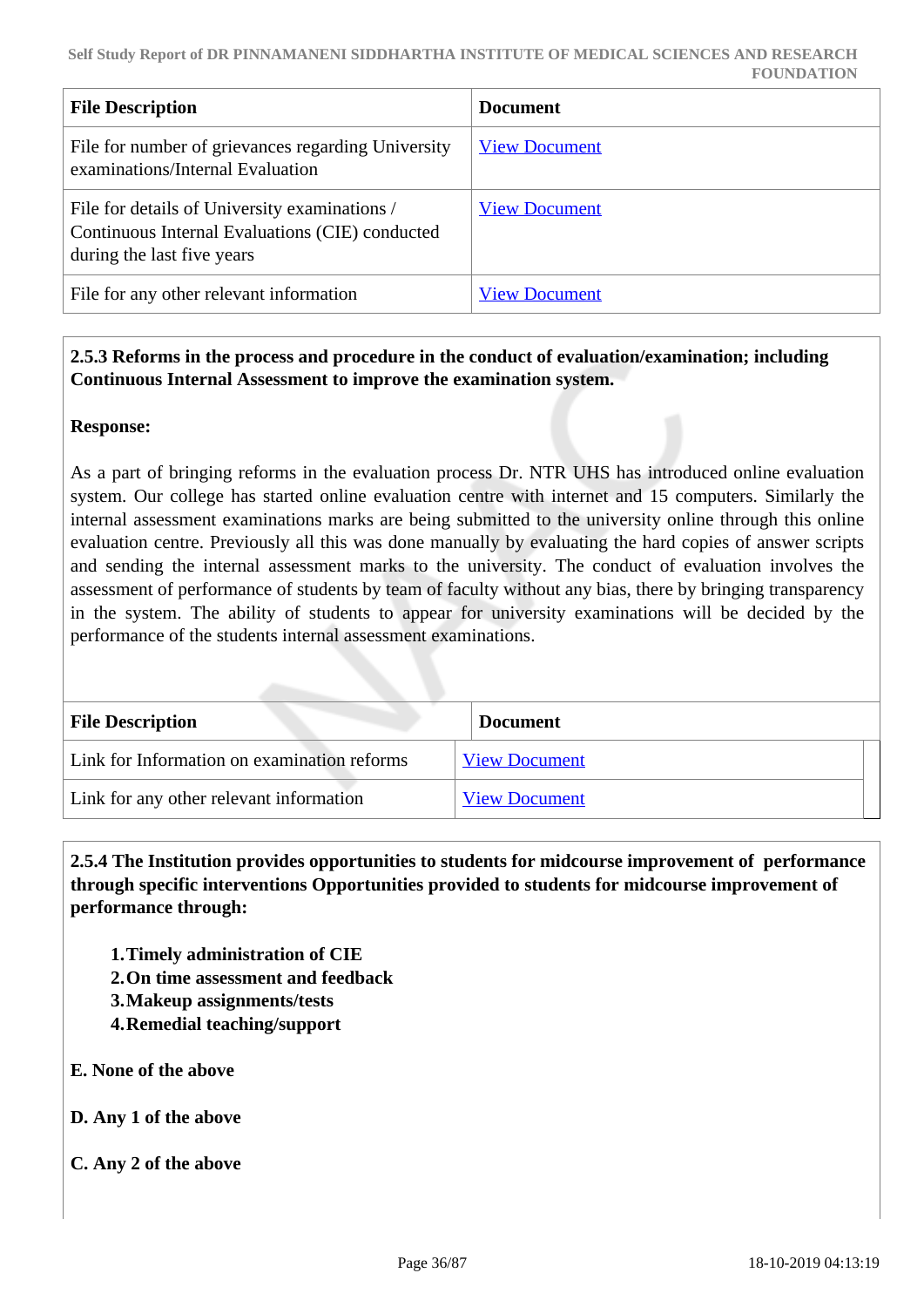### **B. Any 3 of the above**

**Response:** A. All of the above

| <b>File Description</b>                                                                                 | <b>Document</b>      |
|---------------------------------------------------------------------------------------------------------|----------------------|
| Policy document of the options claimed by the<br>institution duly signed by the Head of the Institution | <b>View Document</b> |
| Institutional data in prescribed format                                                                 | <b>View Document</b> |
| Links for additional information                                                                        | <b>View Document</b> |

# **2.6 Student Performance and Learning Outcomes**

 **2.6.1 The Institution has stated the learning outcomes (generic and programme-specific) and graduate attributes as per the provisions of the Regulatory bodies and the University; which are communicated to the students and teachers through the website and other documents**

### **Response:**

This institute has a well designed generic and program specific attributes to test the learning outsources of students. Which are within the frame work of the provisions of the University and other regulatory bodies.

 Flash tests, question answer sessions, unit tests, study sessions, seminar sessions are the generic attributes through which we test the learning outcomes of our students.

 Internal assessment examinations and university examinations are programme specific attributes through which learning outcomes of our students are gauged. All these are communicated to the students and teaching faculty through the website as well as circulars.

| <b>File Description</b>                                                                | <b>Document</b>      |
|----------------------------------------------------------------------------------------|----------------------|
| Link for upload Course Outcomes for all courses<br>(exemplars from Glossary)           | <b>View Document</b> |
| Link for relevant documents pertaining to learning<br>outcomes and graduate attributes | <b>View Document</b> |
| Link for methods of the assessment of learning<br>outcomes and graduate attributes     | <b>View Document</b> |
| Link for any other relevant information                                                | <b>View Document</b> |

### **2.6.2 Incremental performance in Pass percentage of final year students in the last five years**

### **Response:** 100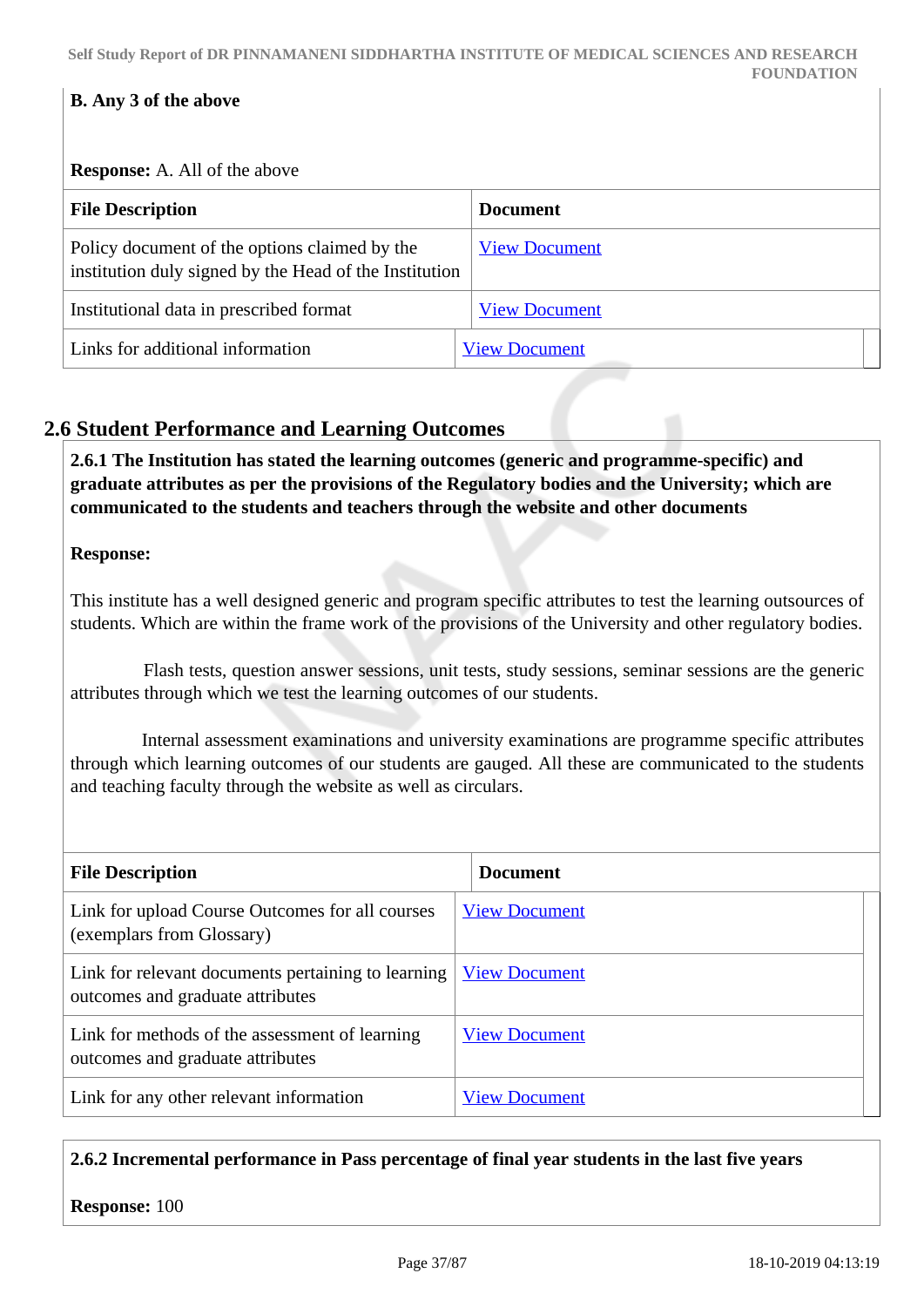#### **Self Study Report of DR PINNAMANENI SIDDHARTHA INSTITUTE OF MEDICAL SCIENCES AND RESEARCH FOUNDATION**

2.6.2.1 Number of final year students of all the programmes, who qualified in the university examinations in each of the last five years

| 2018-19 | 2017-18     | 2016-17 | 2015-16 | 2014-15 |
|---------|-------------|---------|---------|---------|
| 143     | 53<br>1 J J | 158     | 150     | 148     |

2.6.2.2 Number of final year students of all the programmes, who appeared for the examinations in each of the last five years

| 2018-19 | 2017-18 | 2016-17 | 2015-16 | 2014-15 |
|---------|---------|---------|---------|---------|
| 143     | 153     | 158     | 150     | 148     |

| <b>File Description</b>                                                                                                           | <b>Document</b>      |
|-----------------------------------------------------------------------------------------------------------------------------------|----------------------|
| Institutional data in prescribed format                                                                                           | <b>View Document</b> |
| Links for additional information                                                                                                  | <b>View Document</b> |
| Link for the annual report of examination results<br>as placed before BoM/Syndicate/Governing<br>Council for the last five years. | <b>View Document</b> |

## **2.6.3 The teaching learning and assessment processes of the Institution are aligned with the stated learning outcomes.**

#### **Response:**

| <b>File Description</b>                       | <b>Document</b>      |
|-----------------------------------------------|----------------------|
| Link for programme-specific learning outcomes | <b>View Document</b> |
| Link for any other relevant information       | <b>View Document</b> |

# **2.6.4 Presence and periodicity of parent-teachers meetings, remedial measures undertaken and outcome analysis**

### **Response:**

Our institute every academic year conducts a parent teacher meeting with information to all the parents of students of all the years where the Principal and HODs of all the departments interact with the students as well as parents and discuss about the difficulty if any faced by students in the form of studies, food, recreation facilities etc. and note the points which individual will be dealt with an students affairs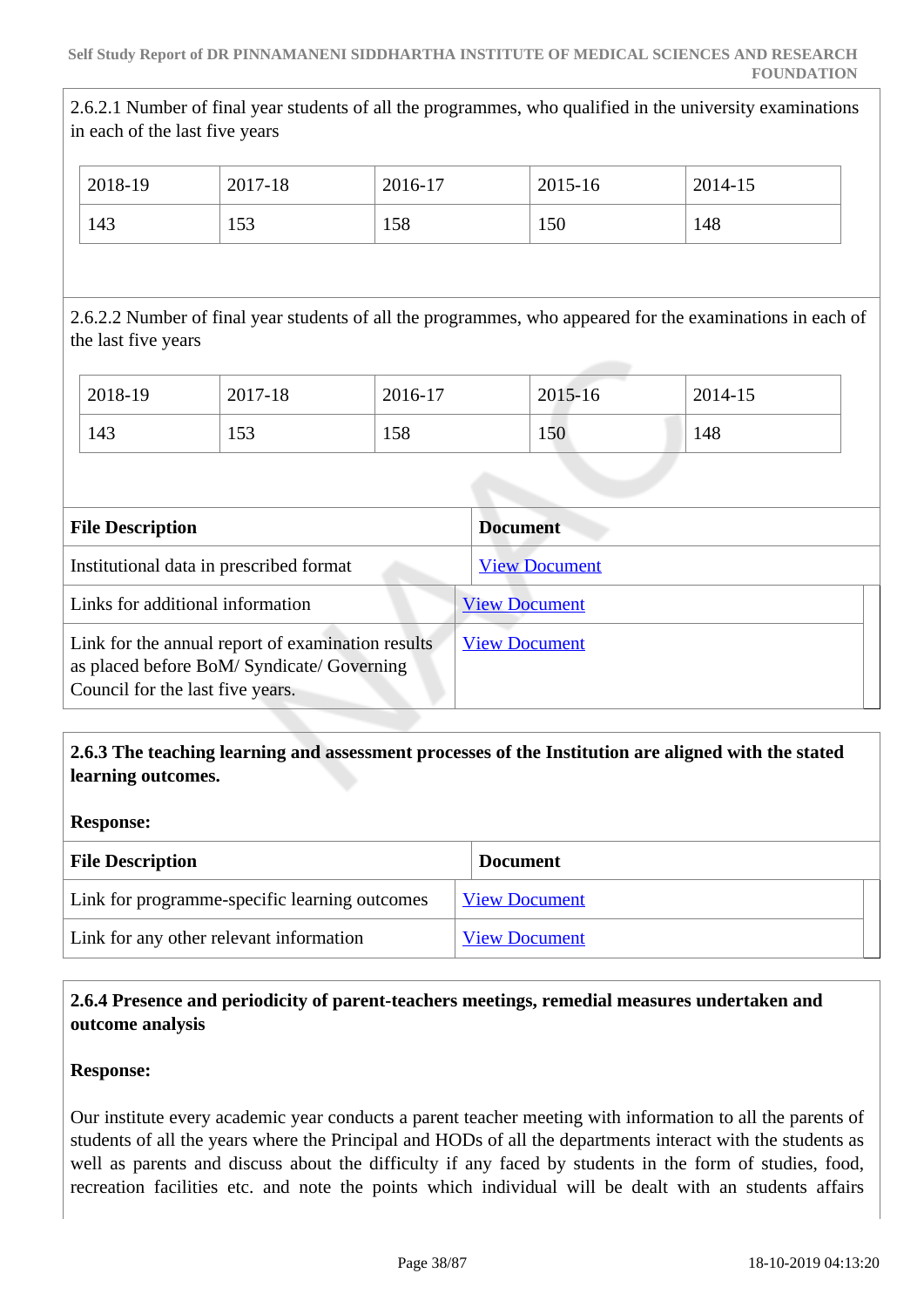committee which is present at our institute. Apart from this from each department through the HOD, the parents of the low achievers are called time to time after every kind of assessment done in the department and discuss with the parents as well as students about the difficulty faced by them in various aspects and rectify them through the teaching staff or students affairs committee or mentorship programme. Periodically a report if prepared by the students affairs committee which is submitted to the principals office about the problems faced by students and remedial measures taken by the institute and final outcome of the actions taken by the institute.

| <b>File Description</b>                                                           | <b>Document</b>      |
|-----------------------------------------------------------------------------------|----------------------|
| Link for proceedings of parent –teachers meetings<br>held during the last 5 years | <b>View Document</b> |
| Link for follow up reports on the action taken and<br>outcome analysis.           | <b>View Document</b> |
| Link for any other relevant information                                           | <b>View Document</b> |

# **2.7 Student Satisfaction Survey**

**2.7.1 Online student satisfaction survey regarding teaching learning process**

**Response:** 100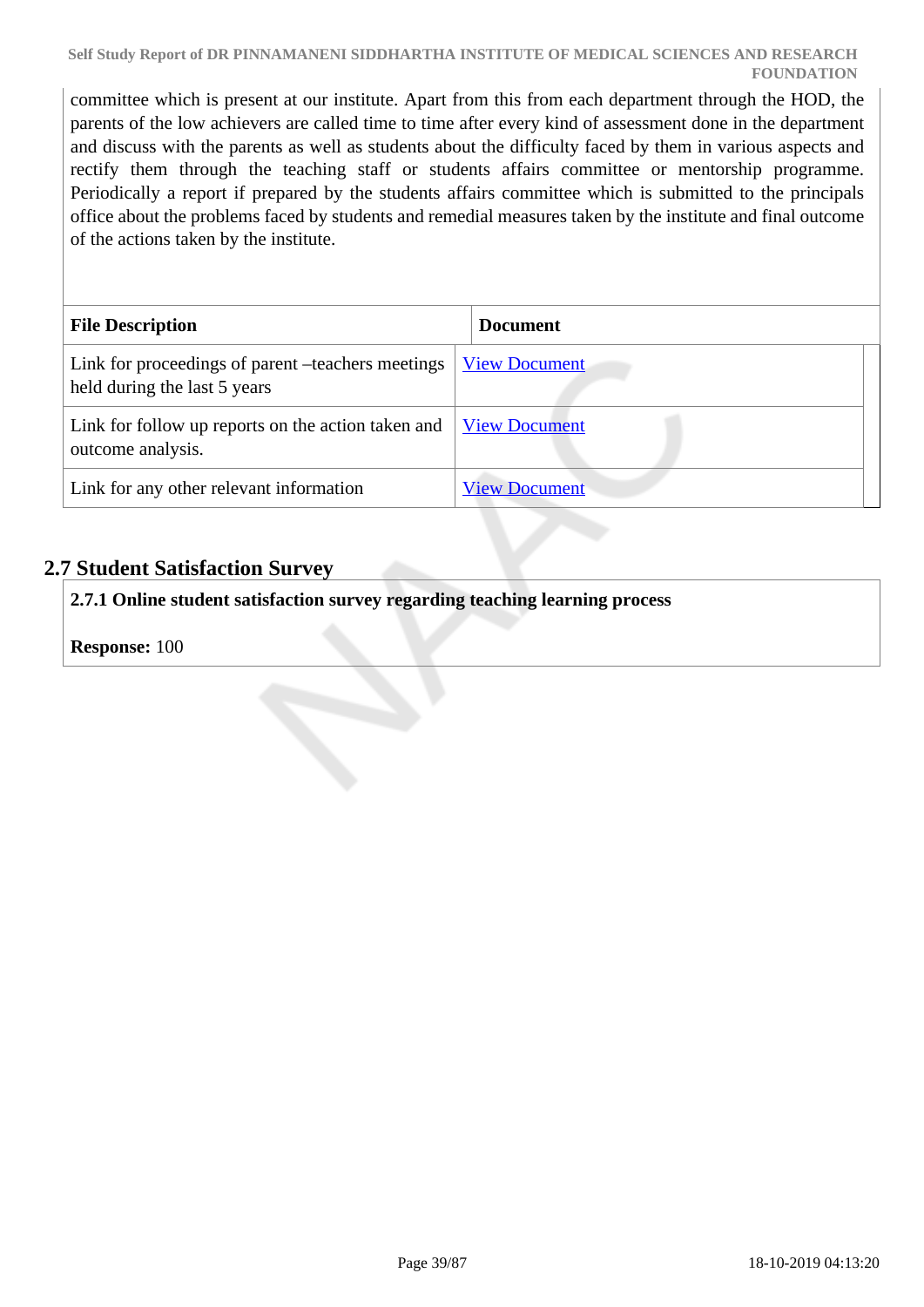# **Criterion 3 - Research, Innovations and Extension**

# **3.1 Resource Mobilization for Research**

# **3.1.1 Percentage of teachers recognized as PG/ Ph.D research guides by the respective University**

### **Response:** 1.27

3.1.1.1 Number of teachers recognized as PG/Ph.D research guides during the last 5 years

| 2018-19 | 2017-18 | 2016-17 | 2015-16                  | 2014-15 |
|---------|---------|---------|--------------------------|---------|
|         | ت       | ັ       | $\overline{\phantom{0}}$ | -       |

| <b>File Description</b>                                                                     | <b>Document</b>      |  |  |  |
|---------------------------------------------------------------------------------------------|----------------------|--|--|--|
| Institutional data in prescribed format                                                     | <b>View Document</b> |  |  |  |
| Copies of Guideship letters or authorization of<br>research guide provide by the university | <b>View Document</b> |  |  |  |
| Link for Additional Information                                                             | <b>View Document</b> |  |  |  |

# **3.1.2 Average Percentage of teachers awarded national /international fellowships / financial support for advanced studies/collaborative research and participation in conferences during the last five years**

### **Response:** 1.7

3.1.2.1 Number of teachers awarded national/ international fellowship / Financial support for advanced studies/collaborative research and conference participation in Indian and Overseas Institutions year-wise during the last five years

|                                         | 2018-19                         | 2017-18        | 2016-17              |                      | 2015-16         | 2014-15        |  |
|-----------------------------------------|---------------------------------|----------------|----------------------|----------------------|-----------------|----------------|--|
|                                         | 5                               | $\overline{4}$ | 2                    |                      | 5               | $\overline{4}$ |  |
|                                         |                                 |                |                      |                      |                 |                |  |
|                                         | <b>File Description</b>         |                |                      |                      | <b>Document</b> |                |  |
| Institutional data in prescribed format |                                 |                | <b>View Document</b> |                      |                 |                |  |
|                                         | Link for Additional Information |                |                      | <b>View Document</b> |                 |                |  |

 **3.1.3 Total number of research projects/clinical trials funded by government, industries and nongovernmental agencies during the last five years**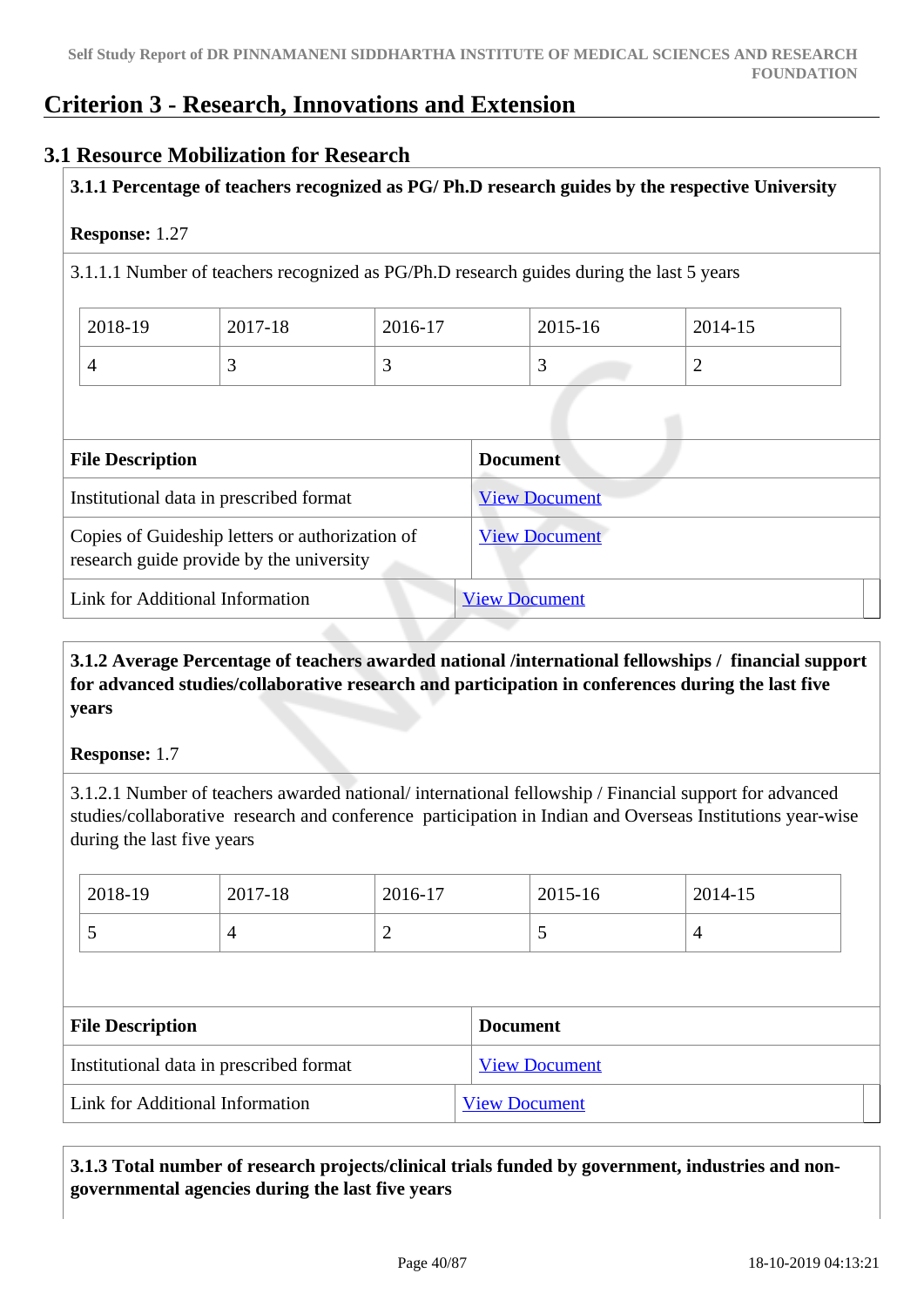# **Response:** 0

3.1.3.1 Number of research projects/clinical trials funded by government/industries and non-government agencies year-wise during the last five years

|                         | 2018-19                                 | 2017-18  | 2016-17  |                      | 2015-16              | 2014-15        |  |
|-------------------------|-----------------------------------------|----------|----------|----------------------|----------------------|----------------|--|
|                         | $\theta$                                | $\theta$ | $\theta$ |                      | $\theta$             | $\overline{0}$ |  |
|                         |                                         |          |          |                      |                      |                |  |
| <b>File Description</b> |                                         |          |          |                      |                      |                |  |
|                         |                                         |          |          | <b>Document</b>      |                      |                |  |
|                         | Institutional data in prescribed format |          |          |                      | <b>View Document</b> |                |  |
|                         | Link for funding agencies websites      |          |          | <b>View Document</b> |                      |                |  |

# **3.2 Innovation Ecosystem**

 **3.2.1 Institution has created an ecosystem for innovations including incubation centre and other initiatives for creation and transfer of knowledge**

**Response:** 

Our management Siddhartha Academy of General & Technical Education, Vijayawada has 17 colleges and schools running under it including our medical college and like dental college, nursing college, law college, engineering college etc. where they have created a incubation centre commonly for all these institutions which regularly on nominated dates have meetings at one institution which is headed by the Secretary, Treasurer of SAGTE where they exchange their views and ideas about the research going on in different institutions and also discuss about different methodologies to initiate creation and transfer of knowledge among the students of these different institutions.

| <b>File Description</b>                                    | <b>Document</b>      |  |
|------------------------------------------------------------|----------------------|--|
| Link for details of the facilities and innovations<br>made | <b>View Document</b> |  |
| Link for any other relevant information                    | <b>View Document</b> |  |

 **3.2.2 Total number of workshops/seminars conducted on Intellectual Property Rights (IPR) Research methodology, Good Clinical, Laboratory, Pharmacy and Collection practices, writing for Research Grants and Industry-Academia Collaborations during the last five years**

**Response:** 47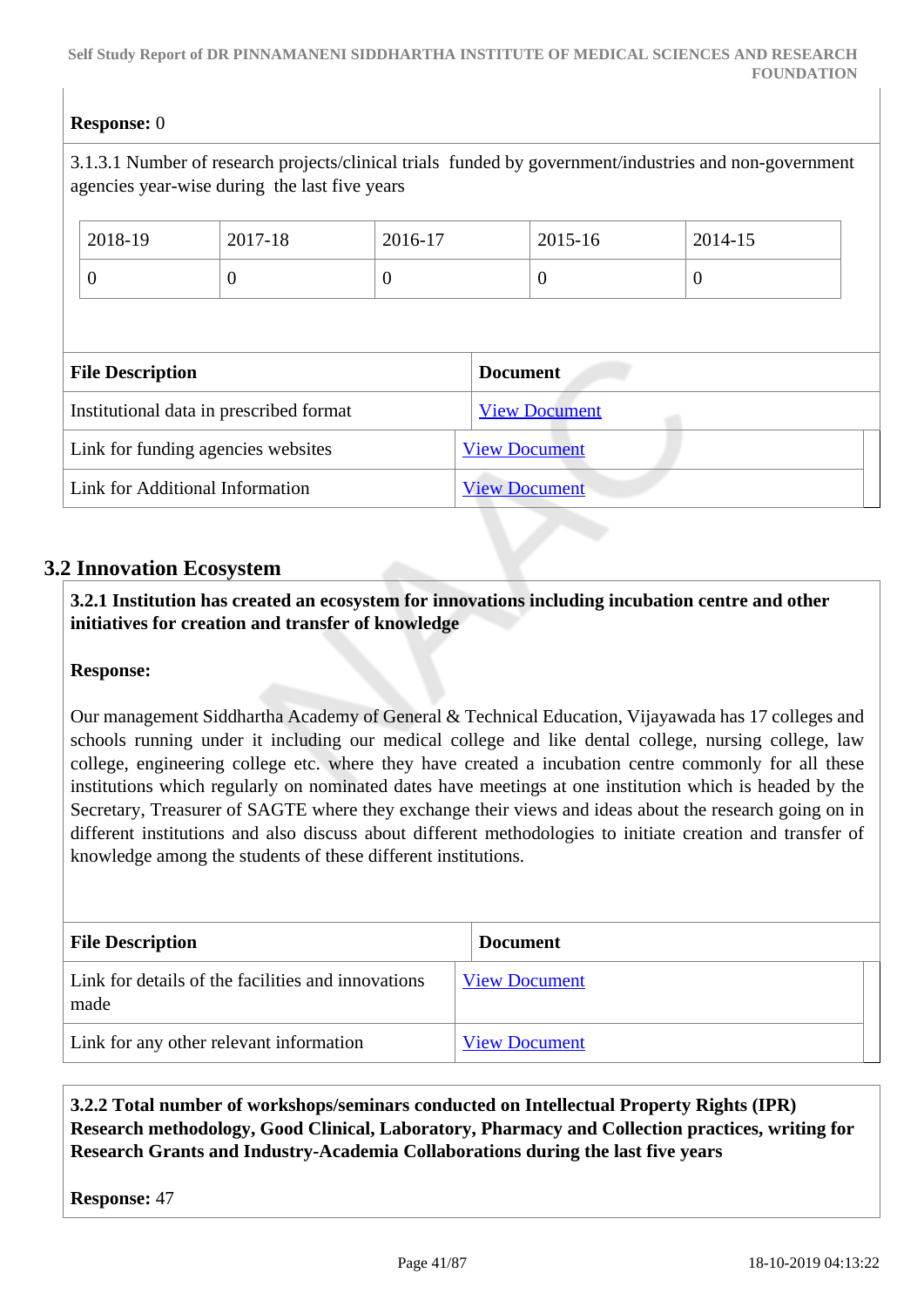3.2.2.1 Number of workshops/seminars conducted on Intellectual Property Rights (IPR) and Industry-Academia Innovative practices year-wise during the last five years

| 2018-19                                 | 2017-18 | 2016-17 |                 | 2015-16              | 2014-15 |  |
|-----------------------------------------|---------|---------|-----------------|----------------------|---------|--|
| 17                                      | 13      | 08      |                 | 07                   | 02      |  |
|                                         |         |         |                 |                      |         |  |
|                                         |         |         |                 |                      |         |  |
| <b>File Description</b>                 |         |         | <b>Document</b> |                      |         |  |
| Institutional data in prescribed format |         |         |                 | <b>View Document</b> |         |  |

# **3.3 Research Publications and Awards**

 **3.3.1 The Institution ensures implementation of its stated Code of Ethics for research. The Institution has a stated Code of Ethics for research, the implementation of which is ensured by the following:**

- **1.There is an Institutional ethics committee which oversees the implementation of all research projects**
- **2.All the projects including student project work are subjected to the Institutional ethics committee clearance**
- **3.The Institution has plagiarism check software based on the Institutional policy**
- **4.Norms and guidelines for research ethics and publication guidelines are followed**

**E. None of the above**

- **D. Any 1 of the above**
- **C. Any 2 of the above**
- **B. Any 3 of the above**

### **Response:** A. All of the above

| <b>File Description</b>                | <b>Document</b>      |
|----------------------------------------|----------------------|
| Institutional data in prescribed forma | <b>View Document</b> |
| Any additional information             | <b>View Document</b> |
| Link for Additional Information        | <b>View Document</b> |

# **3.3.2 Average number of Ph.D/ DM/ M Ch/ PG Degree in the respective disciplines received per**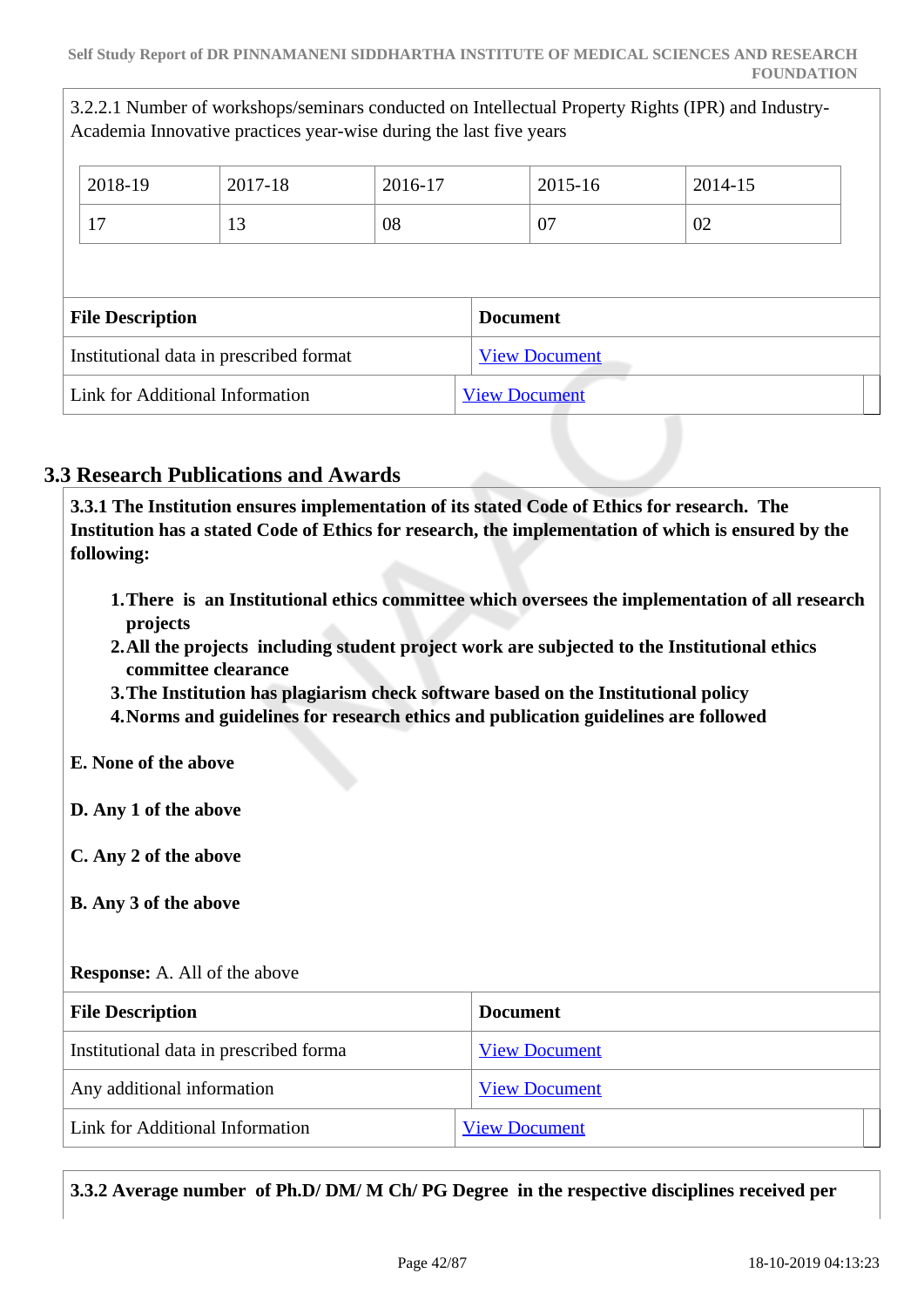### **recognized PG teacher of the Institution during the last five years.**

### **Response:** 1.38

3.3.2.1 Number of Ph.D.s /DM/M Ch/PG degrees in the respective disciplines received per recognized PG teachers of the Institution during the last five years.

#### Response: 102

3.3.2.2 Number of PG teachers recognized as guides by the Regulatory Bodies / Universities during the last five years.

Response: 74

| <b>File Description</b>                 | <b>Document</b>      |
|-----------------------------------------|----------------------|
| Institutional data in prescribed format | <b>View Document</b> |
| Link for any additional information     | <b>View Document</b> |
|                                         |                      |

# **3.3.3 Average number of papers published per teacher in the Journals notified on UGC -CARE list in the UGC website/Scopus/ Web of Science/ PubMed during the last five years**

**Response:** 0

| <b>File Description</b>                                                                                                      | <b>Document</b>      |
|------------------------------------------------------------------------------------------------------------------------------|----------------------|
| Institutional data in prescribed forma                                                                                       | <b>View Document</b> |
| <b>Link for Additional Information</b>                                                                                       | <b>View Document</b> |
| Web-link provided by institution in the template<br>which redirects to the journal webpage published<br>in UGC notified list | <b>View Document</b> |

# **3.3.4 Average number of books and chapters in edited volumes/books published and papers published in national/ international conference proceedingsindexed in UGC-CARE list on the UGC website/Scopus/Web of Science/PubMed/ during the last five years**

**Response:** 0

| <b>File Description</b>                                                                                                                                                                          | <b>Document</b>      |
|--------------------------------------------------------------------------------------------------------------------------------------------------------------------------------------------------|----------------------|
| List of books and chapters in edited volumes/books<br>published with ISBN and ISSN number and papers<br>in national/international conference proceedings<br>year-wise during the last five years | <b>View Document</b> |
| Institutional data in prescribed format                                                                                                                                                          | <b>View Document</b> |
| Link for additional Information                                                                                                                                                                  | <b>View Document</b> |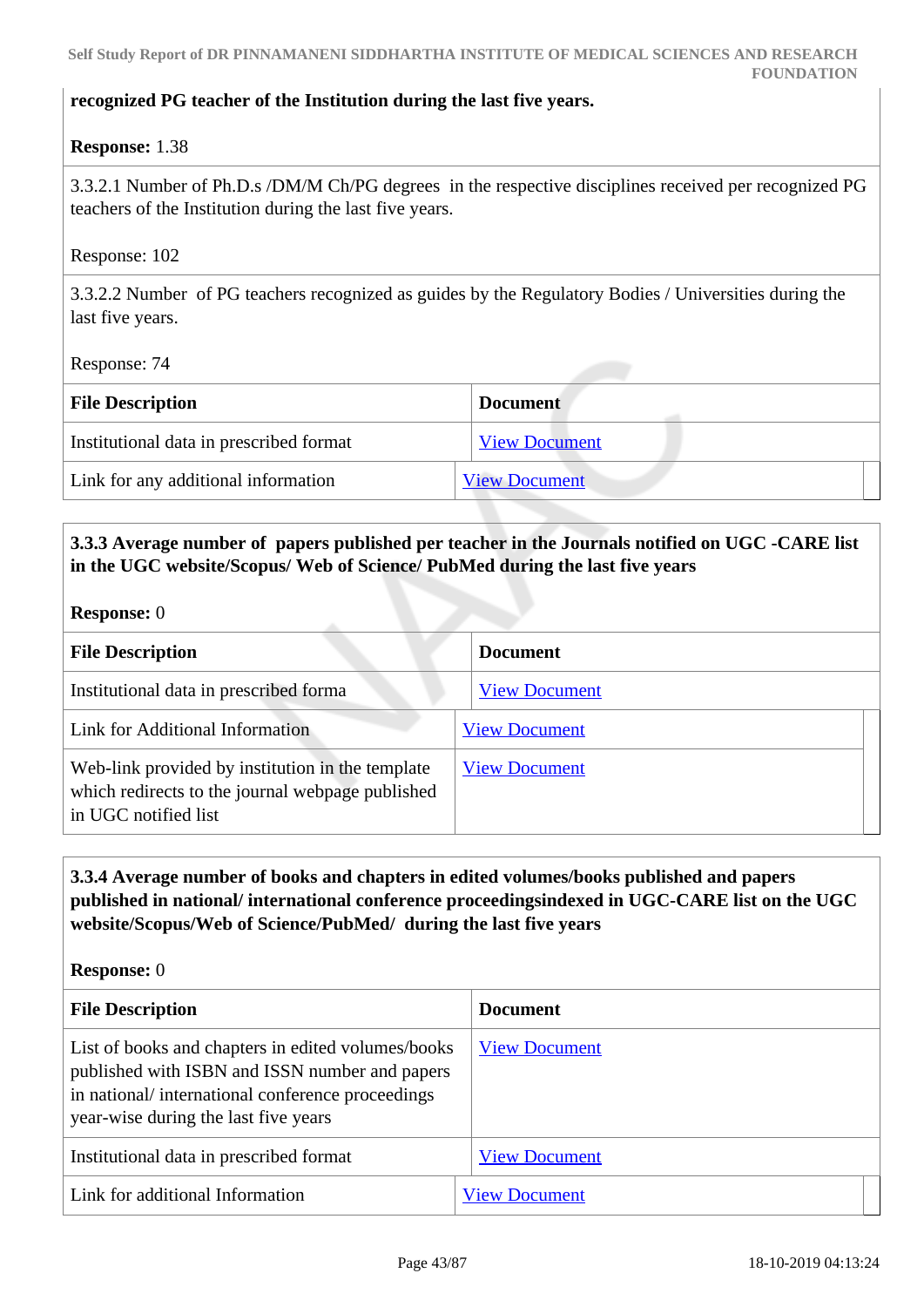# **3.4 Extension Activities**

 **3.4.1 Total number of extension and outreach activities carried out in collaboration with National and International agencies, Industry, community, Government and Non-Government organizations engaging NSS / NCC / Red Cross / YRC / Institutional clubs etc. during the last five years.**

## **Response:** 749

3.4.1.1 Number of extension and outreach activities carried out in collaboration with National and International agencies, Industry, community, Government and Non-Government organizations engaging NSS/NCC/Red Cross/YRC/Institutional clubs etc. during the last five years.

| 2018-19 | 2017-18 | 2016-17 | 2015-16 | 2014-15 |
|---------|---------|---------|---------|---------|
| 150     | 149     | 150     | 150     | 150     |

| <b>File Description</b>                                | <b>Document</b>      |
|--------------------------------------------------------|----------------------|
| Photographs or any supporting document in<br>relevance | <b>View Document</b> |
| Institutional data in prescribed format                | <b>View Document</b> |
| Link for Additional Information                        | <b>View Document</b> |

# **3.4.2 Average percentage of students participating in extension and outreach activities during the last five years**

### **Response:** 100

3.4.2.1 Number of students participating in extension and outreach activities year-wise during last five years

| 2018-19 | 2017-18 | 2016-17 | 2015-16 | 2014-15 |
|---------|---------|---------|---------|---------|
| 150     | 149     | 150     | 150     | 150     |

| <b>File Description</b>                | <b>Document</b>      |
|----------------------------------------|----------------------|
| Institutional data in prescribed forma | <b>View Document</b> |
| Link for additional information        | <b>View Document</b> |

### **3.4.3 Number of awards and recognitions received for extension and outreach activities from**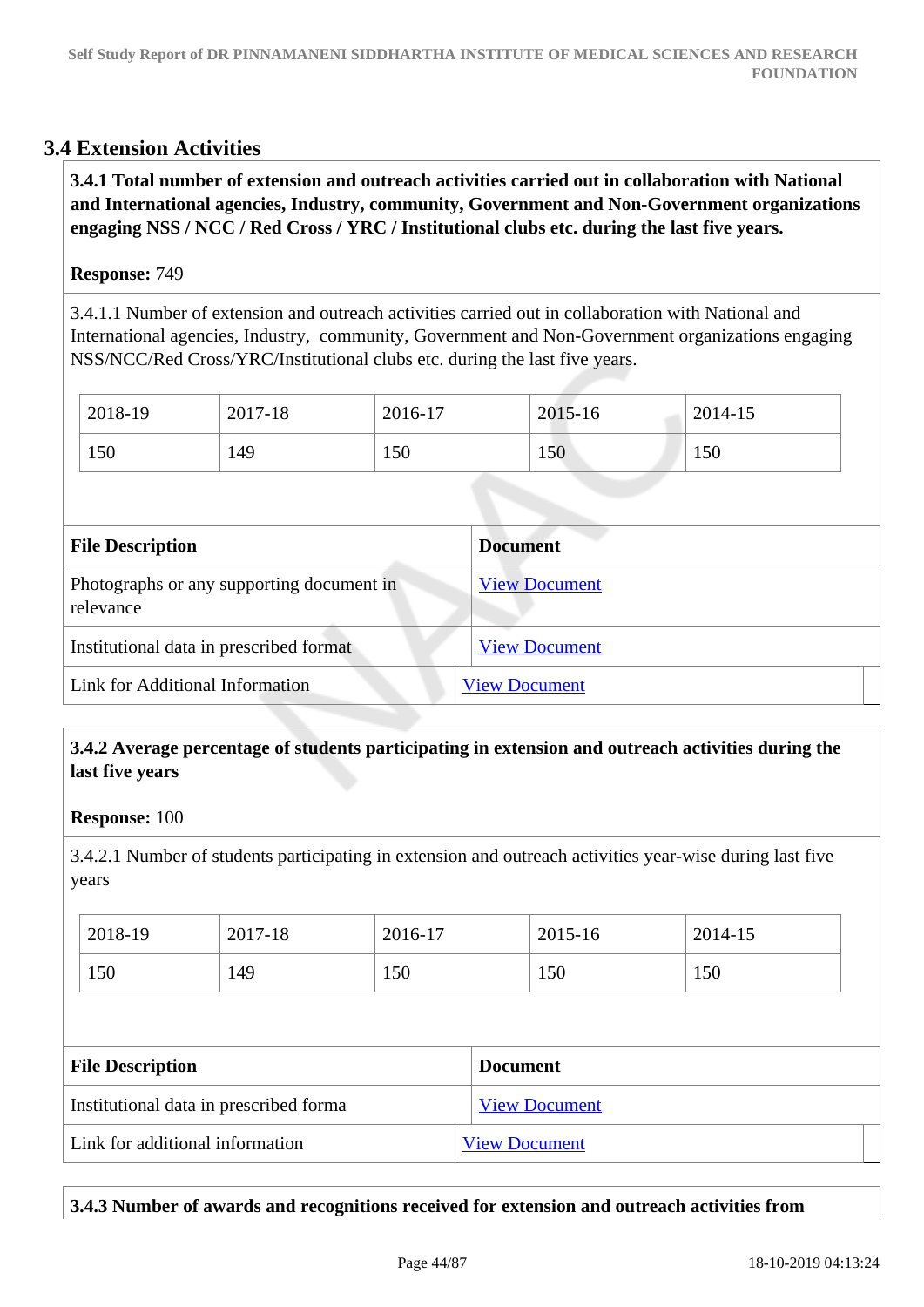#### **Government / other recognised bodies during the last five years**

### **Response:**

Our institute regularly is involved in various outreach activities including under graduate and post graduate students of our institute. Various programmes are conducted with the participation of various departments in our college like department of Community Medicine, NSS Unit, Medical Education Unit, Anaesthesia etc. where they conduct many activities like workshops, demo workshops, awareness programmes on depression, BLS, ACLS, Brest cancer awareness, diabetes and also conducts rally on National days like world Aids day, world diabetes day, world kidney day etc. Our students also have a programme called House-House visit where they reach house to house in

| <b>File Description</b>                                                | <b>Document</b>      |  |
|------------------------------------------------------------------------|----------------------|--|
| Link for e-copies of the award letters                                 | <b>View Document</b> |  |
| Link for any other relevant information                                | <b>View Document</b> |  |
| Link for list of awards for extension activities in<br>the last 5 year | <b>View Document</b> |  |

 **3.4.4 Institutional social responsibility activities in the neighborhood community in terms of education, environmental issues like Swachh Bharath, health and hygiene awareness, delivery of free/ subsidized health care and socio economic development issues carried out by the students and staff, including the amount of expenditure incurred during the last five years** 

#### **Response:**

This institution was established at a location surrounded by nearly 100 villages with main priority of providing best health and medical facilities to the rural masses at affordable prises. Distinctive from its priority, this institution encourages its students to spread a health awareness among the public for which a separate health awareness group called as SPARSH is formed by the students of our institution. During the leisure time the students of this group are encouraged to spread awareness on specific health issues among the public. As a part of this programme this group has conducted breast cancer awareness programme by touching 10,600 women so far and are still continuing the programme. They have also taken up a depression awareness programme and counselled nearly 3,000 people so fare and this programme is also continuing.

| <b>File Description</b>                                                                                                         | <b>Document</b>      |
|---------------------------------------------------------------------------------------------------------------------------------|----------------------|
| Link for any other relevant information                                                                                         | <b>View Document</b> |
| Link for details of Institutional social<br>responsibility activities in the neighbourhood<br>community during the last 5 years | <b>View Document</b> |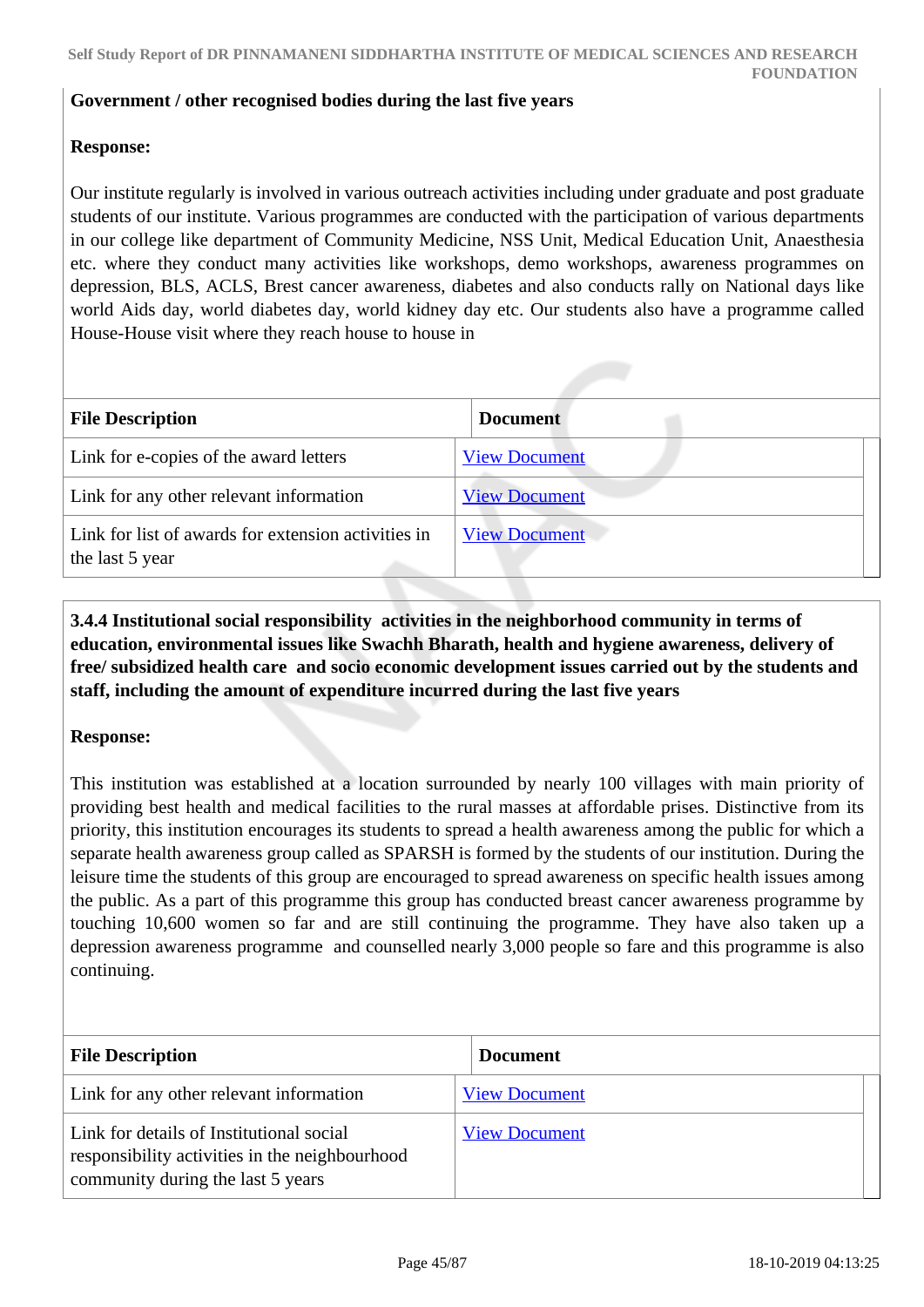# **3.5 Collaboration**

# **3.5.1 Average number of Collaborative activities for research, faculty exchange, student exchange/ Industry-internship etc. per year for the last five years**

### **Response:** 0

3.5.1.1 Total number of Collaborative activities for research, faculty exchange, student exchange yearwise during the last five years

| $12018-19$ | 2017-18 | 2016-17 | $2015 - 16$ | 2014-15 |
|------------|---------|---------|-------------|---------|
|            |         |         | ν           |         |

| <b>File Description</b>                 | <b>Document</b>      |
|-----------------------------------------|----------------------|
| Institutional data in prescribed format | <b>View Document</b> |
| Link for Additional Information         | <b>View Document</b> |

# **3.5.2 Total number of Functional MoUs/linkages with Institutions/ Industries in India and abroad for academic, clinical training / internship, on-the job training, project work, student / faculty exchange, collaborative research programmes etc. for last five years**

### **Response:** 0

3.5.2.1 Number of functional MoUs/linkages with Institutions/ industries in India and abroad for academic, clinical training / internship, on-the job training, project work, student / faculty exchange, collaborative research programmes etc. for the last five years

| <b>File Description</b>                 | <b>Document</b>      |
|-----------------------------------------|----------------------|
| Institutional data in prescribed format | <b>View Document</b> |
| Link for additional information         | <b>View Document</b> |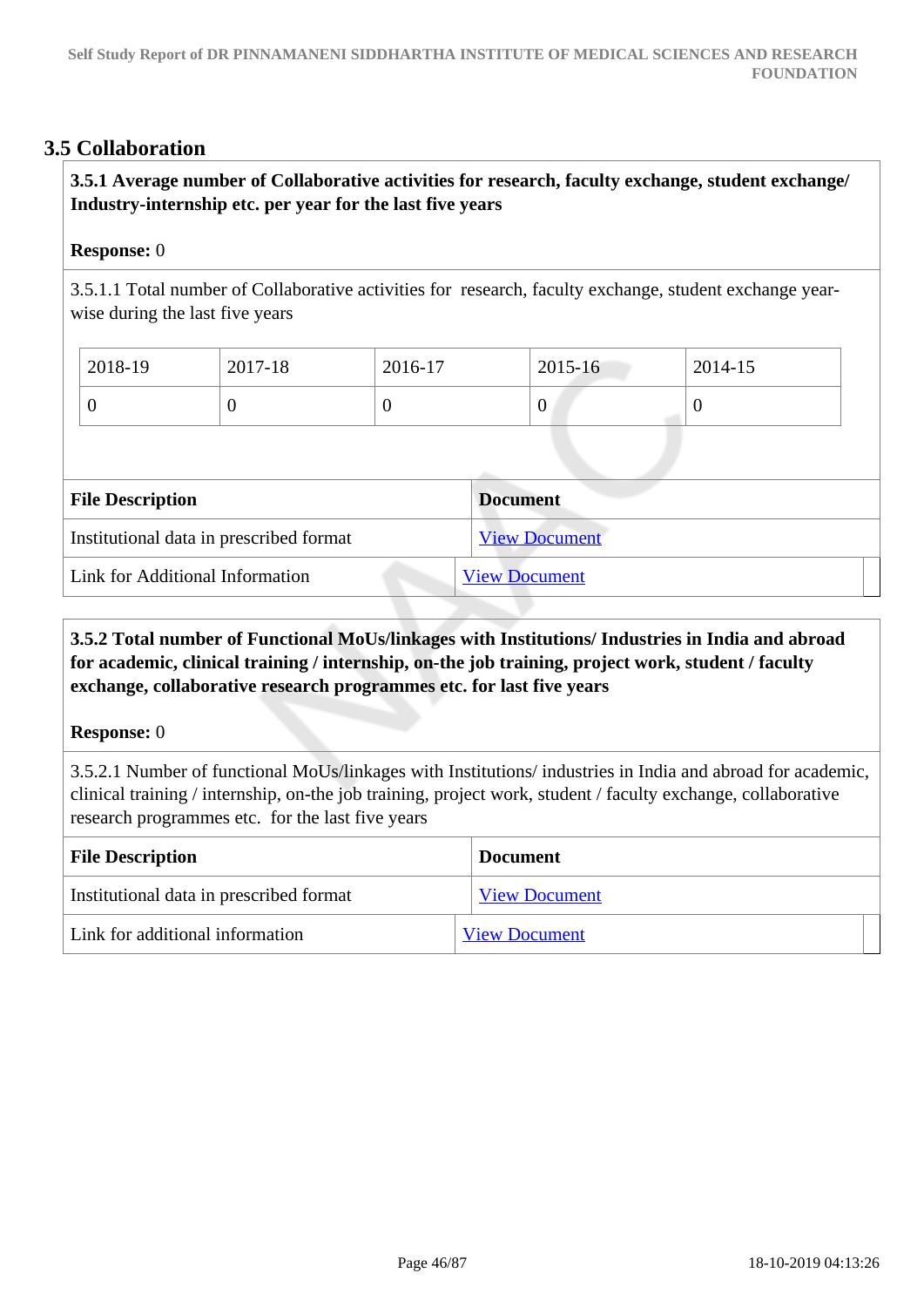# **Criterion 4 - Infrastructure and Learning Resources**

# **4.1 Physical Facilities**

 **4.1.1 The institution has adequate facilities for teaching - learning. viz., classrooms, laboratories, computing equipment, etc**

## **Response:**

Our institute has separate air conditioned lecture galleries for teahcing purpose of under graduate & post graduate students of our college in the hospital as well as college building with a capacity of 200 seating and also 400 seating which all are equiped with LCD Projectores, amplifiying machines, speakers, laser pointers along with internet facility. Our institution also has separate demo rooms in each individual departments for small group teaching as well as post graduate teaching and each department is equiped with all the necessary audio visual aids. All non and para clinical departments have a separate practical hall for conducting practical classes and also a separate dissection hall is available in the Anatomy department. Our institute have a central laboratory equiped with semi automated and automated machinery along wich conventional equipment, reagents, kids, where all the pathological, Microbiological, Biochemical Assays are performed round the clock with faculty and lab technicians from the respective departments are posted on rotation basis. The central laboratory is also equiped with software for entry and delivery of reports to the patients. We are further more planning for installation of machinary for conducting molecular assays.

| <b>File Description</b>                                                                                                                                                              | <b>Document</b>      |
|--------------------------------------------------------------------------------------------------------------------------------------------------------------------------------------|----------------------|
| Link for list of available teaching-learning<br>facilities such as Classrooms, Laboratories, ICT<br>enabled facilities including Teleconference<br>facilities etc., mentioned above. | <b>View Document</b> |
| Link for geotagged photographs                                                                                                                                                       | <b>View Document</b> |
| Link for any other relevant information                                                                                                                                              | <b>View Document</b> |

# **4.1.2 The institution has adequate facilities to support physical and recreational requirements of students and staff – sports, games (indoor, outdoor), gymnasium, auditorium, yoga centre, etc. and for cultural activities**

# **Response:**

Our institute has an adequate play ground for various out door sports like cricket, football, volleyball, basketball etc., an out door auditorium, in door auditorium which can be utilised by the teaching staff as well as both undergraduate and post graduate students of our college. We have an experienced certified physical director and also coaches for training of students in various sports. Both the undergraduate and postgraduate students regularly utilise these available sports material and schedule is prepared which meets the norms of new MCI Curriculum. Different teams are formed by a sports committee at our college who regualrly monitor and encourage them to participate in different sports events and also conduct different events between them. Our institution also conducts a sports day at our institute on a specified date in order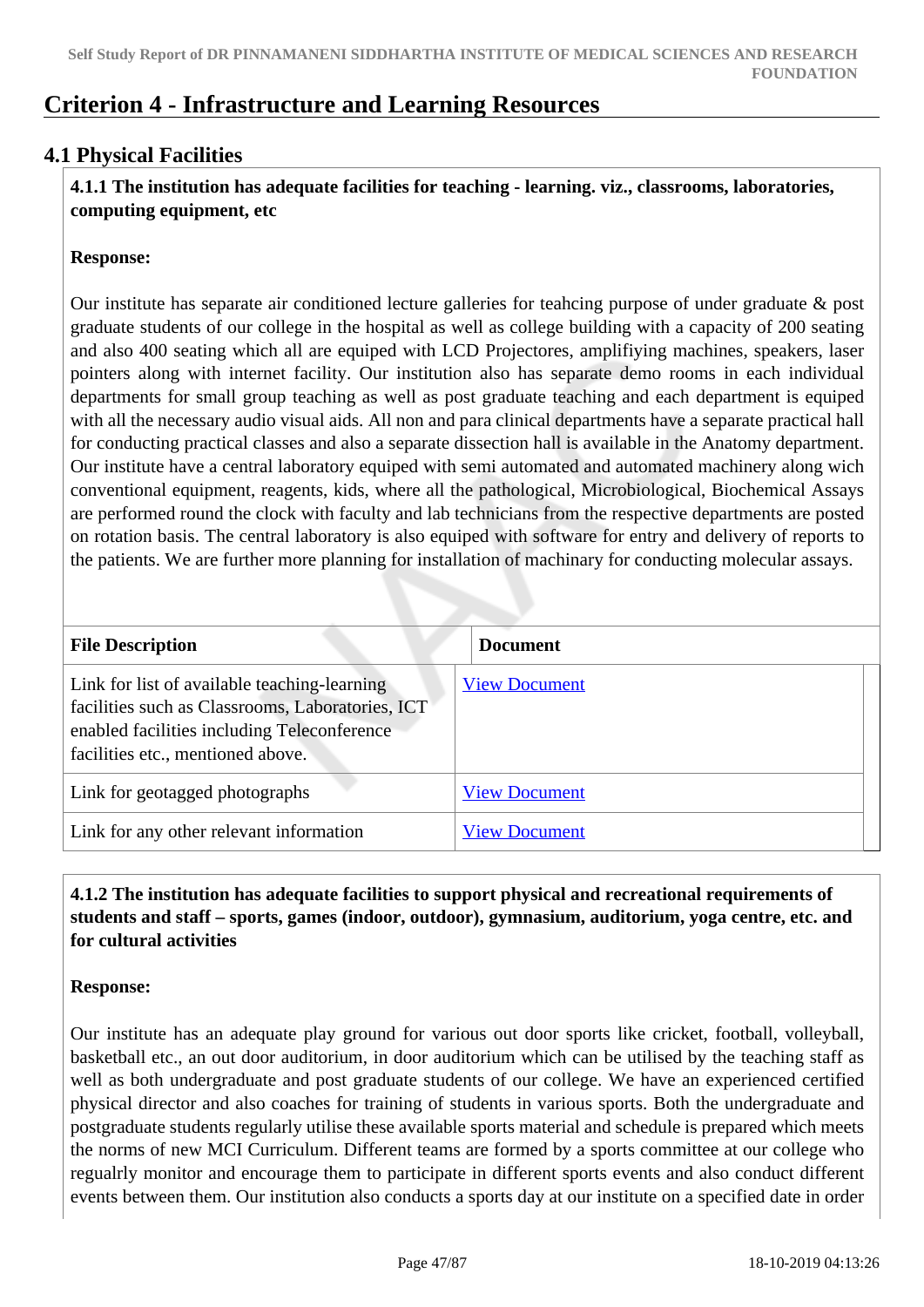to falicitate the winning teams. We also have an indoor gymnasium and also indoor auditorium which utilised by both undergraduate and post graduate students as well as teaching faculty for conduction of different cultural events and also some indoor games like carrems, chess etc. We have a yoga centre at our institution which is under the control of HOD of Physiology department where the encourage the undergraduate and the postgraudate students to under go yoga training for which classes are conducted by two certified doctors at our institute. Our institution every academic year has a cultural day along with annual day celebrations where the teams who won in different events are falicitated.

| <b>File Description</b>                                             | <b>Document</b>      |
|---------------------------------------------------------------------|----------------------|
| Link for list of available sports and cultural<br><b>facilities</b> | <b>View Document</b> |
| Link for geotagged photographs                                      | <b>View Document</b> |
| Link for any other relevant information                             | <b>View Document</b> |

# **4.1.3 Availability and adequacy of general campus facilities and overall ambience**

## **Response:**

Our institute is situated near Vijayawada which has a campus of 50 acres with buildings extending at 1,40,000 sqmts. In this area there is a medical college campus with theory class rooms, practical halls, departmental demo rooms, library, animal house, administrative office etc. There is a 980 bedded hospital which has general hospital block as well as super specialty block which are having operation theatres, male & female wards, intensive care units separately for medical and surgical allied departments. A central laboratory and blood bank are also available in the hospital block which carry out various investigations 24 hours. Our campus also has separate boys & girls hostels for both post graduate & under graduate students with attached student mess. Quarters for teaching and non teaching staff are separately available inside the campus. The campus also has a food court serving patients as well as students all the time. Our camps has adequate parking separately for 4 wheelers and 2 wheelers and also separately for patients and staff.

| <b>File Description</b>                                         | <b>Document</b>      |
|-----------------------------------------------------------------|----------------------|
| Link for any other relevant information                         | <b>View Document</b> |
| Link for photographs/ Geotagging of Campus<br><b>facilities</b> | <b>View Document</b> |

# **4.1.4 Average percentage of expenditure incurred, excluding salary, for infrastructure development and augmentation during the last five years**

**Response:** 100

4.1.4.1 *Expenditure incurred, excluding salary, for infrastructure development and augmentation year-*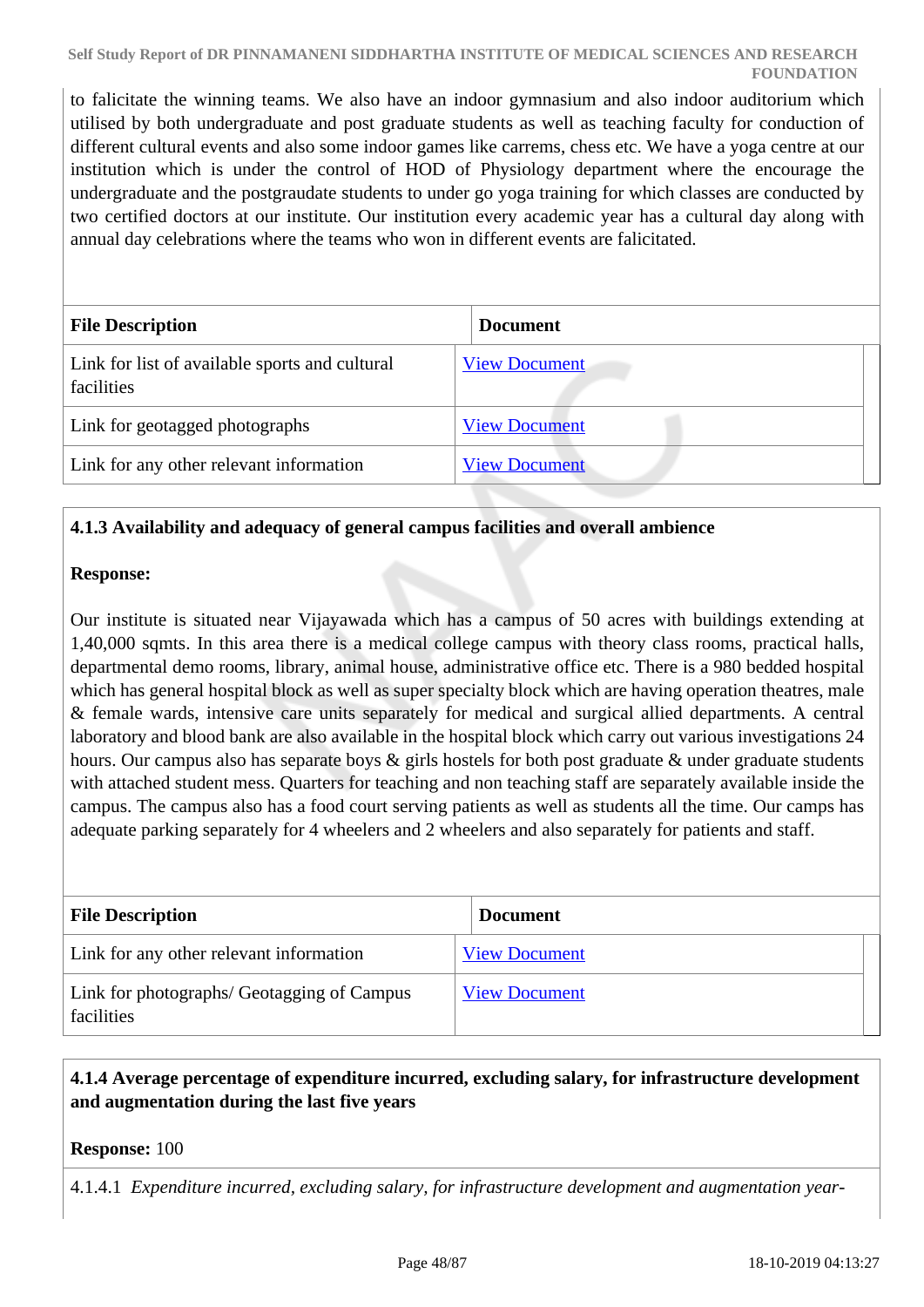*wise during the last five years* (INR in lakhs)

| 2018-19                 | 2017-18                                 | 2016-17 |                 | 2015-16              | 2014-15 |  |
|-------------------------|-----------------------------------------|---------|-----------------|----------------------|---------|--|
| 2900                    | 3000                                    | 2600    |                 | 2300                 | 1800    |  |
|                         |                                         |         |                 |                      |         |  |
| <b>File Description</b> |                                         |         |                 |                      |         |  |
|                         |                                         |         | <b>Document</b> |                      |         |  |
|                         | Institutional data in prescribed format |         |                 | <b>View Document</b> |         |  |

# **4.2 Clinical, Equipment and Laboratory Learning Resources**

 **4.2.1 Teaching Hospital, equipment, clinical teaching-learning and laboratory facilities are as stipulated by the respective Regulatory Bodies** 

## **Response:**

Our institution along with a medical college has an 980 general hospital bedded as well as super specialty hospital with fully equiped operation theatres, intensive care units, separate wards for males & females which are well equiped with all modern equipment with 24 hours care for the patients. The central lab is situtated in hospital building which is functional round the clock and investigations are carried out on emergency basis also and reports are generated through in built software specially designed for our institution. The reports generated will be released only after through inspection by the faculty of concerned department. Our hospital also has a 30 bedded emergency department with permanent faculty posted their and also has all modern equipment including machanical ventilators to deal with all kinds of emergancy cases and the department also has an emergency operation theatre attached to it. The faculties of various departments and also post graduates and interns are posted round the clock on rotation basis by the HODs of concerned department. Hospital has a separate AC lecture halls, demo rooms, separate clinical examination rooms for males & females etc. for clinical teaching to undergraduate & post graduate students. Our hospital is full equiped with modular operation theatres containing all the modern equipment needed for surgical procedures in various specialties and super specialties. All the above are structured according to the specifications of Medical Council of India.

| <b>File Description</b>                                                                                | <b>Document</b>      |
|--------------------------------------------------------------------------------------------------------|----------------------|
| Link for the list of facilities available for patient<br>care, teaching-learning and research          | <b>View Document</b> |
| Link for the facilities as per the stipulations of the<br>respective Regulatory Bodies with Geotagging | <b>View Document</b> |
| Link for any other relevant information                                                                | <b>View Document</b> |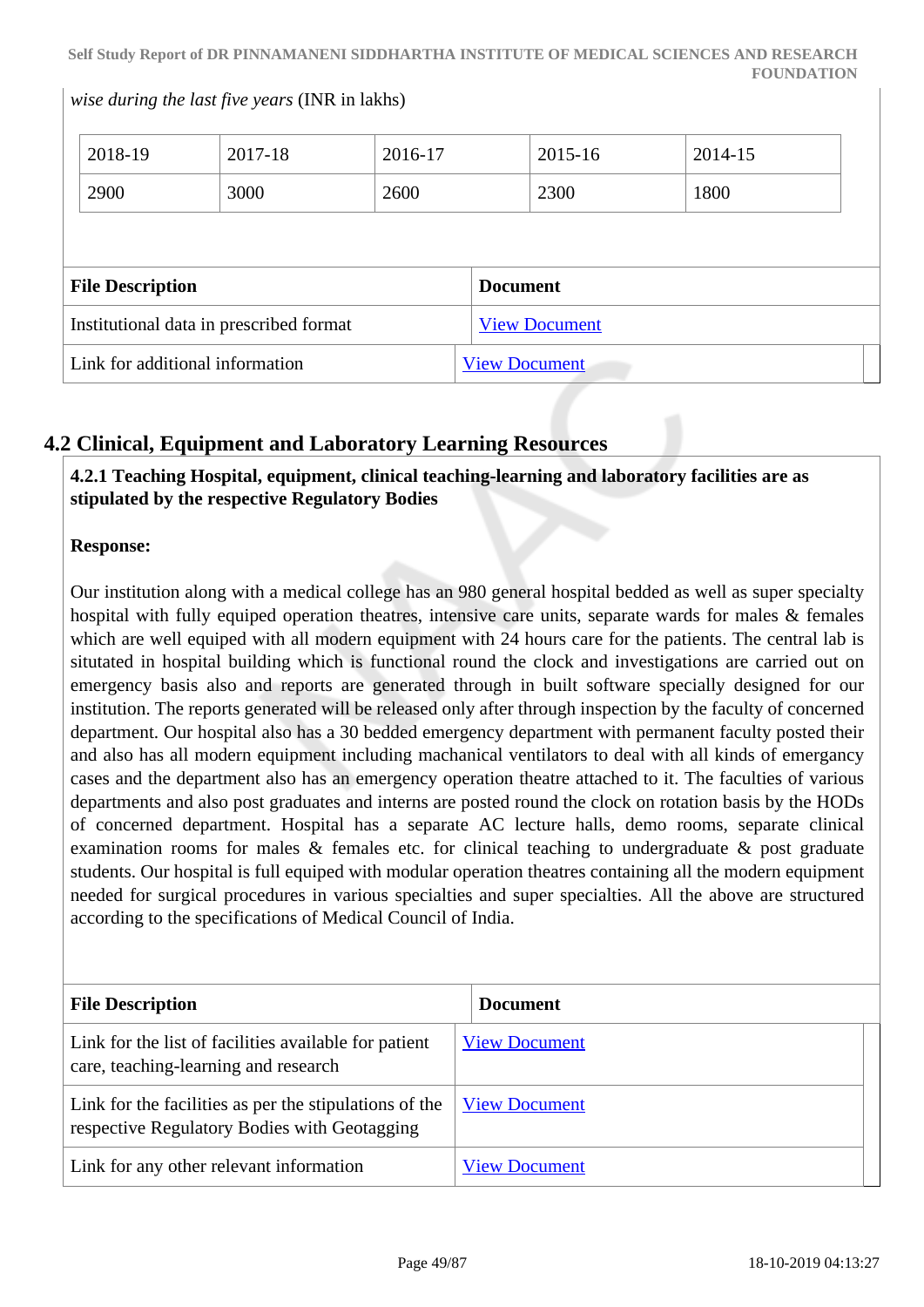## **4.2.2 Average number of patients per year treated as outpatients and inpatients in the teaching hospital for the last five years**

### **Response:** 617444.2

4.2.2.1 Number of patients treated as outpatients in the teaching hospital year-wise during the last five years.

| 2018-19 | 2017-18 | 2016-17 | 2015-16 | 2014-15 |
|---------|---------|---------|---------|---------|
| 640130  | 599074  | 574366  | 526120  | 524983  |

4.2.2.2 Number of patients treated as inpatients in the teaching hospital year-wise during the last five years.

| 2018-19 | 2017-18 | 2016-17 | $2015 - 16$ | 2014-15 |
|---------|---------|---------|-------------|---------|
| 47338   | 45623   | 44586   | 43209       | 41792   |

| <b>File Description</b>                                                     | <b>Document</b>      |
|-----------------------------------------------------------------------------|----------------------|
| Institutional data in prescribed format                                     | <b>View Document</b> |
| Link to hospital records / Hospital Management<br><b>Information System</b> | <b>View Document</b> |
| Link for additional information                                             | <b>View Document</b> |

 **4.2.3 Average number of students per year exposed to learning resource such as Laboratories, Animal House & Herbal Garden during the last five years.**

#### **Response:** 225.2

4.2.3.1 Number of UG students exposed to learning resource such as Laboratories, Animal House & Herbal Garden year-wise during the last five years.

| 2018-19 | 2017-18 | 2016-17 | 2015-16 | 2014-15 |
|---------|---------|---------|---------|---------|
| 150     | 149     | 150     | 150     | 150     |

4.2.3.2 Number of PG students exposed to learning resource such as Laboratories, Animal House & Herbal Garden year-wise during the last five years.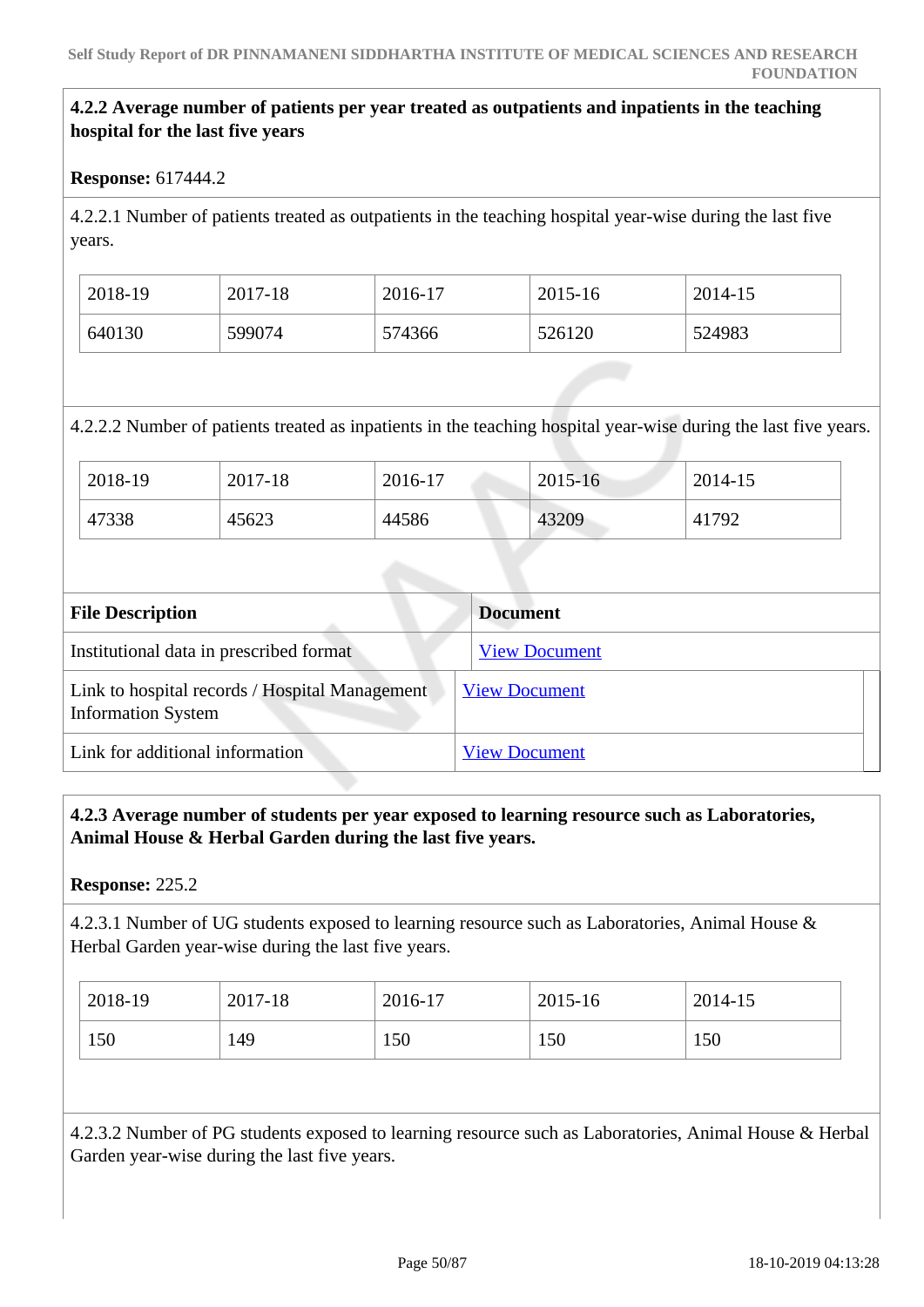| 2018-19        | 2017-18                       | 2016-17                  | 2015-16        | 2014-15              |
|----------------|-------------------------------|--------------------------|----------------|----------------------|
| $\overline{a}$ | $\overline{\phantom{a}}$<br>- | $\overline{\phantom{a}}$ | $\overline{a}$ | $\overline{ }$<br>74 |

| <b>File Description</b>                 | <b>Document</b>      |
|-----------------------------------------|----------------------|
| Institutional data in prescribed format | <b>View Document</b> |
| Link for additional information         | <b>View Document</b> |

**4.2.4 Availability of infrastructure for community based learning Institution has:**

- **1. Attached Satellite Primary Health Center/s**
- **2. Attached Rural Health Center/s other than College teaching hospital available for training of students**
- **3. Residential facility for students / trainees at the above peripheral health centers / hospitals**
- **4. Mobile clinical service facilities to reach remote rural locations**

### **E. None of the above**

- **D. Any one of the above**
- **C. Any two of the above**
- **B. Any three of the above**

#### **Response:** B. Any three of the above

| <b>File Description</b>         | <b>Document</b>      |
|---------------------------------|----------------------|
| Institutional prescribed format | <b>View Document</b> |
| Link for additional information | <b>View Document</b> |

# **4.3 Library as a Learning Resource**

# **4.3.1 Library is automated using Integrated Library Management System (ILMS)**

#### **Response:**

Our institution in spite of individual departmental libraries have an air conditioned central library in the medical college building with certified librarians and supporting staff which has a library committee headed by HOD of General Surgery of our institute which consists of more than 15,000 under graduate and post graduate text books and reference books. It also has a digital library for access to internet to follow different online medical information, text books and reference books and various journals utilised by under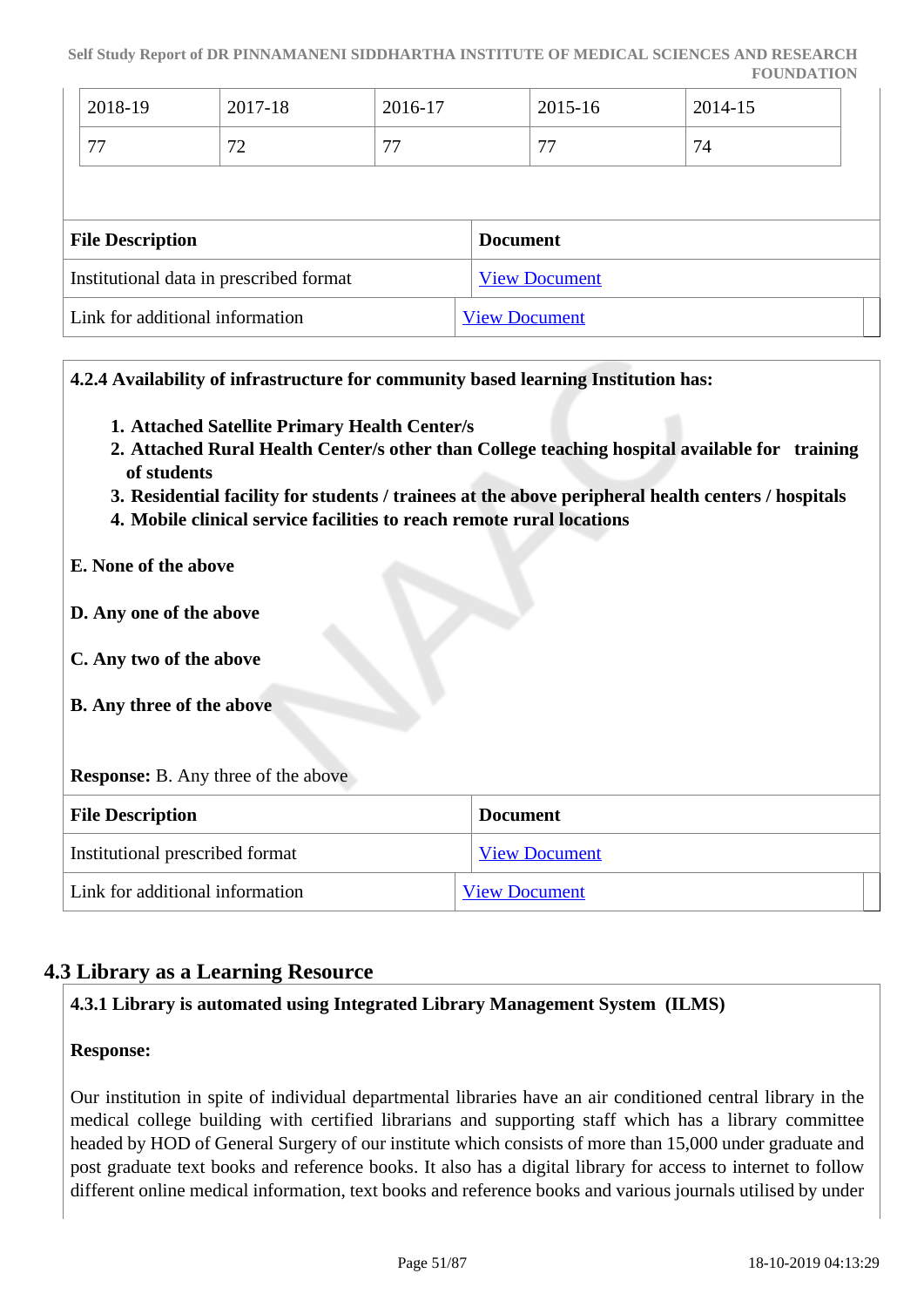graduate and post graduate students which is linked to Dr. NTR UHS under Dr. NTR MEDNET.

| <b>File Description</b>                                 | <b>Document</b>      |
|---------------------------------------------------------|----------------------|
| Link for geotagged photographs of library<br>facilities | <b>View Document</b> |
| Link for any other relevant information                 | <b>View Document</b> |

 **4.3.2 Total number of textbooks, reference volumes, journals, collection of rare books, manuscripts, Digitalized traditional manuscripts, Discipline-specific learning resources from ancient Indian languages, special reports or any other knowledge resource for library enrichment** 

### **Response:**

Our institute has a air conditioned central library located in the college campus working from 8am to 10pm with certified librarians along with the departmental libraries in the individual departments. The central library consists of a total of 15592 books which includes the under graduate books and also various reference books for the post graduate students of various broad specialties and super specialties for their reference. The central library also has 70 International Journals pertaining to various specialties and super specialties and 64 National journals pertaining to various specialties and super specialties for reference of teaching faculty as well as post graduate students and the editions available will be recent editions. The library is also equipped with digital library which has access to all online journals and text books for reference to under graduate and post graduate students.

| <b>File Description</b>                                                                                | <b>Document</b>      |  |
|--------------------------------------------------------------------------------------------------------|----------------------|--|
| Link for any other relevant information                                                                | <b>View Document</b> |  |
| Link for geotagged photographs of library<br>ambiance                                                  | <b>View Document</b> |  |
| Link for data on acquisition of books / journals<br>/Manuscripts / ancient books etc., in the library. | <b>View Document</b> |  |

 **4.3.3 Does the Institution have an e-Library with membership / registration for the following: 1. e – journals / e-books consortia 2. E-Shodh Sindhu 3. Shodhganga 4. SWAYAM 5. Discipline-specific Databases**

**E. Any one of the above**

- **D. Any two of the above**
- **C. Any three of the above**
- **B. Any four of the above**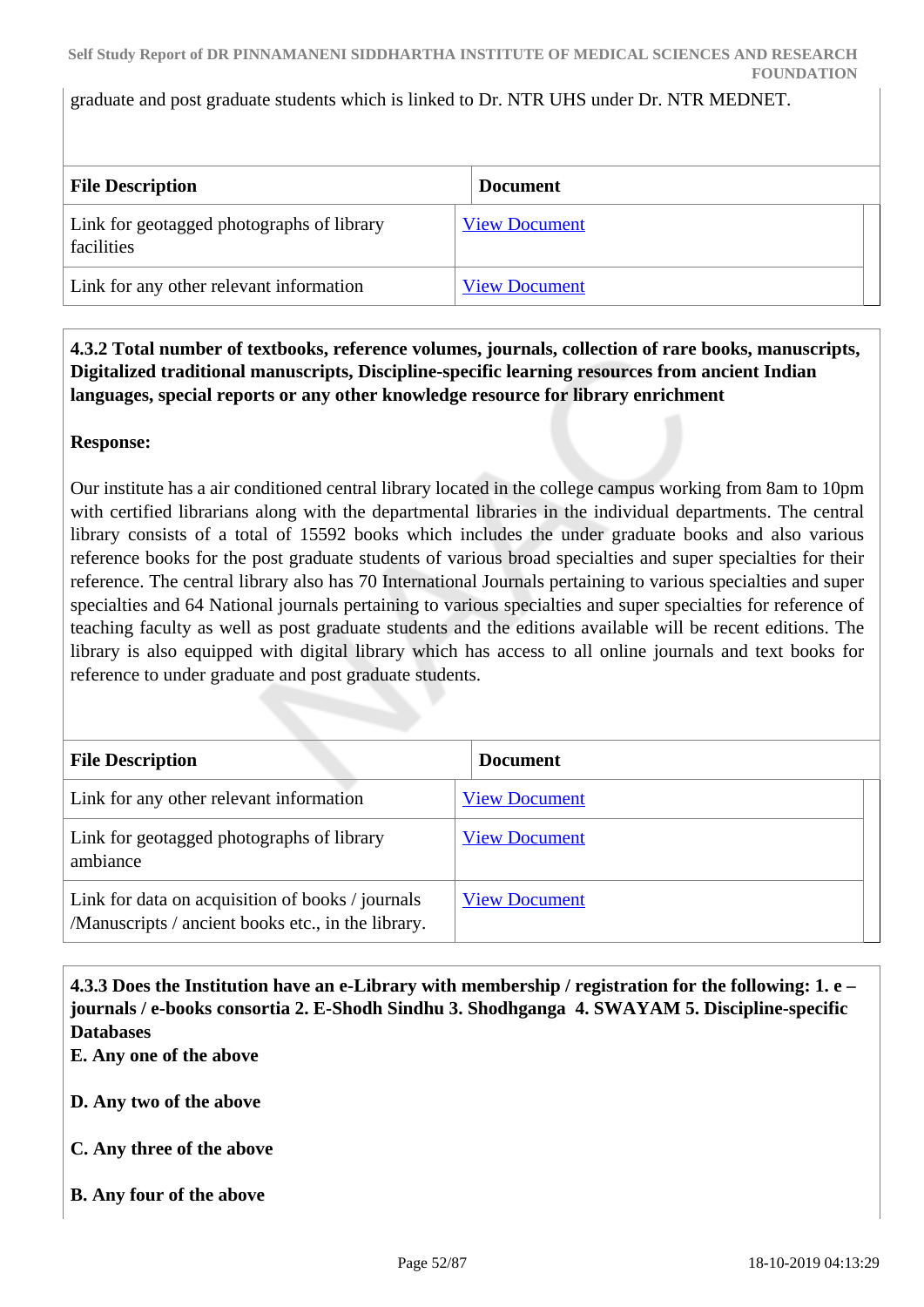**Response:** E. Any one of the above **File Description Document** Institutional data in prescribed sormat [View Document](https://assessmentonline.naac.gov.in/storage/app/hei/SSR/102562/4.3.3_1570266988_3467.xlsx) Link for additional information [View Document](https://drpinnamanenisimsrf.edu.in/)

# **4.3.4 Average annual expenditure for the purchase of books and journals including e-journals during the last five years**

#### **Response:** 58.8

4.3.4.1 Annual expenditure for the purchase of books and journals including e-journals year-wise during last five years (INR in Lakhs)

| 2018-19 | 2017-18 | 2016-17 | 2015-16            | 2014-15 |
|---------|---------|---------|--------------------|---------|
| 77      | 01      | 54      | $\epsilon$ o<br>J0 | 44      |

| <b>File Description</b>                 | <b>Document</b>      |
|-----------------------------------------|----------------------|
| Institutional data in prescribed format | <b>View Document</b> |
| Links for additional information        | <b>View Document</b> |

## **4.3.5 In-person and remote access usage of library and the learner sessions/library usage programmes organized for the teachers and students**

#### **Response:**

Our central library is air conditioned along with an attached digital library which has more than 15000 text books and reference books and many international and National Journals for access to under graduate and post graduate students and faculty of our institution. we have a library committee where principal is the ex officio chair person and HOD of General Surgery as in charge where they will be having regular meetings for library usage programme with faculty and students regarding the needs of the library to be fulfilled and take their valuable suggestions for further improvement of library for good utilization by under graduate and post graduate and faculty of our institute.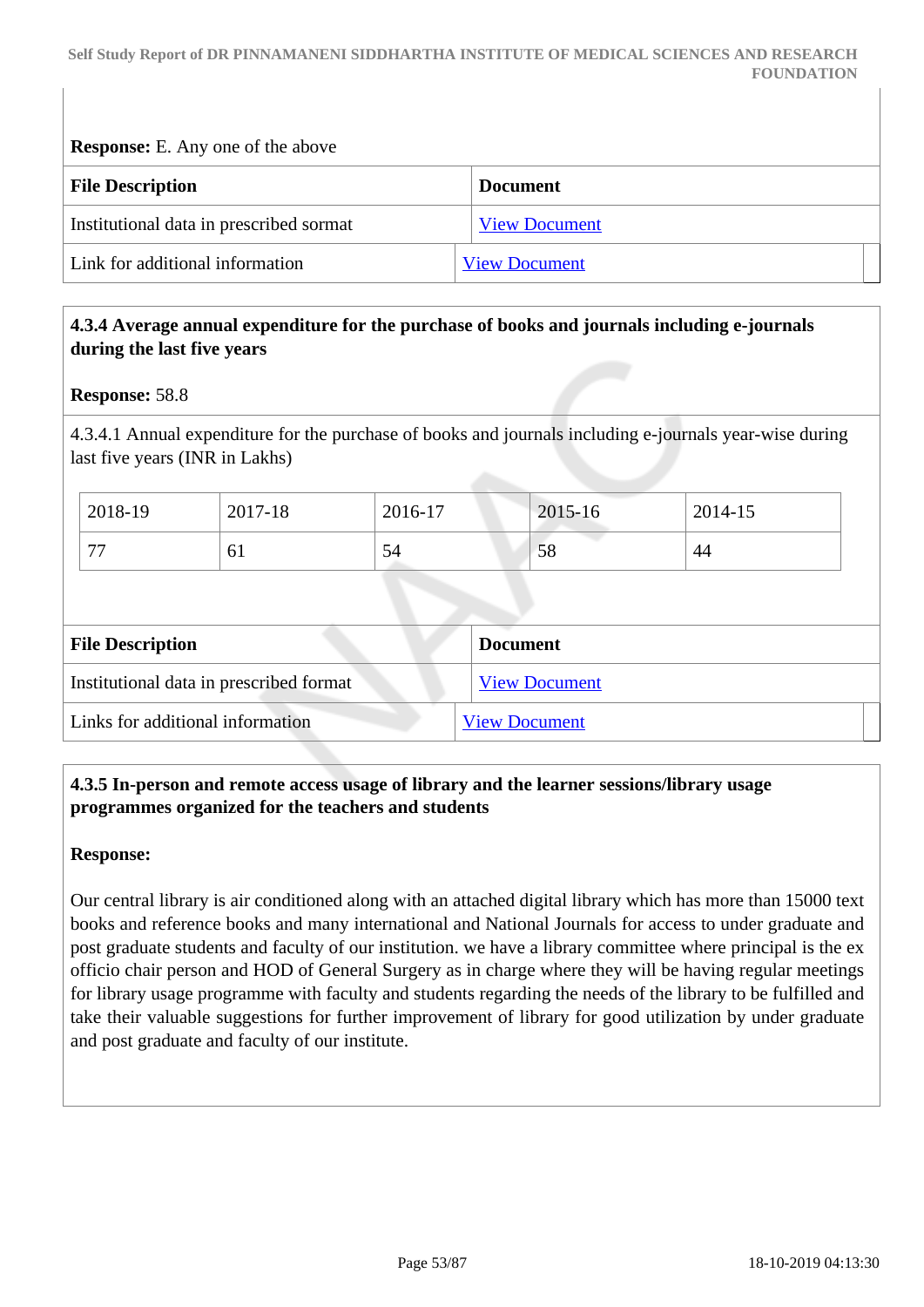| <b>File Description</b>                                                     | <b>Document</b>      |
|-----------------------------------------------------------------------------|----------------------|
| Link for any other relevant information                                     | <b>View Document</b> |
| Link for details of library usage by teachers and<br>students               | <b>View Document</b> |
| Link for details of learner sessions / Library user<br>programmes organized | <b>View Document</b> |

| 3. SWAYAM 4. Institutional LMS 5. e-PG-Pathshala<br>None of the above | 4.3.6 E-content resources used by teachers: 1. NMEICT / NPTEL 2. other MOOCs platforms |
|-----------------------------------------------------------------------|----------------------------------------------------------------------------------------|
| Any One of the above                                                  |                                                                                        |
| Any Two of the above                                                  |                                                                                        |
| Any Three of the above                                                |                                                                                        |
|                                                                       |                                                                                        |
| <b>Response:</b> Any One of the above                                 |                                                                                        |
| <b>File Description</b>                                               | <b>Document</b>                                                                        |
| Institutional data in prescribed format                               | <b>View Document</b>                                                                   |
| Links to additional information                                       | <b>View Document</b>                                                                   |

# **4.4 IT Infrastructure**

 **4.4.1 Percentage of classrooms, seminar halls and demonstration rooms linked with internet /Wi-Fienabled ICT facilities (data for the preceding academic year)**

**Response:** 35.42

4.4.1.1 Number of classrooms, seminar halls and demonstration rooms linked with internet /Wi-Fi enabled ICT facilities

Response: 17

4.4.1.2 Total number of classrooms, seminar halls and demonstration room in the institution

Response: 48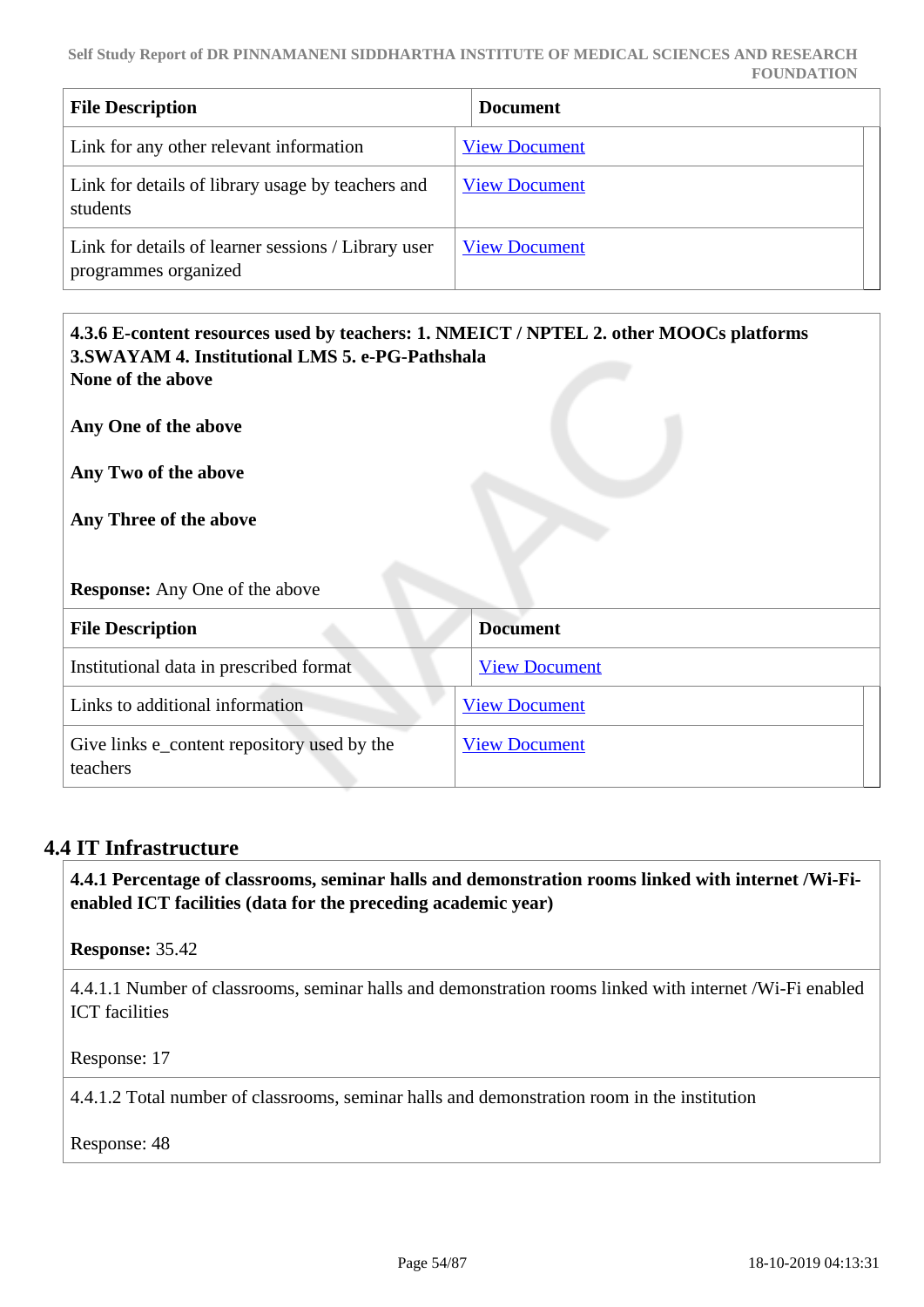| <b>File Description</b>                 | <b>Document</b>      |
|-----------------------------------------|----------------------|
| Institutional data in prescribed format | <b>View Document</b> |
| Links to additional information         | <b>View Document</b> |

### **4.4.2 Institution frequently updates its IT facilities and computer availability for students including Wi-Fi**

### **Response:**

our institution has qualified IT managers who regularly monitor the servers and systems and report to principals office every day. Our institution also has online theory paper valuation centre which is having a permanent nodal officer who along with IT Personals regularly monitor and update the systems for smooth conduction of paper valuation online. Our institute also has a separate operating system installed by Suvarna Technologies for online issue of laboratory reports generated at different departments in the central laboratory for issual to the patients which is also regularly monitored by our IT Personals as well as the outsourced company.

| <b>File Description</b>                                              | <b>Document</b>      |  |
|----------------------------------------------------------------------|----------------------|--|
| Link for any other relevant information                              | <b>View Document</b> |  |
| Link for documents related to updation of IT and<br>Wi-Fi facilities | <b>View Document</b> |  |

# **4.4.3 Available bandwidth of internet connection in the Institution (Lease line) ?1 GBPS**

**500 MBPS - 1 GBPS**

**50 MBPS-250 MBPS**

### **250 MBPS-500 MBPS**

### **Response:** ?1 GBPS

| <b>File Description</b>                 | <b>Document</b>      |
|-----------------------------------------|----------------------|
| Institutional data in prescribed format | <b>View Document</b> |

# **4.5 Maintenance of Campus Infrastructure**

 **4.5.1 Average Expenditure incurred on maintenance of physical facilities and academic support facilities excluding salary component, as a percentage during the last five years**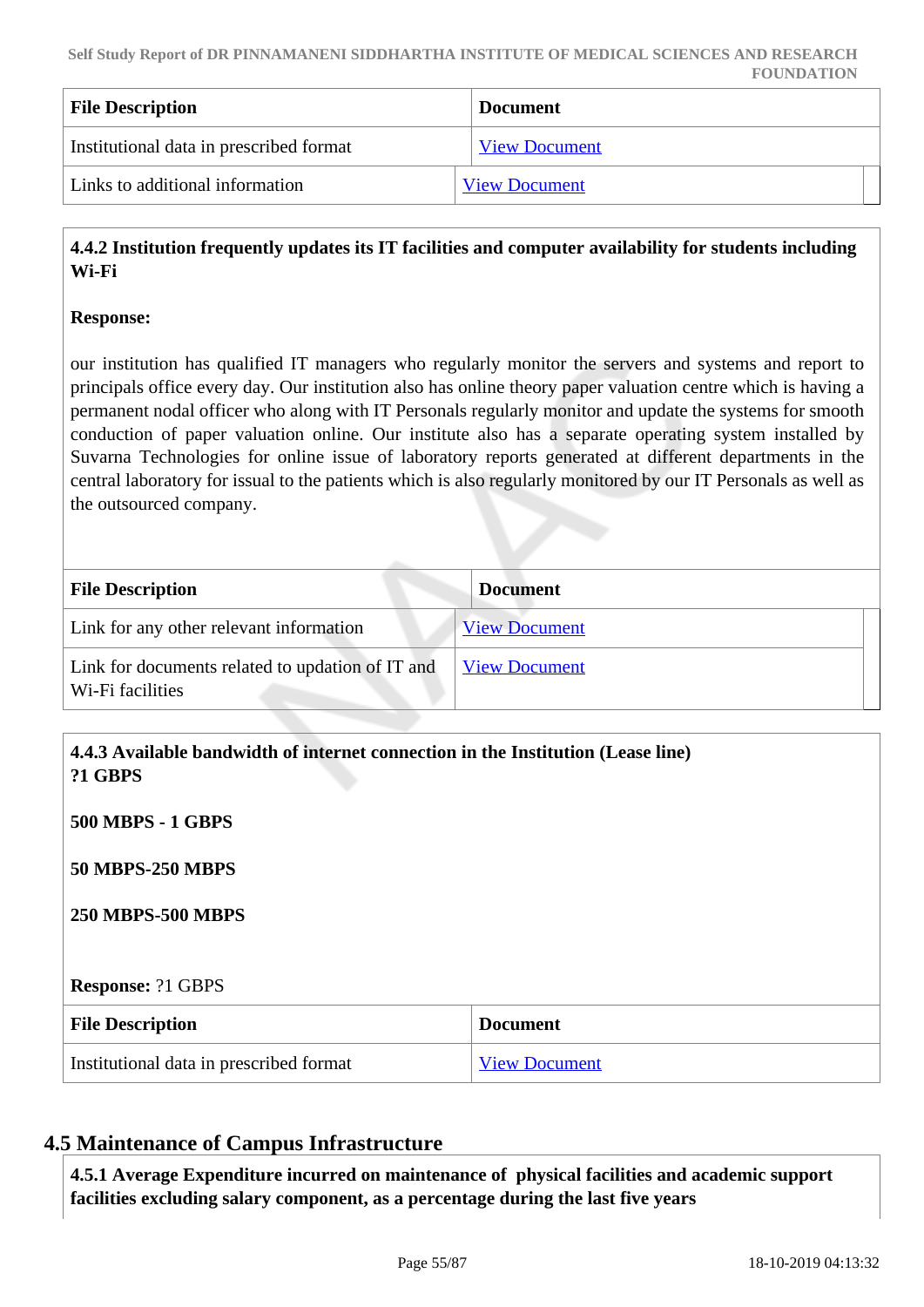# **Response:** 100

4.5.1.1 Expenditure incurred on maintenance of physical facilities and academic support facilities excluding salary component year-wise during the last five years (INR in lakhs)

| 2018-19                 | 2017-18                                 | 2016-17 | 2015-16              | 2014-15 |
|-------------------------|-----------------------------------------|---------|----------------------|---------|
| 2900                    | 3000                                    | 2600    | 2300                 | 1800    |
|                         |                                         |         |                      |         |
|                         |                                         |         |                      |         |
| <b>File Description</b> |                                         |         | <b>Document</b>      |         |
|                         | Institutional data in prescribed format |         | <b>View Document</b> |         |

# **4.5.2 There are established systems and procedures for maintaining and utilizing physical, academic and support facilities - laboratory, library, sports facilities, computers, classrooms etc.**

## **Response:**

Our college has established committees for all the sports, academic, laboratory, library, class rooms and IT Departmet. Our institution has an organised sports committee comprising certified physical director as well as coaches who ensure that all the interested under graduate & post graduates participate in various sports events and also conduct matches between different teams at regular intervals and also organise a sports day event on a specified day where the teams who have won in different categories are falicitate. The central laboratory with also attached blood bank has an over all incharge faculty and also a separate blood bank medical officer from the department of Pathology. Different faculty from other departments like Microbiology, Biochemistry, Pathology are posted on rotation basis by their concerned HODs who are responsible for smooth functioning and quality reporting of the central laboratory. Monthly meeting with the HODs & faculty concerned to central laboratory will be held at Principal's office to discuss about various aspects in central laboratory and blood bank. Our institution has a central library which is equiped with whole range of text books, reference books, National & International journals upto date. Our institution has a library committee headed by the HOD of General Surgery and also has certified librarians who on regular basis have meeting at principals office to discuss about the procurement of latest additions according to the norms of Medical Council of India. Our institution also has a digital library for online excess of books and journals as per the specifications of the MCI. The class rooms are fully computerised which are maintained by certified IT Personel along with audio visual team.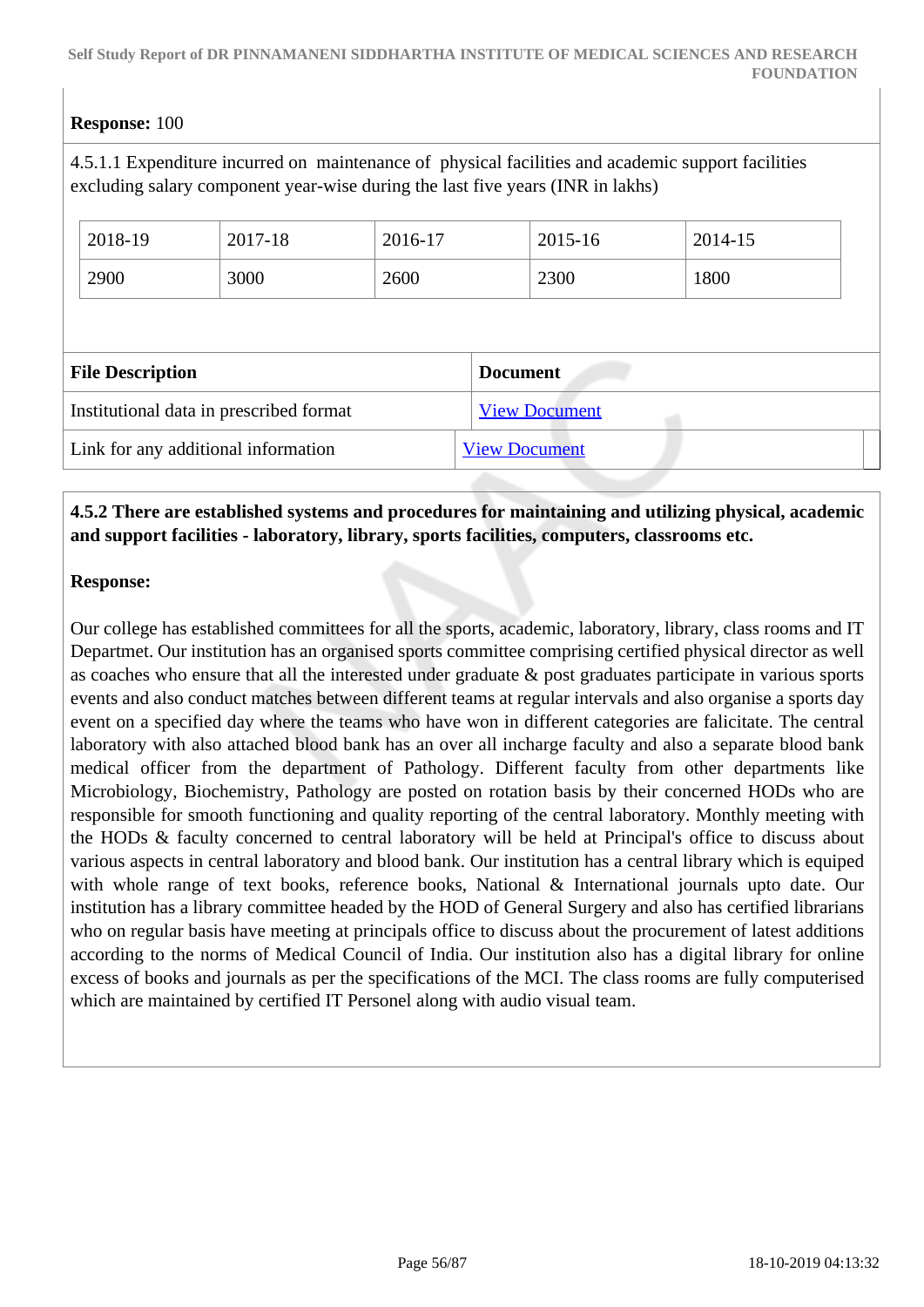| <b>File Description</b>                                           | <b>Document</b>      |
|-------------------------------------------------------------------|----------------------|
| Link for log book or other records regarding<br>maintenance works | <b>View Document</b> |
| Link for any other relevant information                           | <b>View Document</b> |
| Link for minutes of the meetings of the<br>Maintenance Committee  | <b>View Document</b> |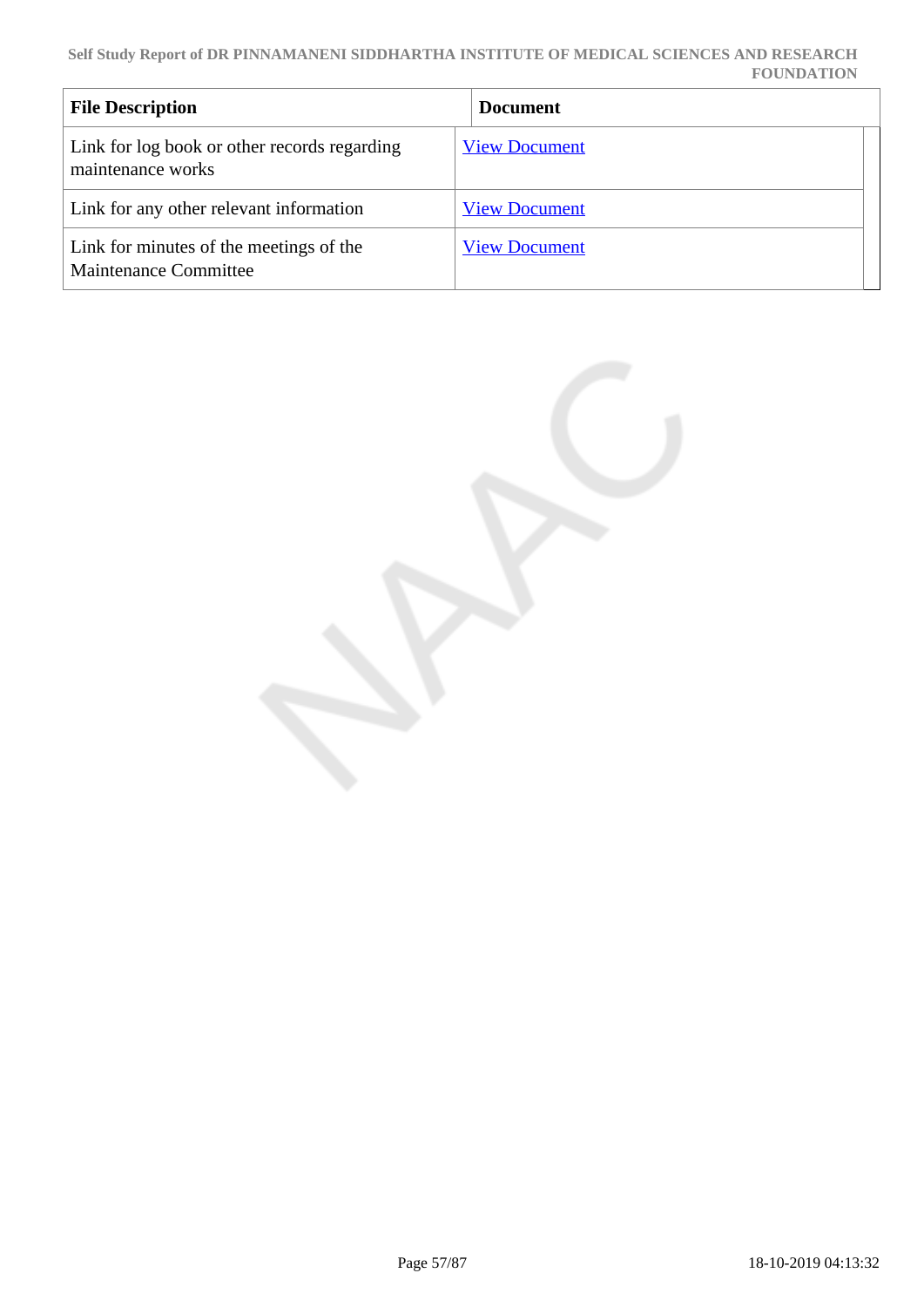# **Criterion 5 - Student Support and Progression**

# **5.1 Student Support**

### **5.1.1 Average percentage of students benefited by scholarships /freeships / fee-waivers by Government / Non-Governmental agencies / Institution during the last five years**

### **Response:** 13.88

5.1.1.1 Number of students benefited by scholarships /free ships / fee-waivers by Government / Non-Governmental agencies / Institution during the last five years

| 2018-19 | 2017-18 | 2016-17 | 2015-16                        | 2014-15 |
|---------|---------|---------|--------------------------------|---------|
| 18      | ⊥୰      | 29      | $1^{\wedge}$<br>$\overline{1}$ | 30      |

| <b>File Description</b>                 | <b>Document</b>      |
|-----------------------------------------|----------------------|
| Institutional data in prescribed format | <b>View Document</b> |
| Link for Additional Information         | <b>View Document</b> |

 **5.1.2 Capability enhancement and development schemes employed by the Institution for students: 1. Soft skill development 2. Language and communication skill development 3. Yoga and wellness 4. Analytical skill development 5. Human value development 6. Personality and professional development 7. Employability skill development E. None of the above**

**D. Any one of the above**

**C. Any three of the above**

**B. Any five of the above**

### **Response:** C. Any three of the above

| <b>File Description</b>                 | <b>Document</b>      |
|-----------------------------------------|----------------------|
| Institutional data in prescribed format | <b>View Document</b> |
| Link to Institutional website           | <b>View Document</b> |
| Link for additional information         | <b>View Document</b> |

 **5.1.3 Average percentage of students provided training and guidance for competitive examinations and career counseling offered by the Institution during the last five years**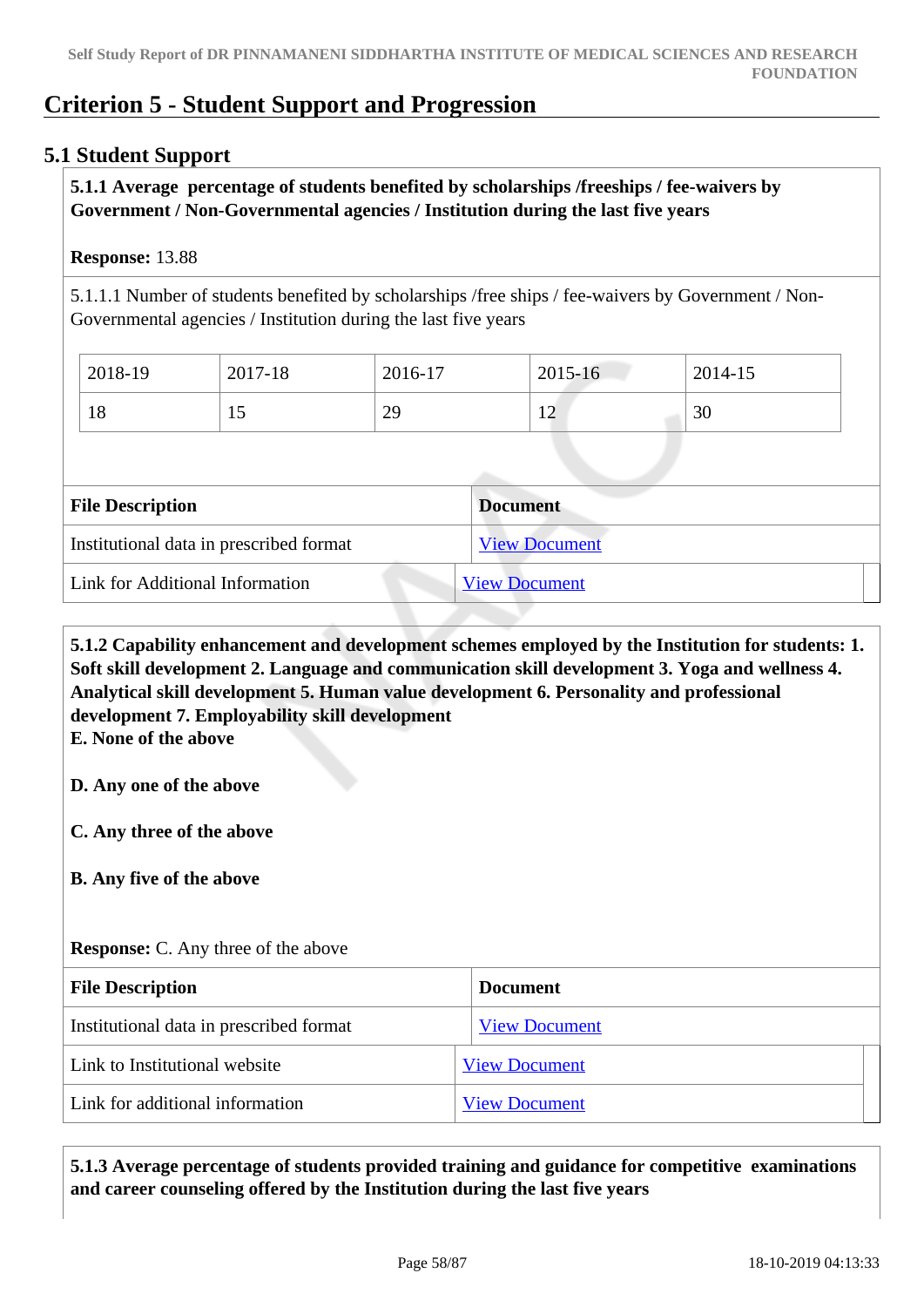# **Response:** 0

5.1.3.1 Number of students benefitted by guidance for competitive examinations and career counseling offered by the Institution in a year

|                                                                                                        | 2018-19                 | 2017-18              | 2016-17        |                 | 2015-16        | 2014-15  |  |
|--------------------------------------------------------------------------------------------------------|-------------------------|----------------------|----------------|-----------------|----------------|----------|--|
|                                                                                                        | $\theta$                | $\theta$             | $\overline{0}$ |                 | $\overline{0}$ | $\theta$ |  |
|                                                                                                        |                         |                      |                |                 |                |          |  |
|                                                                                                        | <b>File Description</b> |                      |                | <b>Document</b> |                |          |  |
| Institutional data in prescribed format                                                                |                         | <b>View Document</b> |                |                 |                |          |  |
| Link for institutional website. Web link to<br>particular program or scheme mentioned in the<br>metric |                         | <b>View Document</b> |                |                 |                |          |  |
| Link for additional information                                                                        |                         | <b>View Document</b> |                |                 |                |          |  |

## **5.1.4 The Institution has an active international student cell to facilitate study in India program etc..,**

### **Response:**

Our institute also gets some NRI students admitted in our college for which we has formed on international student cell headed by principal and students from different semesters will be the members. These students have regular meeting with the NRI students to discuss about their difficulties found not only in studies but also in various aspects like food, accommodation etc. and the students who are having any difficulty are identified and informed to the head of the institute and conduct counselling programmes with them in presence of Principal, mentors & members of International students cell.

| <b>File Description</b>                 | <b>Document</b>      |
|-----------------------------------------|----------------------|
| Link for international student cell     | <b>View Document</b> |
| Link for Any other relevant information | <b>View Document</b> |

# **5.1.5 The institution has a transparent mechanism for timely redressal of student grievances / prevention of sexual harassment and prevention of ragging**

- **1. Adoption of guidelines of Regulatory bodies**
- **2. Presence of the committee and mechanism of receiving student grievances (online/ offline)**
- **3. Periodic meetings of the committee with minutes**
- **4. Record of action taken**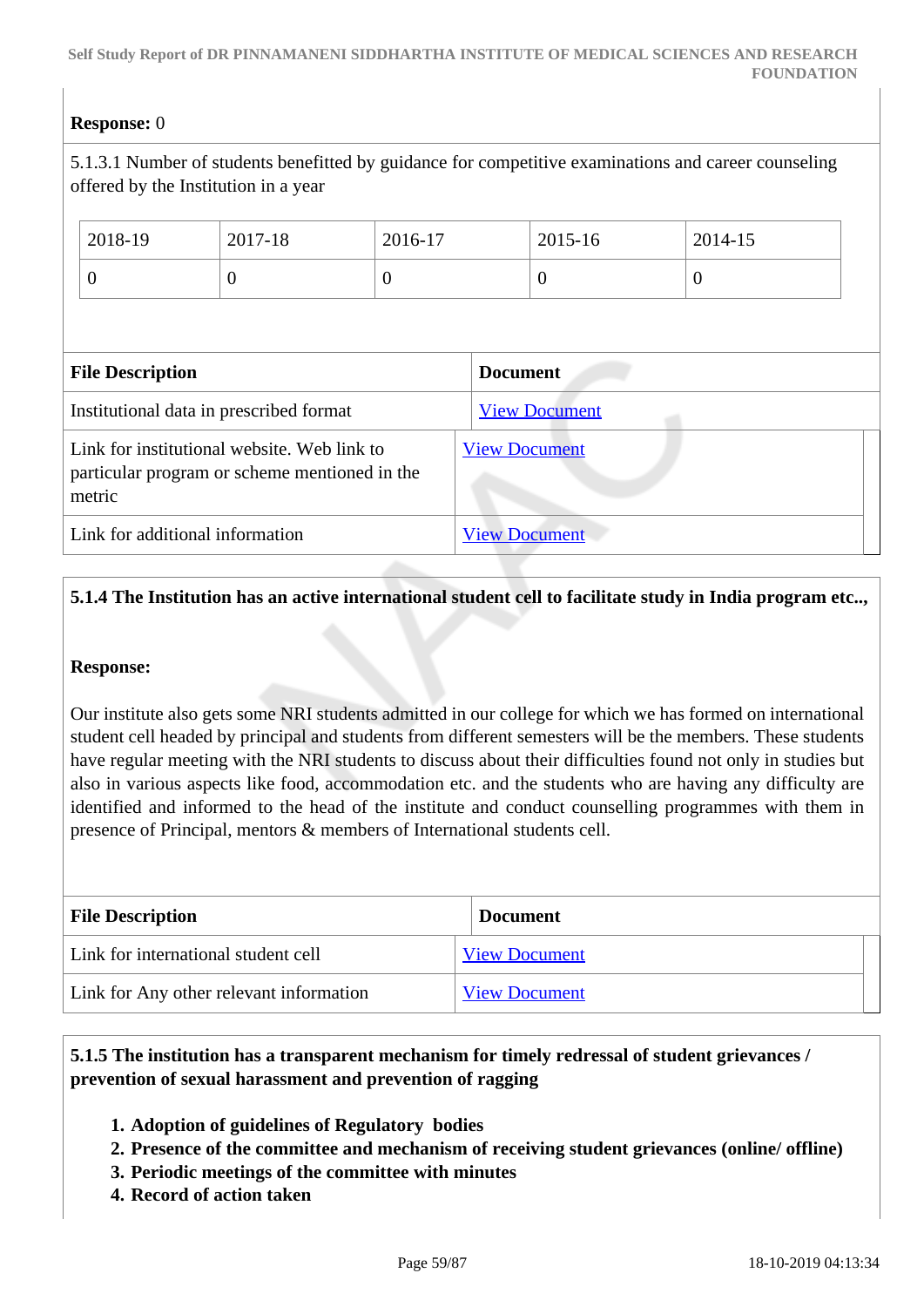**Self Study Report of DR PINNAMANENI SIDDHARTHA INSTITUTE OF MEDICAL SCIENCES AND RESEARCH FOUNDATION**

| None of the above                       |                      |
|-----------------------------------------|----------------------|
| Any 1 of the above                      |                      |
| Any 2 of the above                      |                      |
| Any 3 of the above                      |                      |
|                                         |                      |
| <b>Response:</b> All of the above       |                      |
| <b>File Description</b>                 | <b>Document</b>      |
| Institutional data in prescribed format | <b>View Document</b> |
| Link for Additional Information         | <b>View Document</b> |

# **5.2 Student Progression**

 **5.2.1 Average percentage of students qualifying in state/ national/ international level examinations during the last five years**

**(eg:GATE/AICTE/GMAT/GPAT/CAT/NEET/GRE/TOEFL/PLAB/USMLE/AYUSH/Civil Services/Defence/UPSC/State government examinations***/* **AIIMSPGET, JIPMER Entrance Test, PGIMER Entrance Test etc.,)**

### **Response:** 60

5.2.1.1 Number of students qualifying in state/ national/ international level examinations (eg: GATE/AICTE/GMAT/ **GPAT**/CAT/NEET/ GRE/TOEFL/ PLAB/USMLE/AYUSH/Civil Services/Defence/ UPSC/State government examinations*/* AIIMSPGET, JIPMER Entrance Test, PGIMER Entrance Test etc.,) year-wise during the last five years ..

| 2018-19 | 2017-18 | 2016-17 | 2015-16 | 2014-15 |
|---------|---------|---------|---------|---------|
| 227     | 226     | 224     |         |         |

5.2.1.2 Number of students appearing in state/ national/ international level examinations (eg:GATE/AICTE/GMAT/CAT/NEET/GRE/ TOEFL/ PLAB/ USMLE/AYUSH/Civil Services/Defence/UPSC/ State government examinations */* AIIMSPGET, JIPMER Entrance Test, PGIMER Entrance Test etc.,) **during the last five years**

| 2018-19       | 2017-18 | 2016-17 | 2015-16 | 2014-15 |
|---------------|---------|---------|---------|---------|
| 227<br>ا سے ب | 226     | 224     |         | ν       |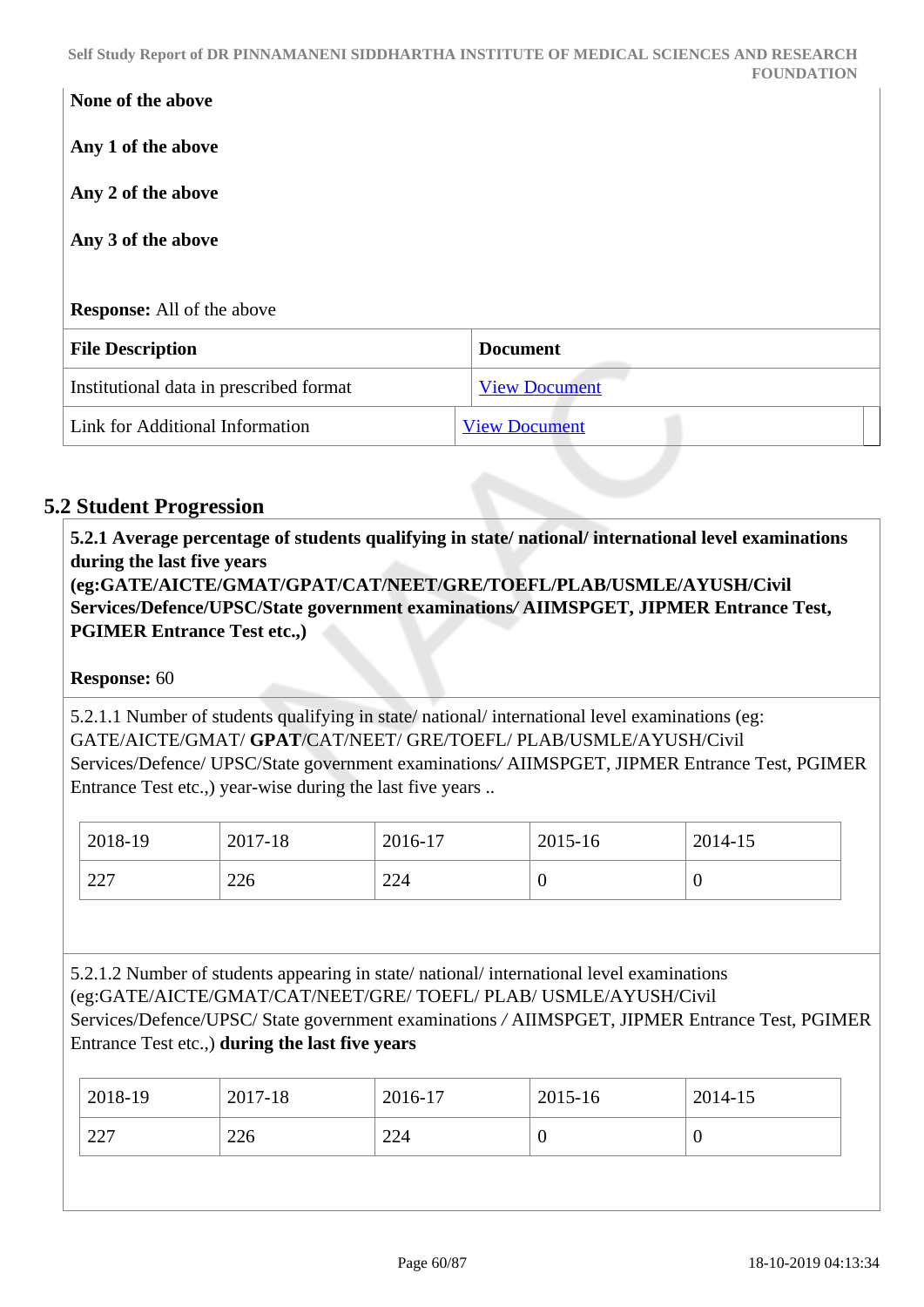| <b>File Description</b>                 | <b>Document</b>      |
|-----------------------------------------|----------------------|
| Institutional data in prescribed format | <b>View Document</b> |
| Link for Additional Information         | <b>View Document</b> |

# **5.2.2 Average percentage of placement / self-employment in professional services of outgoing students during the last five years**

#### **Response:** 100

5.2.2.1 Number of outgoing students who got placed / self-employed year- wise during the last five years

| Institutional data in prescribed format |         |         | <b>View Document</b> |         |
|-----------------------------------------|---------|---------|----------------------|---------|
| <b>File Description</b>                 |         |         | <b>Document</b>      |         |
|                                         |         |         |                      |         |
| 143                                     | 153     | 158     | 150                  | 148     |
| 2018-19                                 | 2017-18 | 2016-17 | 2015-16              | 2014-15 |

Link for Additional Information [View Document](https://drpinnamanenisimsrf.edu.in/)

# **5.2.3 Percentage of the batch of graduated students of the preceding year, who have progressed to higher education**

### **Response:** 0.97

5.2.3.1 Number of last batch of graduated students who have progressed to higher education

### Response: 138

| <b>File Description</b>                 | <b>Document</b>      |
|-----------------------------------------|----------------------|
| Institutional data in prescribed format | <b>View Document</b> |
| Link for Additional Information         | <b>View Document</b> |

# **5.3 Student Participation and Activities**

 **5.3.1 Number of awards/medals for outstanding performance in sports/cultural activities at State/Regional (zonal)/ National / International levels (award for a team event should be counted as one) during the last five years.**

#### **Response:** 36

5.3.1.1 Number of awards/medals for outstanding performance in sports/cultural activities at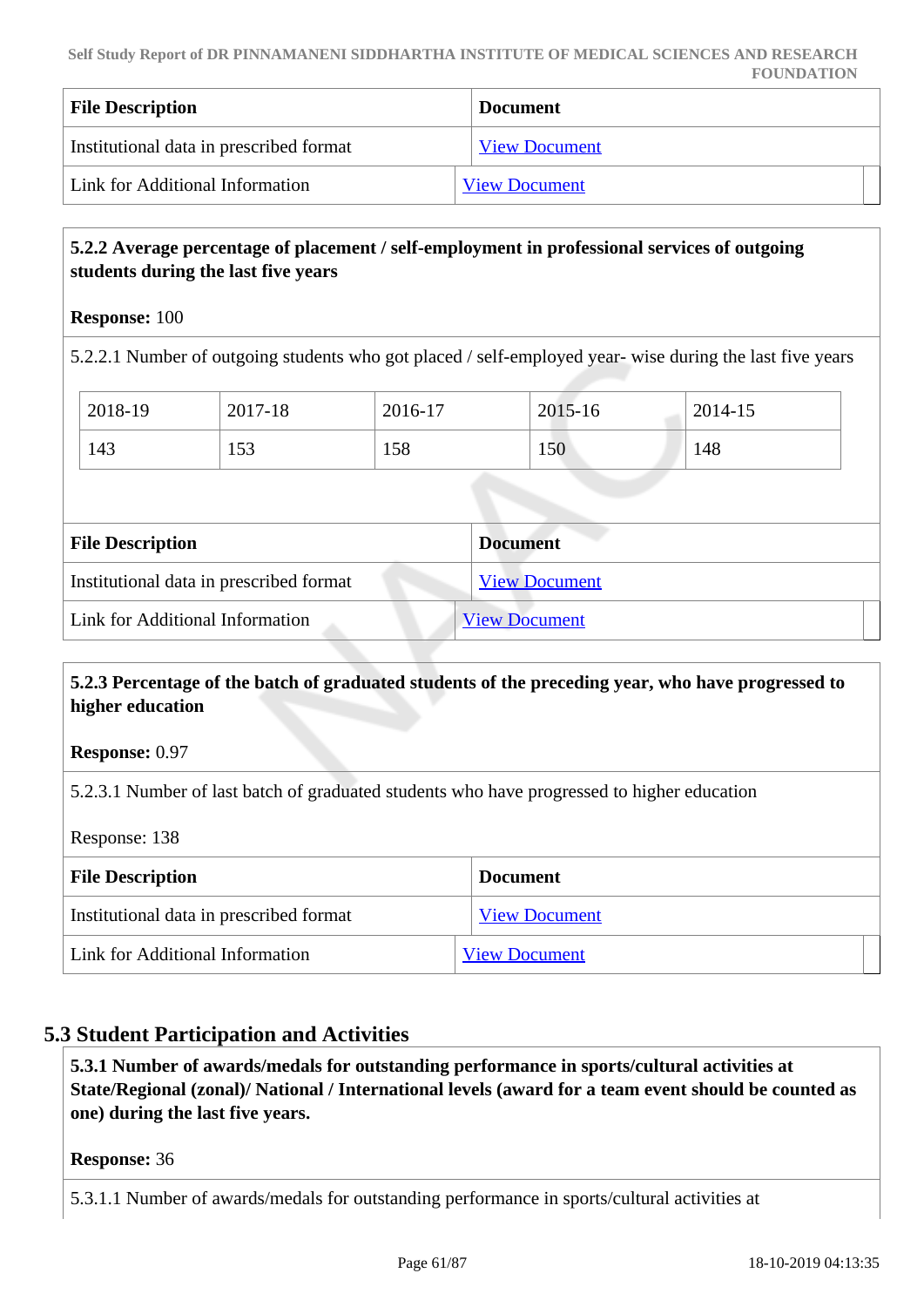State/Regional (zonal)/National / International levels (award for a team event should be counted as one) year-wise during the last five years .

| 2018-19                                 | 2017-18 | 2016-17              | 2015-16              |  | 2014-15 |  |
|-----------------------------------------|---------|----------------------|----------------------|--|---------|--|
| 11                                      | 7       | 4                    | 8                    |  | 6       |  |
|                                         |         |                      |                      |  |         |  |
| <b>File Description</b>                 |         |                      | <b>Document</b>      |  |         |  |
| Institutional data in prescribed format |         | <b>View Document</b> |                      |  |         |  |
| Any additional information              |         |                      | <b>View Document</b> |  |         |  |

| <b>Other Upload Files</b> |                      |
|---------------------------|----------------------|
|                           | <b>View Document</b> |

 **5.3.2 Presence of a Student Council, its activities related to student welfare and student representation in academic & administrative bodies/ committees of the Institution**

Link for Additional Information [View Document](https://drpinnamanenisimsrf.edu.in/)

### **Response:**

Our institution keeping in view of student welfare in academics have constituted a student council where it is headed by principal and students of different semesters. Under this council will be different student committee like student mess committee, student affairs committee etc. where they will regularly review the student welfare and also is active in various activities like conduction of sports day, college day, convocation day etc. and are also involved in spreading health awareness among rural population surrounding our institution.

| <b>File Description</b>                            | <b>Document</b>      |  |
|----------------------------------------------------|----------------------|--|
| Link for reports on the student council activities | <b>View Document</b> |  |
| Link for any other relevant information            | <b>View Document</b> |  |

# **5.3.3 Average number of sports and cultural activities/competitions organised by the Institution during the last five years**

### **Response:** 5

5.3.3.1 Number of sports and cultural activities/competitions organised by the Institution year-wise during the last five years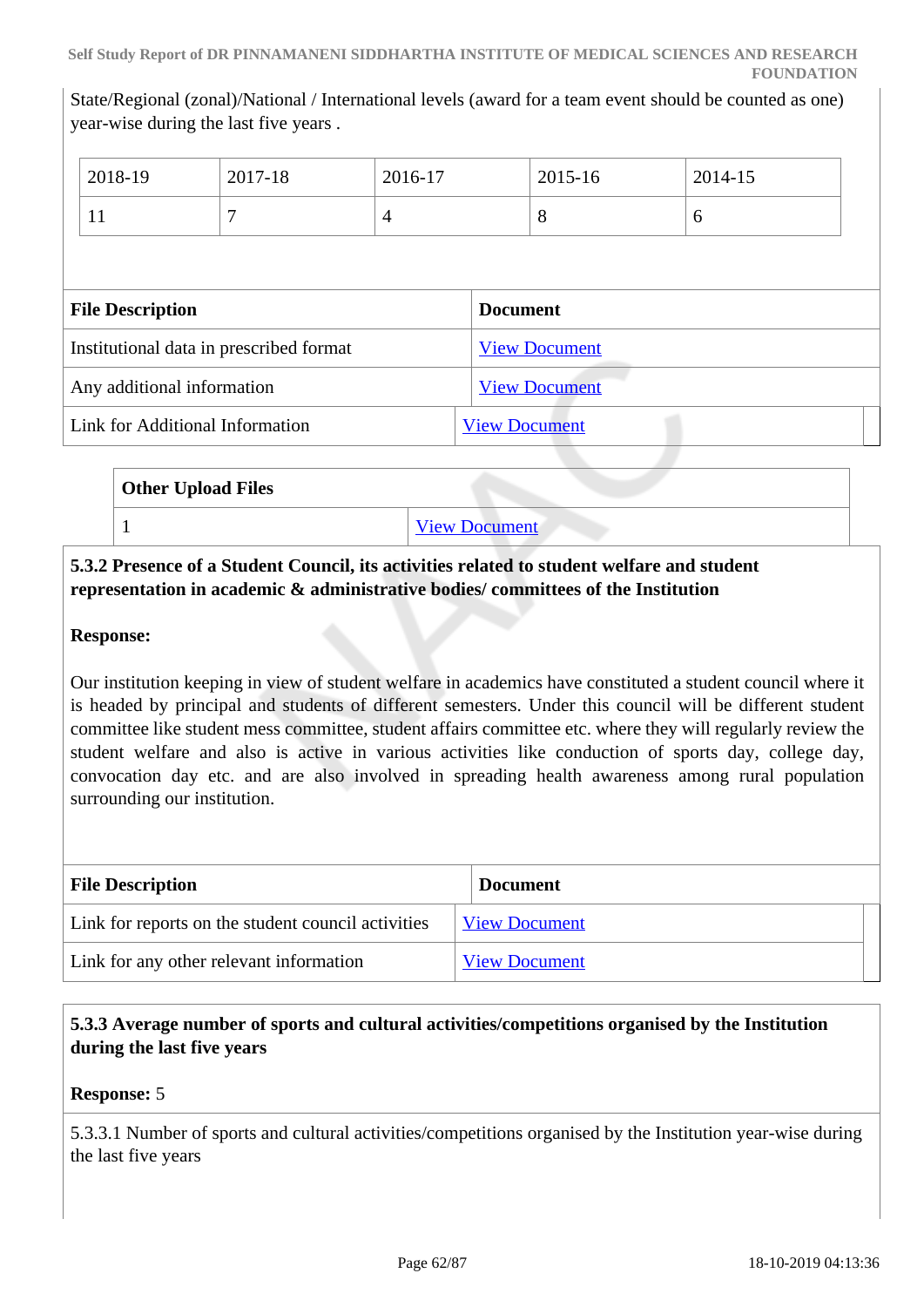| 2018-19                                 | 2017-18                                                                                                  | 2016-17 |                      | 2015-16              | 2014-15 |  |
|-----------------------------------------|----------------------------------------------------------------------------------------------------------|---------|----------------------|----------------------|---------|--|
| 5                                       | 5                                                                                                        | 5       |                      | 5                    | 5       |  |
|                                         |                                                                                                          |         |                      |                      |         |  |
| <b>File Description</b>                 |                                                                                                          |         | <b>Document</b>      |                      |         |  |
|                                         | Report of the events with photographs or Copy of<br>circular/brochure indicating such kind of activities |         |                      | <b>View Document</b> |         |  |
| Institutional data in prescribed format |                                                                                                          |         |                      | <b>View Document</b> |         |  |
| Link for Additional Information         |                                                                                                          |         | <b>View Document</b> |                      |         |  |
|                                         |                                                                                                          |         |                      |                      |         |  |

# **5.4 Alumni Engagement**

 **5.4.1 The Alumni Association is registered and holds regular meetings to plan its involvement and developmental activates with the support of the college during the last five years.** 

## **Response:**

Our institute has a registered alumini association with our old students passed out from our college which holds regular meetings on nominated days at our institute after information to all the members, where they discuss about the recent developments in our institution in the form of Medical Education, Research / health care delivery system, patient care etc. Many of them give suggestions in their mind in order to improve the standards and many of them are kind enough that they come forward to help the institution financially for further developments to be done in institution.

| <b>File Description</b>                                              | <b>Document</b>      |
|----------------------------------------------------------------------|----------------------|
| Link for audited statement of accounts of the<br>Alumni Association  | <b>View Document</b> |
| Link for Additional Information                                      | <b>View Document</b> |
| Lin for quantum of financial contribution                            | <b>View Document</b> |
| Link for frequency of meetings of Alumni<br>Association with minutes | <b>View Document</b> |
| Link for details of Alumni Association activities                    | <b>View Document</b> |

 **5.4.2 Provide the areas of contribution by the Alumni Association / chapters during the last five years**

### **1.Financial / kind**

**2.Donation of books /Journals/ volumes**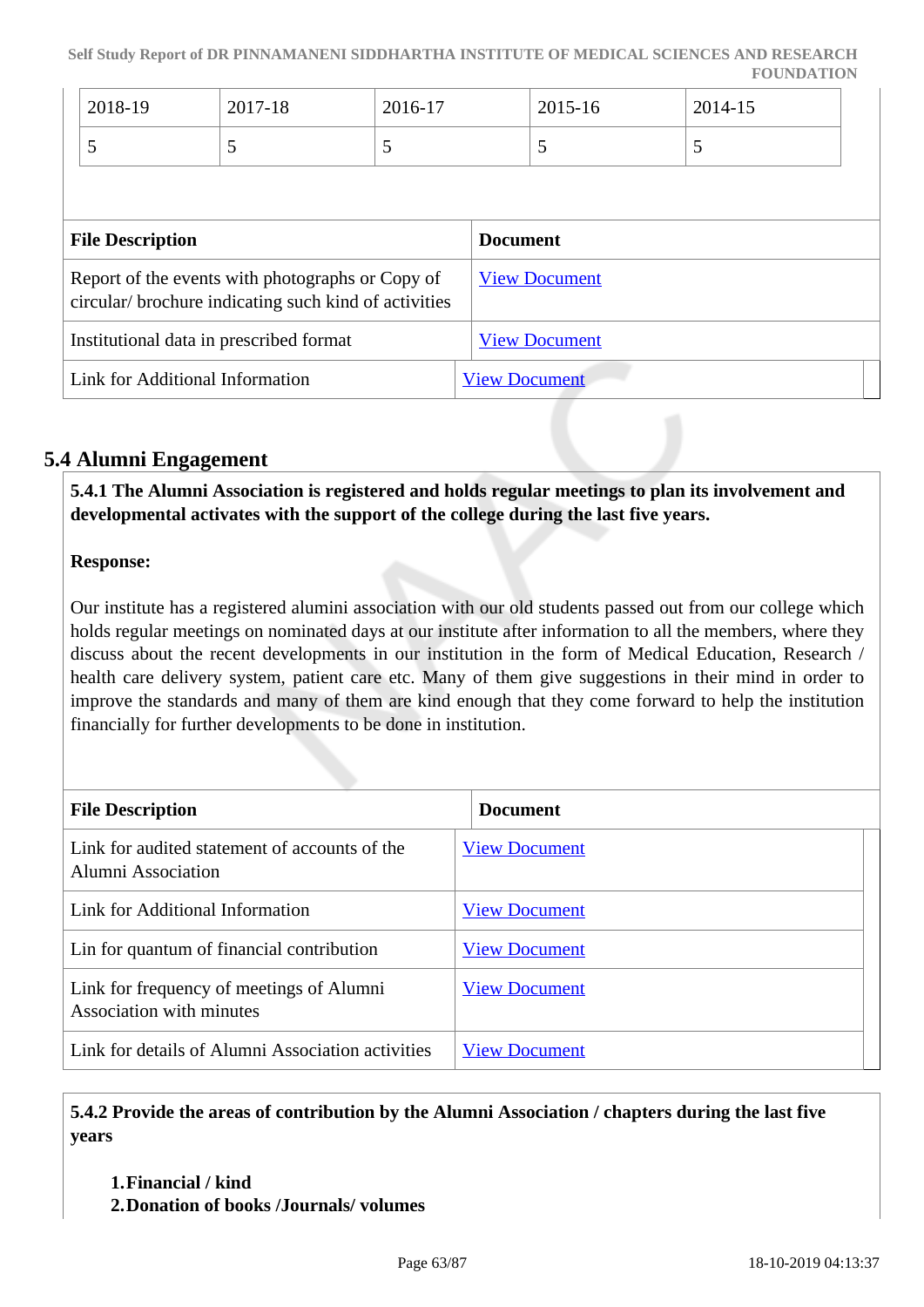|                                          | Self Study Report of DR PINNAMANENI SIDDHARTHA INSTITUTE OF MEDICAL SCIENCES AND RESEARCH<br><b>FOUNDATION</b> |
|------------------------------------------|----------------------------------------------------------------------------------------------------------------|
| 3. Students placement                    |                                                                                                                |
| <b>4. Student exchanges</b>              |                                                                                                                |
| <b>5. Institutional endowments</b>       |                                                                                                                |
| E. Any one of the above                  |                                                                                                                |
| D. Any two of the above                  |                                                                                                                |
| C. Any three of the above                |                                                                                                                |
| <b>B.</b> Any four of the above          |                                                                                                                |
|                                          |                                                                                                                |
| <b>Response:</b> D. Any two of the above |                                                                                                                |
| <b>File Description</b>                  | <b>Document</b>                                                                                                |
| Link for Additional Information          | <b>View Document</b>                                                                                           |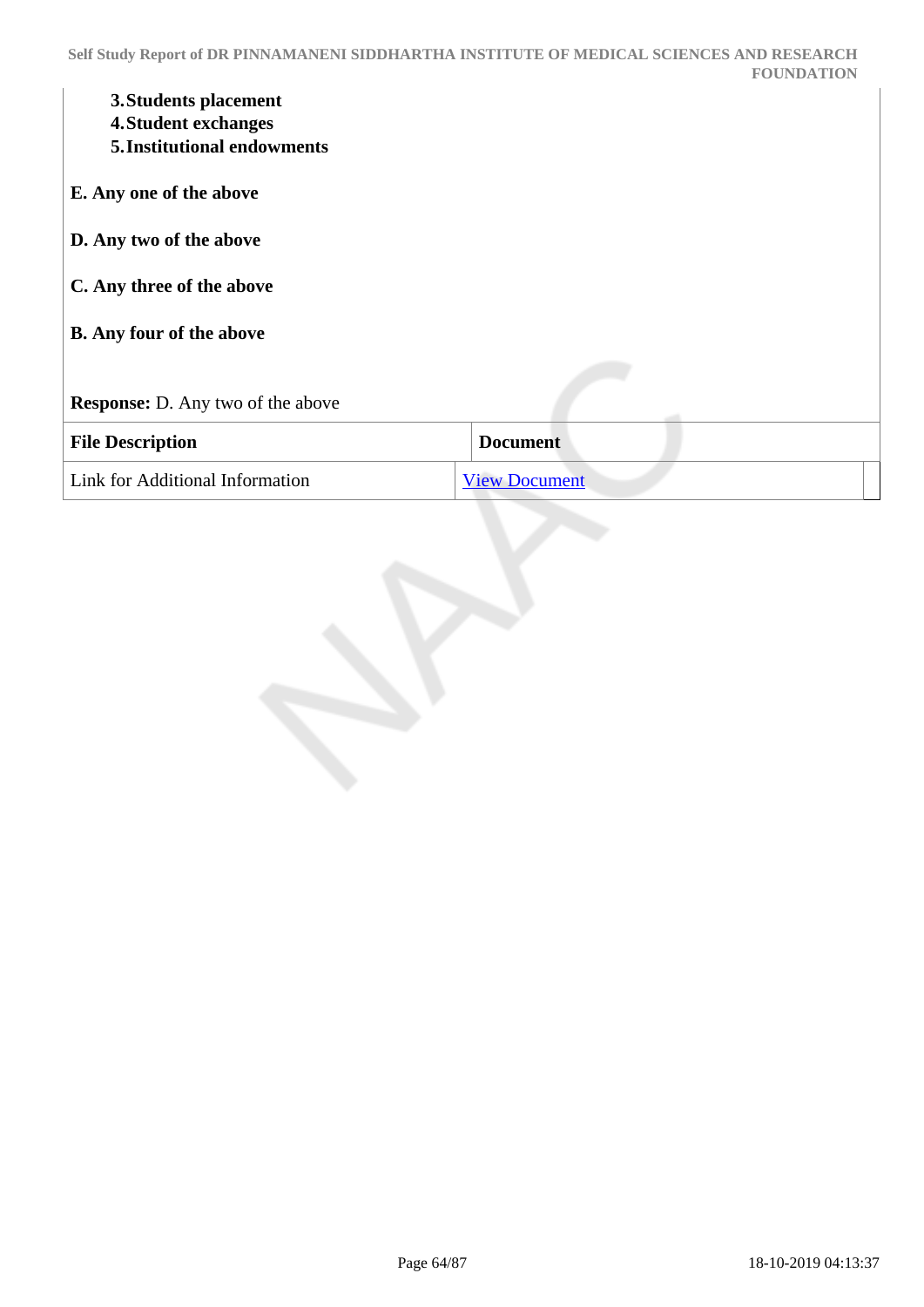# **Criterion 6 - Governance, Leadership and Management**

# **6.1 Institutional Vision and Leadership**

 **6.1.1 The Institution has clearly stated vision and mission which are reflected in its academic and administrative governance.**

#### **Response:**

It is our vision to provide the best evidence based medical education and medical care to the patients in an ethical and compassionate environment, to create a vibrant culture of scientific spirit and produce cutting edge research output. It is our vision to train the students of under graduate, post graduates in broad specialties as well as post graduates in super specialty in evidence based medicine, rooted in ethics and empathy. It our mission to make our institution as centre of excellence for medical education & medical care and a centre of expert clinical & patient care opted and trusted by the patients of the surrounding villages of our institution. It is also our mission to make our institution centre for ethical and clinical practices and a centre for medical research preferred by students, teachers and researchers.

| <b>File Description</b>                                                 | <b>Document</b>      |
|-------------------------------------------------------------------------|----------------------|
| Link for Vision and Mission documents approved<br>by the College bodies | <b>View Document</b> |
| Link for additional information                                         | <b>View Document</b> |
| Link for achievements which led to Institutional<br>excellence          | <b>View Document</b> |

# **6.1.2 Effective leadership is reflected in various institutional practices such as decentralization and participative management.**

#### **Response:**

Our institute has a mechanism for delegating authority and providing operational autonomy to all the various functionaries to work towards decentralised system. The governing body delegates all the academic & operational decisions based on policy to the academic monitoring committee headed by principal to fulfil the mission & vision of this institute. Faculty members are given representation in various committees and allowed to conduct various programmes and they are encourage to develop leadership skills by being in charge of various academic, co curricular and extracurricular activities. For effective implementation & improvement of institute various committees are formed as research committee, NSS Committee, student welfare committee, library committee, anti ragging committee, sports committee etc.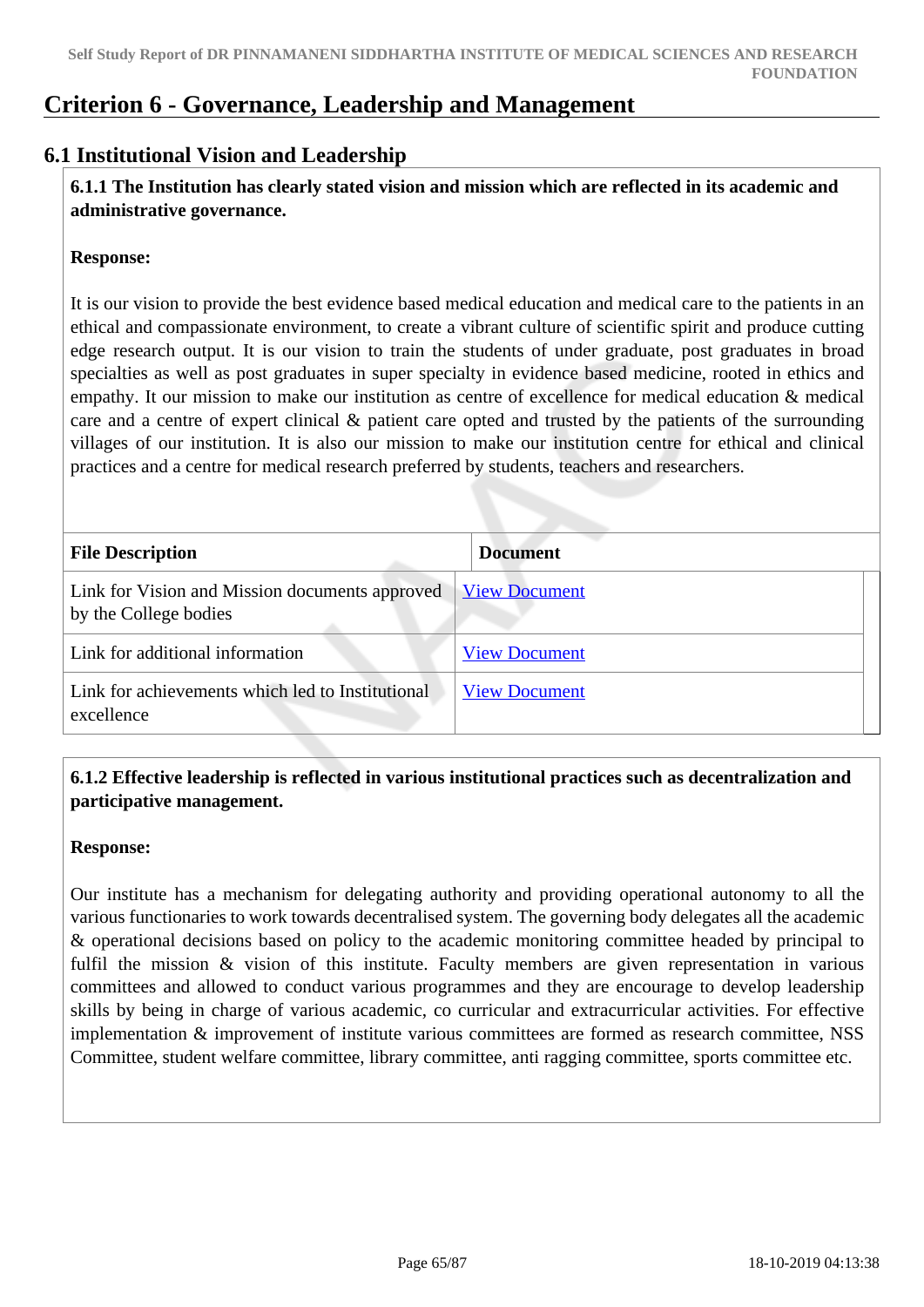| <b>File Description</b>                   | <b>Document</b>      |
|-------------------------------------------|----------------------|
| Link for relevant information / documents | <b>View Document</b> |
| Link for additional information           | <b>View Document</b> |

# **6.2 Strategy Development and Deployment**

 **6.2.1 The Institutional has well defined organisational structure, Statutory Bodies/committees of the College with relevant rules, norms and guidelines along with Strategic Plan effectively deployed**

## **Response:**

Our institution has a well organised organogram along with specific rules & regulations specified along with annual strategic plan. Our institution has a separate statutory cell headed by an Academic Director who will look after all the academic programmes, teaching faculty issues like promotions, research work and recruitment of new faculty in various clinical  $\&$  non clinical departments. Along with this, this cell also will look after the works pertaining to statutory bodies like MCI, University etc. This institution has various committees formed with different faculties from various departments which deal with many issues & solve them like Anti ragging committee, student affairs committee, Gender harassment committee for all of which the principal is the Exofficio Chairperson & members will be the teaching faculty from various departments.

| <b>File Description</b>                                                                                                 | <b>Document</b>      |
|-------------------------------------------------------------------------------------------------------------------------|----------------------|
| Link for strategic Plan document(s)                                                                                     | <b>View Document</b> |
| Link for organisational structure                                                                                       | <b>View Document</b> |
| Link for minutes of the College Council/ other<br>relevant bodies for deployment/ deliverables of<br>the strategic plan | <b>View Document</b> |
| Link for additional information                                                                                         | <b>View Document</b> |

### **6.2.2 Implementation of e-governance in areas of operation**

- **1. Academic Planning and Development**
- **2. Administration**
- **3. Finance and Accounts**
- **4. Student Admission and Support**
- **5. Examination**

### **E. Any one of the above**

**D. Any two of the above**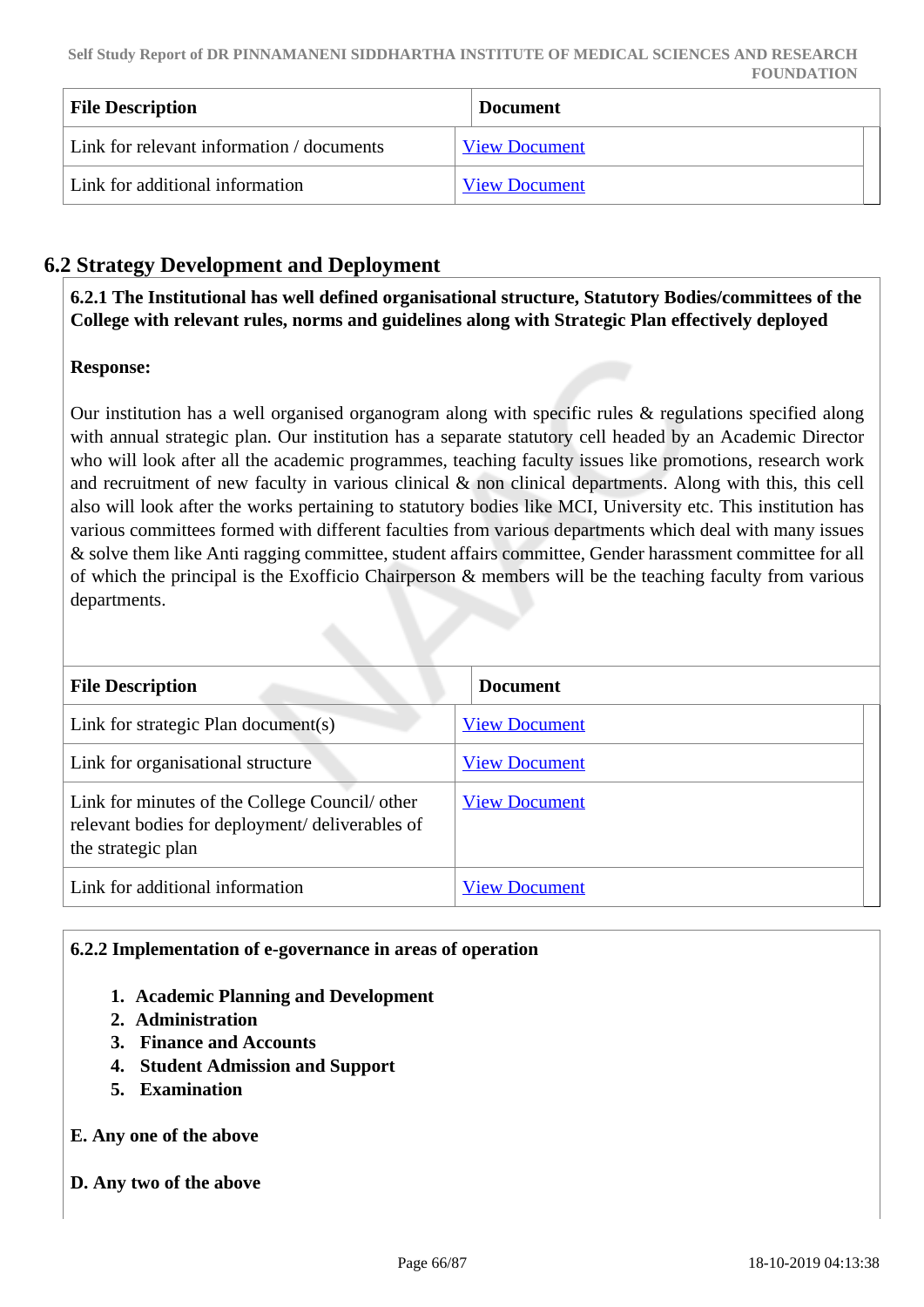| C. Any three of the above               |                      |
|-----------------------------------------|----------------------|
| <b>B.</b> Any four of the above         |                      |
|                                         |                      |
| <b>Response:</b> A. All of the above    |                      |
| <b>File Description</b>                 | <b>Document</b>      |
| Institutional data in prescribed format | <b>View Document</b> |
| Link for additional information         | <b>View Document</b> |

# **6.3 Faculty Empowerment Strategies**

### **6.3.1 The institution has effective welfare measures for teaching and non-teaching staff**

#### **Response:**

Our institute is well reputed to take care of welfare of all the teaching and non teaching staff. Our institute provides 50% concession on all the investigations or treatment or procedure aspects undergone at our specialty and super specialty hospital. It also has an separate ESI clinic where all our non teaching staff and their family members are enrolled where the investigations, treatment aspects are free of cost and not only that the medications needed for these non teaching staff even for chronic ailments are distributed at free of cost at our ESI Clinic. The non teaching staff are also benefited by the provident fund. The teaching faculty and non teaching staff are provided with in campus quarters separately at an very affordable and minimal prise and many other strategies are followed by out institution in order to empower the non teaching and teaching staff working at our institute.

| <b>File Description</b>                                                 | <b>Document</b>      |
|-------------------------------------------------------------------------|----------------------|
| Link for policy document on the welfare measures   <u>View Document</u> |                      |
| Link for list of beneficiaries of welfare measures                      | <b>View Document</b> |
| Link for additional information                                         | <b>View Document</b> |

 **6.3.2 Average percentage of teachers provided with financial support to attend conferences/workshops and towards membership fee of professional bodies during the last five years**

#### **Response:** 1.7

6.3.2.1 Number of teachers provided with financial support to attend conferences / workshops and towards membership fee of professional bodies year-wise during the last five years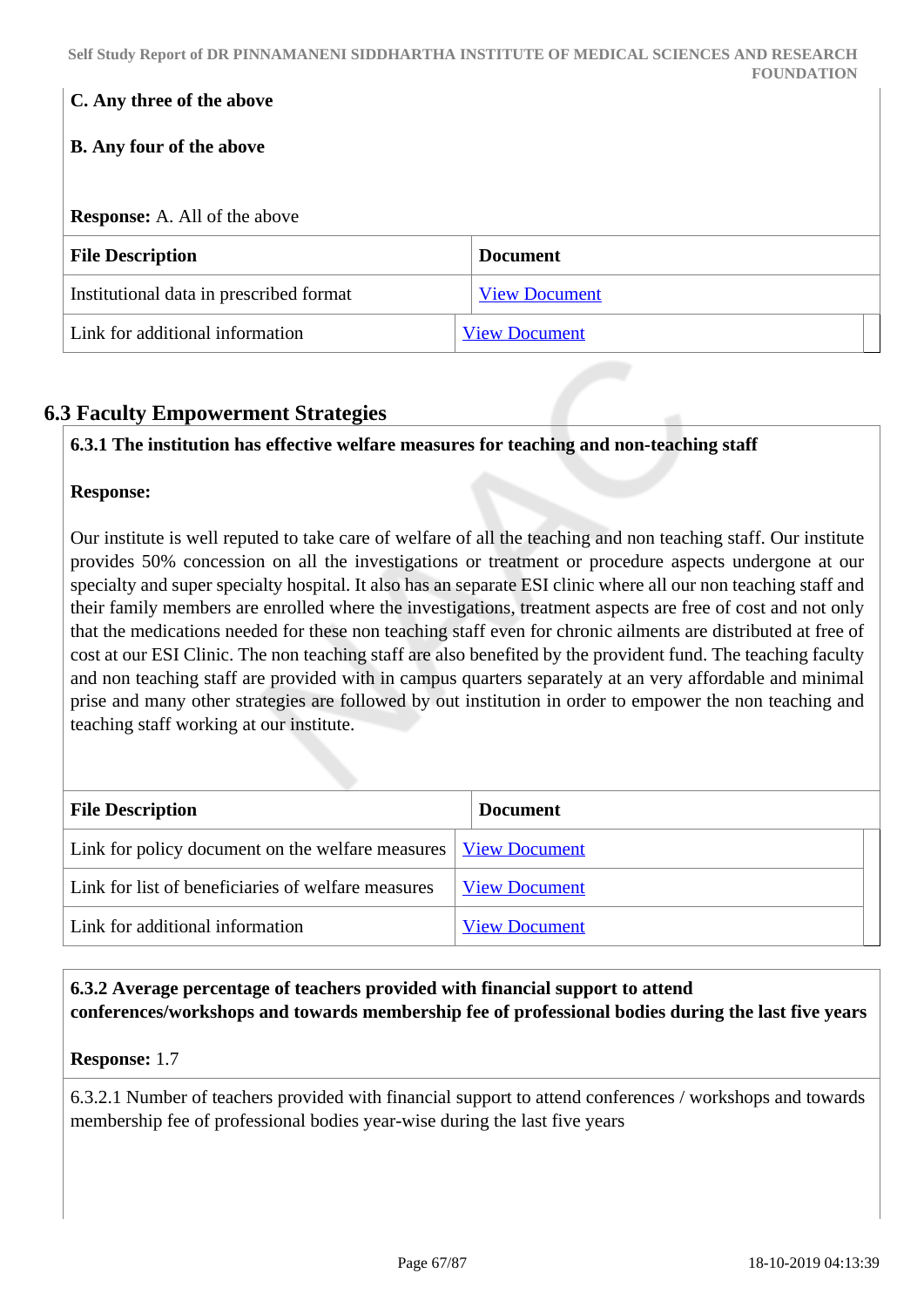| 2018-19 | 2017-18 | 2016-17 | 2015-16 | 2014-15 |
|---------|---------|---------|---------|---------|
|         |         | ∼       |         | -       |

| <b>File Description</b>                 | <b>Document</b>      |
|-----------------------------------------|----------------------|
| Institutional data in prescribed format | <b>View Document</b> |
| Link for additional information         | <b>View Document</b> |

 **6.3.3 Average number of professional development / administrative training programmes organized by the Institution for teaching and non- teaching staff during the last five years (Continuing education programmes, entrepreneurship development programmes, Professional skill development programmes, Training programmes for administrative staff etc.,)**

## **Response:** 1.6

6.3.3.1 Total number of professional development / administrative training programmes organized by the Institution for teaching and non-teaching staff year-wise during the last five years

| 2018-19 | 2017-18 | 2016-17 | 2015-16 | 2014-15 |
|---------|---------|---------|---------|---------|
| ິ       |         | ν       |         | U       |

| <b>File Description</b>                 | <b>Document</b>      |
|-----------------------------------------|----------------------|
| Institutional data in prescribed format | <b>View Document</b> |
| Link for Additional Information         | <b>View Document</b> |

 **6.3.4 Average percentage of teachers undergoing Faculty Development Programmes (FDP) including online programmes (Orientation / Induction Programmes, Refresher Course, Short Term Course etc.) during the last five years..**

### **Response:** 0.68

6.3.4.1 Number of teachers who have undergone Faculty Development Programmes including online programmes, Orientation / Induction Programmes, Refresher Course, Short Term Course and any other course year-wise during the last five years

| $2018-19$ | 2017-18 | 2016-17 | 2015-16 | 2014-15 |
|-----------|---------|---------|---------|---------|
|           |         | ν       |         | U       |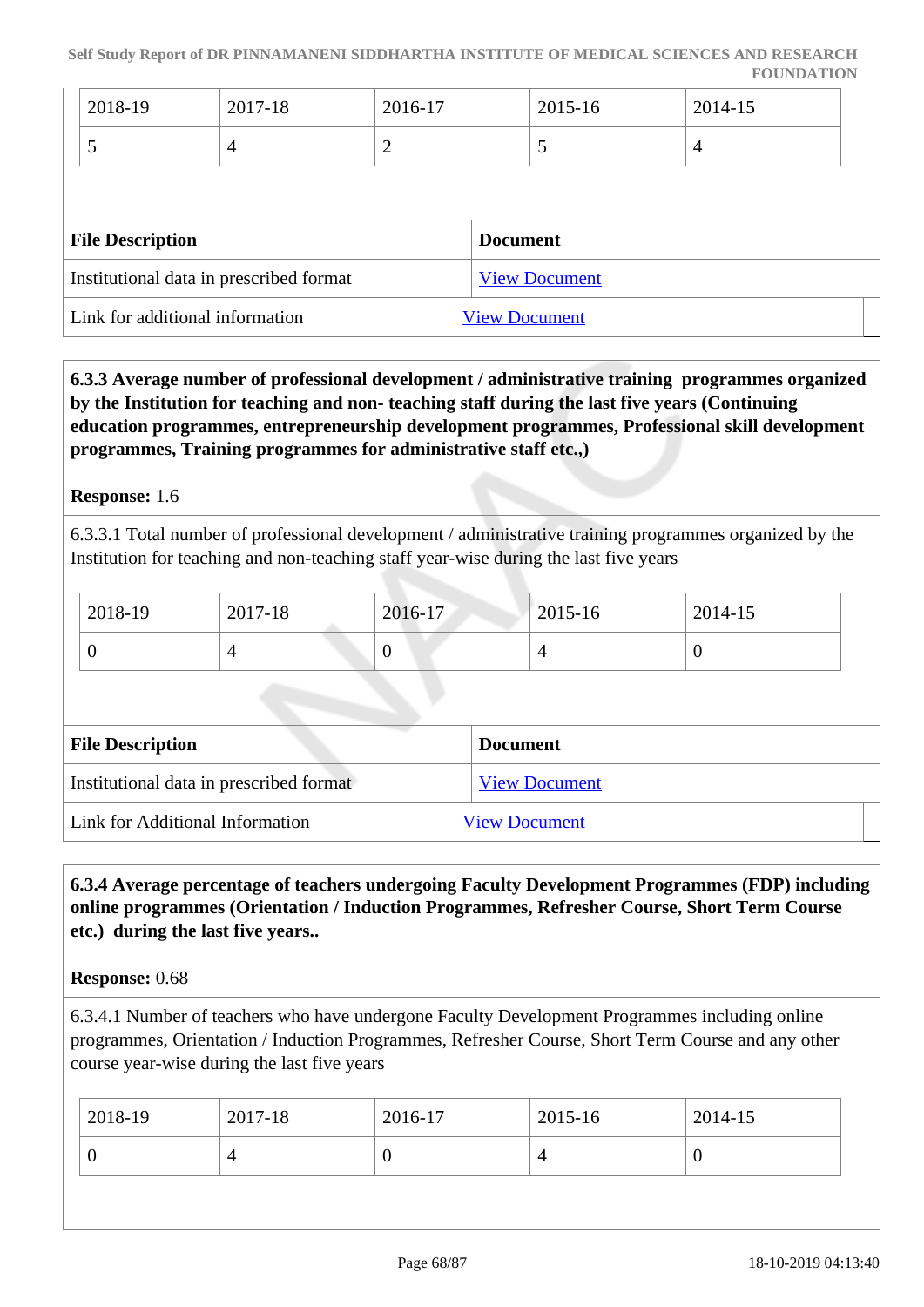| <b>File Description</b>                 | <b>Document</b>      |
|-----------------------------------------|----------------------|
| Institutional data in prescribed format | <b>View Document</b> |
| Link to additional information          | <b>View Document</b> |
| Link of AQARs for the last five years   | <b>View Document</b> |

# **6.3.5 Institution has Performance Appraisal System for teaching and non-teaching staff**

# **Response:**

Our institute under the statutory cell has a special performance report authority where the Academic Director of our institute regularly collects the information from the students, patients, various non teaching & teaching faculty about the performance of the staff which includes academic performance like teaching, research work, practical work, participation in various co curricular activities etc. and give a detailed report of all the staff working at our institute including teaching and non teaching staff annually to the head of the institute. Our institute recognised the good personalities in various aspects and keeping different criteria in mind and appraise them on some special occasions in the presence of gathering of under graduate and post graduate students. Our institution every academic year felicitates some teachers by giving them best teacher award on teachers day celebration day. Even the non teaching staff who are sincere and dedicated to work are identified and appraised in the form of certification or increments.

| <b>File Description</b>                 | <b>Document</b>      |
|-----------------------------------------|----------------------|
| Link for performance Appraisal System   | <b>View Document</b> |
| Link for any other relevant information | <b>View Document</b> |

# **6.4 Financial Management and Resource Mobilization**

# **6.4.1 Institutional strategies for mobilisation of funds and the optimal utilisation of resources**

### **Response:**

Our institute is financed by our management Siddhartha Academy of General & Technical Education, Vijayawada where funds and mainly generated by fees paid by the students. Our institute has a well defined mechanism to monitor affective and efficient utilization of available financial resources for development of academics and infrastructure. The institutional budget is prepared by head of the institute every academic year taking into consideration of recurring and non recurring expenditures and all the academic staff and HODs of all the departments are requested to submit the budget required for the next financial year in the form of CAPEX forms. All the financial transactions are analysed and verified by the management under different heads like placements, stationary, research, equipment, consumables, library books, furniture etc. and permit the institution for the purchase process.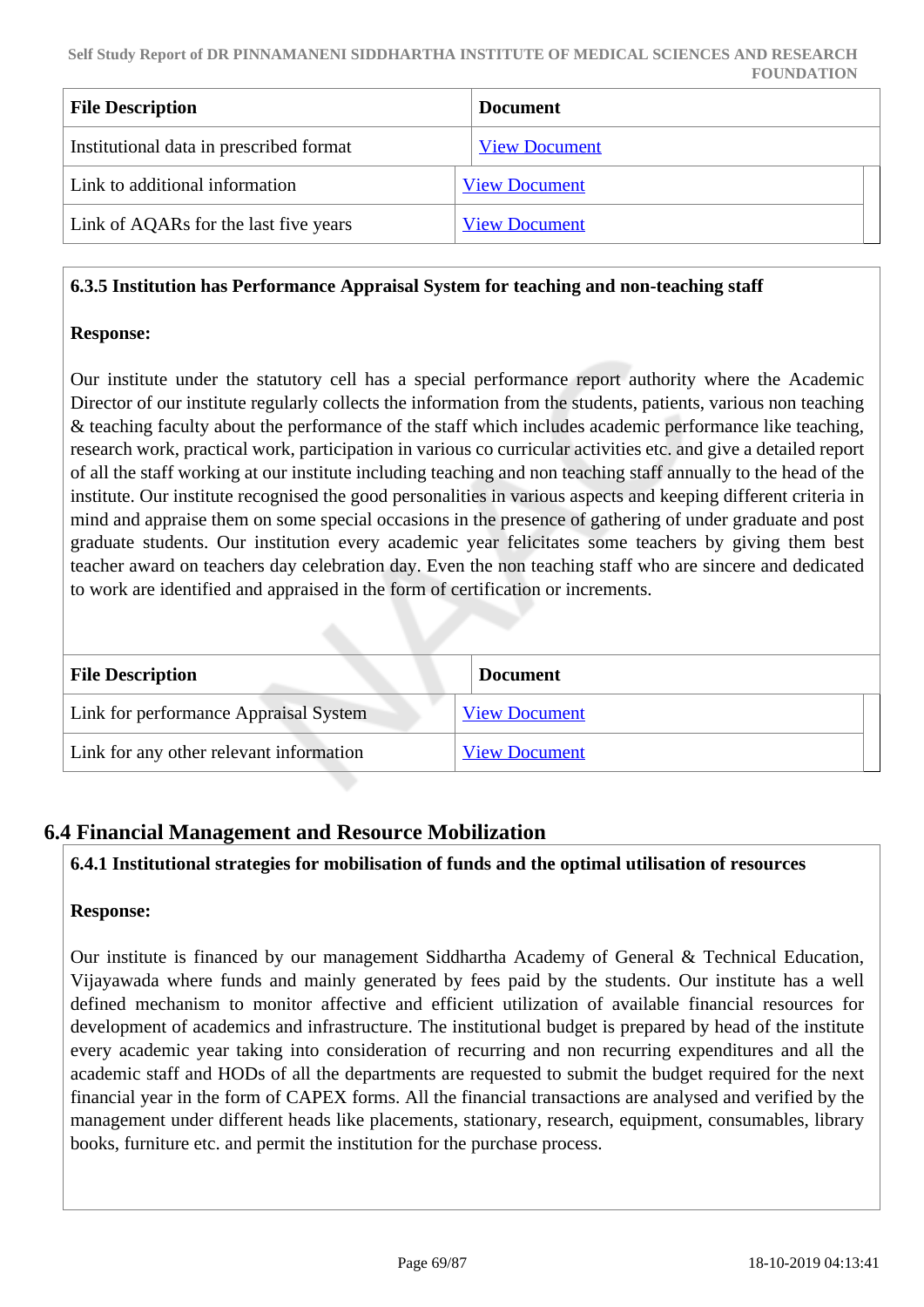| <b>File Description</b>                                                                                           | <b>Document</b>      |
|-------------------------------------------------------------------------------------------------------------------|----------------------|
| Link for resource mobilization policy document<br>duly approved by College Council/other<br>administrative bodies | <b>View Document</b> |
| Link for procedures for optimal resource<br>utilization                                                           | <b>View Document</b> |
| Link for any other relevant information                                                                           | <b>View Document</b> |

# **6.4.2 Institution conducts internal and external financial audits regularly**

### **Response:**

Our institution has a separate financial wing in the academic section organogram which is headed by Accounts Executive & many other office assistants who regularly take care of the students fees, employees provident fund, expenditure, TDS etc and under the principal as chairman, they have a regular internal audit held at principals office & discuss about various expenditures like salaries, academic programme expenditures etc. Our institute is also regularly visited by CA from an outsourced agency who regularly conduct an external audit.

| <b>File Description</b>                                                                            | <b>Document</b>      |
|----------------------------------------------------------------------------------------------------|----------------------|
| Link for documents pertaining to internal and<br>external audits year-wise for the last five years | <b>View Document</b> |
| Link for any other relevant information                                                            | <b>View Document</b> |

## **6.4.3 Funds / Grants received from government/non-government bodies, individuals, philanthropists during the last five years (not covered in Criterion III)**

### **Response:** 0

6.4.3.1 Total Grants received from government/non-government bodies, individuals, philanthropists yearwise during the last five years (INR in lakhs)

| $12018-19$ | 2017-18 | 2016-17 | 2015-16 | $2014 - 15$ |
|------------|---------|---------|---------|-------------|
|            |         | ν       |         | U           |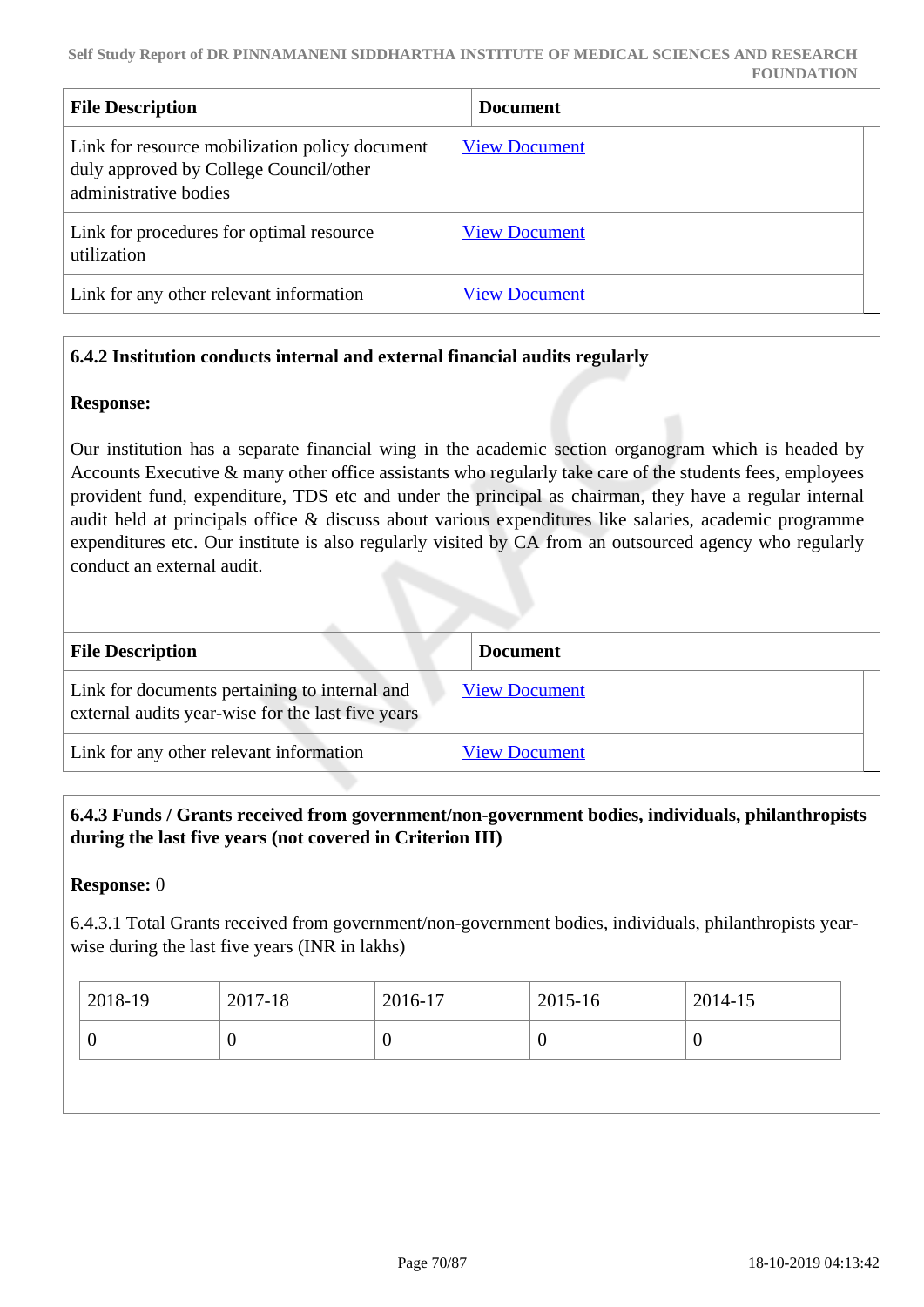| <b>File Description</b>                 | <b>Document</b>      |
|-----------------------------------------|----------------------|
| Institutional data in prescribed format | <b>View Document</b> |
| Link for Additional Information         | <b>View Document</b> |

# **6.5 Internal Quality Assurance System**

### **6.5.1 Instituion has a streamlined Internal Quality Assurance Mechanism**

### **Response:**

Our institute has a internal quality assurance system headed by principal  $\&$  various faculties deputed by principal as members, where all of them regularly have an internal quality assessment inspections pertaining to library, class rooms, teaching aids, stationary in various departments, automated & semi automated systems in central labs, central stores etc. After the inspection, they from a report and discuss in its minutes meeting & decide about what are all the modifications to be done to maintain good quality assurance to be delivered to students & patients from our institution.

| <b>File Description</b>                                                       | <b>Document</b>      |
|-------------------------------------------------------------------------------|----------------------|
| Link for minutes of the IQAC meetings                                         | <b>View Document</b> |
| Link for any other relevant information                                       | <b>View Document</b> |
| Link for the structure and mechanism for Internal<br><b>Quality Assurance</b> | <b>View Document</b> |

## **6.5.2 Average percentage of teachers attending programs/workshops/seminars specific to quality improvement in the last 5 years**

#### **Response:** 0.68

6.5.2.1 Number of teachers attending programs/workshops/seminars specific to quality improvement yearwise during last five years

| 2018-19 | 2017-18 | 2016-17 | $2015 - 16$ | 2014-15 |
|---------|---------|---------|-------------|---------|
|         |         | ν       |             |         |

| <b>File Description</b>                 | Document             |
|-----------------------------------------|----------------------|
| Institutional data in prescribed format | <b>View Document</b> |
| Link for Additional Information         | <b>View Document</b> |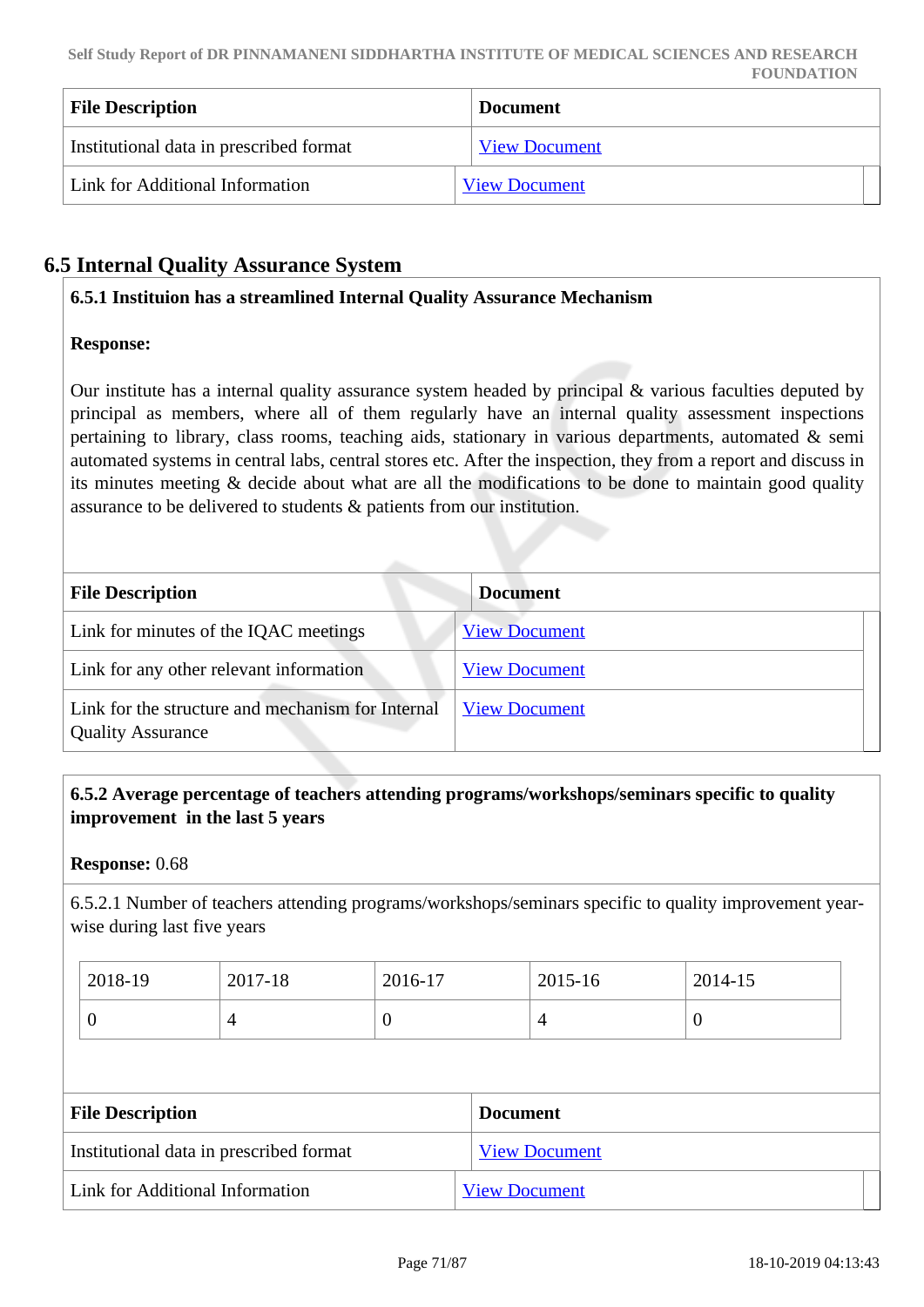**6.5.3 The Institution adopts several Quality Assurance initiatives The Institution has implemented the following QA initiatives : 1. Regular meeting of Internal Quality Assurance Cell (IQAC) 2. Feedback from stakeholder collected, analysed and report submitted to college management for improvements 3. Organization of workshops, seminars, orientation on quality initiatives for teachers and administrative staff. 4. Preparation of documents for accreditation bodies (NAAC, NBA, ISO, NIRF etc.,)** 

**E. None of the above**

# **D. Any one of the above**

**C.Any two of the above**

**B. Any three of the above**

**Response:** A. All of the above

| <b>File Description</b>                 | <b>Document</b>      |
|-----------------------------------------|----------------------|
| Institutional data in prescribed format | <b>View Document</b> |
| Link for Additional Information         | <b>View Document</b> |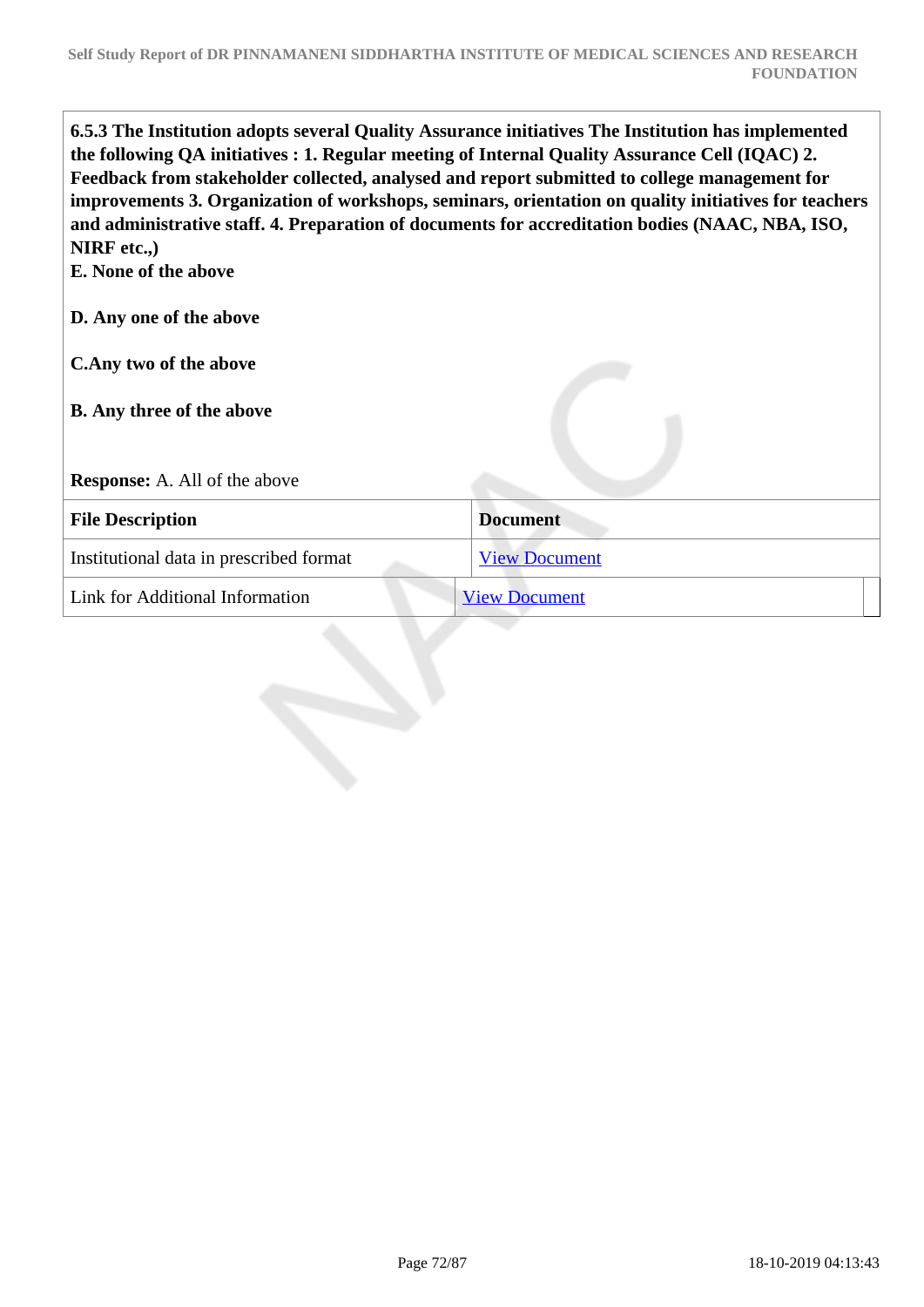# **Criterion 7 - Institutional Values and Best Practices**

Link for additional information [View Document](https://drpinnamanenisimsrf.edu.in/)

# **7.1 Institutional Values and Social Responsibilities**

## **7.1.1 Total number of gender equity sensitization programmes organized by the Institution during the last five years**

#### **Response:** 0

7.1.1.1 Total number of gender equity sensitization programmes organized by the Institution year-wise during the last five years

| Institutional data in prescribed format |         | <b>View Document</b> |                 |          |  |
|-----------------------------------------|---------|----------------------|-----------------|----------|--|
| <b>File Description</b>                 |         |                      | <b>Document</b> |          |  |
|                                         |         |                      |                 |          |  |
| O                                       | O       | $\theta$             | $\theta$        | $\theta$ |  |
| 2018-19                                 | 2017-18 | 2016-17              | 2015-16         | 2014-15  |  |

# **7.1.2 Measures initiated by the institution for the promotion of gender equity during the last five years.**

#### **Response:**

This institution strives for promoting gender equity in the campus. Equal opportunities are provided to male & female staff in the appointment as well as in promotions. In administration also equal opportunities are provided to male & female staff and in ensuring gender equity we also have at our institution a gender harassment committee. The last five years our institution has no reported cases of gender inequality. Actually majority of our female staff are pro active and very actively take part in helping the administration, in curricular, co curricular and extra curricular activities. About 75% of our students are females and therefore there is no case gender inequality and it has been phenomenon since the last 5 years.

| <b>File Description</b>                                                                                                                              | <b>Document</b>      |
|------------------------------------------------------------------------------------------------------------------------------------------------------|----------------------|
| Link for any other relevant information                                                                                                              | <b>View Document</b> |
| Annual gender sensitization action plan                                                                                                              | <b>View Document</b> |
| Specific facilities provided for women in terms of<br>a. Safety and security b. Counselling c. Common<br>Rooms d. Day care centre for young children | <b>View Document</b> |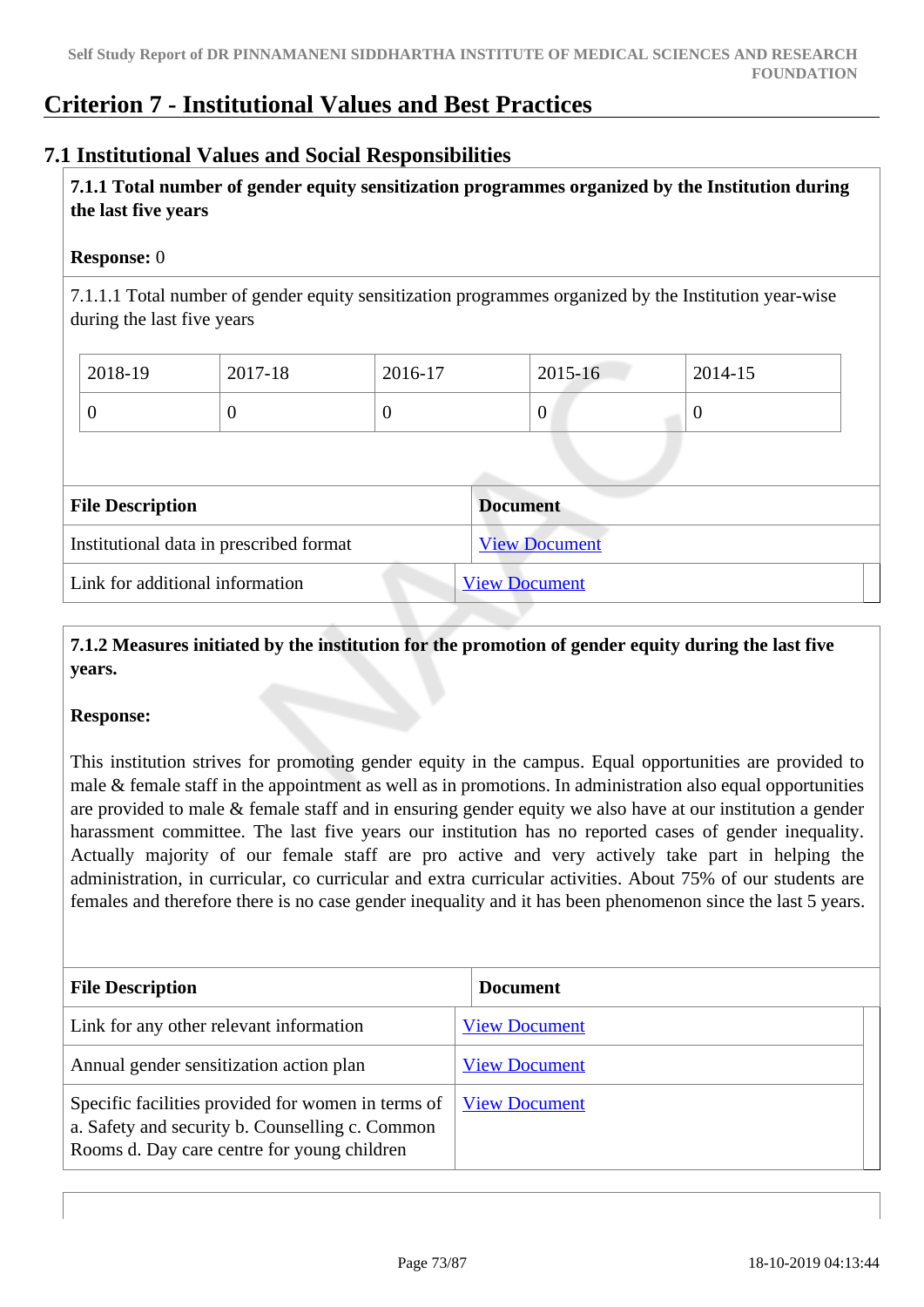| 7.1.3 The Institution has facilities for alternate sources of energy and energy conservation devices 1.<br>Solar energy 2. Wheeling to the Grid 3. Sensor based energy conservation 4. Biogas plant 5. Use of<br>LED bulbs/ power efficient equipment<br>E. any one of the above |                      |  |
|----------------------------------------------------------------------------------------------------------------------------------------------------------------------------------------------------------------------------------------------------------------------------------|----------------------|--|
| D. Any two of the above                                                                                                                                                                                                                                                          |                      |  |
| C. Any three of the above                                                                                                                                                                                                                                                        |                      |  |
| <b>B.</b> Any four of the above                                                                                                                                                                                                                                                  |                      |  |
| <b>Response:</b> D. Any two of the above                                                                                                                                                                                                                                         |                      |  |
| <b>File Description</b>                                                                                                                                                                                                                                                          | <b>Document</b>      |  |
| Institutional data in prescribed format                                                                                                                                                                                                                                          | <b>View Document</b> |  |
| Link for additional information                                                                                                                                                                                                                                                  | <b>View Document</b> |  |

# **7.1.4 Describe the facilities in the institution for the management of the following types of degradable and non-degradable waste (within 500 words)**

- **Solid waste management**
- **Liquid waste management**
- **Biomedical waste management**
- **E-waste management**
- **Waste recycling system**
- **Hazardous chemicals and radioactive waste management**

#### **Response:**

This institution has a good system of waste management. Here solid waste which of two types where decomposable waste is dumped in pits dugged at our campus in order to convert it into manure which is used for good growth of plants and trees at our campus. And non decomposable waste is disposed of in the dump yard of local panchayath. Liquid waste is disposed off after treating it in our sewage plant. Biomedical waste is disposed with an organisation called "SAFE ENVIRON" which is an approved agency by the government with which we have entered in an MOU for collection and disposal of waste generated in our campus especially in the hospital where they will collect the waste and dispose it on daily basis.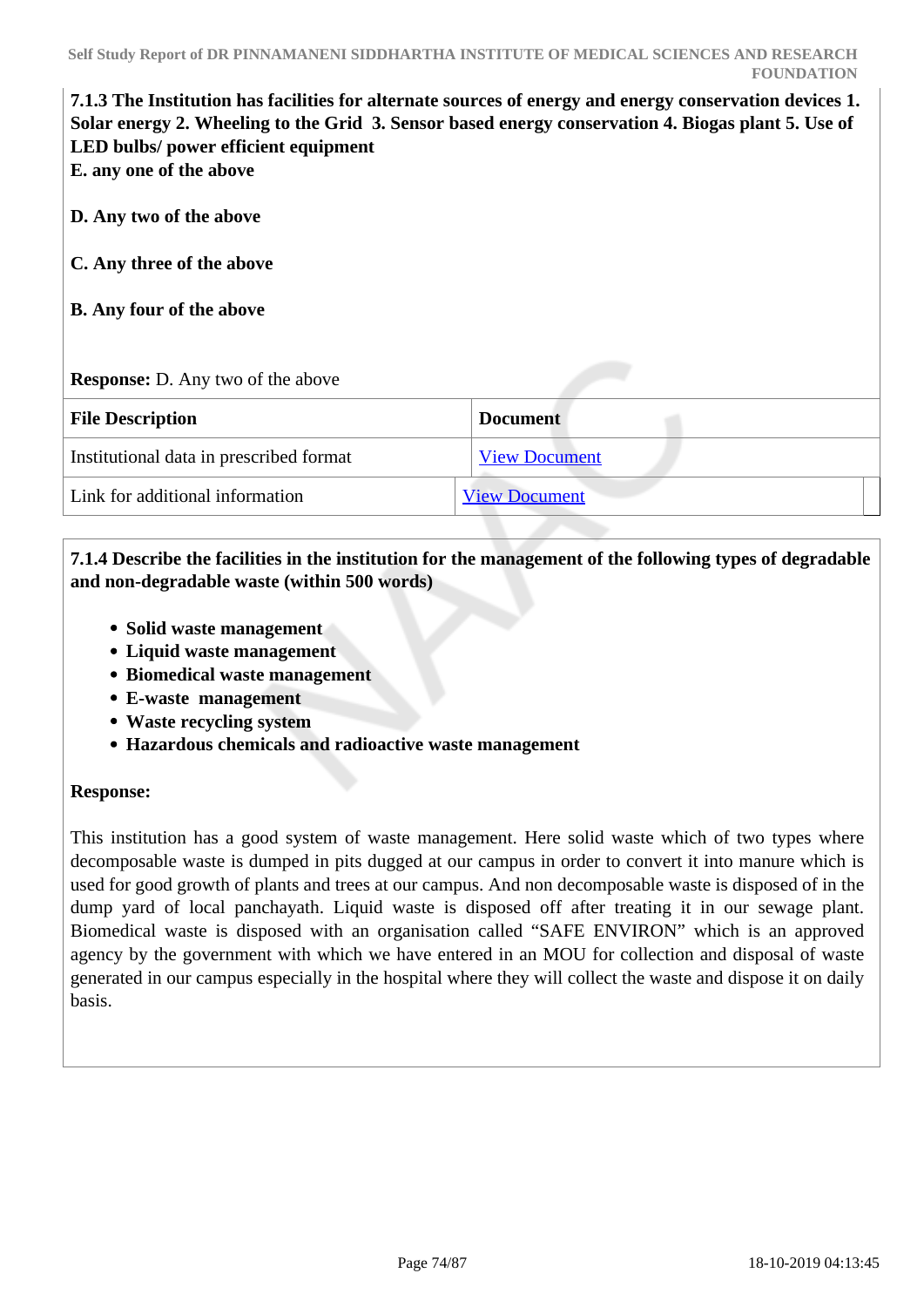| <b>File Description</b>                                                                            | <b>Document</b>      |
|----------------------------------------------------------------------------------------------------|----------------------|
| Any additional information                                                                         | <b>View Document</b> |
| Link for relevant documents like<br>agreements/MoUs with Government and other<br>approved agencies | <b>View Document</b> |
| Link for geotagged photographs of the facilities                                                   | <b>View Document</b> |
| Link for any other relevant information                                                            | <b>View Document</b> |

| 7.1.5 Water conservation facilities available in the Institution:                                                                                                                                     |                      |  |
|-------------------------------------------------------------------------------------------------------------------------------------------------------------------------------------------------------|----------------------|--|
| 1. Rain water harvesting<br>2. Borewell /Open well recharge<br>3. Construction of tanks and bunds<br>4. Waste water recycling<br>5. Maintenance of water bodies and distribution system in the campus |                      |  |
| Any one of the above                                                                                                                                                                                  |                      |  |
| Any Two of the above                                                                                                                                                                                  |                      |  |
| Any Three of the above                                                                                                                                                                                |                      |  |
| Any Four of the above                                                                                                                                                                                 |                      |  |
| <b>Response:</b> All of the above                                                                                                                                                                     |                      |  |
| <b>File Description</b>                                                                                                                                                                               | <b>Document</b>      |  |
| Institutional data in prescribed format                                                                                                                                                               | <b>View Document</b> |  |
| Link for additional information                                                                                                                                                                       | <b>View Document</b> |  |

 **7.1.6 Green campus initiatives of the Institution include 1. Restricted entry of automobiles 2. Batterypowered vehicles 3. Pedestrian-friendly pathways 4. Ban on use of plastics 5. Landscaping with trees and plants** 

**E. any one of the above**

**D. Any two of the above**

**C. Any three of the above**

**B. Any four of the above**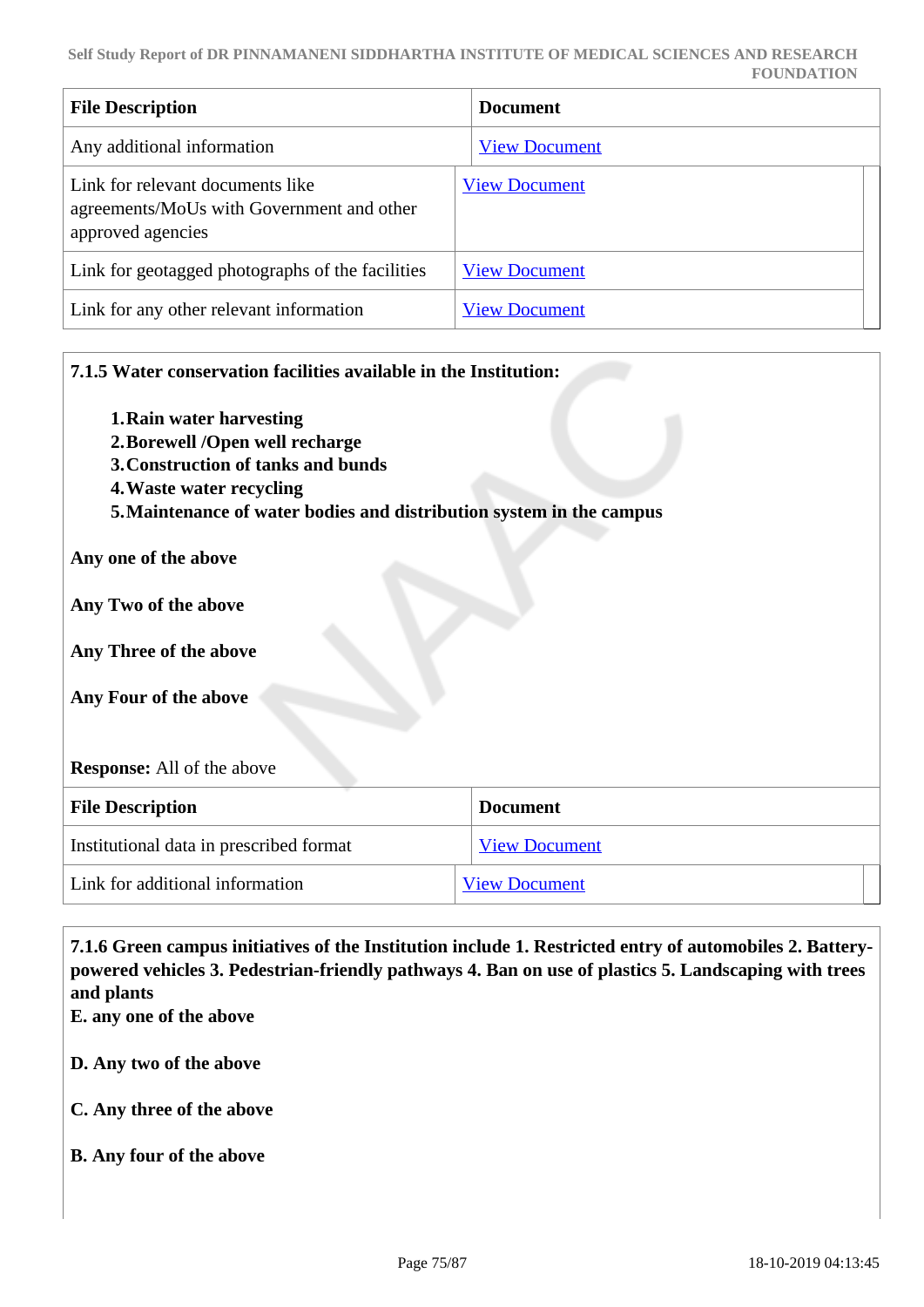**Response:** B. Any four of the above

| <b>File Description</b>                 | <b>Document</b>      |
|-----------------------------------------|----------------------|
| Institutional data in prescribed format | <b>View Document</b> |
| Link for additional information         | <b>View Document</b> |

**7.1.7 The Institution has disabled-friendly, barrier-free environment**

- **1.Built environment with ramps/lifts for easy access to classrooms**
- **2.Disabled-friendly washrooms**
- **3.Signage including tactile path, lights, display boards and signposts**
- **4.Assistive technology and facilities for persons with disabilities (***Divyangjan***) accessible website, screen-reading software, mechanized equipment**
- **5.Provision for enquiry and information: Human assistance, reader, scribe, soft copies of reading material, screen reading**

**E. any one of the above**

- **D. Any two of the above**
- **C. Any three of the above**
- **B. Any four of the above**

#### **Response:** A. All of the above

| <b>File Description</b>                 | <b>Document</b>      |
|-----------------------------------------|----------------------|
| Institutional data in prescribed format | <b>View Document</b> |
| Link for additional information         | <b>View Document</b> |

 **7.1.8 Describe the Institutional efforts/initiatives in providing an inclusive environment i.e., tolerance and harmony towards cultural, regional, linguistic, communal socio-economic and other diversities. Add a note on how the Institution has leveraged its location for the services of the community (within 500 words).**

#### **Response:**

Our institute puts efforts in providing good environment to the patients, students and also teaching  $\&$  non teaching staff. Our campus is of 50 acres where most of the campus is green and also we have taken an initiative and strict measures to ensure that our campus is single use plastic free campus by the end of the year 2019. We give atmost importance to cultural and regional diversities where all the staff and students are permitted to conduct their regional programmes according to the occasion but with prior permission from the head of the institute. Our institute also provide them the necessary logistics from our institute free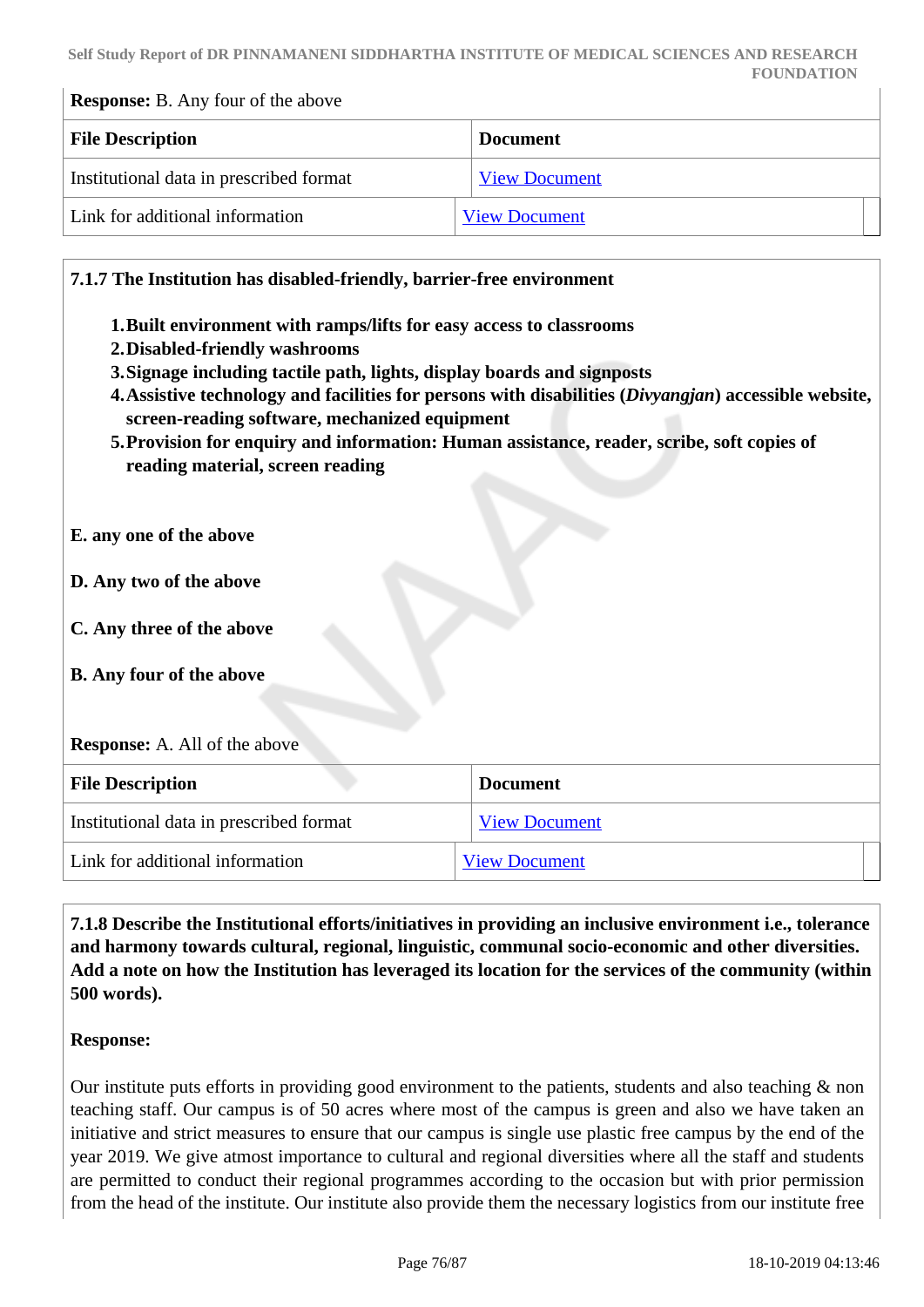of cost for their programmes. Our institution is located in an area surrounded by nearly 100 villages with main priority of providing the best health and medical facilities to the rural population at a very minimal and affordable prices. Apart from this our institution encourages our students to spread health awareness programmes in this rural population by a special health awareness group called SPARSH, who regularly visit all the villages and educate the public about different health issues and also identified sick patients and motivate them to visit our hospital for treatment.

| <b>File Description</b>                                                                                                                         | <b>Document</b>      |
|-------------------------------------------------------------------------------------------------------------------------------------------------|----------------------|
| Link for supporting documents on the information<br>provided (as reflected in the administrative and<br>academic activities of the Institution) | <b>View Document</b> |
| Link for any other relevant<br>information/documents                                                                                            | <b>View Document</b> |

 **7.1.9 Code of conduct handbook exists for students, teachers and academic and administrative staff including the Dean / Principal /Officials and support staff. 1. The Code of conduct is displayed on the website 2. There is a committee to monitor adherence to the code of conduct 3. Institution organizes professional ethics programmes for students, teachers and the academic and administrative staff 4. Annual awareness programmes on the code of conduct are organized**

**E. None of the above**

# **D. Any one of the above**

- **C. Any two of the above**
- **B. Any three of the above**

#### **Response:** A. All of the above

| <b>File Description</b>                                                                                       | <b>Document</b>      |
|---------------------------------------------------------------------------------------------------------------|----------------------|
| Institutional data in prescribed format                                                                       | <b>View Document</b> |
| Information about the committee composition<br>number of programmes organized etc in support of<br>the claims | <b>View Document</b> |
| Web link of the code of conduct                                                                               | <b>View Document</b> |
| Link for additional information                                                                               | <b>View Document</b> |

 **7.1.10 The Institution celebrates / organizes national and international commemorative days, events and festivals**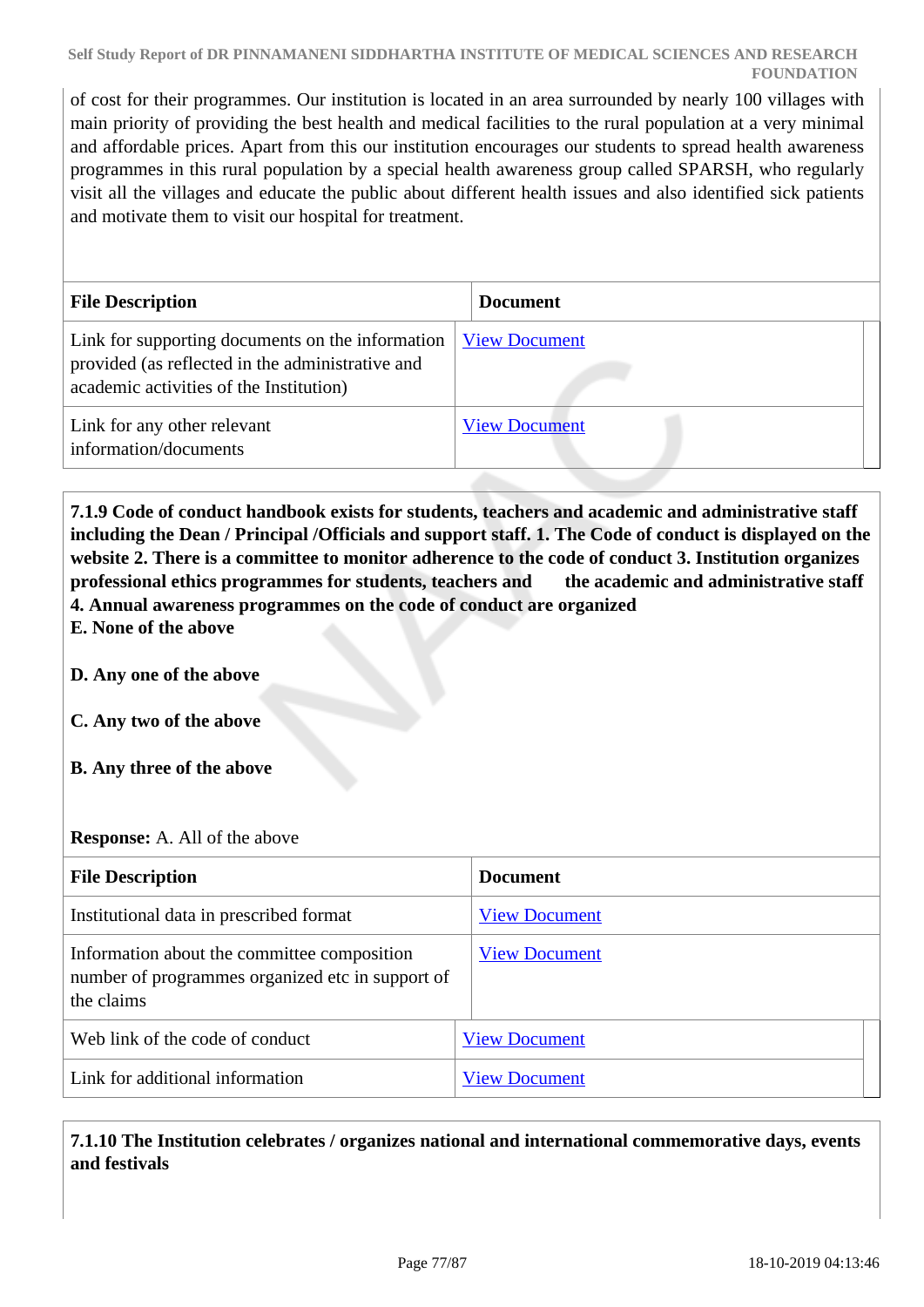#### **Response:**

This institution celebrates all the national festivals like Independence Day, Republic Day, Gandi Jayanthi, Ambedkar Jayanthi etc with pomp and fevor. We also celebrate regularly International commemorative days like World Health Day, World Cancer Cay, World Autism Awareness Day, International Women's Day, World Tuberculosis Day, World Environment Day, World Blood Donor Day, International d=Day of Yoga, World Population Day, World suicide prevention Day, World Mental Health Day, Global Hand Wash Day, World Diabetes Day, World AIDS Day etc. We also celebrate festivals like UGADI, DASARA, NEW YEAR DAY, SANKRANTI etc with gaiety.

| <b>File Description</b>         | <b>Document</b>      |
|---------------------------------|----------------------|
| Link for additional information | <b>View Document</b> |

# **7.2 Best Practices**

**7.2.1 Describe two Institutional Best Practices as per the NAAC format provided in the Manual**

#### **Response:**

Our institution has clearly stated goals and objectives and strictly follow the academic calendar of Dr. NTR UHS & Medical Council of India. Our institute has wide range of academic programmes to under graduate & post graduate students for which different committees are formed for the monitoring of these so that if any changes are to be made may be advised by these committees. Our institute has all the infrastructure and facilities to train under graduate and post graduate students and make them a good Indian medical graduate and we also have mentorship programme where they regularly monitor the students progress and also identify the low achievers and share the plans required for their improvement. The internal assessment process in our institute is strictly done as per guidelines of University and those who are eligible as per norms of university are only allowed to appear for final university examination. Our institute has adequate physical facilities to train under graduate and post graduate students and also for research work of faculty and students.

| <b>File Description</b>                                       | <b>Document</b>      |
|---------------------------------------------------------------|----------------------|
| Link for best practices page in the Institutional<br>web site | <b>View Document</b> |
| Link for any other relevant information                       | <b>View Document</b> |

# **7.3 Institutional Distinctiveness**

 **7.3.1 Portray the performance of the Institution in one area distinctive to its priority and thrust within 500 words**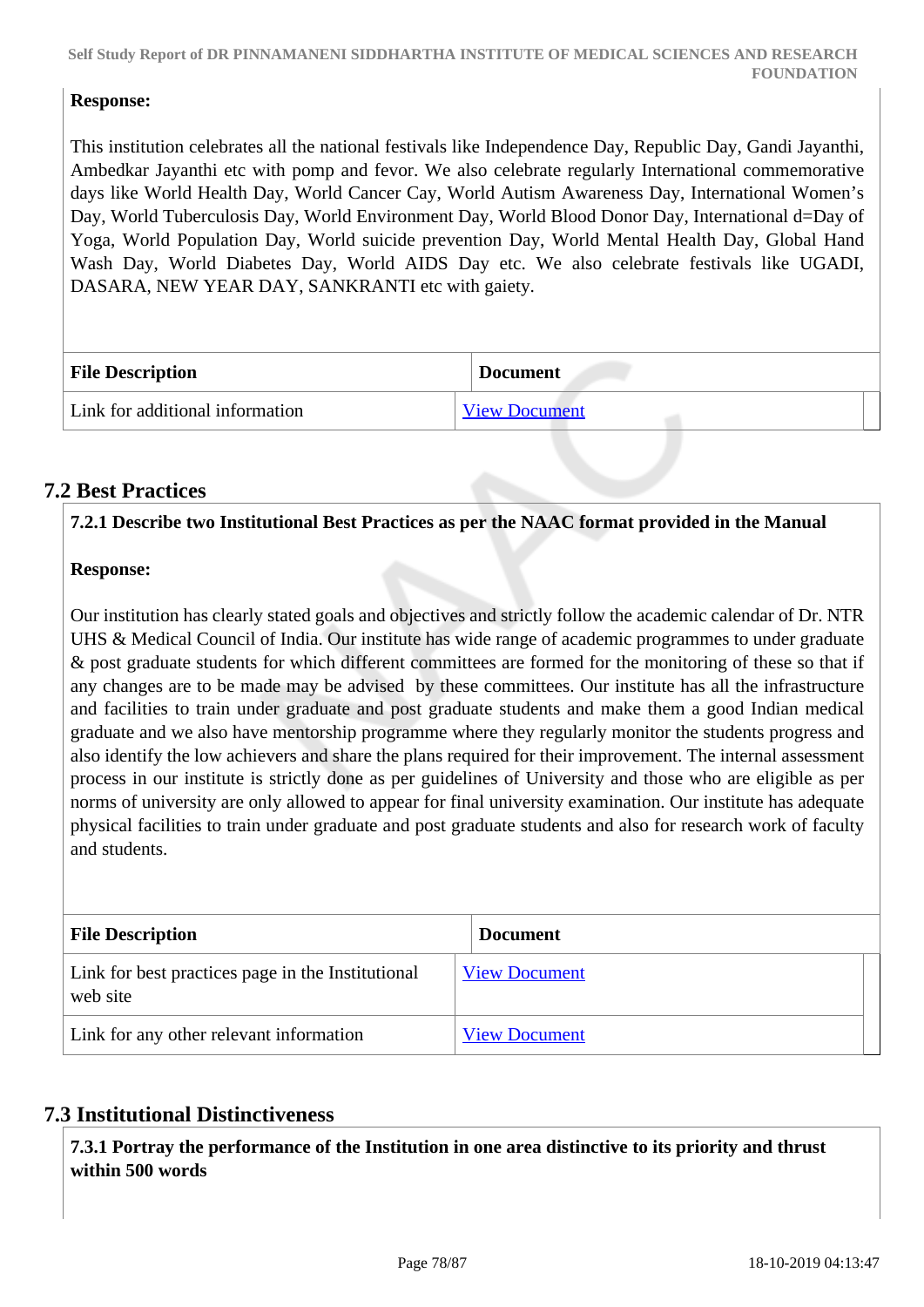#### **Response:**

This institution was established at a location surrounded by nearly 100 villages with main priority of providing best health and medical facilities to the rural masses at affordable prises. Distinctive from its priority, this institution encourages its students to spread a health awareness among the public for which a separate health awareness group called as SPARSH is formed by the students of our institution. During the leisure time the students of this group are encouraged to spread awareness on specific health issues among the public. As a part of this programme this group has conducted breast cancer awareness programme by touching 10,600 women so far and are still continuing the programme. They have also taken up a depression awareness programme and counselled nearly 3,000 people so fare and this programme is also continuing.

| <b>File Description</b>                                       | <b>Document</b>      |  |
|---------------------------------------------------------------|----------------------|--|
| Link for appropriate web page in the institutional<br>website | <b>View Document</b> |  |
| Link for any other relevant information                       | <b>View Document</b> |  |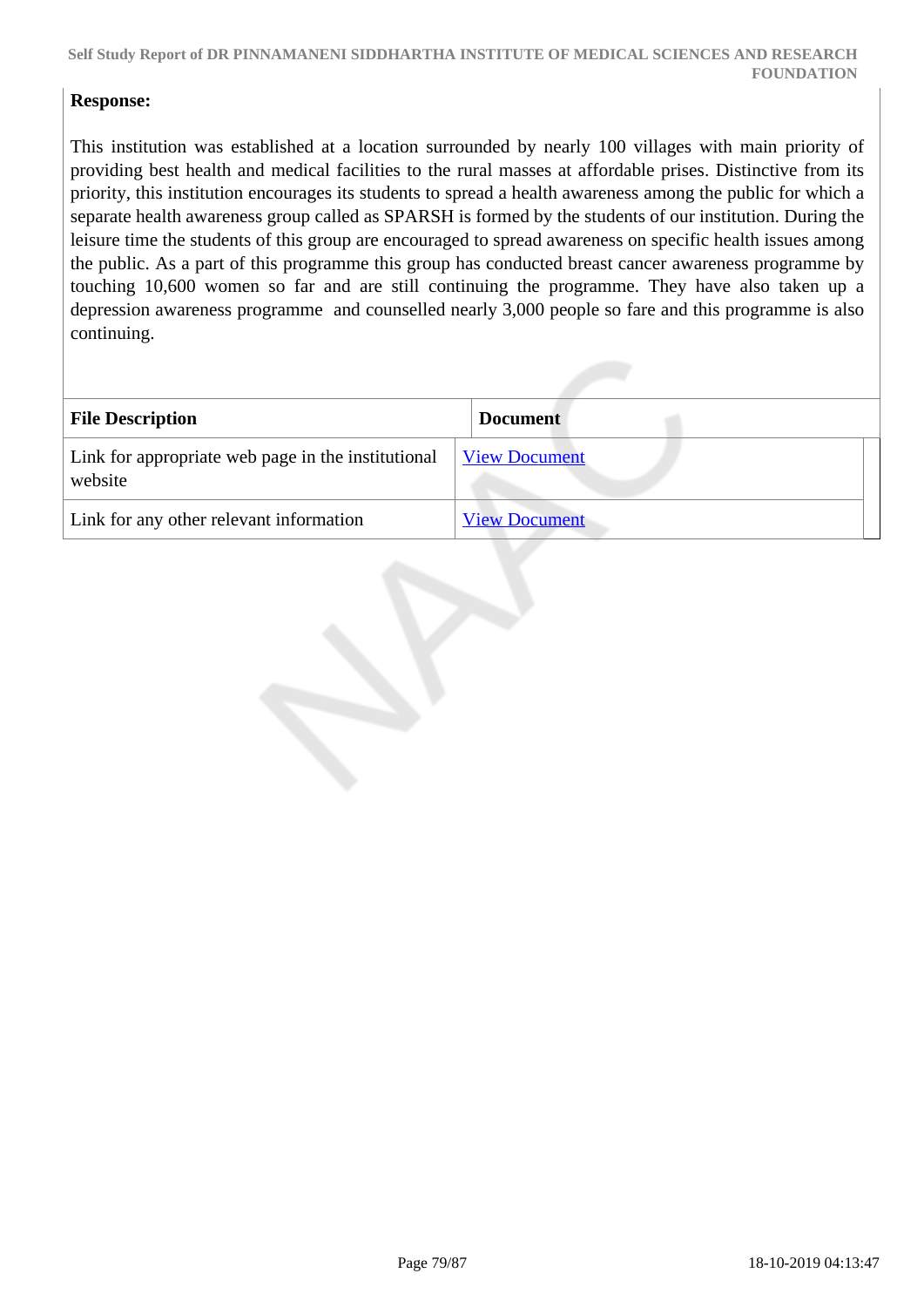# **Criterion 8 - Medical Part**

# **8.1 Medical Indicator**

 **8.1.1 NEET percentile scores of students enrolled for the MBBS programme for the preceding academic year.**

 **8.1.2 Students are exposed to quality of care and patient safety procedures including infection prevention and control practices as practiced by the teaching hospital in didactic and practical sessions during their clinical postings.**

#### **Response:**

Our institution starting from 3rd semester of MBBS course posts all the students in various departments for clinical exposure to various cases in OPD as well as IPDs in various specialties and broad specialties and super specialties also. They are taught in the wards about various aspects like History taking, clinical examinations etc by the teaching faculty. They are also during their rotation postings taught about various hospital acquired infections and prevention measures also in the form of guest lectures and orientation programmes. They are also taught about various infection control practices and universal safety precautions to be followed as an Indian Medical Graduate by an infection control officer deputed from the department of Microbiology of our institute. The students are also taught about universal immunisation programmes & immunisation schedule to be followed at our Indian setup. Our institute stringently follows the protocol in order to expose our students to quality of care to all the patients as well as safety precautions to be taken during various procedures / techniques done in various aspects. Our institute also made it mandatory to all the students of our college to attend and follow the on hand workshops in various aspects like following safety precautions like hand washing etc.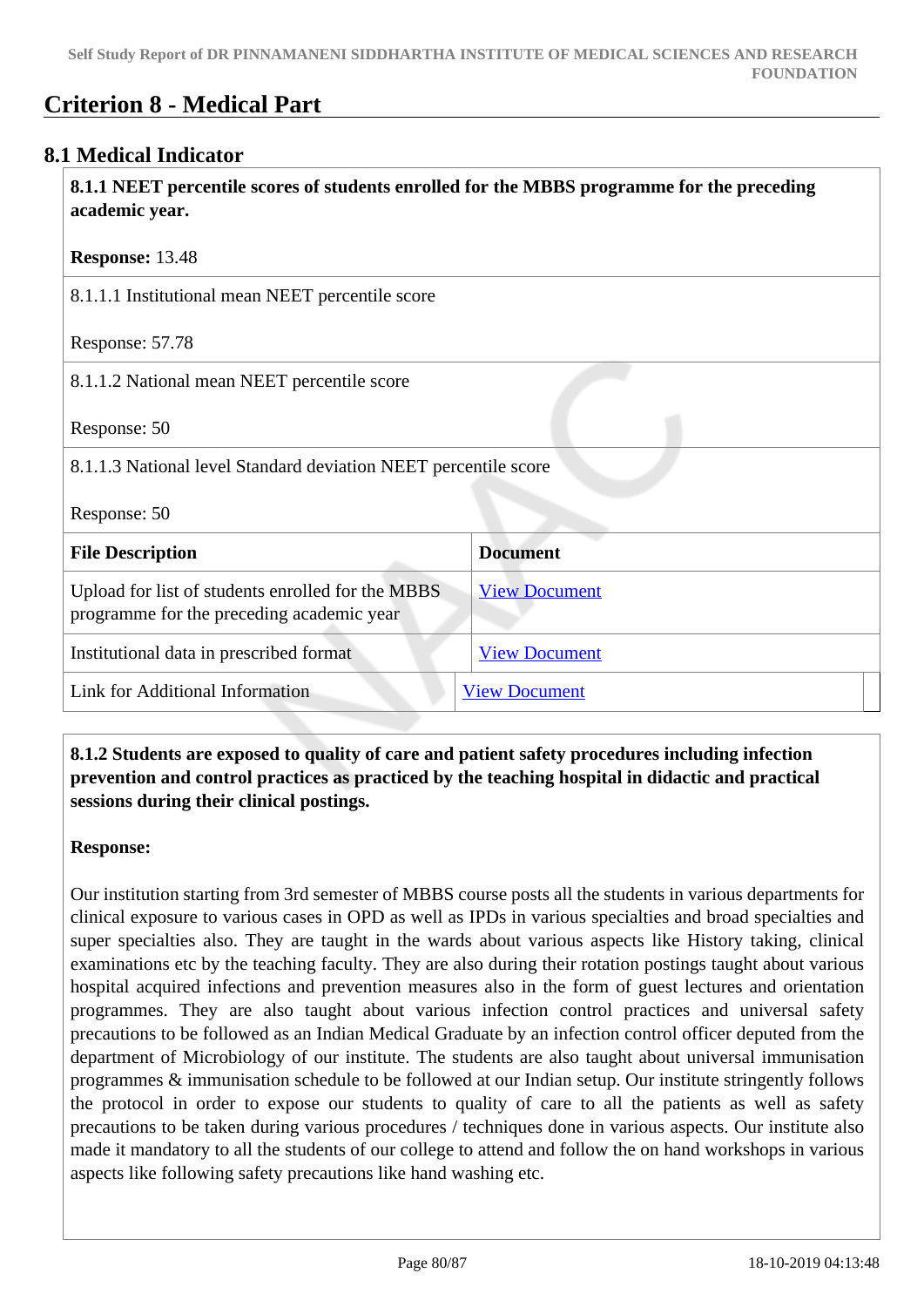| <b>File Description</b>                                                                                               | <b>Document</b>      |
|-----------------------------------------------------------------------------------------------------------------------|----------------------|
| Link for Documents pertaining to quality of care<br>and patient safety practices followed by the<br>teaching hospital | <b>View Document</b> |
| Link for Additional Information                                                                                       | <b>View Document</b> |

 **8.1.3 Average percentage of fulltime teachers who have acquired additional postgraduate Degrees/Diplomas/Fellowships beyond the eligibility requirements from recognized centers/universities in India or abroad. (Eg: AB, FRCS, MRCP, FAMS, FAIMER & IFME Fellowships, Ph D in Medical Education etc.)**

## **Response:** 0.25

8.1.3.1 Number of fulltime teachers with additional PG Degrees /Diplomas /Fellowships/Master Trainer certificate

| 2018-19 | 2017-18 | 2016-17 | 2015-16 | 2014-15 |
|---------|---------|---------|---------|---------|
|         |         |         |         | ν       |

| <b>File Description</b>                                                                                                                                                                       | <b>Document</b>      |
|-----------------------------------------------------------------------------------------------------------------------------------------------------------------------------------------------|----------------------|
| Uploads for List of fulltime teachers with additional<br>Degrees, Diplomas such as AB, FRCS, MRCP,<br>FAMS, FAIMER/IFME Fellowships, Ph D in<br>Medical Education etc during the last 5 years | <b>View Document</b> |
| Institutional data in prescribed format                                                                                                                                                       | <b>View Document</b> |
| Link for Additional Information                                                                                                                                                               | <b>View Document</b> |

# **8.1.4 The Institution has introduced objective methods to measure and certify attainment of specific clinical competencies by MBBS students/interns as stated in the undergraduate curriculum by the Medical Council of India**

# **Response:**

Our institute has a mandate that all the students who got admission in to our college has to undergo specific training in certified programmes like BLS, ACLS etc. from the 1st semester itself. Our institute also follows strictly the new curriculum implemented by Medical Council of India through a team of faculty who are certified by Medical Council of India by program called curriculum implementation support programme (CISP) according to which they are expose to various aspects in Medical field like communication, ethics, medico legal issues etc. which is a full course for 2 months period. Our institute strictly complies with the protocol of attainment of specific clinical competencies by MBBS / Intern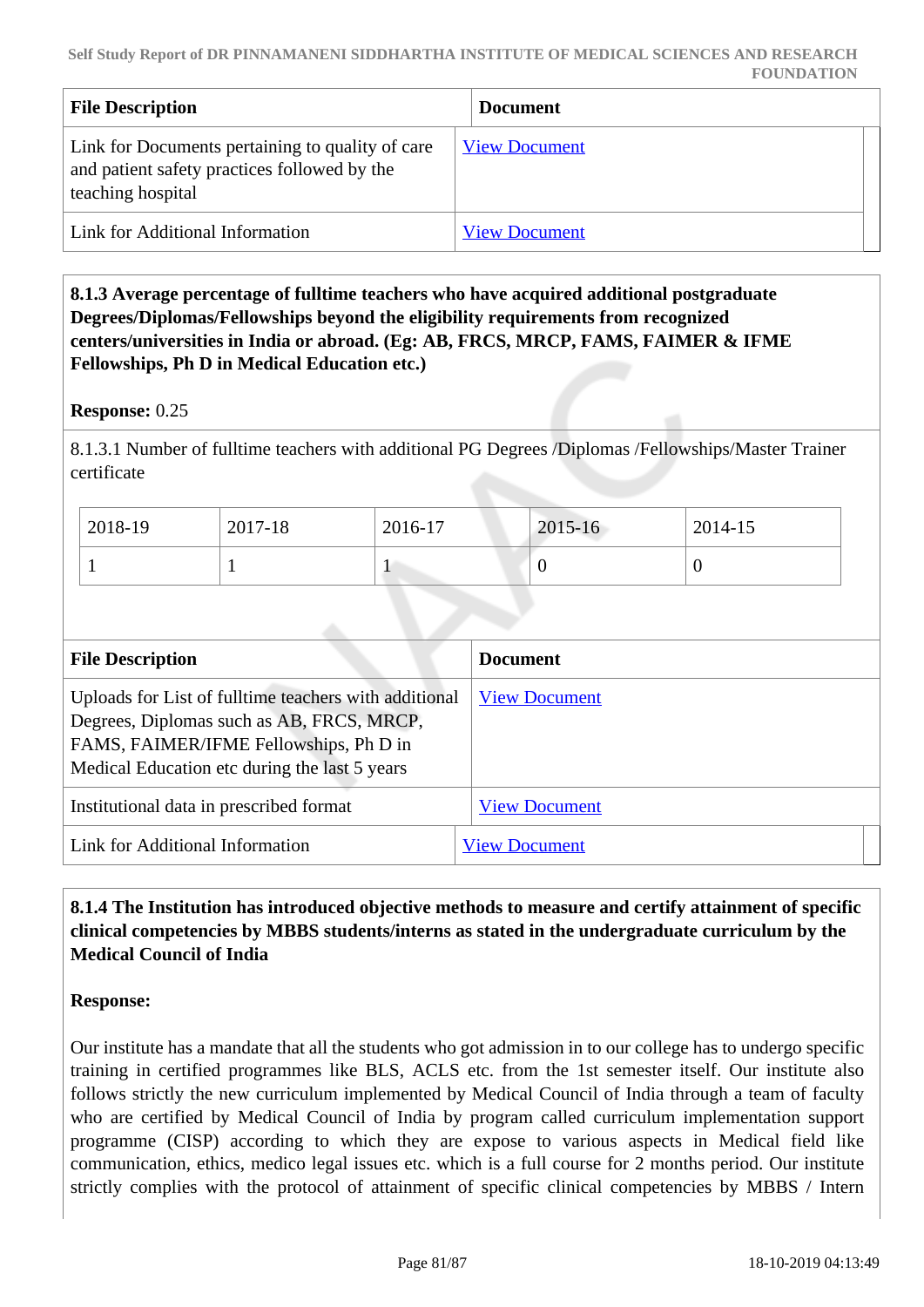students as per Medical Council of India guidelines for an Indian medical graudate. We also regularly conduct OSPE & OSCE programmes for the interns and also grade them basing on their competency. The Post graduate students of our college of all the departments undergo various certified courses like BLS & ACLS training by Medical Education Unit of our college by certified trainers.

| <b>File Description</b>                                                                                                                                                                                                       | <b>Document</b>      |
|-------------------------------------------------------------------------------------------------------------------------------------------------------------------------------------------------------------------------------|----------------------|
| Link for Report on the list and steps taken by the<br>College to measure attainment of specific clinical<br>competencies by the MBBS students/interns<br>stated in the undergraduate curriculum during the<br>last five years | <b>View Document</b> |
| Link for Additional Information                                                                                                                                                                                               | <b>View Document</b> |

# **8.1.5 Instructional sessions for students introduced by the College on the Medical, Legal, Ethical and Social Issues involved in organ transplantation.**

## **Response:**

Our institute specially focuses on Post graduate and even under graduate students to know well about the issues in organ transplant where about not only the procedures done but also about the medical, Legal, ethical & social issues involved in transplantation procedures. The students are educated by our experienced teaching faculty from various departments like anaesthesia, General Surgery, Urology, Nephrology etc, about the organ transplantation starting from basics of the subject to various developments in that field, pre operative, peri operative, post operative care, medication, complications etc. They are also educated about the documentation involved between the donor & recipient and the legal issues involved in them including compensations & acts. They are also taken special session by some departments like Microbiology in teaching them about some aspects like infections in solid organ transplants, their prevention, prophylactic measures etc.

| <b>File Description</b>                                                                                                       | <b>Document</b>      |
|-------------------------------------------------------------------------------------------------------------------------------|----------------------|
| Link for Report on the teaching sessions on<br>medical, legal, ethical and social issues involved<br>in organ transplantation | <b>View Document</b> |
| Link for National/State level policies on organ<br>transplantation as adopted by the Institution                              | <b>View Document</b> |
| Link for Additional Information                                                                                               | <b>View Document</b> |

 **8.1.6 Students are exposed to the organization and operational features of the Immunization Clinic functioning in the hospital as per WHO guidelines for childhood immunization.**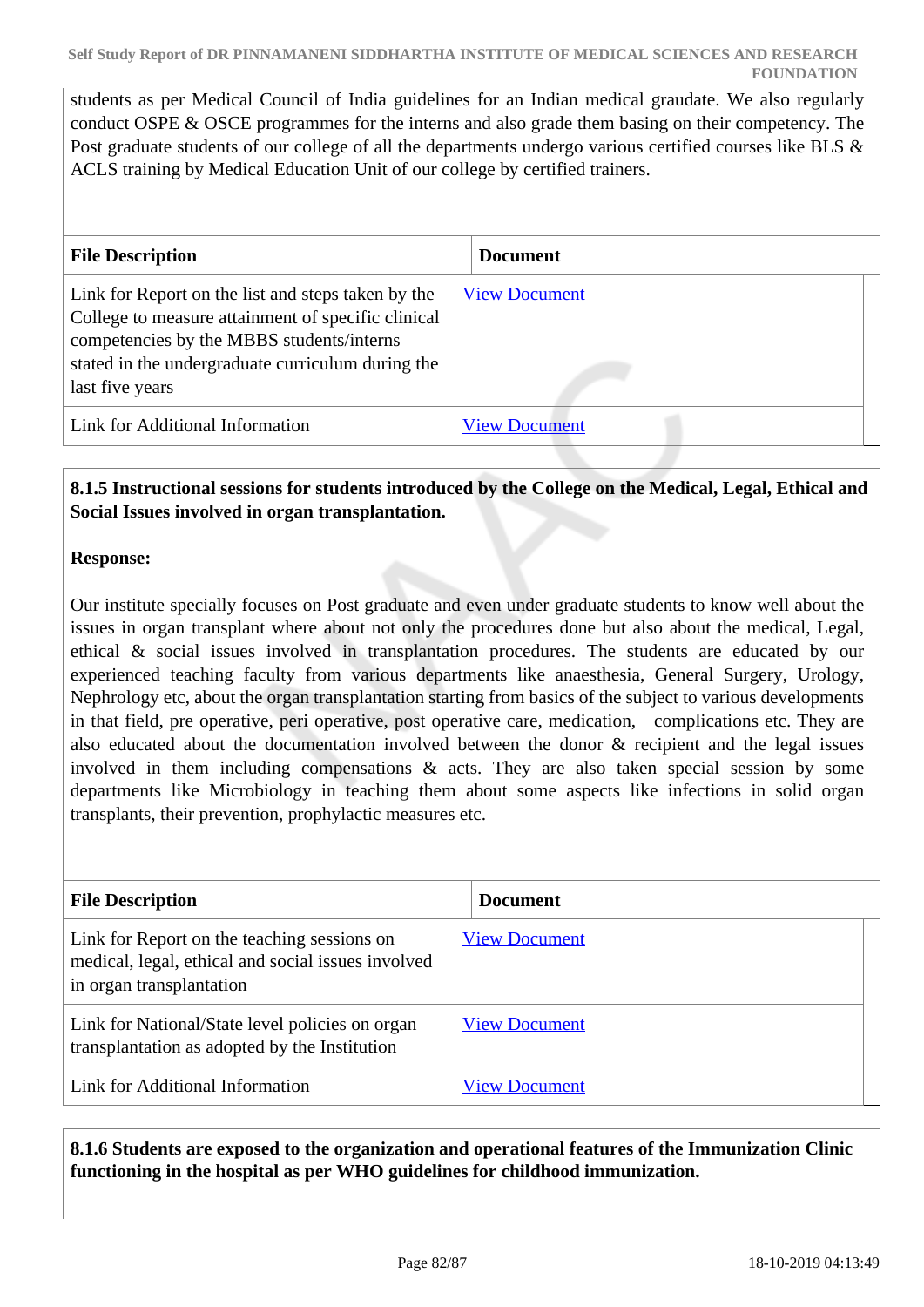## **Response:**

Our institution strictly follow the concept of "prevention is better than cure" where we educate the students with the same formula. Our students are taught about various medical aspects in our institute like disease diagnosis, treatment, communication, ethics etc. and also focus on prevention of diseases which are also communicated to the society by our awareness programmes to the rural populations. Our institution during preparation of academic calendar itself will have a separate programme for exposure of the students to immunisation clinic headed by HOD of department of Paediatrics where all the students of all the semesters are posted to this clinic to ensure exposure of all the students. According to the new MCI guidelines they are also briefed about the immunisation programme during their first semester itself as a part of orientation programme.

| <b>File Description</b>                                                                                                         | <b>Document</b>      |
|---------------------------------------------------------------------------------------------------------------------------------|----------------------|
| Link for report on the teaching sessions carried<br>out on the relevance and operational features of<br>the Immunization clinic | <b>View Document</b> |
| Link for report on the functioning of the<br><b>Immunization Clinic</b>                                                         | <b>View Document</b> |
| Link for quality maintenance records in<br>compliance with WHO guidelines during the<br>preceding academic year                 | <b>View Document</b> |
| Link for Additional Information                                                                                                 | <b>View Document</b> |

# **8.1.7 The College has adopted methods to define and implement Medical graduate attributes with a system of evaluation of attainment of the same.**

#### **Response:**

Our institute always is in regular thinking to enhance the generic graduate capabilities as well as expertise and emerging knowledge. Our institution regularly make some decisions or modifications in our curriculum but under the norms of MCI in fields of co curricular activities and teaching learning process. Our institution always aims at our graduates to be able to posses the skills, knowledge etc. to enable them to cope up with the opportunities in their career. Our institution always aims for improvement of generic skills of our graduates in the form of quality, outcome, graduate attributes, competencies, skills etc. and finally aim at a good graduate outcome. We also aim at balancing the disciplinary content and generic graduate attributes of our students through our experienced faculty of various departments.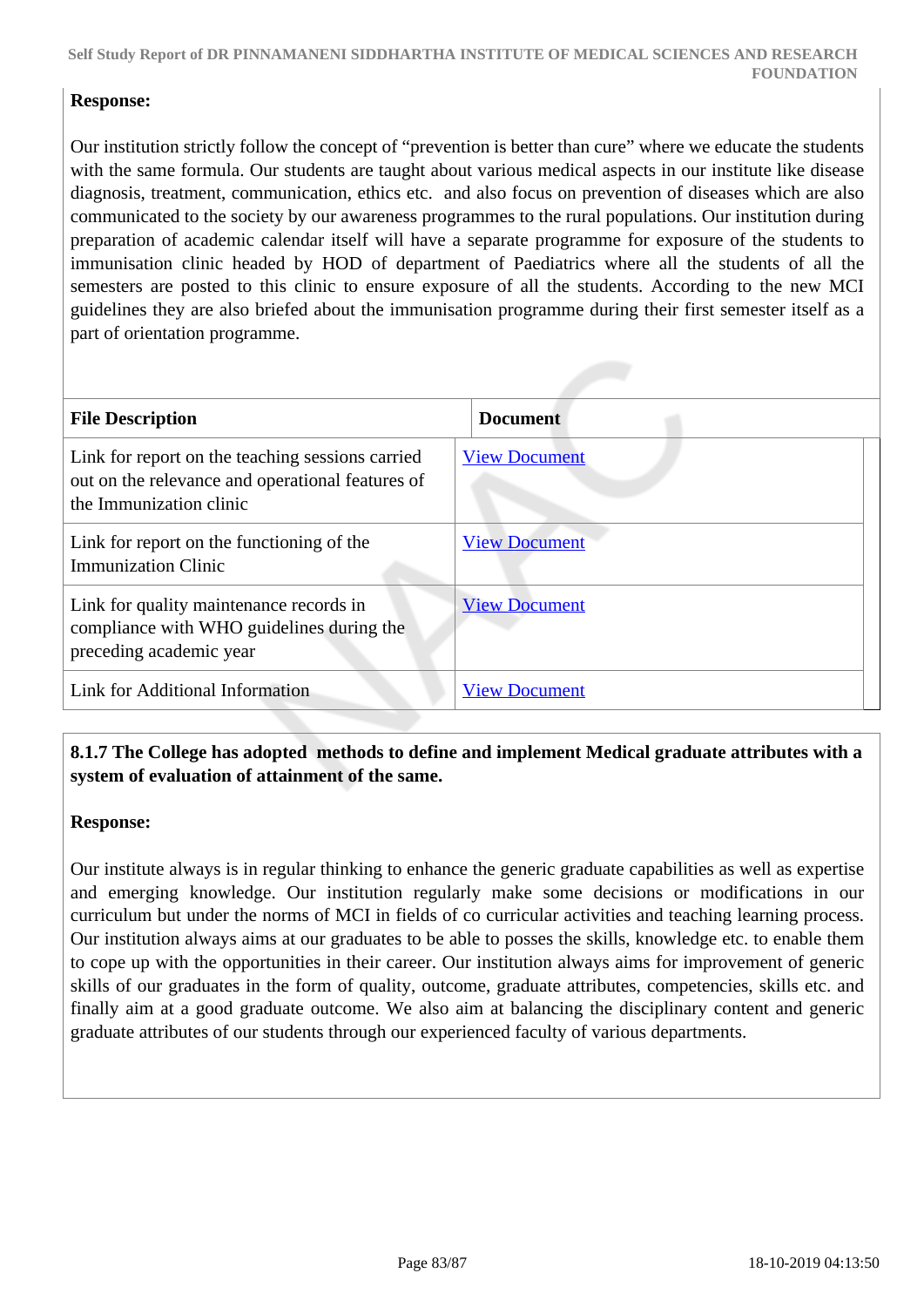| <b>File Description</b>                                                                                  | <b>Document</b>      |
|----------------------------------------------------------------------------------------------------------|----------------------|
| Links for Medical graduate attributes as described <u>View Document</u><br>in the website of the College |                      |
| Link for Additional Information                                                                          | <b>View Document</b> |

# **8.1.8 Activities of the Medical Education Unit of the College in conducting a range of Faculty Development Prgrammes in emerging trends in Medical Educational Technology.**

# **Response:**

Our institution has a well organised medical education unit with trained faculty in basic course workshop, revised basic course workshop, advanced course in medical education from MCI where they regularly conduct Medical Education programmes in various aspects for faculty development programmes and more than 100 of our teaching faculty are certified by MCI after undergoing revised basic course workshop and AETCOM module training. This Medical Education Unit regularly also conducts BLS, ACLS workshops for under graduate and post graduate students at our college. The medical education unit of our college has also organised a medical education conference at our institute where the delegates from all parts of the country has attended the programme. Our institution is MCI recognised centre for conduction of revised basic course workshop and AETCOM module to the teaching staff.

| <b>File Description</b>                                                                                                                                                                                                     | <b>Document</b>      |
|-----------------------------------------------------------------------------------------------------------------------------------------------------------------------------------------------------------------------------|----------------------|
| Any additional information                                                                                                                                                                                                  | <b>View Document</b> |
| Link for Year-wise list of teachers who<br>participated in the seminars/conferences/<br>workshops on emerging trends in Medical<br>Educational technology organized by the MEU of<br>the College during the last five years | <b>View Document</b> |
| Link for List of seminars/conferences/workshops<br>on emerging trends in Medical Educational<br>Technology organized by the MEU yearwise<br>during the last five years                                                      | <b>View Document</b> |
| Link for Additional Information                                                                                                                                                                                             | <b>View Document</b> |

| <b>Other Upload Files</b> |                      |
|---------------------------|----------------------|
|                           | <b>View Document</b> |

**8.1.9 Is the teaching hospital / clinical laboratory accredited by any National Accrediting Agency?**

**1.NABH Accreditation of the teaching hospital**

**2.NABL Accreditation of the laboratories**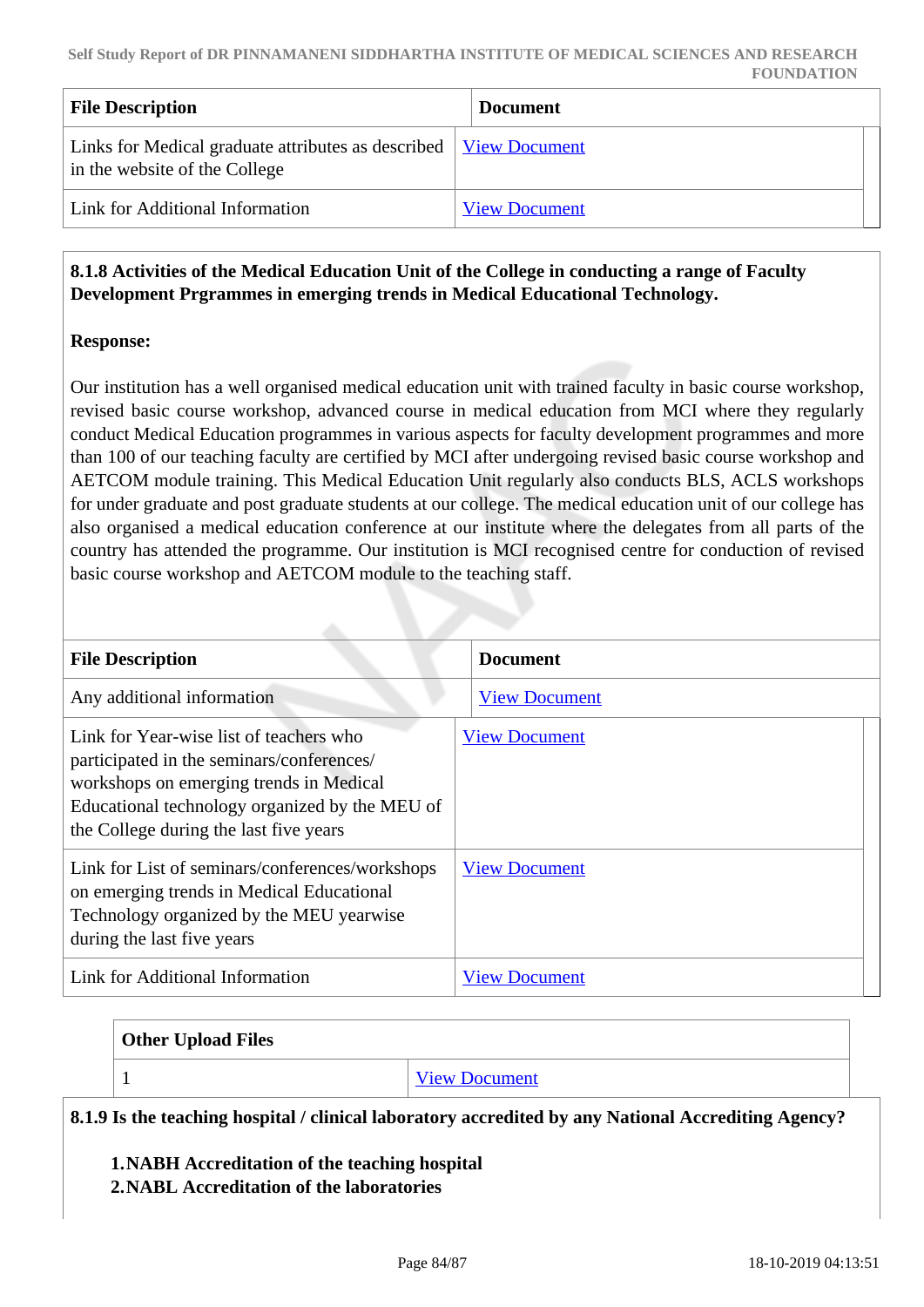| Self Study Report of DR PINNAMANENI SIDDHARTHA INSTITUTE OF MEDICAL SCIENCES AND RESEARCH |                   |
|-------------------------------------------------------------------------------------------|-------------------|
|                                                                                           | <b>FOUNDATION</b> |

#### **3.ISO Certification of the departments / divisions 4.Other Recognized Accreditation / Certifications**

- **E. None of the above**
- **D. Any one of the above**
- **C. Any two of the above**
- **B. Any three of the above**

#### **Response:** E. None of the above

| <b>File Description</b>                 | <b>Document</b>      |
|-----------------------------------------|----------------------|
| Institutional data in prescribed format | <b>View Document</b> |
| Link for Additional Information         | <b>View Document</b> |

## **8.1.10 Average percentage of first year students, provided with prophylactic immunization against communicable diseases like Hepatitis-B during their clinical work in the last five years.**

#### **Response:** 100

8.1.10.1 Number of first year students, provided with prophylactic immunization against communicable diseases like Hepatitis-B during their clinical work in the last five years

| 2018-19 | 2017-18 | 2016-17 | 2015-16 | 2014-15 |
|---------|---------|---------|---------|---------|
| 150     | 149     | 150     | 150     | 150     |

#### 8.1.10.2 Number of first year Students addmitted in last five years

| $12018-19$ | 2017-18 | $2016-17$ | 2015-16 | 2014-15 |
|------------|---------|-----------|---------|---------|
| 150        | 149     | 150       | 150     | 150     |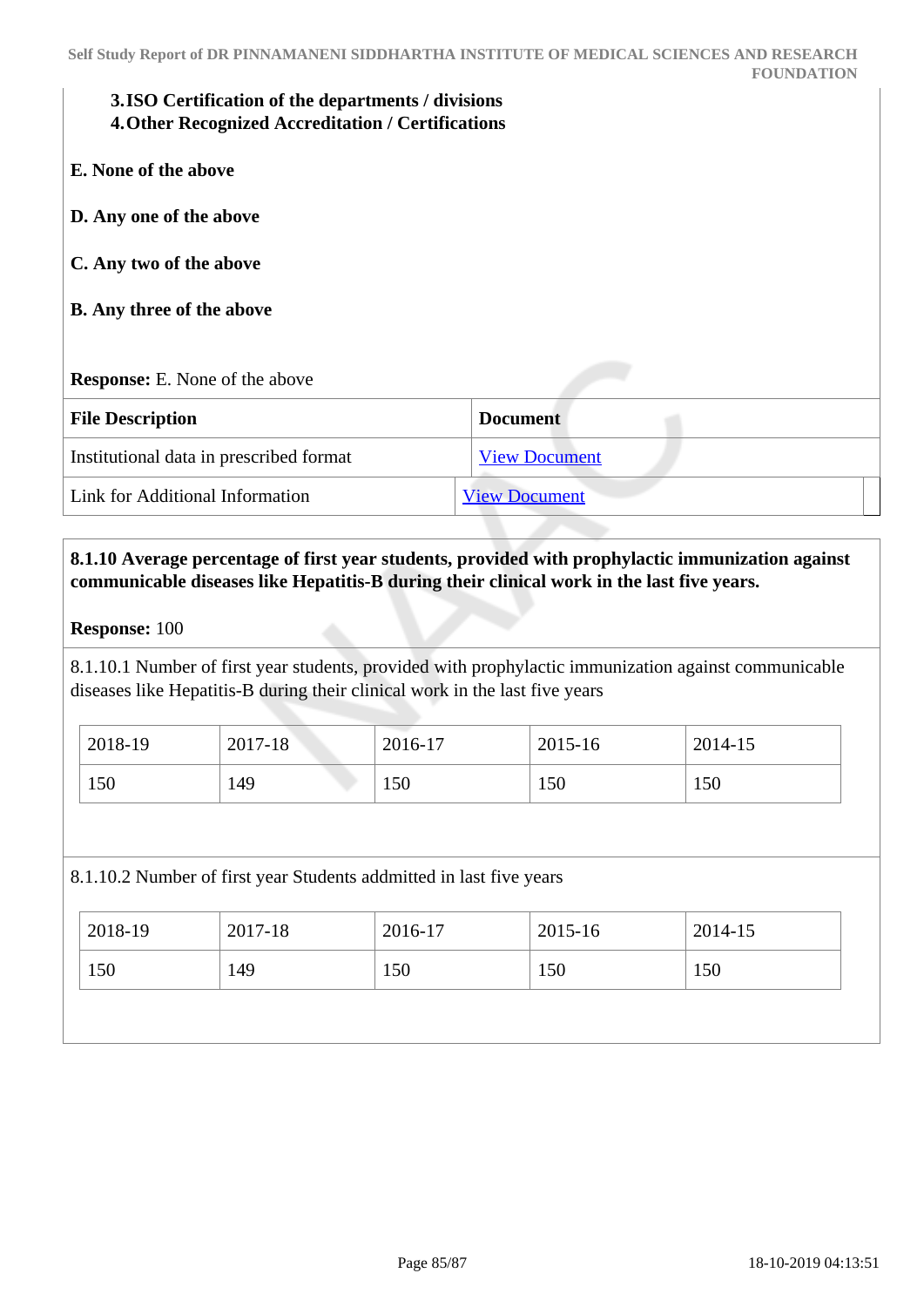| <b>File Description</b>                                                                                                            | <b>Document</b>      |
|------------------------------------------------------------------------------------------------------------------------------------|----------------------|
| Uploads for List of students, teachers and hospital<br>staff, who received such immunization during the<br>preceding academic year | <b>View Document</b> |
| Institutional data in prescribed format                                                                                            | <b>View Document</b> |
| Link for Additional Information                                                                                                    | <b>View Document</b> |

 **8.1.11 Steps/procedures adopted by the College to expose students to contemporary medico-legal practices and third-party payers/insurance mechanisms, indemnity insurance protection etc. relevant to the clinician/provider as well as the patient/recipient.** 

## **Response:**

Our institution follows several steps or procedures which are incorporated into academic curriculum to expose our under graduate and post graduate students to medico legal aspects, 3rd party insurance systems etc. During planning of academic curriculum itself the students of various semesters and post graduate students are posted to Emergency Department for exposure to various medico legal cases and educate them about the documentations to be done in these situations. Our students are being well trained by our expert Forensic Medicine team in the form of hands on documentation writing, educate them in the form of theory classes, small group teaching etc. about the medico legal issues and the insurance policies in India and also educate them about the laws pertaining to these medico legal issues in India relevant to the doctor and patient. They educate them about recording the case, intimation to the police, write up of accident register, how to document a wound certificate, how to document a death declaration, how to declare death, proforma to write death certificate etc.

| <b>File Description</b>                                                                                                                 | <b>Document</b>      |
|-----------------------------------------------------------------------------------------------------------------------------------------|----------------------|
| Link for Additional Information                                                                                                         | <b>View Document</b> |
| Links for Policy documents regarding relevant<br>laws, insurance policies medical indemnity<br>insurance cover for the clinical faculty | <b>View Document</b> |
| Links for list of clinical faculty covered by<br>medical indemnity insurance policy by the<br>Institution                               | <b>View Document</b> |